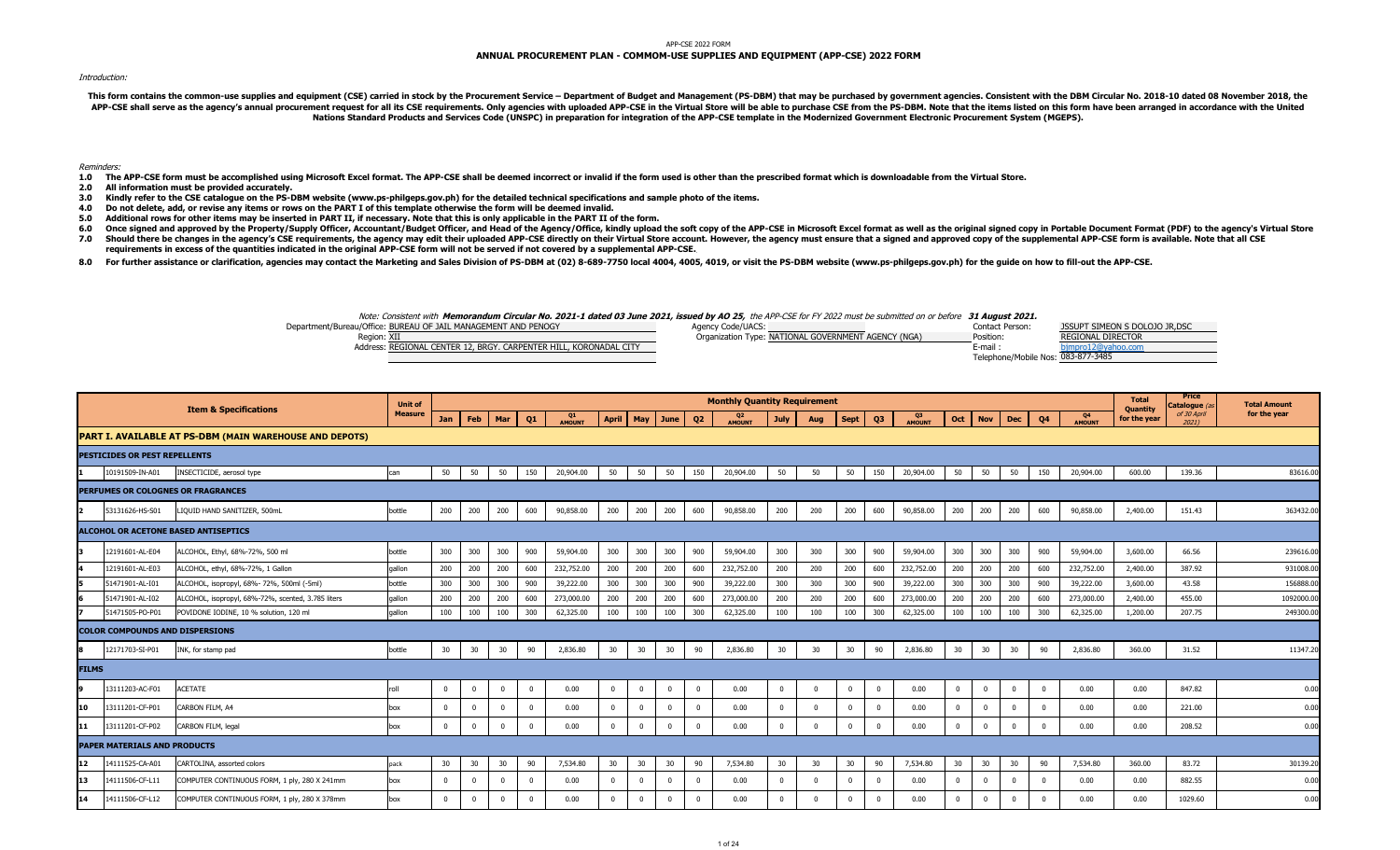|    |                                     |                                                   | <b>Unit of</b> |              |                |                         |                         |               |              |             |                |                         | <b>Monthly Quantity Requirement</b> |                |              |            |                |               |                |                |              |                |                     | <b>Total</b><br>Quantity | Price<br>C <b>atalogue</b> (a | <b>Total Amount</b> |
|----|-------------------------------------|---------------------------------------------------|----------------|--------------|----------------|-------------------------|-------------------------|---------------|--------------|-------------|----------------|-------------------------|-------------------------------------|----------------|--------------|------------|----------------|---------------|----------------|----------------|--------------|----------------|---------------------|--------------------------|-------------------------------|---------------------|
|    |                                     | <b>Item &amp; Specifications</b>                  | Measure        | Jan          | Feb            | Mar                     | Q <sub>1</sub>          | <b>AMOUNT</b> | <b>April</b> | May         | June           | Q <sub>2</sub>          | <b>AMOUNT</b>                       | <b>July</b>    | Aug          | Sept       | Q <sub>3</sub> | <b>AMOUNT</b> | Oct            | <b>Nov</b>     | Dec          | Q4             | Q4<br><b>AMOUNT</b> | for the year             | of 30 April<br>20211          | for the year        |
| 15 | 14111506-CF-L22                     | COMPUTER CONTINUOUS FORM, 2 ply, 280 X 378mm      | box            | $^{\circ}$   | $\mathbf 0$    | 0                       | $\overline{\mathbf{0}}$ | 0.00          | $\bf{0}$     | $\mathbf 0$ | $\mathbf{0}$   | $\mathbf{0}$            | 0.00                                | $\mathbf{0}$   | $\mathbf{0}$ | $\Omega$   | $\mathbf{0}$   | 0.00          | $\mathbf{0}$   | $\overline{0}$ | $\mathbf{0}$ | $\overline{0}$ | 0.00                | 0.00                     | 1528.80                       | 0.00                |
| 16 | 14111506-CF-L21                     | COMPUTER CONTINUOUS FORM, 2 ply, 280 X 241mm      | box            | $\mathbf{0}$ | $\mathbf 0$    | $\overline{0}$          | $\overline{0}$          | 0.00          | $\mathbf 0$  | $^{\circ}$  | $\mathbf{0}$   | $\mathbf{0}$            | 0.00                                | $\overline{0}$ | $\mathbf{0}$ | $\Omega$   | $\mathbf{0}$   | 0.00          | $\mathbf{0}$   | $\overline{0}$ | $\mathbf 0$  | $\mathbf 0$    | 0.00                | 0.00                     | 906.36                        | 0.00                |
| 17 | 14111506-CF-L31                     | COMPUTER CONTINUOUS FORM, 3 ply, 280 X 241mm      | box            | $^{\circ}$   | $\mathbf 0$    | 0                       | $\overline{\mathbf{0}}$ | 0.00          | $\mathbf 0$  | $\mathbf 0$ | $^{\circ}$     | $\overline{\mathbf{0}}$ | 0.00                                | $\mathbf{0}$   | $\mathbf{0}$ | $\Omega$   | $\mathbf{0}$   | 0.00          | $\mathbf{0}$   | $\overline{0}$ | $\mathbf 0$  | $\overline{0}$ | 0.00                | 0.00                     | 884.00                        | 0.00                |
| 18 | 14111506-CF-L32                     | COMPUTER CONTINUOUS FORM, 3 ply, 280 X 378mm      | box            | $\mathbf{0}$ | $\overline{0}$ | $\Omega$                | $\overline{\mathbf{0}}$ | 0.00          | $\mathbf 0$  | $\Omega$    | $\overline{0}$ | $\mathbf 0$             | 0.00                                | $\bf{0}$       | $\mathbf 0$  | $\Omega$   | $\overline{0}$ | 0.00          | $\Omega$       | $\overline{0}$ | $\mathbf 0$  | $\overline{0}$ | 0.00                | 0.00                     | 1508.00                       | 0.00                |
| 19 | 14111609-LL-C01                     | LOOSELEAF COVER, legal                            | bundle         | $\mathbf 0$  | $\mathbf 0$    | $\overline{\mathbf{0}}$ | $\overline{\mathbf{0}}$ | 0.00          | $\bf{0}$     | $\mathbf 0$ | $\mathbf 0$    | $\mathbf{0}$            | 0.00                                | $\mathbf 0$    | $\mathbf{0}$ | $\Omega$   | $\mathbf 0$    | 0.00          | $\mathbf{0}$   | $\overline{0}$ | $\bf{0}$     | $\overline{0}$ | 0.00                | 0.00                     | 794.96                        | 0.00                |
| 20 | 14111514-NP-S02                     | NOTE PAD, stick on, 50mm x 76mm (2" x 3") min     | pad            | 50           | 50             | 50                      | 150                     | 5,559.00      | 50           | 50          | 50             | 150                     | 5,559.00                            | 50             | 50           | 50         | 150            | 5,559.00      | 50             | 50             | 50           | 150            | 5,559.00            | 600.00                   | 37.06                         | 22236.0             |
| 21 | 14111514-NP-S04                     | NOTE PAD, stick on, 76mm x 100mm (3" x 4") min    | pad            | 50           | 50             | 50                      | 150                     | 8,892.00      | 50           | 50          | 50             | 150                     | 8,892.00                            | 50             | 50           | 50         | 150            | 8,892.00      | 50             | 50             | 50           | 150            | 8,892.00            | 600.00                   | 59.28                         | 35568.0             |
| 22 | 14111514-NP-S03                     | NOTE PAD, stick on, 3" x 3"                       | pad            | 20           | 20             | 20                      | 60                      | 3,244.80      | 20           | 20          | 20             | 60                      | 3,244.80                            | 20             | 20           | 20         | 60             | 3,244.80      | 20             | 20             | 20           | 60             | 3,244.80            | 240.00                   | 54.08                         | 12979.2             |
| 23 | 14111514-NB-S01                     | NOTEBOOK, stenographer                            | piece          | 1500         | 1500           | 1500                    | 4500                    | 54,180.00     | 1500         | 1500        | 1500           | 4500                    | 54,180.00                           | 1500           | 1500         | 1500       | 4500           | 54,180.00     | 1500           | 1500           | 1500         | 4500           | 54,180.00           | 18,000.00                | 12.04                         | 216720.0            |
| 24 | 14111507-PP-M01                     | PAPER, MULTICOPY, A4, 80 gsm                      | reams          | 200          | 200            | 200                     | 600                     | 81,996.00     | 200          | 200         | 200            | 600                     | 81,996.00                           | 200            | 200          | 200        | 600            | 81,996.00     | 200            | 200            | 200          | 600            | 81,996.00           | 2,400.00                 | 136.66                        | 327984.0            |
| 25 | 14111507-PP-M02                     | PAPER, MULTICOPY, Legal, 80gsm                    | reams          | 200          | 200            | 200                     | 600                     | 76,626.00     | 200          | 200         | 200            | 600                     | 76,626.00                           | 200            | 200          | 200        | 600            | 76,626.00     | 200            | 200            | 200          | 600            | 76,626.00           | 2,400.00                 | 127.71                        | 306504.0            |
| 26 | 14111507-PP-C01                     | PAPER, Multi-Purpose, A4, 70 gsm                  | reams          | 200          | 200            | 200                     | 600                     | 58,956.00     | 200          | 200         | 200            | 600                     | 58,956.00                           | 200            | 200          | 200        | 600            | 58,956.00     | 200            | 200            | 200          | 600            | 58,956.00           | 2,400.00                 | 98.26                         | 235824.0            |
| 27 | 14111507-PP-C02                     | PAPER, multi-purpose, legal, 70gsm                | eams           | 200          | 200            | 200                     | 600                     | 71,076.00     | 200          | 200         | 200            | 600                     | 71,076.00                           | 200            | 200          | 200        | 600            | 71,076.00     | 200            | 200            | 200          | 600            | 71,076.00           | 2,400.00                 | 118.46                        | 284304.00           |
| 28 | 14111531-PP-R01                     | PAD PAPER, ruled                                  | pad            | $^{\circ}$   | $\mathbf 0$    | 0                       | $\overline{\mathbf{0}}$ | 0.00          | $\bf{0}$     | $^{\circ}$  | $^{\circ}$     | $\overline{\mathbf{0}}$ | 0.00                                | $\mathbf{0}$   | $\mathbf{0}$ | $\Omega$   | $\mathbf{0}$   | 0.00          | $\mathbf{0}$   | $\overline{0}$ | $\mathbf 0$  | $\overline{0}$ | 0.00                | 0.00                     | 29.12                         | 0.00                |
| 29 | 14111503-PA-P01                     | PAPER, parchment                                  | box            | $^{\circ}$   | $\mathbf 0$    | $^{\circ}$              | $\overline{\mathbf{0}}$ | 0.00          | $\bf{0}$     | $\mathbf 0$ | $\mathbf 0$    | $\overline{\mathbf{0}}$ | 0.00                                | $\bf{0}$       | $\mathbf{0}$ | $^{\circ}$ | $\mathbf{0}$   | 0.00          | $\overline{0}$ | $\overline{0}$ | $\mathbf 0$  | $\overline{0}$ | 0.00                | 0.00                     | 98.05                         | 0.00                |
| 30 | 14111818-TH-P02                     | Thermal Paper, 55GSM (-5%) ,1/2 Core, 216mm x 30m | roll           | $\mathbf{0}$ | $\mathbf 0$    | $\overline{\mathbf{0}}$ | $\overline{\mathbf{0}}$ | 0.00          | $\bf{0}$     | $\Omega$    | $\overline{0}$ | $\mathbf 0$             | 0.00                                | $\mathbf 0$    | $\mathbf 0$  |            | $\mathbf 0$    | 0.00          | $\mathbf{0}$   | $\mathbf{0}$   | $\mathbf 0$  | $\overline{0}$ | 0.00                | 0.00                     | 55.64                         | 0.00                |
| 31 | 14111531-RE-B01                     | RECORD BOOK, 300 PAGES, size: 214mm x 278mm min   | book           | 110          | 110            | 110                     | 330                     | 23,337.60     | 110          | 110         | 110            | 330                     | 23,337.60                           | 110            | 110          | 110        | 330            | 23,337.60     | 110            | 110            | 110          | 330            | 23,337.60           | 1,320.00                 | 70.72                         | 93350.4             |
| 32 | 14111531-RE-B02                     | RECORD BOOK, 500 PAGES, size: 214mm x 278mm min   | book           | 210          | 210            | 210                     | 630                     | 64,209.60     | 210          | 210         | 210            | 630                     | 64,209.60                           | 210            | 210          | 210        | 630            | 64,209.60     | 210            | 210            | 210          | 630            | 64,209.60           | 2,520.00                 | 101.92                        | 256838.4            |
| 33 | 14111704-TT-P02                     | TOILET TISSUE PAPER, 2-ply, 100% recycled         | pack           | 100          | 100            | 100                     | 300                     | 26,052.00     | 100          | 100         | 100            | 300                     | 26,052.00                           | 100            | 100          | 100        | 300            | 26,052.00     | 100            | 100            | 100          | 300            | 26,052.00           | 1,200.00                 | 86.84                         | 104208.0            |
| 34 | 14111704-IFPT01                     | TISSUE, interfolded paper towel                   | pack           | 120          | 120            | 120                     | 360                     | 12,542.40     | 120          | 120         | 120            | 360                     | 12,542.40                           | 120            | 120          | 120        | 360            | 12,542.40     | 120            | 120            | 120          | 360            | 12,542.40           | 1,440.00                 | 34.84                         | 50169.6             |
| 35 | 14111704-TT-P04                     | TOILET TISSUE PAPER, Interfolded Paper Towel      | pack           | 130          | 130            | 130                     | 390                     | 13,182.00     | 130          | 130         | 130            | 390                     | 13,182.00                           | 130            | 130          | 130        | 390            | 13,182.00     | 130            | 130            | 130          | 390            | 13,182.00           | 1,560.00                 | 33.80                         | 52728.0             |
|    | BATTERIES AND CELLS AND ACCESSORIES |                                                   |                |              |                |                         |                         |               |              |             |                |                         |                                     |                |              |            |                |               |                |                |              |                |                     |                          |                               |                     |
| 36 | 26111702-BT-A02                     | BATTERY, dry Cell, size AA                        | pack           | 220          | 220            | 220                     | 660                     | 23,958.00     | 220          | 220         | 220            | 660                     | 23,958.00                           | 220            | 220          | 220        | 660            | 23,958.00     | 220            | 220            | 220          | 660            | 23,958.00           | 2,640.00                 | 36.30                         | 95832.0             |
| 37 | 26111702-BT-A01                     | BATTERY, dry Cell, size AAA                       | pack           | 220          | 220            | 220                     | 660                     | 13,021.80     | 220          | 220         | 220            | 660                     | 13,021.80                           | 220            | 220          | 220        | 660            | 13,021.80     | 220            | 220            | 220          | 660            | 13,021.80           | 2,640.00                 | 19.73                         | 52087.2             |
|    | 26111702-BT-A03                     | BATTERY, dry Cell, size D                         | pack           | 55           | 55             | 55                      | 165                     | 15,873.00     | 55           | 55          | 55             | 165                     | 15,873.00                           | 55             | 55           | 55         | 165            | 15,873.00     | 55             | 55             | 55           | 165            | 15,873.00           | 660.00                   | 96.20                         | 63492.00            |
|    |                                     | MANUFACTURING COMPONENTS AND SUPPLIES             |                |              |                |                         |                         |               |              |             |                |                         |                                     |                |              |            |                |               |                |                |              |                |                     |                          |                               |                     |
| 39 | 31201610-GL-J01                     | GLUE, all purpose                                 |                | 50           | 50             | 50                      | 150                     | 10,725.00     | 50           | 50          | 50             | 150                     | 10,725.00                           | 50             | 50           | 50         | 150            | 10,725.00     | 50             | 50             | 50           | 150            | 10,725.00           | 600.00                   | 71.50                         | 42900.0             |
| 40 | 31151804-SW-H01                     | STAPLE WIRE, heavy duty, binder type, 23/13       | box            | 55           | 55             | 55                      | 165                     | 3,260.40      | 55           | 55          | 55             | 165                     | 3,260.40                            | 55             | 55           | 55         | 165            | 3,260.40      | 55             | 55             | 55           | 165            | 3,260.40            | 660.00                   | 19.76                         | 13041.60            |
| 41 | 31151804-SW-S01                     | STAPLE WIRE, standard                             | box            | 30           | 30             | 30                      | 90                      | 2,016.90      | 30           | 30          | 30             | 90                      | 2,016.90                            | 30             | 30           | 30         | 90             | 2,016.90      | 30             | 30             | 30           | 90             | 2,016.90            | 360.00                   | 22.41                         | 8067.6              |
| 42 | 31201502-TA-E01                     | TAPE, electrical                                  | roll           | 40           | 40             | 40                      | 120                     | 2,240.40      | 40           | 40          | 40             | 120                     | 2,240.40                            | 40             | 40           | 40         | 120            | 2,240.40      | 40             | 40             | 40           | 120            | 2,240.40            | 480.00                   | 18.67                         | 8961.60             |
| 43 | 31201503-TA-M01                     | TAPE, masking, 24mm                               | roll           | 40           | 40             | 40                      | 120                     | 6,552.00      | 40           | 40          | 40             | 120                     | 6,552.00                            | 40             | 40           | 40         | 120            | 6,552.00      | 40             | 40             | 40           | 120            | 6,552.00            | 480.00                   | 54.60                         | 26208.00            |
| 44 | 31201503-TA-M02                     | TAPE, MASKING, 48mm                               |                | 40           | 40             | 40                      | 120                     | 12,792.00     | 40           | 40          | 40             | 120                     | 12,792.00                           | 40             | 40           | 40         | 120            | 12,792.00     | 40             | 40             | 40           | 120            | 12,792.00           | 480.00                   | 106.60                        | 51168.00            |
| 45 | 31201517-TA-P01                     | TAPE, packaging, 48mm                             | roll           | 40           | 40             | 40                      | 120                     | 2,683.20      | 40           | 40          | 40             | 120                     | 2,683.20                            | 40             | 40           | 40         | 120            | 2,683.20      | 40             | 40             | 40           | 120            | 2,683.20            | 480.00                   | 22.36                         | 10732.80            |
| 46 | 31201512-TA-T01                     | TAPE, transparent, 24mm                           | roll           | 25           | 25             | 25                      | 75                      | 756.75        | 25           | 25          | 25             | 75                      | 756.75                              | 25             | 25           | 25         | 75             | 756.75        | 25             | 25             | 25           | 75             | 756.75              | 300.00                   | 10.09                         | 3027.00             |
| 47 | 31201512-TA-T02                     | TAPE, transparent, 48mm                           | roll           | 25           | 25             | 25                      | 75                      | 1,497.75      | 25           | 25          | 25             | 75                      | 1,497.75                            | 25             | 25           | 25         | 75             | 1,497.75      | 25             | 25             | 25           | 75             | 1,497.75            | 300.00                   | 19.97                         | 5991.00             |
| 48 | 31151507-TW-P01                     | TWINE, plastic                                    | roll           | 20           | 20             | 20                      | 60                      | 3,494.40      | 20           | 20          | 20             | 60                      | 3,494.40                            | 20             | 20           | 20         | 60             | 3,494.40      | 20             | 20             | 20           | 60             | 3,494.40            | 240.00                   | 58.24                         | 13977.60            |
|    |                                     | HEATING AND VENTILATION AND AIR CIRCULATION       |                |              |                |                         |                         |               |              |             |                |                         |                                     |                |              |            |                |               |                |                |              |                |                     |                          |                               |                     |
| 49 | 40101604-EF-G01                     | ELECTRIC FAN, industrial, ground type             | unit           | 20           | 20             | 20                      | 60                      | 66,580.80     | 20           | 20          | 20             | 60                      | 66,580.80                           | 20             | 20           | 20         | 60             | 66,580.80     | 20             | 20             | 20           | 60             | 66,580.80           | 240.00                   | 1109.68                       | 266323.20           |
| 50 | 40101604-EF-C01                     | ELECTRIC FAN, ceiling mount, orbit type           | unit           | 20           | 20             | 20                      | 60                      | 82,180.80     | 20           | 20          | 20             | 60                      | 82,180.80                           | 20             | 20           | 20         | 60             | 82,180.80     | 20             | 20             | 20           | 60             | 82,180.80           | 240.00                   | 1369.68                       | 328723.20           |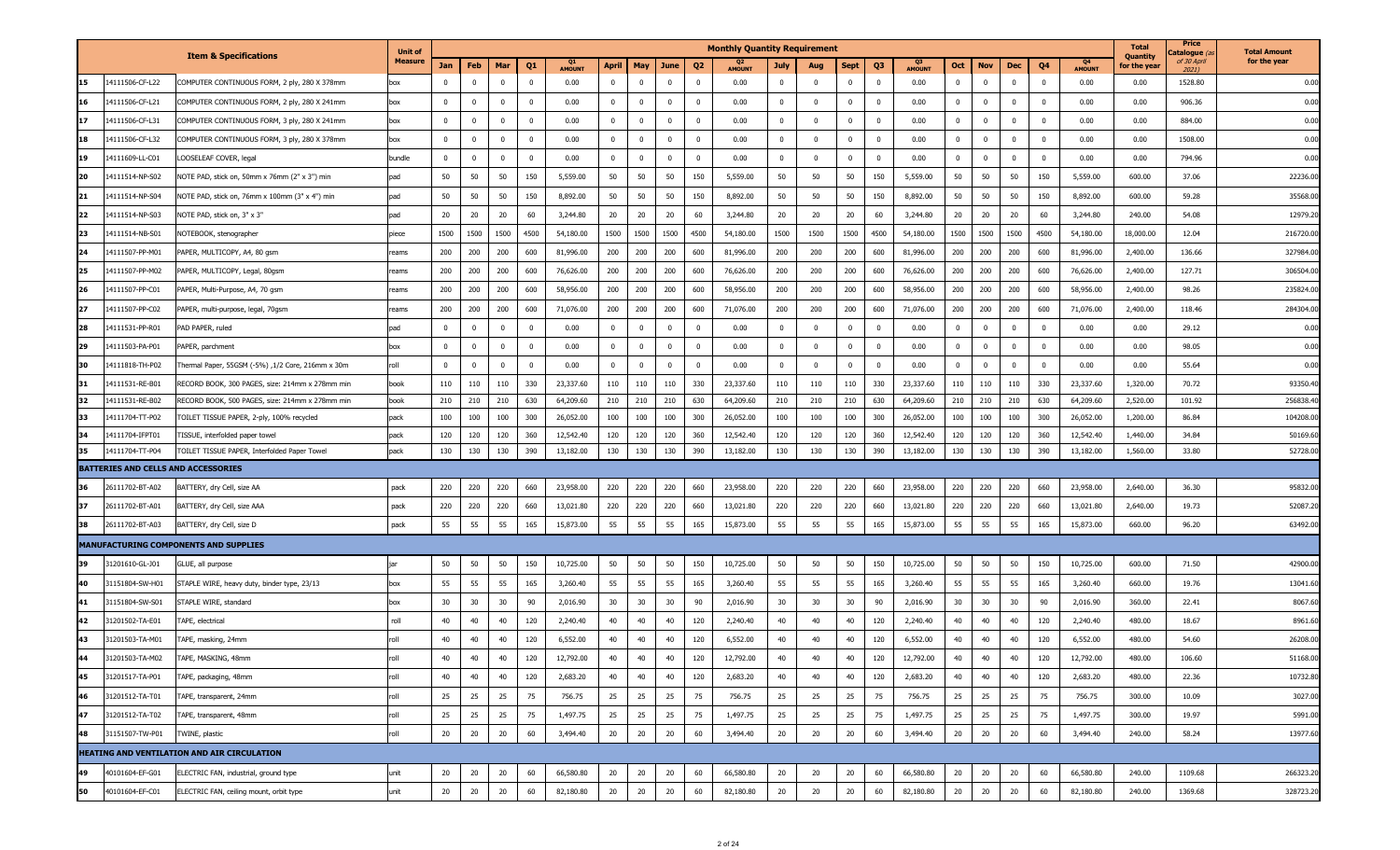|    |                                        |                                                                                      | <b>Unit of</b> |      |      |      |       |               |              |      |      |                | <b>Monthly Quantity Requirement</b> |             |      |             |                |               |      |            |      |       |                     | <b>Total</b><br>Quantity | Price<br>C <b>atalogue</b> (a | <b>Total Amount</b> |
|----|----------------------------------------|--------------------------------------------------------------------------------------|----------------|------|------|------|-------|---------------|--------------|------|------|----------------|-------------------------------------|-------------|------|-------------|----------------|---------------|------|------------|------|-------|---------------------|--------------------------|-------------------------------|---------------------|
|    |                                        | <b>Item &amp; Specifications</b>                                                     | <b>Measure</b> | Jan  | Feb  | Mar  | Q1    | <b>AMOUNT</b> | <b>April</b> | May  | June | Q <sub>2</sub> | <b>AMOUNT</b>                       | <b>July</b> | Aug  | <b>Sept</b> | Q <sub>3</sub> | <b>AMOUNT</b> | Oct  | <b>Nov</b> | Dec  | Q4    | Q4<br><b>AMOUNT</b> | for the year             | of 30 April<br>20211          | for the year        |
| 51 | 40101604-EF-S01                        | LECTRIC FAN, stand type                                                              | unit           | 20   | 20   | 20   | 60    | 51,411.60     | 20           | 20   | 20   | 60             | 51,411.60                           | 20          | 20   | 20          | 60             | 51,411.60     | 20   | 20         | 20   | 60    | 51,411.60           | 240.00                   | 856.86                        | 205646.40           |
| 52 | 0101604-EF-W01                         | ELECTRIC FAN, wall mount, plastic blade                                              | unit           | 20   | 20   | 20   | 60    | 40,497.60     | 20           | 20   | 20   | 60             | 40,497.60                           | 20          | 20   | 20          | 60             | 40,497.60     | 20   | 20         | 20   | 60    | 40,497.60           | 240.00                   | 674.96                        | 161990.4            |
|    |                                        | MEDICAL THERMOMETERS AND ACCESSORIES                                                 |                |      |      |      |       |               |              |      |      |                |                                     |             |      |             |                |               |      |            |      |       |                     |                          |                               |                     |
| 53 | 41112224-TG-T02                        | <b>HERMOGUN</b>                                                                      | piece          | 60   | 60   | 60   | 180   | 455,832.00    | 60           | 60   | 60   | 180            | 455,832.00                          | 60          | 60   | 60          | 180            | 455,832.00    | 60   | 60         | 60   | 180   | 455,832.00          | 720.00                   | 2532.40                       | 1823328.0           |
|    |                                        | LIGHTING AND FIXTURES AND ACCESSORIES                                                |                |      |      |      |       |               |              |      |      |                |                                     |             |      |             |                |               |      |            |      |       |                     |                          |                               |                     |
| 54 | 39101628-LT-L01                        | INEAR TUBE, Light Emitting Diode (LED), 18 watts                                     | piece          | 90   | 90   | 90   | 270   | 55,571.40     | 90           | 90   | 90   | 270            | 55,571.40                           | 90          | 90   | 90          | 270            | 55,571.40     | 90   | 90         | 90   | 270   | 55,571.40           | 1,080.00                 | 205.82                        | 222285.6            |
|    | 39101628-LB-L01                        | IGHT BULB, Light Emitting Diode (LED)                                                | piece          | 140  | 140  | 140  | 420   | 34,507.20     | 140          | 140  | 140  | 420            | 34,507.20                           | 140         | 140  | 140         | 420            | 34,507.20     | 140  | 140        | 140  | 420   | 34,507.20           | 1,680.00                 | 82.16                         | 138028.8            |
|    |                                        | MEASURING AND OBSERVING AND TESTING EQUIPMENT                                        |                |      |      |      |       |               |              |      |      |                |                                     |             |      |             |                |               |      |            |      |       |                     |                          |                               |                     |
| 56 | 41111604-RU-P02                        | RULER, plastic, 450mm                                                                | piece          | 40   | 40   | 40   | 120   | 2,121.60      | 40           | 40   | 40   | 120            | 2,121.60                            | 40          | 40   | 40          | 120            | 2,121.60      | 40   | 40         | 40   | 120   | 2,121.60            | 480.00                   | 17.68                         | 8486.4              |
|    | <b>CLEANING EQUIPMENT AND SUPPLIES</b> |                                                                                      |                |      |      |      |       |               |              |      |      |                |                                     |             |      |             |                |               |      |            |      |       |                     |                          |                               |                     |
| 57 | 17131812-AF-A01                        | AIR FRESHENER, aerosol type                                                          | can            | 60   | 60   | 60   | 180   | 16,239.60     | 60           | 60   | 60   | 180            | 16,239.60                           | 60          | 60   | 60          | 180            | 16,239.60     | 60   | 60         | 60   | 180   | 16,239.60           | 720.00                   | 90.22                         | 64958.4             |
| 58 | 7131604-BR-S01                         | ROOM, soft, tambo                                                                    | piece          | 210  | 210  | 210  | 630   | 85,831.20     | 210          | 210  | 210  | 630            | 85,831.20                           | 210         | 210  | 210         | 630            | 85,831.20     | 210  | 210        | 210  | 630   | 85,831.20           | 2,520.00                 | 136.24                        | 343324.8            |
| 59 | 47131604-BR-T01                        | 3ROOM, stick, ting-ting                                                              | piece          | 210  | 210  | 210  | 630   | 11,466.00     | 210          | 210  | 210  | 630            | 11,466.00                           | 210         | 210  | 210         | 630            | 11,466.00     | 210  | 210        | 210  | 630   | 11,466.00           | 2,520.00                 | 18.20                         | 45864.00            |
| 60 | 47131829-TB-C01                        | LEANER, toilet and urinal                                                            | bottle         | 360  | 360  | 360  | 1080  | 44,928.00     | 360          | 360  | 360  | 1080           | 44,928.00                           | 360         | 360  | 360         | 1080           | 44,928.00     | 360  | 360        | 360  | 1080  | 44,928.00           | 4,320.00                 | 41.60                         | 179712.0            |
| 61 | 7131805-CL-P01                         | LEANSER, scouring powder                                                             | can            | 3500 | 3500 | 3500 | 10500 | 251,160.00    | 3500         | 3500 | 3500 | 10500          | 251,160.00                          | 3500        | 3500 | 3500        | 10500          | 251,160.00    | 3500 | 3500       | 3500 | 10500 | 251,160.00          | 42,000.00                | 23.92                         | 1004640.0           |
| 62 | 7131811-DE-B02                         | DETERGENT BAR, 140g                                                                  | piece          | 5500 | 5500 | 5500 | 16500 | 136,950.00    | 5500         | 5500 | 5500 | 16500          | 136,950.00                          | 5500        | 5500 | 5500        | 16500          | 136,950.00    | 5500 | 5500       | 5500 | 16500 | 136,950.00          | 66,000.00                | 8.30                          | 547800.0            |
| 63 | 47131811-DE-P03                        | DETERGENT POWDER, all-purpose, 1kg                                                   | pack           | 5500 | 5500 | 5500 | 16500 | 892,320.00    | 5500         | 5500 | 5500 | 16500          | 892,320.00                          | 5500        | 5500 | 5500        | 16500          | 892,320.00    | 5500 | 5500       | 5500 | 16500 | 892,320.00          | 66,000.00                | 54.08                         | 3569280.0           |
| 64 | 47131803-DS-A01                        | )ISINFECTANT SPRAY, aerosol type                                                     | can            | 210  | 210  | 210  | 630   | 81,244.80     | 210          | 210  | 210  | 630            | 81,244.80                           | 210         | 210  | 210         | 630            | 81,244.80     | 210  | 210        | 210  | 630   | 81,244.80           | 2,520.00                 | 128.96                        | 324979.2            |
| 65 | 7131601-DU-P01                         | DUST PAN, non-rigid plastic                                                          | piece          | 60   | 60   | 60   | 180   | 4,469.40      | 60           | 60   | 60   | 180            | 4,469.40                            | 60          | 60   | 60          | 180            | 4,469.40      | 60   | 60         | 60   | 180   | 4,469.40            | 720.00                   | 24.83                         | 17877.6             |
| 66 | 1241552-SH-S01                         | SODIUM HYPOCHLORITE, 3.785 liters                                                    | gallon         | 30   | 30   | 30   | 90    | 11,812.50     | 30           | 30   | 30   | 90             | 11,812.50                           | 30          | 30   | 30          | 90             | 11,812.50     | 30   | 30         | 30   | 90    | 11,812.50           | 360.00                   | 131.25                        | 47250.0             |
| 67 | 73101612-HS-L01                        | IQUID HAND SOAP, 500mL                                                               | bottle         | 550  | 550  | 550  | 1650  | 169,884.00    | 550          | 550  | 550  | 1650           | 169,884.00                          | 550         | 550  | 550         | 1650           | 169,884.00    | 550  | 550        | 550  | 1650  | 169,884.00          | 6,600.00                 | 102.96                        | 679536.0            |
| 68 | 47131802-FW-P02                        | LOOR WAX, paste type, red                                                            | can            | 45   | 45   | 45   | 135   | 41,817.60     | 45           | 45   | 45   | 135            | 41,817.60                           | 45          | 45   | 45          | 135            | 41,817.60     | 45   | 45         | 45   | 135   | 41,817.60           | 540.00                   | 309.76                        | 167270.4            |
| 69 | 7131830-FC-A01                         | URNITURE CLEANER, aerosol type                                                       | can            | 110  | 110  | 110  | 330   | 39,639.60     | 110          | 110  | 110  | 330            | 39,639.60                           | 110         | 110  | 110         | 330            | 39,639.60     | 110  | 110        | 110  | 330   | 39,639.60           | 1,320.00                 | 120.12                        | 158558.4            |
| 70 | 7121804-MP-B01                         | MOP BUCKET, heavy duty, hard plastic                                                 | unit           | 60   | 60   | 60   | 180   | 411,840.00    | 60           | 60   | 60   | 180            | 411,840.00                          | 60          | 60   | 60          | 180            | 411,840.00    | 60   | 60         | 60   | 180   | 411,840.00          | 720.00                   | 2288.00                       | 1647360.0           |
| 71 | 7131613-MP-H02                         | 10PHANDLE, heavy duty, screw type                                                    | piece          | 60   | 60   | 60   | 180   | 22,464.00     | 60           | 60   | 60   | 180            | 22,464.00                           | 60          | 60   | 60          | 180            | 22,464.00     | 60   | 60         | 60   | 180   | 22,464.00           | 720.00                   | 124.80                        | 89856.0             |
| 72 | 47131619-MP-R01                        | MOPHEAD, made of rayon                                                               | piece          | 60   | 60   | 60   | 180   | 22,276.80     | 60           | 60   | 60   | 180            | 22,276.80                           | 60          | 60   | 60          | 180            | 22,276.80     | 60   | 60         | 60   | 180   | 22,276.80           | 720.00                   | 123.76                        | 89107.2             |
| 73 | 7131501-RG-C01                         | <b>AGS</b> , all cotton                                                              | bundle         | 90   | 90   | 90   | 270   | 14,531.40     | 90           | 90   | 90   | 270            | 14,531.40                           | 90          | 90   | 90          | 270            | 14,531.40     | 90   | 90         | 90   | 270   | 14,531.40           | 1,080.00                 | 53.82                         | 58125.6             |
| 74 | 7131602-SC-N01                         | Couring Pad                                                                          | pack           | 90   | 90   | 90   | 270   | 30,326.40     | 90           | 90   | 90   | 270            | 30,326.40                           | 90          | 90   | 90          | 270            | 30,326.40     | 90   | 90         | 90   | 270   | 30,326.40           | 1,080.00                 | 112.32                        | 121305.6            |
| 75 | 47121701-TB-P04                        | FRASHBAG, GPP specs, black, 940mmx1016mm                                             | pack           | 350  | 350  | 350  | 1050  | 141,414.00    | 350          | 350  | 350  | 1050           | 141,414.00                          | 350         | 350  | 350         | 1050           | 141,414.00    | 350  | 350        | 350  | 1050  | 141,414.00          | 4,200.00                 | 134.68                        | 565656.0            |
| 76 | 7121702-WB-P01                         | WASTEBASKET, non-rigid plastic                                                       | piece          | 350  | 350  | 350  | 1050  | 29,358.00     | 350          | 350  | 350  | 1050           | 29,358.00                           | 350         | 350  | 350         | 1050           | 29,358.00     | 350  | 350        | 350  | 1050  | 29,358.00           | 4,200.00                 | 27.96                         | 117432.0            |
|    |                                        | INFORMATION AND COMMUNICATION TECHNOLOGY (ICT) EQUIPMENT AND DEVICES AND ACCESSORIES |                |      |      |      |       |               |              |      |      |                |                                     |             |      |             |                |               |      |            |      |       |                     |                          |                               |                     |
| 77 | 43211507-DSK001                        | DESKTOP FOR BASIC USERS                                                              | unit           | 20   | 20   | 20   | 60    | 1,487,616.00  | 20           | 20   | 20   | 60             | 1,487,616.00                        | 20          | 20   | 20          | 60             | 1,487,616.00  | 20   | 20         | 20   | 60    | 1,487,616.00        | 240.00                   | 24,793.60                     | 5950464.00          |
| 78 | 43211507-DSK002                        | DESKTOP FOR MID-RANGE USERS                                                          | unit           | 30   | 30   | 30   | 90    | 3,815,136.00  | 30           | 30   | 30   | 90             | 3,815,136.00                        | 30          | 30   | 30          | 90             | 3,815,136.00  | 30   | 30         | 30   | 90    | 3,815,136.00        | 360.00                   | 42,390.40                     | 15260544.00         |
| 79 | 43211503-LAP001                        | LAPTOP FOR MID-RANGE USERS                                                           | unit           | 30   | 30   | 30   | 90    | 3,725,280.00  | 30           | 30   | 30   | 90             | 3,725,280.00                        | 30          | 30   | 30          | 90             | 3,725,280.00  | 30   | 30         | 30   | 90    | 3,725,280.00        | 360.00                   | 41,392.00                     | 14901120.00         |
| 80 | 43201827-HD-X02                        | EXTERNAL HARD DRIVE, 1 TB                                                            | piece          | 50   | 50   | 50   | 150   | 389,826.00    | 50           | 50   | 50   | 150            | 389,826.00                          | 50          | 50   | 50          | 150            | 389,826.00    | 50   | 50         | 50   | 150   | 389,826.00          | 600.00                   | 2598.84                       | 1559304.00          |
| 81 | 43202010-FD-U01                        | FLASH DRIVE, 16 GB                                                                   | piece          | 50   | 50   | 50   | 150   | 25,116.00     | 50           | 50   | 50   | 150            | 25,116.00                           | 50          | 50   | 50          | 150            | 25,116.00     | 50   | 50         | 50   | 150   | 25,116.00           | 600.00                   | 167.44                        | 100464.00           |
| 82 | 43211708-MO-O01                        | MOUSE, OPTICAL, USB connection type                                                  | unit           | 40   | 40   | 40   | 120   | 13,356.00     | 40           | 40   | 40   | 120            | 13,356.00                           | 40          | 40   | 40          | 120            | 13,356.00     | 40   | 40         | 40   | 120   | 13,356.00           | 480.00                   | 111.30                        | 53424.00            |
| 83 | 43211708-MO-O02                        | MOUSE, WIRELESS, USB                                                                 | unit           | 40   | 40   | 40   | 120   | 18,480.00     | 40           | 40   | 40   | 120            | 18,480.00                           | 40          | 40   | 40          | 120            | 18,480.00     | 40   | 40         | 40   | 120   | 18,480.00           | 480.00                   | 154.00                        | 73920.00            |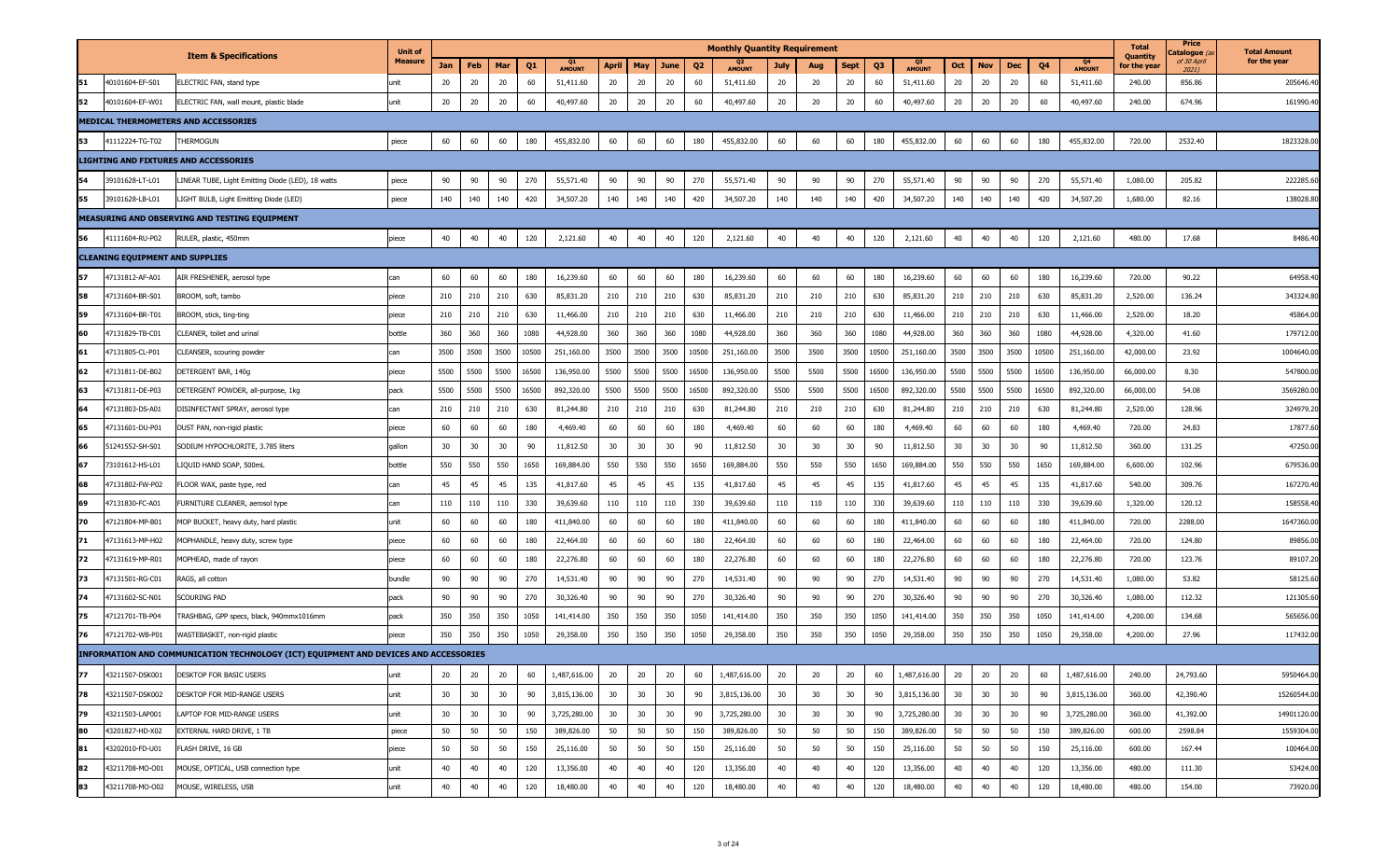|     |                 |                                                   | <b>Unit of</b> |                |     |     |     |              |                |                |      |                | <b>Monthly Quantity Requirement</b> |                |                |                |     |                     |     |                |                |                |                            | <b>Total</b>             | Price<br><b>`atalogue</b> (a | <b>Total Amount</b> |
|-----|-----------------|---------------------------------------------------|----------------|----------------|-----|-----|-----|--------------|----------------|----------------|------|----------------|-------------------------------------|----------------|----------------|----------------|-----|---------------------|-----|----------------|----------------|----------------|----------------------------|--------------------------|------------------------------|---------------------|
|     |                 | <b>Item &amp; Specifications</b>                  | <b>Measure</b> | Jan            | Feb | Mar | Q1  | Q1<br>AMOUNT | <b>April</b>   | May            | June | Q <sub>2</sub> | <b>AMOUNT</b>                       | <b>July</b>    | Aug            | <b>Sept</b>    | Q3  | Q3<br><b>AMOUNT</b> | Oct | <b>Nov</b>     | Dec            | Q <sub>4</sub> | <b>Q4</b><br><b>AMOUNT</b> | Quantity<br>for the year | of 30 April<br>20211         | for the year        |
| 84  | 43212102-PR-D02 | PRINTER, impact, dot matrix, 24 pins, 136 columns | unit           | 10             | 10  | 10  | 30  | 1,143,029.10 | 10             | 10             | 10   | 30             | 1,143,029.10                        | 10             | 10             | 10             | 30  | 1,143,029.10        | 10  | 10             | 10             | 30             | 1,143,029.10               | 120.00                   | 38100.97                     | 4572116.40          |
| 85  | 43212102-PR-D01 | PRINTER, impact, dot matrix, 9 pins, 80 columns   | unit           | 10             | 10  | 10  | 30  | 275,745.60   | 10             | 10             | 10   | 30             | 275,745.60                          | 10             | 10             | 10             | 30  | 275,745.60          | 10  | 10             | 10             | 30             | 275,745.60                 | 120.00                   | 9191.52                      | 1102982.4           |
| 86  | 43212105-PR-L01 | PRINTER, laser, monochrome                        | unit           | 10             | 10  | 10  | 30  | 21,746.40    | 10             | 10             | 10   | 30             | 21,746.40                           | 10             | 10             | 10             | 30  | 21,746.40           | 10  | 10             | 10             | 30             | 21,746.40                  | 120.00                   | 724.88                       | 86985.60            |
| 87  | 43212105-PR-L02 | PRINTER, laser, colored                           | unit           | 20             | 20  | 20  | 60  | 473,940.00   | 20             | 20             | 20   | 60             | 473,940.00                          | 20             | 20             | 20             | 60  | 473,940.00          | 20  | 20             | 20             | 60             | 473,940.00                 | 240.00                   | 7899.00                      | 1895760.00          |
|     |                 | OFFICE EQUIPMENT AND ACCESSORIES AND SUPPLIES     |                |                |     |     |     |              |                |                |      |                |                                     |                |                |                |     |                     |     |                |                |                |                            |                          |                              |                     |
|     | 44121710-CH-W01 | CHALK, white enamel                               | box            | $\overline{2}$ | 2   | 2   | 6   | 177.84       | $\overline{2}$ | $\overline{2}$ | 2    | 6              | 177.84                              | $\overline{2}$ | $\overline{2}$ | $\overline{2}$ | -6  | 177.84              | 2   | $\overline{2}$ | $\overline{2}$ | 6              | 177.84                     | 24.00                    | 29.64                        | 711.36              |
| 89  | 44122105-BF-C01 | CLIP, backfold, 19mm                              | box            | 30             | 30  | 30  | 90  | 788.40       | 30             | 30             | 30   | 90             | 788.40                              | 30             | 30             | 30             | 90  | 788.40              | 30  | 30             | 30             | 90             | 788.40                     | 360.00                   | 8.76                         | 3153.60             |
| 90  | 44122105-BF-C02 | CLIP, backfold, 25mm                              | box            | 30             | 30  | 30  | 90  | 1,369.80     | 30             | 30             | 30   | 90             | 1,369.80                            | 30             | 30             | 30             | 90  | 1,369.80            | 30  | 30             | 30             | 90             | 1,369.80                   | 360.00                   | 15.22                        | 5479.20             |
| 91  | 44122105-BF-C03 | CLIP, backfold, 32mm                              | box            | 30             | 30  | 30  | 90  | 2,012.40     | 30             | 30             | 30   | 90             | 2,012.40                            | 30             | 30             | 30             | 90  | 2,012.40            | 30  | 30             | 30             | 90             | 2,012.40                   | 360.00                   | 22.36                        | 8049.60             |
| 92  | 44122105-BF-C04 | CLIP, backfold, 50mm                              | box            | 30             | 30  | 30  | 90  | 4,914.00     | 30             | 30             | 30   | 90             | 4,914.00                            | 30             | 30             | 30             | 90  | 4,914.00            | 30  | 30             | 30             | 90             | 4,914.00                   | 360.00                   | 54.60                        | 19656.00            |
| 93  | 44121801-CT-R02 | CORRECTION TAPE, 8m                               | piece          | 60             | 60  | 60  | 180 | 2,102.40     | 60             | 60             | 60   | 180            | 2,102.40                            | 60             | 60             | 60             | 180 | 2,102.40            | 60  | 60             | 60             | 180            | 2,102.40                   | 720.00                   | 11.68                        | 8409.60             |
| 94  | 44111515-DF-B01 | DATA FILE BOX                                     | piece          | 30             | 30  | 30  | 90  | 6,948.00     | 30             | 30             | 30   | 90             | 6,948.00                            | 30             | 30             | 30             | 90  | 6,948.00            | 30  | 30             | 30             | 90             | 6,948.00                   | 360.00                   | 77.20                        | 27792.00            |
| 95  | 44122011-DF-F01 | DATA FOLDER                                       | piece          | 30             | 30  | 30  | 90  | 6,177.60     | 30             | 30             | 30   | 90             | 6,177.60                            | 30             | 30             | 30             | 90  | 6,177.60            | 30  | 30             | 30             | 90             | 6,177.60                   | 360.00                   | 68.64                        | 24710.40            |
| 96  | 44121506-EN-D01 | ENVELOPE, documentary, A4                         | box            | 25             | 25  | 25  | 75  | 50,481.75    | 25             | 25             | 25   | 75             | 50,481.75                           | 25             | 25             | 25             | 75  | 50,481.75           | 25  | 25             | 25             | 75             | 50,481.75                  | 300.00                   | 673.09                       | 201927.00           |
| 97  | 44121506-EN-D02 | ENVELOPE, DOCUMENTARY, for legal size document    | box            | 25             | 25  | 25  | 75  | 69,537.00    | 25             | 25             | 25   | 75             | 69,537.00                           | 25             | 25             | 25             | 75  | 69,537.00           | 25  | 25             | 25             | 75             | 69,537.00                  | 300.00                   | 927.16                       | 278148.00           |
| 98  | 44121506-EN-X01 | ENVELOPE, expanding, kraft, legal                 | box            | 25             | 25  | 25  | 75  | 55,380.00    | 25             | 25             | 25   | 75             | 55,380.00                           | 25             | 25             | 25             | 75  | 55,380.00           | 25  | 25             | 25             | 75             | 55,380.00                  | 300.00                   | 738.40                       | 221520.00           |
| 99  | 44121506-EN-X02 | ENVELOPE, expanding, plastic                      | piece          | 25             | 25  | 25  | 75  | 2,286.75     | 25             | 25             | 25   | 75             | 2,286.75                            | 25             | 25             | 25             | 75  | 2,286.75            | 25  | 25             | 25             | 75             | 2,286.75                   | 300.00                   | 30.49                        | 9147.00             |
| 100 | 4121506-EN-M02  | ENVELOPE, mailing                                 | box            | 15             | 15  | 15  | 45  | 17,019.00    | 15             | 15             | 15   | 45             | 17,019.00                           | 15             | 15             | 15             | 45  | 17,019.00           | 15  | 15             | 15             | 45             | 17,019.00                  | 180.00                   | 378.20                       | 68076.00            |
| 101 | 4121504-EN-W02  | ENVELOPE, mailing, with window                    | box            | 15             | 15  | 15  | 45  | 19,515.60    | 15             | 15             | 15   | 45             | 19,515.60                           | 15             | 15             | 15             | 45  | 19,515.60           | 15  | 15             | 15             | 45             | 19,515.60                  | 180.00                   | 433.68                       | 78062.40            |
| 102 | 44111912-ER-B01 | ERASER, FELT, for blackboard/whiteboard           | piece          | 30             | 30  | 30  | 90  | 927.00       | 30             | 30             | 30   | 90             | 927.00                              | 30             | 30             | 30             | 90  | 927.00              | 30  | 30             | 30             | 90             | 927.00                     | 360.00                   | 10.30                        | 3708.00             |
| 103 | 14122118-FA-P01 | FASTENER, metal, non-sharp edges                  | box            | 30             | 30  | 30  | 90  | 7,506.90     | 30             | 30             | 30   | 90             | 7,506.90                            | 30             | 30             | 30             | 90  | 7,506.90            | 30  | 30             | 30             | 90             | 7,506.90                   | 360.00                   | 83.41                        | 30027.60            |
| 104 | 44111515-FO-X01 | ILE ORGANIZER, expanding, plastic, legal          | piece          | 25             | 25  | 25  | 75  | 6,453.00     | 25             | 25             | 25   | 75             | 6,453.00                            | 25             | 25             | 25             | 75  | 6,453.00            | 25  | 25             | 25             | 75             | 6,453.00                   | 300.00                   | 86.04                        | 25812.00            |
| 105 | 44122018-FT-D01 | FILE TAB DIVIDER, bristol board, for A4           |                | 25             | 25  | 25  | 75  | 834.75       | 25             | 25             | 25   | 75             | 834.75                              | 25             | 25             | 25             | 75  | 834.75              | 25  | 25             | 25             | 75             | 834.75                     | 300.00                   | 11.13                        | 3339.00             |
| 106 | 44122018-FT-D02 | ILE TAB DIVIDER, legal                            |                | 25             | 25  | 25  | 75  | 1,067.25     | 25             | 25             | 25   | 75             | 1,067.25                            | 25             | 25             | 25             | 75  | 1,067.25            | 25  | 25             | 25             | 75             | 1,067.25                   | 300.00                   | 14.23                        | 4269.00             |
| 107 | 44122011-FO-F01 | FOLDER, fancy, with slide, A4                     | bundle         | 25             | 25  | 25  | 75  | 20,280.00    | 25             | 25             | 25   | 75             | 20,280.00                           | 25             | 25             | 25             | 75  | 20,280.00           | 25  | 25             | 25             | 75             | 20,280.00                  | 300.00                   | 270.40                       | 81120.00            |
| 108 | 4122011-FO-F02  | FOLDER, fancy, with slide, legal                  | bundle         | 25             | 25  | 25  | 75  | 23,391.00    | 25             | 25             | 25   | 75             | 23,391.00                           | 25             | 25             | 25             | 75  | 23,391.00           | 25  | 25             | 25             | 75             | 23,391.00                  | 300.00                   | 311.88                       | 93564.00            |
| 109 | 4122011-FO-L01  | FOLDER, L-type, A4                                | pack           | 25             | 25  | 25  | 75  | 12,857.25    | 25             | 25             | 25   | 75             | 12,857.25                           | 25             | 25             | 25             | 75  | 12,857.25           | 25  | 25             | 25             | 75             | 12,857.25                  | 300.00                   | 171.43                       | 51429.00            |
| 110 | 44122011-FO-L02 | FOLDER, L-type, legal                             | pack           | 25             | 25  | 25  | 75  | 18,243.00    | 25             | 25             | 25   | 75             | 18,243.00                           | 25             | 25             | 25             | 75  | 18,243.00           | 25  | 25             | 25             | 75             | 18,243.00                  | 300.00                   | 243.24                       | 72972.00            |
| 111 | 44122027-FO-P01 | FOLDER, pressboard                                | box            | 25             | 25  | 25  | 75  | 71,448.00    | 25             | 25             | 25   | 75             | 71,448.00                           | 25             | 25             | 25             | 75  | 71,448.00           | 25  | 25             | 25             | 75             | 71,448.00                  | 300.00                   | 952.64                       | 285792.00           |
| 112 | 4122011-FO-T03  | FOLDER, with tab, A4                              | pack           | 25             | 25  | 25  | 75  | 20,925.00    | 25             | 25             | 25   | 75             | 20,925.00                           | 25             | 25             | 25             | 75  | 20,925.00           | 25  | 25             | 25             | 75             | 20,925.00                  | 300.00                   | 279.00                       | 83700.00            |
| 113 | 44122011-FO-T04 | FOLDER, with tab, legal                           | pack           | 25             | 25  | 25  | 75  | 24,102.00    | 25             | 25             | 25   | 75             | 24,102.00                           | 25             | 25             | 25             | 75  | 24,102.00           | 25  | 25             | 25             | 75             | 24,102.00                  | 300.00                   | 321.36                       | 96408.00            |
| 114 | 44122008-IT-T01 | INDEX TAB, self-adhesive, transparent             | box            | 25             | 25  | 25  | 75  | 4,251.00     | 25             | 25             | 25   | 75             | 4,251.00                            | 25             | 25             | 25             | 75  | 4,251.00            | 25  | 25             | 25             | 75             | 4,251.00                   | 300.00                   | 56.68                        | 17004.00            |
| 115 | 44111515-MF-B02 | MAGAZINE FILE BOX, large                          | piece          | 25             | 25  | 25  | 75  | 3,120.00     | 25             | 25             | 25   | 75             | 3,120.00                            | 25             | 25             | 25             | 75  | 3,120.00            | 25  | 25             | 25             | 75             | 3,120.00                   | 300.00                   | 41.60                        | 12480.00            |
| 116 | 44121716-MA-F01 | MARKER, fluorescent                               | set            | 110            | 110 | 110 | 330 | 12,097.80    | 110            | 110            | 110  | 330            | 12,097.80                           | 110            | 110            | 110            | 330 | 12,097.80           | 110 | 110            | 110            | 330            | 12,097.80                  | 1,320.00                 | 36.66                        | 48391.20            |
| 117 | 44121708-MW-B01 | MARKER, whiteboard, black                         | piece          | 110            | 110 | 110 | 330 | 4,415.40     | 110            | 110            | 110  | 330            | 4,415.40                            | 110            | 110            | 110            | 330 | 4,415.40            | 110 | 110            | 110            | 330            | 4,415.40                   | 1,320.00                 | 13.38                        | 17661.60            |
| 118 | 44121708-MW-B02 | MARKER, whiteboard, blue                          | piece          | 110            | 110 | 110 | 330 | 4,415.40     | 110            | 110            | 110  | 330            | 4,415.40                            | 110            | 110            | 110            | 330 | 4,415.40            | 110 | 110            | 110            | 330            | 4,415.40                   | 1,320.00                 | 13.38                        | 17661.60            |
| 119 | 44121708-MW-B03 | MARKER, whiteboard, red                           | piece          | 110            | 110 | 110 | 330 | 4,415.40     | 110            | 110            | 110  | 330            | 4,415.40                            | 110            | 110            | 110            | 330 | 4,415.40            | 110 | 110            | 110            | 330            | 4,415.40                   | 1,320.00                 | 13.38                        | 17661.60            |
| 120 | 44121708-MP-B01 | MARKER, permanent, black, bullet type             | piece          | 110            | 110 | 110 | 330 | 2,963.40     | 110            | 110            | 110  | 330            | 2,963.40                            | 110            | 110            | 110            | 330 | 2,963.40            | 110 | 110            | 110            | 330            | 2,963.40                   | 1,320.00                 | 8.98                         | 11853.60            |
| 121 | 44121708-MP-B02 | MARKER, permanent, blue, bullet type              | piece          | 110            | 110 | 110 | 330 | 2,963.40     | 110            | 110            | 110  | 330            | 2,963.40                            | 110            | 110            | 110            | 330 | 2,963.40            | 110 | 110            | 110            | 330            | 2,963.40                   | 1,320.00                 | 8.98                         | 11853.60            |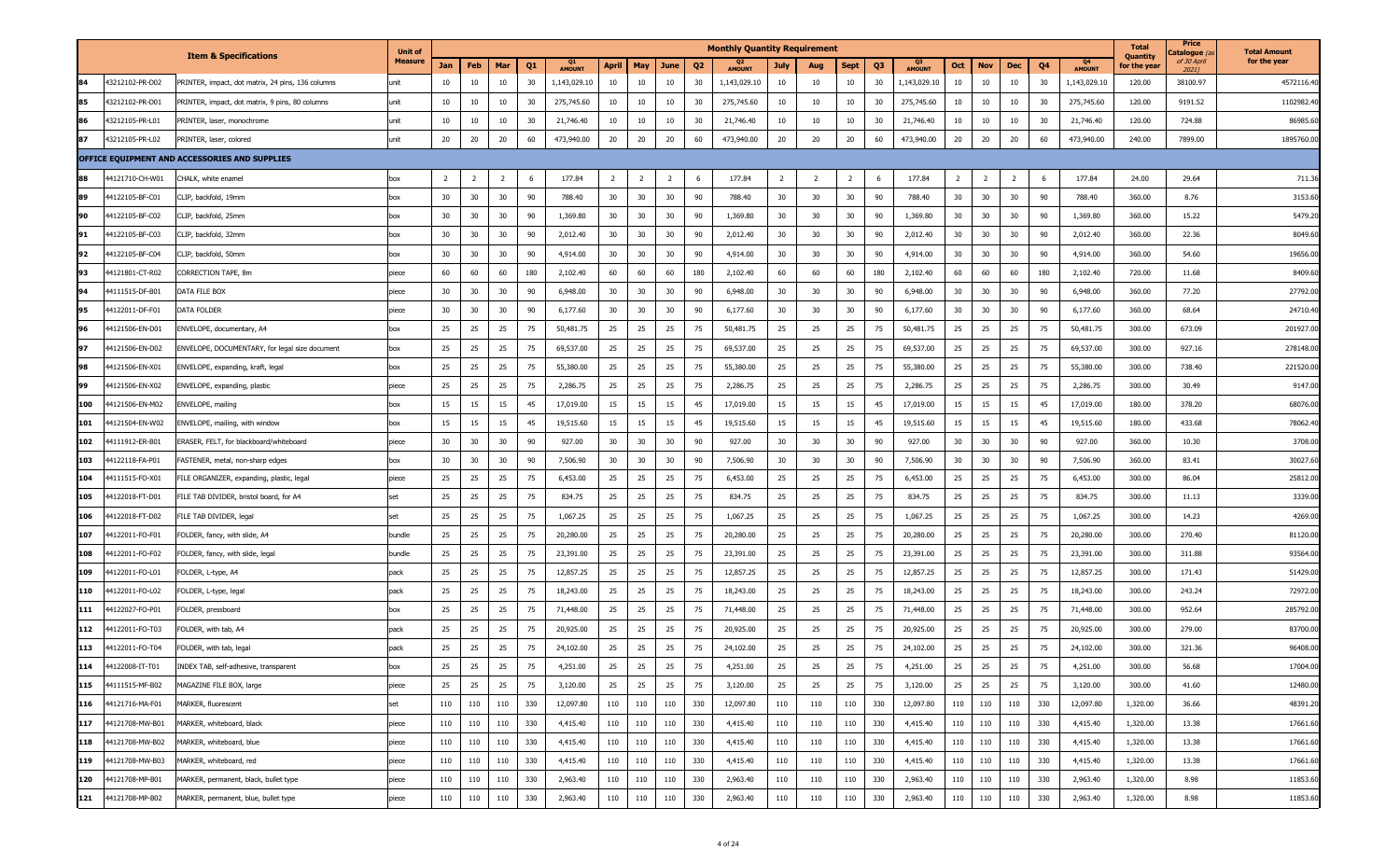|     |                 |                                                    | <b>Unit of</b> |                         |                |                         |                         |                     |                         |                |                         |                | <b>Monthly Quantity Requirement</b> |                         |                         |                         |              |                     |                |                         |                         |                         |                                 | <b>Total</b>             | Price<br>C <b>atalogue</b> (a | <b>Total Amount</b> |
|-----|-----------------|----------------------------------------------------|----------------|-------------------------|----------------|-------------------------|-------------------------|---------------------|-------------------------|----------------|-------------------------|----------------|-------------------------------------|-------------------------|-------------------------|-------------------------|--------------|---------------------|----------------|-------------------------|-------------------------|-------------------------|---------------------------------|--------------------------|-------------------------------|---------------------|
|     |                 | <b>Item &amp; Specifications</b>                   | <b>Measure</b> | Jan                     | Feb            | Mar                     | Q <sub>1</sub>          | Q1<br><b>AMOUNT</b> | <b>April</b>            | May            | June                    | Q <sub>2</sub> | <b>AMOUNT</b>                       | <b>July</b>             | Aug                     | <b>Sept</b>             | Q3           | Q3<br><b>AMOUNT</b> | Oct            | <b>Nov</b>              | Dec                     | Q <sub>4</sub>          | Q <sub>4</sub><br><b>AMOUNT</b> | Quantity<br>for the year | of 30 April<br>2021)          | for the year        |
| 122 | 4121708-MP-B03  | IARKER, permanent, red, bullet type                | piece          | 110                     | 110            | 110                     | 330                     | 2,963.40            | 110                     | 110            | 110                     | 330            | 2,963.40                            | 110                     | 110                     | 110                     | 330          | 2,963.40            | 110            | 110                     | 110                     | 330                     | 2,963.40                        | 1,320.00                 | 8.98                          | 11853.60            |
| 123 | 14122104-PC-G01 | APER CLIP, vinyl/plastic coated, 33mm              | box            | 40                      | 40             | 40                      | 120                     | 931.20              | 40                      | 40             | 40                      | 120            | 931.20                              | 40                      | 40                      | 40                      | 120          | 931.20              | 40             | 40                      | 40                      | 120                     | 931.20                          | 480.00                   | 7.76                          | 3724.80             |
| 124 | 4122104-PC-J02  | APER CLIP, vinyl/plastic coated, 50mm              | box            | 40                      | 40             | 40                      | 120                     | 1,653.60            | 40                      | 40             | 40                      | 120            | 1,653.60                            | 40                      | 40                      | 40                      | 120          | 1,653.60            | 40             | 40                      | 40                      | 120                     | 1,653.60                        | 480.00                   | 13.78                         | 6614.40             |
| 125 | 4121706-PE-L01  | ENCIL, lead, with eraser                           | box            | 110                     | 110            | 110                     | 330                     | 6,860.70            | 110                     | 110            | 110                     | 330            | 6,860.70                            | 110                     | 110                     | 110                     | 330          | 6,860.70            | 110            | 110                     | 110                     | 330                     | 6,860.70                        | 1,320.00                 | 20.79                         | 27442.80            |
| 126 | 4122037-RB-P10  | RING BINDER, plastic, 32mm                         | bundle         | 15                      | 15             | 15                      | 45                      | 10,790.55           | 15                      | 15             | 15                      | 45             | 10,790.55                           | 15                      | 15                      | 15                      | 45           | 10,790.55           | 15             | 15                      | 15                      | 45                      | 10,790.55                       | 180.00                   | 239.79                        | 43162.20            |
| 127 | 4122101-RU-B01  | UBBER BAND, No. 18                                 | lbox           | 12                      | 12             | 12                      | 36                      | 3,601.80            | 12                      | 12             | 12                      | 36             | 3,601.80                            | 12                      | 12                      | 12                      | 36           | 3,601.80            | 12             | 12                      | 12                      | 36                      | 3,601.80                        | 144.00                   | 100.05                        | 14407.2             |
| 128 | 4121905-SP-F01  | TAMP PAD, felt                                     | piece          | 35                      | 35             | 35                      | 105                     | 3,669.75            | 35                      | 35             | 35                      | 105            | 3,669.75                            | 35                      | 35                      | 35                      | 105          | 3,669.75            | 35             | 35                      | 35                      | 105                     | 3,669.75                        | 420.00                   | 34.95                         | 14679.00            |
| 129 | 4121612-BL-H01  | BLADE, for general purpose cutter / utility knife  | piece          | 60                      | 60             | 60                      | 180                     | 2,667.60            | 60                      | 60             | 60                      | 180            | 2,667.60                            | 60                      | 60                      | 60                      | 180          | 2,667.60            | 60             | 60                      | 60                      | 180                     | 2,667.60                        | 720.00                   | 14.82                         | 10670.40            |
| 130 | 4121612-CU-H01  | UTTER/UTILITY KNIFE, for general purpose           | piece          | 30                      | 30             | 30                      | 90                      | 3,008.70            | 30                      | 30             | 30                      | 90             | 3,008.70                            | 30                      | 30                      | 30                      | 90           | 3,008.70            | 30             | 30                      | 30                      | 90                      | 3,008.70                        | 360.00                   | 33.43                         | 12034.80            |
| 131 | 4103202-DS-M01  | <b>DATING AND STAMPING MACHINE</b>                 | piece          | 15                      | 15             | 15                      | 45                      | 20,428.20           | 15                      | 15             | 15                      | 45             | 20,428.20                           | 15                      | 15                      | 15                      | 45           | 20,428.20           | 15             | 15                      | 15                      | 45                      | 20,428.20                       | 180.00                   | 453.96                        | 81712.80            |
| 132 | 4121619-PS-M01  | PENCIL SHARPENER, manual, single cutter head       | piece          | 110                     | 110            | 110                     | 330                     | 66,881.10           | 110                     | 110            | 110                     | 330            | 66,881.10                           | 110                     | 110                     | 110                     | 330          | 66,881.10           | 110            | 110                     | 110                     | 330                     | 66,881.10                       | 1,320.00                 | 202.67                        | 267524.40           |
| 133 | 44101602-PU-P01 | UNCHER, paper, heavy duty                          | piece          | 15                      | 15             | 15                      | 45                      | 6,786.00            | 15                      | 15             | 15                      | 45             | 6,786.00                            | 15                      | 15                      | 15                      | 45           | 6,786.00            | 15             | 15                      | 15                      | 45                      | 6,786.00                        | 180.00                   | 150.80                        | 27144.00            |
| 134 | 44121618-SS-S01 | <b>SCISSORS</b> , symmetrical                      | pair           | 35                      | 35             | 35                      | 105                     | 4,258.80            | 35                      | 35             | 35                      | 105            | 4,258.80                            | 35                      | 35                      | 35                      | 105          | 4,258.80            | 35             | 35                      | 35                      | 105                     | 4,258.80                        | 420.00                   | 40.56                         | 17035.20            |
| 135 | 4121615-ST-S01  | TAPLER, standard type                              | piece          | 35                      | 35             | 35                      | 105                     | 14,742.00           | 35                      | 35             | 35                      | 105            | 14,742.00                           | 35                      | 35                      | 35                      | 105          | 14,742.00           | 35             | 35                      | 35                      | 105                     | 14,742.00                       | 420.00                   | 140.40                        | 58968.00            |
| 136 | 4121615-ST-B01  | TAPLER, heavy duty, binder type                    | unit           | 5                       | -5             | - 5                     | 15                      | 13,713.30           | 5                       | 5              | 5                       | 15             | 13,713.30                           | $5^{\circ}$             | 5                       | 5                       | 15           | 13,713.30           | 5 <sup>5</sup> | 5                       | 5                       | 15                      | 13,713.30                       | 60.00                    | 914.22                        | 54853.20            |
| 137 | 4121613-SR-P01  | TAPLE REMOVER, plier type                          | piece          | 60                      | 60             | 60                      | 180                     | 4,482.00            | 60                      | 60             | 60                      | 180            | 4,482.00                            | 60                      | 60                      | 60                      | 180          | 4,482.00            | 60             | 60                      | 60                      | 180                     | 4,482.00                        | 720.00                   | 24.90                         | 17928.00            |
| 138 | 4121605-TD-T01  | <b>TAPE DISPENSER, table top</b>                   | piece          | 10                      | 10             | 10                      | 30                      | 1,926.00            | 10                      | 10             | 10                      | 30             | 1,926.00                            | 10                      | 10                      | 10                      | 30           | 1,926.00            | 10             | 10                      | 10                      | 30                      | 1,926.00                        | 120.00                   | 64.20                         | 7704.00             |
| 139 | 44101602-PB-M01 | 3INDING AND PUNCHING MACHINE, 50mm binding capacit | unit           | $\overline{2}$          | 2              | $\overline{2}$          | - 6                     | 57,208.32           | $\overline{2}$          | $\overline{2}$ | 2                       | - 6            | 57,208.32                           | $\overline{2}$          | $\overline{2}$          | $\overline{2}$          | -6           | 57,208.32           | $\overline{2}$ | -2                      | $\overline{2}$          | 6                       | 57,208.32                       | 24.00                    | 9534.72                       | 228833.28           |
| 140 | 4101807-CA-C01  | ALCULATOR, compact                                 | unit           | 15                      | 15             | 15                      | 45                      | 15,608.25           | 15                      | 15             | 15                      | 45             | 15,608.25                           | 15                      | 15                      | 15                      | 45           | 15,608.25           | 15             | 15                      | 15                      | 45                      | 15,608.25                       | 180.00                   | 346.85                        | 62433.00            |
| 141 | 4101714-FX-M01  | ACSIMILE MACHINE                                   | unit           | 5                       | -5             | 5                       | 15                      | 84,630.00           | 5 <sup>5</sup>          | 5              | 5                       | 15             | 84,630.00                           | 5                       | 5                       | 5                       | 15           | 84,630.00           | 5              | - 5                     | 5                       | 15                      | 84,630.00                       | 60.00                    | 5642.00                       | 338520.00           |
| 142 | 44101601-PT-M01 | APER TRIMMER / CUTTING MACHINE, table top          | unit           | $\overline{4}$          | $\overline{4}$ | $\overline{4}$          | 12                      | 111,571.20          | $\overline{4}$          | $\overline{4}$ | $\overline{4}$          | 12             | 111,571.20                          | $\overline{4}$          | $\overline{4}$          | $\overline{4}$          | 12           | 111,571.20          | $\overline{4}$ | $\overline{4}$          | $\overline{4}$          | 12                      | 111,571.20                      | 48.00                    | 9297.60                       | 446284.80           |
| 143 | 4101603-PS-M01  | Aper Shredder                                      | unit           | $\overline{\mathbf{3}}$ | 3              | $\overline{\mathbf{3}}$ | - 9                     | 51,292.80           | $\overline{\mathbf{3}}$ | -3             | $\overline{\mathbf{3}}$ | -9             | 51,292.80                           | $\overline{\mathbf{3}}$ | $\overline{\mathbf{3}}$ | $\overline{\mathbf{3}}$ | -9           | 51,292.80           | -3             | $\overline{\mathbf{3}}$ | $\overline{\mathbf{3}}$ | q                       | 51,292.80                       | 36.00                    | 5699.20                       | 205171.20           |
|     |                 | PRINTER OR FACSIMILE OR PHOTOCOPIER SUPPLIES       |                |                         |                |                         |                         |                     |                         |                |                         |                |                                     |                         |                         |                         |              |                     |                |                         |                         |                         |                                 |                          |                               |                     |
| 144 | 44103109-BR-D05 | DRUM CART, BROTHER DR-3455, Black                  | Cart           | $\mathbf 0$             | $\Omega$       | $\bf{0}$                | $\overline{\mathbf{0}}$ | 0.00                | $\mathbf{0}$            | $\mathbf{0}$   | $\mathbf{0}$            | $^{\circ}$     | 0.00                                | $\bf{0}$                | $^{\circ}$              | $\mathbf 0$             | $\bf{0}$     | 0.00                | $\bf{0}$       | $\overline{\mathbf{0}}$ | $\bf{0}$                | $\overline{\mathbf{0}}$ | 0.00                            | 0.00                     | 6947.20                       | 0.00                |
| 145 | 4103105-BR-B04  | INK CART, BROTHER LC67B, Black                     | Cart           | $\mathbf 0$             | $^{\circ}$     | $\mathbf{0}$            | - 0                     | 0.00                | $\mathbf{0}$            | $\mathbf{0}$   | $^{\circ}$              | $^{\circ}$     | 0.00                                | $\bf{0}$                | $^{\circ}$              | $\mathbf 0$             | $\mathbf 0$  | 0.00                | $\mathbf{0}$   | $^{\circ}$              | $\overline{\mathbf{0}}$ | $\bf{0}$                | 0.00                            | 0.00                     | 910.00                        | 0.00                |
| 146 | 4103105-BR-B05  | INK CART, BROTHER LC67HYBK, Black                  | Cart           | $\mathbf 0$             | $^{\circ}$     | $\mathbf{0}$            | $\overline{\mathbf{0}}$ | 0.00                | $\mathbf 0$             | $\mathbf{0}$   | $\mathbf 0$             | $^{\circ}$     | 0.00                                | $\mathbf 0$             | $^{\circ}$              | $\mathbf 0$             | $\mathbf 0$  | 0.00                | $\overline{0}$ | $^{\circ}$              | $\overline{\mathbf{0}}$ | $\bf{0}$                | 0.00                            | 0.00                     | 1601.60                       | 0.00                |
| 147 | 4103109-BR-D06  | Drum Cart, Brother DR-451CL,high yield 30000 pages | Cart           | $\bf{0}$                | $^{\circ}$     | $\mathbf{0}$            | $\overline{\mathbf{0}}$ | 0.00                | $\mathbf 0$             | $\Omega$       | $^{\circ}$              | $^{\circ}$     | 0.00                                | $\bf{0}$                | $^{\circ}$              | $\Omega$                | $\mathbf 0$  | 0.00                | $\overline{0}$ | $\overline{\mathbf{0}}$ | $\overline{\mathbf{0}}$ | $\overline{0}$          | 0.00                            | 0.00                     | 6760.00                       | 0.00                |
| 148 | 44103103-BR-B16 | Foner Cart, Brother TN-456 BLACK, high yield 6500  | Cart           | 20                      | 20             | 20                      | 60                      | 304,824.00          | 20                      | 20             | 20                      | 60             | 304,824.00                          | 20                      | 20                      | 20                      | 60           | 304,824.00          | 20             | 20                      | 20                      | 60                      | 304,824.00                      | 240.00                   | 5080.40                       | 1219296.00          |
| 149 | 4103103-BR-C03  | oner Cart, Brother TN-456 CYAN, high yield 6500    | Cart           | 20                      | 20             | 20                      | 60                      | 514,176.00          | 20                      | 20             | 20                      | 60             | 514,176.00                          | 20                      | 20                      | 20                      | 60           | 514,176.00          | 20             | 20                      | 20                      | 60                      | 514,176.00                      | 240.00                   | 8569.60                       | 2056704.00          |
| 150 | 4103103-BR-M03  | oner Cart, Brother TN-456 MAGENTA, high yield      | Cart           | 20                      | 20             | 20                      | 60                      | 514,176.00          | 20                      | 20             | 20                      | 60             | 514,176.00                          | 20                      | 20                      | 20                      | 60           | 514,176.00          | 20             | 20                      | 20                      | 60                      | 514,176.00                      | 240.00                   | 8569.60                       | 2056704.00          |
| 151 | 4103103-BR-Y03  | Toner Cart, Brother TN-456 YELLOW, high yield 6500 | Cart           | 20                      | 20             | 20                      | 60                      | 514,176.00          | 20                      | 20             | 20                      | 60             | 514,176.00                          | 20                      | 20                      | 20                      | 60           | 514,176.00          | 20             | 20                      | 20                      | 60                      | 514,176.00                      | 240.00                   | 8569.60                       | 2056704.00          |
| 152 | 44103103-SA-B03 | TONER CART, SAMSUNG ML-D2850B, Black               | Cart           | $\mathbf 0$             | $^{\circ}$     | $\mathbf{0}$            | 0                       | 0.00                | $\mathbf{0}$            | $\mathbf{0}$   | $^{\circ}$              | $^{\circ}$     | 0.00                                | $\bf{0}$                | $\Omega$                | $\mathbf 0$             | $\mathbf{0}$ | 0.00                | $\mathbf{0}$   | $\overline{\mathbf{0}}$ | $\bf{0}$                | $\bf{0}$                | 0.00                            | 0.00                     | 5116.80                       | 0.00                |
| 153 | 44103105-CA-C04 | INK CART, CANON CL-741, Colored                    | cart           | $\mathbf{0}$            |                | $\overline{0}$          | $\overline{\mathbf{0}}$ | 0.00                | $\bf{0}$                | $\Omega$       | $\mathbf 0$             | $^{\circ}$     | 0.00                                | $\bf{0}$                | $^{\circ}$              | $\mathbf 0$             | $\mathbf 0$  | 0.00                | $\overline{0}$ | $\overline{\mathbf{0}}$ | $\overline{\mathbf{0}}$ | $\mathbf 0$             | 0.00                            | 0.00                     | 989.04                        | 0.00                |
| 154 | 44103105-CA-C02 | INK CART, CANON CL-811, Colored                    | cart           | $\bf{0}$                | $\mathbf{0}$   | $\mathbf 0$             | $\overline{0}$          | 0.00                | $\overline{0}$          | $\overline{0}$ | $\mathbf 0$             | $\mathbf 0$    | 0.00                                | $\bf{0}$                | $^{\circ}$              | $\mathbf 0$             | $\mathbf{0}$ | 0.00                | $\overline{0}$ | $\overline{0}$          | $\overline{\mathbf{0}}$ | $\overline{0}$          | 0.00                            | 0.00                     | 1029.60                       | 0.00                |
| 155 | 44103105-CA-B04 | INK CART, CANON PG-740, Black                      | cart           | $\bf{0}$                | $^{\circ}$     | $\overline{0}$          | $\overline{0}$          | 0.00                | $\bf{0}$                | $\mathbf{0}$   | $\mathbf 0$             | $\mathbf 0$    | 0.00                                | $\mathbf{0}$            | $^{\circ}$              | $\mathbf 0$             | $\bf{0}$     | 0.00                | $\overline{0}$ | $\overline{\mathbf{0}}$ | $\overline{0}$          | $\mathbf 0$             | 0.00                            | 0.00                     | 754.00                        | 0.00                |
| 156 | 44103105-CA-B02 | INK CART, CANON PG-810, Black                      | cart           | $\bf{0}$                | $^{\circ}$     | $\overline{0}$          | $\overline{\mathbf{0}}$ | 0.00                | $\overline{0}$          | $\mathbf 0$    | $\mathbf 0$             | $\mathbf 0$    | 0.00                                | $\bf{0}$                | $^{\circ}$              | $\mathbf 0$             | $\mathbf 0$  | 0.00                | $\overline{0}$ | $\overline{\mathbf{0}}$ | $\overline{0}$          | $\overline{0}$          | 0.00                            | 0.00                     | 780.00                        | 0.00                |
| 157 | 44103105-EP-B17 | INK CART, EPSON C13T664100 (T6641), Black          | cart           | 60                      | 60             | 60                      | 180                     | 44,928.00           | 60                      | 60             | 60                      | 180            | 44,928.00                           | 60                      | 60                      | 60                      | 180          | 44,928.00           | 60             | 60                      | 60                      | 180                     | 44,928.00                       | 720.00                   | 249.60                        | 179712.00           |
| 158 | 44103105-EP-C17 | INK CART, EPSON C13T664200 (T6642), Cyan           | cart           | 60                      | 60             | 60                      | 180                     | 44,928.00           | 60                      | 60             | 60                      | 180            | 44,928.00                           | 60                      | 60                      | 60                      | 180          | 44,928.00           | 60             | 60                      | 60                      | 180                     | 44,928.00                       | 720.00                   | 249.60                        | 179712.00           |
| 159 | 44103105-EP-M17 | INK CART, EPSON C13T664300 (T6643), Magenta        | cart           | 60                      | 60             | 60                      | 180                     | 44,928.00           | 60                      | 60             | 60                      | 180            | 44,928.00                           | 60                      | 60                      | 60                      | 180          | 44,928.00           | 60             | 60                      | 60                      | 180                     | 44,928.00                       | 720.00                   | 249.60                        | 179712.00           |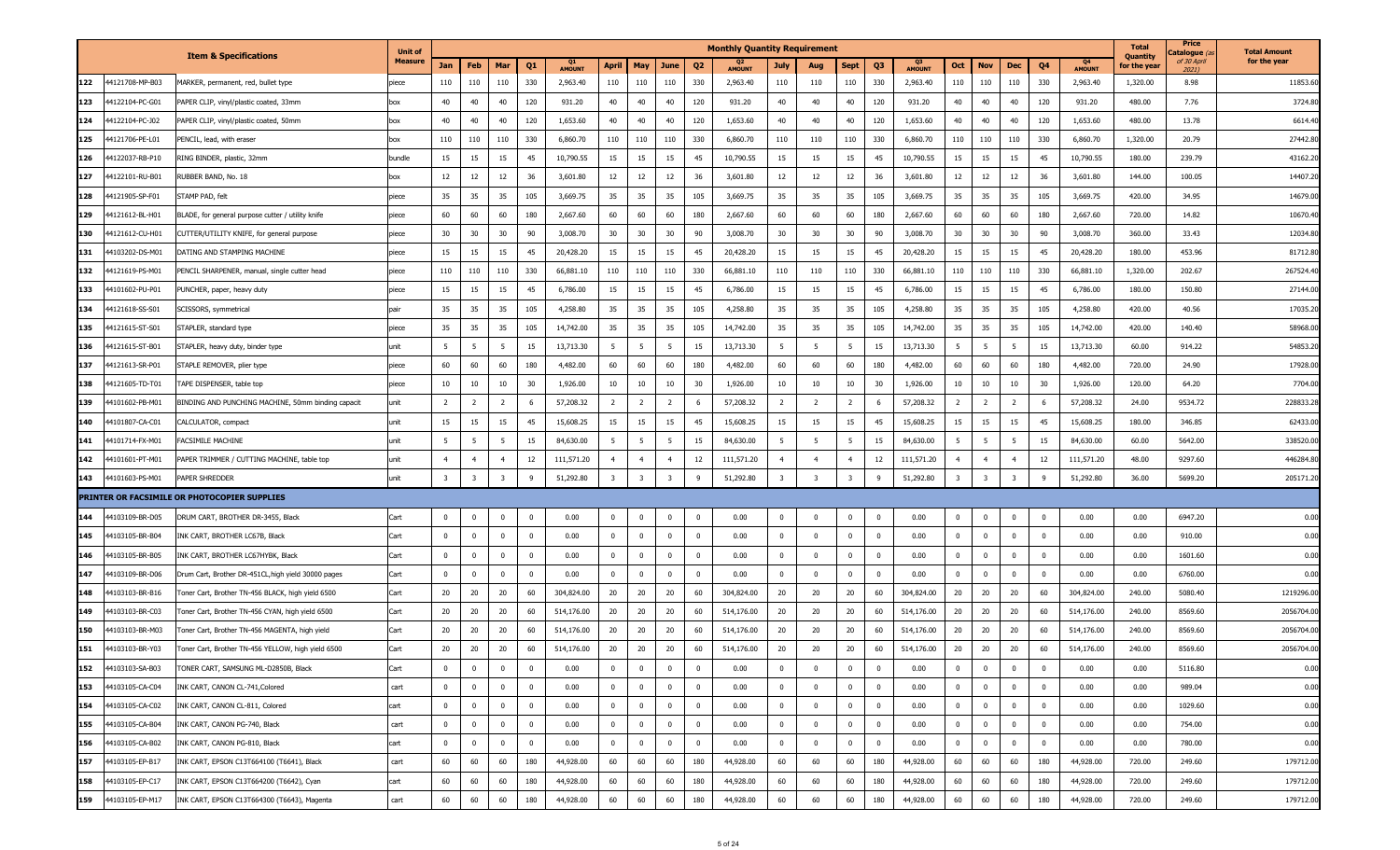| Quantity<br><b>Item &amp; Specifications</b><br><b>Measure</b><br>of 30 April<br>Q4<br>Feb<br>April<br>Q <sub>3</sub><br>Oct<br>Q4<br>Jan<br>Mar<br>Q1<br>May<br>June<br>Q <sub>2</sub><br><b>July</b><br><b>Nov</b><br>Dec<br>for the year<br>Aug<br>Sept<br><b>AMOUNT</b><br><b>AMOUNT</b><br><b>AMOUNT</b><br><b>AMOUNT</b><br>2021)<br>44103105-EP-Y17<br>60<br>180<br>60<br>60<br>180<br>44,928.00<br>60<br>160<br>INK CART, EPSON C13T664400 (T6644), Yellow<br>60<br>60<br>44,928.00<br>60<br>60<br>60<br>60<br>180<br>44,928.00<br>60<br>60<br>180<br>44,928.00<br>720.00<br>249.60<br>cart<br>$\overline{0}$<br>161<br>44103105-HP-B40<br>$\mathbf 0$<br>$\mathbf{0}$<br>$\mathbf 0$<br>$\overline{0}$<br>0.00<br>$\mathbf 0$<br>$\mathbf 0$<br>$\overline{0}$<br>$\overline{\mathbf{0}}$<br>0.00<br>$\mathbf{0}$<br>$\mathbf{0}$<br>0.00<br>$\mathbf{0}$<br>$\overline{\mathbf{0}}$<br>$\mathbf 0$<br>$\bf{0}$<br>0.00<br>0.00<br>773.76<br>Ink Cartridge, HP C2P04AA (HP62) Black<br>cart<br>$\Omega$<br>162<br>44103105-HP-T40<br>$\mathbf 0$<br>$\mathbf{0}$<br>$\overline{\mathbf{0}}$<br>$\overline{0}$<br>0.00<br>$\mathbf{0}$<br>$\mathbf{0}$<br>0<br>$\overline{\mathbf{0}}$<br>0.00<br>$\overline{0}$<br>$\mathbf 0$<br>$\mathbf{0}$<br>0.00<br>$\mathbf{0}$<br>$\overline{\mathbf{0}}$<br>$\mathbf 0$<br>$\overline{\mathbf{0}}$<br>0.00<br>0.00<br>950.56<br>Ink Cartridge, HP C2P06AA (HP62) Tri-color<br>cart<br>$\Omega$<br>$\overline{0}$<br>$\overline{0}$<br>$\overline{\mathbf{0}}$<br>0.00<br>$\bf{0}$<br>$\overline{0}$<br>$\overline{0}$<br>163<br>44103105-HP-B09<br>INK CART, HP C9351AA, (HP21), Black<br>cart<br>$\mathbf 0$<br>$\mathbf{0}$<br>$\overline{\mathbf{0}}$<br>0.00<br>$\bf{0}$<br>$\mathbf 0$<br>$^{\circ}$<br>$\mathbf{0}$<br>0.00<br>$\mathbf{0}$<br>$\mathbf 0$<br>0.00<br>0.00<br>795.60<br>$\Omega$<br>$\bf{0}$<br>$\overline{\mathbf{0}}$<br>$\overline{0}$<br>$\overline{\mathbf{0}}$<br>$\overline{\mathbf{0}}$<br>$\overline{\mathbf{0}}$<br>$\overline{\mathbf{0}}$<br>164<br>44103105-HP-T10<br>INK CART, HP C9352AA, (HP22), Tri-color<br>$\mathbf{0}$<br>0.00<br>$\bf{0}$<br>$\mathbf 0$<br>0.00<br>$\mathbf 0$<br>$\mathbf{0}$<br>$\mathbf{0}$<br>0.00<br>$\mathbf{0}$<br>$\bf{0}$<br>0.00<br>0.00<br>920.40<br>cart<br>$^{\circ}$<br>165<br>44103105-HP-P48<br>$\bf{0}$<br>$\overline{0}$<br>0.00<br>$\overline{0}$<br>$\overline{\mathbf{0}}$<br>0.00<br>$\mathbf 0$<br>$\mathbf 0$<br>$\mathbf 0$<br>0.00<br>$\overline{0}$<br>$\overline{0}$<br>0.00<br>0.00<br>1996.80<br>$\mathbf{0}$<br>$\overline{\mathbf{0}}$<br>$\mathbf 0$<br>$\mathbf 0$<br>$\mathbf{0}$<br>$\mathbf 0$<br>Ink Cartridge, HP C9397A (HP72) 69ml Photo Black<br>cart<br>166<br>44103105-HP-C48<br>$\overline{0}$<br>0.00<br>$\overline{0}$<br>$\overline{\mathbf{0}}$<br>0.00<br>$\mathbf 0$<br>$\mathbf 0$<br>$\overline{\mathbf{0}}$<br>0.00<br>0.00<br>1996.80<br>ink Cartridge, HP C9398A (HP72) 69ml Cyan<br>$\bf{0}$<br>$\mathbf 0$<br>$\overline{\mathbf{0}}$<br>$\mathbf 0$<br>$\mathbf{0}$<br>$\mathbf 0$<br>$\overline{0}$<br>0.00<br>$\mathbf{0}$<br>$\bf{0}$<br>cart<br>167<br>44103105-HP-M48<br>$\bf{0}$<br>$\mathbf{0}$<br>$\overline{\mathbf{0}}$<br>$\overline{0}$<br>0.00<br>$\mathbf{0}$<br>$\overline{0}$<br>$\overline{\mathbf{0}}$<br>0.00<br>$\mathbf 0$<br>$\mathbf 0$<br>$\mathbf 0$<br>0.00<br>$\overline{0}$<br>$\bf{0}$<br>$\overline{0}$<br>0.00<br>0.00<br>1996.80<br>$\mathbf 0$<br>$\mathbf{0}$<br>ink Cartridge, HP C9399A (HP72) 69ml Magenta<br>cart<br>0.00<br>$\overline{\mathbf{0}}$<br>$\overline{\mathbf{0}}$<br>0.00<br>$\overline{\mathbf{0}}$<br>$\overline{\mathbf{0}}$<br>1996.80<br>168<br>44103105-HP-Y48<br>$\bf{0}$<br>$^{\circ}$<br>$\overline{\mathbf{0}}$<br>$\overline{0}$<br>$\mathbf{0}$<br>$\mathbf{0}$<br>$\mathbf 0$<br>$\mathbf{0}$<br>$\overline{0}$<br>0.00<br>$\mathbf{0}$<br>$\bf{0}$<br>0.00<br>0.00<br>ink Cartridge, HP C9400A (HP72) 69ml Yellow<br>cart<br>$\mathbf{0}$<br>0.00<br>0.00<br>$\overline{0}$<br>1996.80<br>169<br>44103105-HP-G48<br>$\mathbf 0$<br>$\mathbf{0}$<br>$\overline{\mathbf{0}}$<br>$\overline{\mathbf{0}}$<br>$\mathbf{0}$<br>$\mathbf 0$<br>$\mathbf 0$<br>$\overline{\mathbf{0}}$<br>$\mathbf 0$<br>$\mathbf 0$<br>$\mathbf{0}$<br>0.00<br>$\mathbf{0}$<br>$\overline{0}$<br>0.00<br>0.00<br>Ink Cartridge, HP C9401A (HP72) 69ml Gray<br>$\mathbf 0$<br>cart<br>170<br>44103105-HP-B48<br>0.00<br>$\overline{\mathbf{0}}$<br>0.00<br>$\bf{0}$<br>$\overline{\mathbf{0}}$<br>0.00<br>Ink Cartridge, HP C9403A (HP72) 130ml Matte Black<br>$\bf{0}$<br>$\overline{0}$<br>$\overline{\mathbf{0}}$<br>$\overline{0}$<br>$^{\circ}$<br>$\mathbf{0}$<br>$\overline{\mathbf{0}}$<br>$\mathbf 0$<br>$\overline{0}$<br>0.00<br>$\mathbf{0}$<br>$\overline{\mathbf{0}}$<br>$\mathbf 0$<br>0.00<br>3016.00<br>$^{\circ}$<br>cart<br>$\mathbf 0$<br>$\mathbf{0}$<br>$\overline{0}$<br>$\overline{0}$<br>$\mathbf{0}$<br>$\overline{0}$<br>$\overline{\mathbf{0}}$<br>$\mathbf 0$<br>$\mathbf 0$<br>$\mathbf 0$<br>$\overline{0}$<br>$\overline{0}$<br>$\mathbf 0$<br>171<br>44103105-HP-B17<br>INK CART, HP CC640WA, (HP60), Black<br>$\mathbf{0}$<br>0.00<br>$\mathbf 0$<br>0.00<br>0.00<br>0.00<br>0.00<br>769.60<br>cart<br>$\Omega$<br>$\overline{0}$<br>$\overline{0}$<br>$\overline{0}$<br>172<br>44103105-HP-T17<br>$\mathbf 0$<br>$\overline{0}$<br>$\overline{\mathbf{0}}$<br>0.00<br>$\mathbf 0$<br>$\mathbf 0$<br>$\overline{\mathbf{0}}$<br>0.00<br>$\mathbf 0$<br>$\mathbf{0}$<br>$\overline{\mathbf{0}}$<br>$\mathbf{0}$<br>$\mathbf 0$<br>0.00<br>0.00<br>915.20<br>INK CART, HP CC643WA, (HP60), Tri-color<br>cart<br>$\mathbf 0$<br>$^{\circ}$<br>0.00<br>173<br>$\bf{0}$<br>$\overline{\mathbf{0}}$<br>$\mathbf{0}$<br>$\overline{0}$<br>$\overline{0}$<br>44103105-HP-B35<br>$\mathbf{0}$<br>$\overline{\mathbf{0}}$<br>0.00<br>$\mathbf 0$<br>0<br>$\overline{\mathbf{0}}$<br>0.00<br>$\overline{\mathbf{0}}$<br>$\mathbf 0$<br>$\mathbf{0}$<br>0.00<br>$\mathbf{0}$<br>$\mathbf 0$<br>0.00<br>0.00<br>366.08<br>INK CART, HP CD887AA, (HP703), Black<br>cart<br>$\Omega$<br>174<br>44103105-HP-T35<br>$\overline{0}$<br>$\overline{0}$<br>$\overline{0}$<br>$\mathbf 0$<br>$\mathbf 0$<br>$\overline{0}$<br>$\overline{\mathbf{0}}$<br>0.00<br>$\mathbf 0$<br>$\mathbf 0$<br>$^{\circ}$<br>$\overline{\mathbf{0}}$<br>0.00<br>$^{\circ}$<br>$\overline{0}$<br>0.00<br>$\mathbf{0}$<br>$\mathbf 0$<br>0.00<br>0.00<br>366.08<br>INK CART, HP CD888AA, (HP703), Tri-color<br>cart<br>$^{\circ}$<br>$\overline{0}$<br>175<br>$\bf{0}$<br>$\overline{\mathbf{0}}$<br>$\overline{0}$<br>$\mathbf{0}$<br>$\overline{\mathbf{0}}$<br>$\overline{\mathbf{0}}$<br>$\mathbf 0$<br>$\mathbf 0$<br>$\overline{0}$<br>$\mathbf 0$<br>641.68<br>44103105-HX-C40<br>$\mathbf{0}$<br>0.00<br>$\mathbf 0$<br>0.00<br>$\mathbf 0$<br>0.00<br>$\mathbf{0}$<br>0.00<br>0.00<br>INK CART, HP CD972AA, (HP 920XL), Cyan<br>cart<br>$\Omega$<br>$\mathbf{0}$<br>$\overline{0}$<br>0.00<br>$\overline{0}$<br>$\overline{0}$<br>$\overline{0}$<br>641.68<br>176<br>44103105-HX-M40<br>$\mathbf 0$<br>$\mathbf{0}$<br>$\overline{0}$<br>$\overline{\mathbf{0}}$<br>0.00<br>$\mathbf 0$<br>$\overline{\mathbf{0}}$<br>$\mathbf{0}$<br>$\overline{\mathbf{0}}$<br>0.00<br>$\mathbf{0}$<br>$\mathbf 0$<br>0.00<br>0.00<br>INK CART, HP CD973AA, (HP 920XL), Magenta<br>cart<br>$^{\circ}$<br>177<br>$\mathbf{0}$<br>0.00<br>$\mathbf 0$<br>$\overline{0}$<br>641.68<br>44103105-HX-Y40<br>INK CART, HP CD974AA, (HP 920XL), Yellow,<br>$\mathbf 0$<br>0<br>$\overline{0}$<br>0.00<br>$^{\circ}$<br>$^{\circ}$<br>$\Omega$<br>$\overline{0}$<br>$\mathbf 0$<br>$\mathbf 0$<br>$\mathbf{0}$<br>0.00<br>$\mathbf{0}$<br>$\mathbf{0}$<br>0.00<br>0.00<br>cart<br>$\overline{\mathbf{0}}$<br>$\overline{0}$<br>0.00<br>$\mathbf 0$<br>$\mathbf 0$<br>$\overline{0}$<br>$\overline{0}$<br>178<br>44103105-HX-B40<br>INK CART, HP CD975AA, (HP 920XL), Black<br>$^{\circ}$<br>$^{\circ}$<br>$\overline{\mathbf{0}}$<br>0.00<br>$^{\circ}$<br>$\mathbf 0$<br>$\overline{\mathbf{0}}$<br>$\mathbf{0}$<br>0.00<br>$\mathbf{0}$<br>$\mathbf{0}$<br>0.00<br>0.00<br>1346.80<br>cart | <b>Total Amount</b> |
|----------------------------------------------------------------------------------------------------------------------------------------------------------------------------------------------------------------------------------------------------------------------------------------------------------------------------------------------------------------------------------------------------------------------------------------------------------------------------------------------------------------------------------------------------------------------------------------------------------------------------------------------------------------------------------------------------------------------------------------------------------------------------------------------------------------------------------------------------------------------------------------------------------------------------------------------------------------------------------------------------------------------------------------------------------------------------------------------------------------------------------------------------------------------------------------------------------------------------------------------------------------------------------------------------------------------------------------------------------------------------------------------------------------------------------------------------------------------------------------------------------------------------------------------------------------------------------------------------------------------------------------------------------------------------------------------------------------------------------------------------------------------------------------------------------------------------------------------------------------------------------------------------------------------------------------------------------------------------------------------------------------------------------------------------------------------------------------------------------------------------------------------------------------------------------------------------------------------------------------------------------------------------------------------------------------------------------------------------------------------------------------------------------------------------------------------------------------------------------------------------------------------------------------------------------------------------------------------------------------------------------------------------------------------------------------------------------------------------------------------------------------------------------------------------------------------------------------------------------------------------------------------------------------------------------------------------------------------------------------------------------------------------------------------------------------------------------------------------------------------------------------------------------------------------------------------------------------------------------------------------------------------------------------------------------------------------------------------------------------------------------------------------------------------------------------------------------------------------------------------------------------------------------------------------------------------------------------------------------------------------------------------------------------------------------------------------------------------------------------------------------------------------------------------------------------------------------------------------------------------------------------------------------------------------------------------------------------------------------------------------------------------------------------------------------------------------------------------------------------------------------------------------------------------------------------------------------------------------------------------------------------------------------------------------------------------------------------------------------------------------------------------------------------------------------------------------------------------------------------------------------------------------------------------------------------------------------------------------------------------------------------------------------------------------------------------------------------------------------------------------------------------------------------------------------------------------------------------------------------------------------------------------------------------------------------------------------------------------------------------------------------------------------------------------------------------------------------------------------------------------------------------------------------------------------------------------------------------------------------------------------------------------------------------------------------------------------------------------------------------------------------------------------------------------------------------------------------------------------------------------------------------------------------------------------------------------------------------------------------------------------------------------------------------------------------------------------------------------------------------------------------------------------------------------------------------------------------------------------------------------------------------------------------------------------------------------------------------------------------------------------------------------------------------------------------------------------------------------------------------------------------------------------------------------------------------------------------------------------------------------------------------------------------------------------------------------------------------------------------------------------------------------------------------------------------------------------------------------------------------------------------------------------------------------------------------------------------------------------------------------------------------------------------------------------------------------------------------------------------------------------------------------------------------------------------------------------------------------------------------------------------------------------------------------------------------------------------------------------------------------------------------------------------------------------------------------------------------------------------------------------------------------------------------------------------------------------------------------------------------------------------------------------------------------------------------------------------------------------------------------------------------------------------------------------------------------------------------------------------------------------------------------------------------------------------------------------------------------------------------------------------------------------------------------------------------------------------------------------------------------------------------------------------------------------------------------------------------------------------------------------------------------------------------------------------------------------------------------------------------------------------------------------------------------------------------------------------------------------------------------------------------------------------------------------------------|---------------------|
|                                                                                                                                                                                                                                                                                                                                                                                                                                                                                                                                                                                                                                                                                                                                                                                                                                                                                                                                                                                                                                                                                                                                                                                                                                                                                                                                                                                                                                                                                                                                                                                                                                                                                                                                                                                                                                                                                                                                                                                                                                                                                                                                                                                                                                                                                                                                                                                                                                                                                                                                                                                                                                                                                                                                                                                                                                                                                                                                                                                                                                                                                                                                                                                                                                                                                                                                                                                                                                                                                                                                                                                                                                                                                                                                                                                                                                                                                                                                                                                                                                                                                                                                                                                                                                                                                                                                                                                                                                                                                                                                                                                                                                                                                                                                                                                                                                                                                                                                                                                                                                                                                                                                                                                                                                                                                                                                                                                                                                                                                                                                                                                                                                                                                                                                                                                                                                                                                                                                                                                                                                                                                                                                                                                                                                                                                                                                                                                                                                                                                                                                                                                                                                                                                                                                                                                                                                                                                                                                                                                                                                                                                                                                                                                                                                                                                                                                                                                                                                                                                                                                                                                                                                                                                                                                                                                                                                                                                                                                                                                                                                                                                                                                                                                              | for the year        |
|                                                                                                                                                                                                                                                                                                                                                                                                                                                                                                                                                                                                                                                                                                                                                                                                                                                                                                                                                                                                                                                                                                                                                                                                                                                                                                                                                                                                                                                                                                                                                                                                                                                                                                                                                                                                                                                                                                                                                                                                                                                                                                                                                                                                                                                                                                                                                                                                                                                                                                                                                                                                                                                                                                                                                                                                                                                                                                                                                                                                                                                                                                                                                                                                                                                                                                                                                                                                                                                                                                                                                                                                                                                                                                                                                                                                                                                                                                                                                                                                                                                                                                                                                                                                                                                                                                                                                                                                                                                                                                                                                                                                                                                                                                                                                                                                                                                                                                                                                                                                                                                                                                                                                                                                                                                                                                                                                                                                                                                                                                                                                                                                                                                                                                                                                                                                                                                                                                                                                                                                                                                                                                                                                                                                                                                                                                                                                                                                                                                                                                                                                                                                                                                                                                                                                                                                                                                                                                                                                                                                                                                                                                                                                                                                                                                                                                                                                                                                                                                                                                                                                                                                                                                                                                                                                                                                                                                                                                                                                                                                                                                                                                                                                                                              | 179712.00           |
|                                                                                                                                                                                                                                                                                                                                                                                                                                                                                                                                                                                                                                                                                                                                                                                                                                                                                                                                                                                                                                                                                                                                                                                                                                                                                                                                                                                                                                                                                                                                                                                                                                                                                                                                                                                                                                                                                                                                                                                                                                                                                                                                                                                                                                                                                                                                                                                                                                                                                                                                                                                                                                                                                                                                                                                                                                                                                                                                                                                                                                                                                                                                                                                                                                                                                                                                                                                                                                                                                                                                                                                                                                                                                                                                                                                                                                                                                                                                                                                                                                                                                                                                                                                                                                                                                                                                                                                                                                                                                                                                                                                                                                                                                                                                                                                                                                                                                                                                                                                                                                                                                                                                                                                                                                                                                                                                                                                                                                                                                                                                                                                                                                                                                                                                                                                                                                                                                                                                                                                                                                                                                                                                                                                                                                                                                                                                                                                                                                                                                                                                                                                                                                                                                                                                                                                                                                                                                                                                                                                                                                                                                                                                                                                                                                                                                                                                                                                                                                                                                                                                                                                                                                                                                                                                                                                                                                                                                                                                                                                                                                                                                                                                                                                              | 0.00                |
|                                                                                                                                                                                                                                                                                                                                                                                                                                                                                                                                                                                                                                                                                                                                                                                                                                                                                                                                                                                                                                                                                                                                                                                                                                                                                                                                                                                                                                                                                                                                                                                                                                                                                                                                                                                                                                                                                                                                                                                                                                                                                                                                                                                                                                                                                                                                                                                                                                                                                                                                                                                                                                                                                                                                                                                                                                                                                                                                                                                                                                                                                                                                                                                                                                                                                                                                                                                                                                                                                                                                                                                                                                                                                                                                                                                                                                                                                                                                                                                                                                                                                                                                                                                                                                                                                                                                                                                                                                                                                                                                                                                                                                                                                                                                                                                                                                                                                                                                                                                                                                                                                                                                                                                                                                                                                                                                                                                                                                                                                                                                                                                                                                                                                                                                                                                                                                                                                                                                                                                                                                                                                                                                                                                                                                                                                                                                                                                                                                                                                                                                                                                                                                                                                                                                                                                                                                                                                                                                                                                                                                                                                                                                                                                                                                                                                                                                                                                                                                                                                                                                                                                                                                                                                                                                                                                                                                                                                                                                                                                                                                                                                                                                                                                              | 0.00                |
|                                                                                                                                                                                                                                                                                                                                                                                                                                                                                                                                                                                                                                                                                                                                                                                                                                                                                                                                                                                                                                                                                                                                                                                                                                                                                                                                                                                                                                                                                                                                                                                                                                                                                                                                                                                                                                                                                                                                                                                                                                                                                                                                                                                                                                                                                                                                                                                                                                                                                                                                                                                                                                                                                                                                                                                                                                                                                                                                                                                                                                                                                                                                                                                                                                                                                                                                                                                                                                                                                                                                                                                                                                                                                                                                                                                                                                                                                                                                                                                                                                                                                                                                                                                                                                                                                                                                                                                                                                                                                                                                                                                                                                                                                                                                                                                                                                                                                                                                                                                                                                                                                                                                                                                                                                                                                                                                                                                                                                                                                                                                                                                                                                                                                                                                                                                                                                                                                                                                                                                                                                                                                                                                                                                                                                                                                                                                                                                                                                                                                                                                                                                                                                                                                                                                                                                                                                                                                                                                                                                                                                                                                                                                                                                                                                                                                                                                                                                                                                                                                                                                                                                                                                                                                                                                                                                                                                                                                                                                                                                                                                                                                                                                                                                              | 0.00                |
|                                                                                                                                                                                                                                                                                                                                                                                                                                                                                                                                                                                                                                                                                                                                                                                                                                                                                                                                                                                                                                                                                                                                                                                                                                                                                                                                                                                                                                                                                                                                                                                                                                                                                                                                                                                                                                                                                                                                                                                                                                                                                                                                                                                                                                                                                                                                                                                                                                                                                                                                                                                                                                                                                                                                                                                                                                                                                                                                                                                                                                                                                                                                                                                                                                                                                                                                                                                                                                                                                                                                                                                                                                                                                                                                                                                                                                                                                                                                                                                                                                                                                                                                                                                                                                                                                                                                                                                                                                                                                                                                                                                                                                                                                                                                                                                                                                                                                                                                                                                                                                                                                                                                                                                                                                                                                                                                                                                                                                                                                                                                                                                                                                                                                                                                                                                                                                                                                                                                                                                                                                                                                                                                                                                                                                                                                                                                                                                                                                                                                                                                                                                                                                                                                                                                                                                                                                                                                                                                                                                                                                                                                                                                                                                                                                                                                                                                                                                                                                                                                                                                                                                                                                                                                                                                                                                                                                                                                                                                                                                                                                                                                                                                                                                              | 0.00                |
|                                                                                                                                                                                                                                                                                                                                                                                                                                                                                                                                                                                                                                                                                                                                                                                                                                                                                                                                                                                                                                                                                                                                                                                                                                                                                                                                                                                                                                                                                                                                                                                                                                                                                                                                                                                                                                                                                                                                                                                                                                                                                                                                                                                                                                                                                                                                                                                                                                                                                                                                                                                                                                                                                                                                                                                                                                                                                                                                                                                                                                                                                                                                                                                                                                                                                                                                                                                                                                                                                                                                                                                                                                                                                                                                                                                                                                                                                                                                                                                                                                                                                                                                                                                                                                                                                                                                                                                                                                                                                                                                                                                                                                                                                                                                                                                                                                                                                                                                                                                                                                                                                                                                                                                                                                                                                                                                                                                                                                                                                                                                                                                                                                                                                                                                                                                                                                                                                                                                                                                                                                                                                                                                                                                                                                                                                                                                                                                                                                                                                                                                                                                                                                                                                                                                                                                                                                                                                                                                                                                                                                                                                                                                                                                                                                                                                                                                                                                                                                                                                                                                                                                                                                                                                                                                                                                                                                                                                                                                                                                                                                                                                                                                                                                              | 0.00                |
|                                                                                                                                                                                                                                                                                                                                                                                                                                                                                                                                                                                                                                                                                                                                                                                                                                                                                                                                                                                                                                                                                                                                                                                                                                                                                                                                                                                                                                                                                                                                                                                                                                                                                                                                                                                                                                                                                                                                                                                                                                                                                                                                                                                                                                                                                                                                                                                                                                                                                                                                                                                                                                                                                                                                                                                                                                                                                                                                                                                                                                                                                                                                                                                                                                                                                                                                                                                                                                                                                                                                                                                                                                                                                                                                                                                                                                                                                                                                                                                                                                                                                                                                                                                                                                                                                                                                                                                                                                                                                                                                                                                                                                                                                                                                                                                                                                                                                                                                                                                                                                                                                                                                                                                                                                                                                                                                                                                                                                                                                                                                                                                                                                                                                                                                                                                                                                                                                                                                                                                                                                                                                                                                                                                                                                                                                                                                                                                                                                                                                                                                                                                                                                                                                                                                                                                                                                                                                                                                                                                                                                                                                                                                                                                                                                                                                                                                                                                                                                                                                                                                                                                                                                                                                                                                                                                                                                                                                                                                                                                                                                                                                                                                                                                              | 0.00                |
|                                                                                                                                                                                                                                                                                                                                                                                                                                                                                                                                                                                                                                                                                                                                                                                                                                                                                                                                                                                                                                                                                                                                                                                                                                                                                                                                                                                                                                                                                                                                                                                                                                                                                                                                                                                                                                                                                                                                                                                                                                                                                                                                                                                                                                                                                                                                                                                                                                                                                                                                                                                                                                                                                                                                                                                                                                                                                                                                                                                                                                                                                                                                                                                                                                                                                                                                                                                                                                                                                                                                                                                                                                                                                                                                                                                                                                                                                                                                                                                                                                                                                                                                                                                                                                                                                                                                                                                                                                                                                                                                                                                                                                                                                                                                                                                                                                                                                                                                                                                                                                                                                                                                                                                                                                                                                                                                                                                                                                                                                                                                                                                                                                                                                                                                                                                                                                                                                                                                                                                                                                                                                                                                                                                                                                                                                                                                                                                                                                                                                                                                                                                                                                                                                                                                                                                                                                                                                                                                                                                                                                                                                                                                                                                                                                                                                                                                                                                                                                                                                                                                                                                                                                                                                                                                                                                                                                                                                                                                                                                                                                                                                                                                                                                              | 0.00                |
|                                                                                                                                                                                                                                                                                                                                                                                                                                                                                                                                                                                                                                                                                                                                                                                                                                                                                                                                                                                                                                                                                                                                                                                                                                                                                                                                                                                                                                                                                                                                                                                                                                                                                                                                                                                                                                                                                                                                                                                                                                                                                                                                                                                                                                                                                                                                                                                                                                                                                                                                                                                                                                                                                                                                                                                                                                                                                                                                                                                                                                                                                                                                                                                                                                                                                                                                                                                                                                                                                                                                                                                                                                                                                                                                                                                                                                                                                                                                                                                                                                                                                                                                                                                                                                                                                                                                                                                                                                                                                                                                                                                                                                                                                                                                                                                                                                                                                                                                                                                                                                                                                                                                                                                                                                                                                                                                                                                                                                                                                                                                                                                                                                                                                                                                                                                                                                                                                                                                                                                                                                                                                                                                                                                                                                                                                                                                                                                                                                                                                                                                                                                                                                                                                                                                                                                                                                                                                                                                                                                                                                                                                                                                                                                                                                                                                                                                                                                                                                                                                                                                                                                                                                                                                                                                                                                                                                                                                                                                                                                                                                                                                                                                                                                              | 0.00                |
|                                                                                                                                                                                                                                                                                                                                                                                                                                                                                                                                                                                                                                                                                                                                                                                                                                                                                                                                                                                                                                                                                                                                                                                                                                                                                                                                                                                                                                                                                                                                                                                                                                                                                                                                                                                                                                                                                                                                                                                                                                                                                                                                                                                                                                                                                                                                                                                                                                                                                                                                                                                                                                                                                                                                                                                                                                                                                                                                                                                                                                                                                                                                                                                                                                                                                                                                                                                                                                                                                                                                                                                                                                                                                                                                                                                                                                                                                                                                                                                                                                                                                                                                                                                                                                                                                                                                                                                                                                                                                                                                                                                                                                                                                                                                                                                                                                                                                                                                                                                                                                                                                                                                                                                                                                                                                                                                                                                                                                                                                                                                                                                                                                                                                                                                                                                                                                                                                                                                                                                                                                                                                                                                                                                                                                                                                                                                                                                                                                                                                                                                                                                                                                                                                                                                                                                                                                                                                                                                                                                                                                                                                                                                                                                                                                                                                                                                                                                                                                                                                                                                                                                                                                                                                                                                                                                                                                                                                                                                                                                                                                                                                                                                                                                              | 0.00                |
|                                                                                                                                                                                                                                                                                                                                                                                                                                                                                                                                                                                                                                                                                                                                                                                                                                                                                                                                                                                                                                                                                                                                                                                                                                                                                                                                                                                                                                                                                                                                                                                                                                                                                                                                                                                                                                                                                                                                                                                                                                                                                                                                                                                                                                                                                                                                                                                                                                                                                                                                                                                                                                                                                                                                                                                                                                                                                                                                                                                                                                                                                                                                                                                                                                                                                                                                                                                                                                                                                                                                                                                                                                                                                                                                                                                                                                                                                                                                                                                                                                                                                                                                                                                                                                                                                                                                                                                                                                                                                                                                                                                                                                                                                                                                                                                                                                                                                                                                                                                                                                                                                                                                                                                                                                                                                                                                                                                                                                                                                                                                                                                                                                                                                                                                                                                                                                                                                                                                                                                                                                                                                                                                                                                                                                                                                                                                                                                                                                                                                                                                                                                                                                                                                                                                                                                                                                                                                                                                                                                                                                                                                                                                                                                                                                                                                                                                                                                                                                                                                                                                                                                                                                                                                                                                                                                                                                                                                                                                                                                                                                                                                                                                                                                              | 0.00                |
|                                                                                                                                                                                                                                                                                                                                                                                                                                                                                                                                                                                                                                                                                                                                                                                                                                                                                                                                                                                                                                                                                                                                                                                                                                                                                                                                                                                                                                                                                                                                                                                                                                                                                                                                                                                                                                                                                                                                                                                                                                                                                                                                                                                                                                                                                                                                                                                                                                                                                                                                                                                                                                                                                                                                                                                                                                                                                                                                                                                                                                                                                                                                                                                                                                                                                                                                                                                                                                                                                                                                                                                                                                                                                                                                                                                                                                                                                                                                                                                                                                                                                                                                                                                                                                                                                                                                                                                                                                                                                                                                                                                                                                                                                                                                                                                                                                                                                                                                                                                                                                                                                                                                                                                                                                                                                                                                                                                                                                                                                                                                                                                                                                                                                                                                                                                                                                                                                                                                                                                                                                                                                                                                                                                                                                                                                                                                                                                                                                                                                                                                                                                                                                                                                                                                                                                                                                                                                                                                                                                                                                                                                                                                                                                                                                                                                                                                                                                                                                                                                                                                                                                                                                                                                                                                                                                                                                                                                                                                                                                                                                                                                                                                                                                              | 0.00                |
|                                                                                                                                                                                                                                                                                                                                                                                                                                                                                                                                                                                                                                                                                                                                                                                                                                                                                                                                                                                                                                                                                                                                                                                                                                                                                                                                                                                                                                                                                                                                                                                                                                                                                                                                                                                                                                                                                                                                                                                                                                                                                                                                                                                                                                                                                                                                                                                                                                                                                                                                                                                                                                                                                                                                                                                                                                                                                                                                                                                                                                                                                                                                                                                                                                                                                                                                                                                                                                                                                                                                                                                                                                                                                                                                                                                                                                                                                                                                                                                                                                                                                                                                                                                                                                                                                                                                                                                                                                                                                                                                                                                                                                                                                                                                                                                                                                                                                                                                                                                                                                                                                                                                                                                                                                                                                                                                                                                                                                                                                                                                                                                                                                                                                                                                                                                                                                                                                                                                                                                                                                                                                                                                                                                                                                                                                                                                                                                                                                                                                                                                                                                                                                                                                                                                                                                                                                                                                                                                                                                                                                                                                                                                                                                                                                                                                                                                                                                                                                                                                                                                                                                                                                                                                                                                                                                                                                                                                                                                                                                                                                                                                                                                                                                              | 0.00                |
|                                                                                                                                                                                                                                                                                                                                                                                                                                                                                                                                                                                                                                                                                                                                                                                                                                                                                                                                                                                                                                                                                                                                                                                                                                                                                                                                                                                                                                                                                                                                                                                                                                                                                                                                                                                                                                                                                                                                                                                                                                                                                                                                                                                                                                                                                                                                                                                                                                                                                                                                                                                                                                                                                                                                                                                                                                                                                                                                                                                                                                                                                                                                                                                                                                                                                                                                                                                                                                                                                                                                                                                                                                                                                                                                                                                                                                                                                                                                                                                                                                                                                                                                                                                                                                                                                                                                                                                                                                                                                                                                                                                                                                                                                                                                                                                                                                                                                                                                                                                                                                                                                                                                                                                                                                                                                                                                                                                                                                                                                                                                                                                                                                                                                                                                                                                                                                                                                                                                                                                                                                                                                                                                                                                                                                                                                                                                                                                                                                                                                                                                                                                                                                                                                                                                                                                                                                                                                                                                                                                                                                                                                                                                                                                                                                                                                                                                                                                                                                                                                                                                                                                                                                                                                                                                                                                                                                                                                                                                                                                                                                                                                                                                                                                              | 0.00                |
|                                                                                                                                                                                                                                                                                                                                                                                                                                                                                                                                                                                                                                                                                                                                                                                                                                                                                                                                                                                                                                                                                                                                                                                                                                                                                                                                                                                                                                                                                                                                                                                                                                                                                                                                                                                                                                                                                                                                                                                                                                                                                                                                                                                                                                                                                                                                                                                                                                                                                                                                                                                                                                                                                                                                                                                                                                                                                                                                                                                                                                                                                                                                                                                                                                                                                                                                                                                                                                                                                                                                                                                                                                                                                                                                                                                                                                                                                                                                                                                                                                                                                                                                                                                                                                                                                                                                                                                                                                                                                                                                                                                                                                                                                                                                                                                                                                                                                                                                                                                                                                                                                                                                                                                                                                                                                                                                                                                                                                                                                                                                                                                                                                                                                                                                                                                                                                                                                                                                                                                                                                                                                                                                                                                                                                                                                                                                                                                                                                                                                                                                                                                                                                                                                                                                                                                                                                                                                                                                                                                                                                                                                                                                                                                                                                                                                                                                                                                                                                                                                                                                                                                                                                                                                                                                                                                                                                                                                                                                                                                                                                                                                                                                                                                              | 0.00                |
|                                                                                                                                                                                                                                                                                                                                                                                                                                                                                                                                                                                                                                                                                                                                                                                                                                                                                                                                                                                                                                                                                                                                                                                                                                                                                                                                                                                                                                                                                                                                                                                                                                                                                                                                                                                                                                                                                                                                                                                                                                                                                                                                                                                                                                                                                                                                                                                                                                                                                                                                                                                                                                                                                                                                                                                                                                                                                                                                                                                                                                                                                                                                                                                                                                                                                                                                                                                                                                                                                                                                                                                                                                                                                                                                                                                                                                                                                                                                                                                                                                                                                                                                                                                                                                                                                                                                                                                                                                                                                                                                                                                                                                                                                                                                                                                                                                                                                                                                                                                                                                                                                                                                                                                                                                                                                                                                                                                                                                                                                                                                                                                                                                                                                                                                                                                                                                                                                                                                                                                                                                                                                                                                                                                                                                                                                                                                                                                                                                                                                                                                                                                                                                                                                                                                                                                                                                                                                                                                                                                                                                                                                                                                                                                                                                                                                                                                                                                                                                                                                                                                                                                                                                                                                                                                                                                                                                                                                                                                                                                                                                                                                                                                                                                              | 0.00                |
|                                                                                                                                                                                                                                                                                                                                                                                                                                                                                                                                                                                                                                                                                                                                                                                                                                                                                                                                                                                                                                                                                                                                                                                                                                                                                                                                                                                                                                                                                                                                                                                                                                                                                                                                                                                                                                                                                                                                                                                                                                                                                                                                                                                                                                                                                                                                                                                                                                                                                                                                                                                                                                                                                                                                                                                                                                                                                                                                                                                                                                                                                                                                                                                                                                                                                                                                                                                                                                                                                                                                                                                                                                                                                                                                                                                                                                                                                                                                                                                                                                                                                                                                                                                                                                                                                                                                                                                                                                                                                                                                                                                                                                                                                                                                                                                                                                                                                                                                                                                                                                                                                                                                                                                                                                                                                                                                                                                                                                                                                                                                                                                                                                                                                                                                                                                                                                                                                                                                                                                                                                                                                                                                                                                                                                                                                                                                                                                                                                                                                                                                                                                                                                                                                                                                                                                                                                                                                                                                                                                                                                                                                                                                                                                                                                                                                                                                                                                                                                                                                                                                                                                                                                                                                                                                                                                                                                                                                                                                                                                                                                                                                                                                                                                              | 0.00                |
|                                                                                                                                                                                                                                                                                                                                                                                                                                                                                                                                                                                                                                                                                                                                                                                                                                                                                                                                                                                                                                                                                                                                                                                                                                                                                                                                                                                                                                                                                                                                                                                                                                                                                                                                                                                                                                                                                                                                                                                                                                                                                                                                                                                                                                                                                                                                                                                                                                                                                                                                                                                                                                                                                                                                                                                                                                                                                                                                                                                                                                                                                                                                                                                                                                                                                                                                                                                                                                                                                                                                                                                                                                                                                                                                                                                                                                                                                                                                                                                                                                                                                                                                                                                                                                                                                                                                                                                                                                                                                                                                                                                                                                                                                                                                                                                                                                                                                                                                                                                                                                                                                                                                                                                                                                                                                                                                                                                                                                                                                                                                                                                                                                                                                                                                                                                                                                                                                                                                                                                                                                                                                                                                                                                                                                                                                                                                                                                                                                                                                                                                                                                                                                                                                                                                                                                                                                                                                                                                                                                                                                                                                                                                                                                                                                                                                                                                                                                                                                                                                                                                                                                                                                                                                                                                                                                                                                                                                                                                                                                                                                                                                                                                                                                              | 0.00                |
|                                                                                                                                                                                                                                                                                                                                                                                                                                                                                                                                                                                                                                                                                                                                                                                                                                                                                                                                                                                                                                                                                                                                                                                                                                                                                                                                                                                                                                                                                                                                                                                                                                                                                                                                                                                                                                                                                                                                                                                                                                                                                                                                                                                                                                                                                                                                                                                                                                                                                                                                                                                                                                                                                                                                                                                                                                                                                                                                                                                                                                                                                                                                                                                                                                                                                                                                                                                                                                                                                                                                                                                                                                                                                                                                                                                                                                                                                                                                                                                                                                                                                                                                                                                                                                                                                                                                                                                                                                                                                                                                                                                                                                                                                                                                                                                                                                                                                                                                                                                                                                                                                                                                                                                                                                                                                                                                                                                                                                                                                                                                                                                                                                                                                                                                                                                                                                                                                                                                                                                                                                                                                                                                                                                                                                                                                                                                                                                                                                                                                                                                                                                                                                                                                                                                                                                                                                                                                                                                                                                                                                                                                                                                                                                                                                                                                                                                                                                                                                                                                                                                                                                                                                                                                                                                                                                                                                                                                                                                                                                                                                                                                                                                                                                              | 0.00                |
| $\overline{0}$<br>$\overline{\mathbf{0}}$<br>$\mathbf{0}$<br>$\mathbf{0}$<br>$\mathbf 0$<br>$\overline{\mathbf{0}}$<br>$\mathbf 0$<br>$\overline{0}$<br>$\overline{\mathbf{0}}$<br>0.00<br>$\Omega$<br>$\mathbf 0$<br>$\mathbf 0$<br>179<br>44103105-HP-B20<br>INK CART, HP CH561WA, (HP61), Black<br>$^{\circ}$<br>0.00<br>$^{\circ}$<br>0.00<br>$\mathbf{0}$<br>0.00<br>0.00<br>756.08<br>cart                                                                                                                                                                                                                                                                                                                                                                                                                                                                                                                                                                                                                                                                                                                                                                                                                                                                                                                                                                                                                                                                                                                                                                                                                                                                                                                                                                                                                                                                                                                                                                                                                                                                                                                                                                                                                                                                                                                                                                                                                                                                                                                                                                                                                                                                                                                                                                                                                                                                                                                                                                                                                                                                                                                                                                                                                                                                                                                                                                                                                                                                                                                                                                                                                                                                                                                                                                                                                                                                                                                                                                                                                                                                                                                                                                                                                                                                                                                                                                                                                                                                                                                                                                                                                                                                                                                                                                                                                                                                                                                                                                                                                                                                                                                                                                                                                                                                                                                                                                                                                                                                                                                                                                                                                                                                                                                                                                                                                                                                                                                                                                                                                                                                                                                                                                                                                                                                                                                                                                                                                                                                                                                                                                                                                                                                                                                                                                                                                                                                                                                                                                                                                                                                                                                                                                                                                                                                                                                                                                                                                                                                                                                                                                                                                                                                                                                                                                                                                                                                                                                                                                                                                                                                                                                                                                                             | 0.00                |
| $\bf{0}$<br>$\mathbf 0$<br>$\overline{0}$<br>$\overline{0}$<br>$\overline{\mathbf{0}}$<br>0.00<br>$\overline{0}$<br>$\overline{0}$<br>$\overline{0}$<br>180<br>44103105-HP-T20<br>INK CART, HP CH562WA, (HP61), Tricolor<br>$^{\circ}$<br>0.00<br>$\mathbf 0$<br>$\mathbf 0$<br>$\mathbf 0$<br>$\mathbf{0}$<br>0.00<br>$\mathbf{0}$<br>$\mathbf 0$<br>0.00<br>0.00<br>931.84<br>cart<br>$\Omega$                                                                                                                                                                                                                                                                                                                                                                                                                                                                                                                                                                                                                                                                                                                                                                                                                                                                                                                                                                                                                                                                                                                                                                                                                                                                                                                                                                                                                                                                                                                                                                                                                                                                                                                                                                                                                                                                                                                                                                                                                                                                                                                                                                                                                                                                                                                                                                                                                                                                                                                                                                                                                                                                                                                                                                                                                                                                                                                                                                                                                                                                                                                                                                                                                                                                                                                                                                                                                                                                                                                                                                                                                                                                                                                                                                                                                                                                                                                                                                                                                                                                                                                                                                                                                                                                                                                                                                                                                                                                                                                                                                                                                                                                                                                                                                                                                                                                                                                                                                                                                                                                                                                                                                                                                                                                                                                                                                                                                                                                                                                                                                                                                                                                                                                                                                                                                                                                                                                                                                                                                                                                                                                                                                                                                                                                                                                                                                                                                                                                                                                                                                                                                                                                                                                                                                                                                                                                                                                                                                                                                                                                                                                                                                                                                                                                                                                                                                                                                                                                                                                                                                                                                                                                                                                                                                                             | 0.00                |
| $\mathbf 0$<br>181<br>44103105-HP-B49<br>ink Cartridge, HP CH565A (HP82) Black<br>$\mathbf 0$<br>$^{\circ}$<br>$\mathbf{0}$<br>$\overline{\mathbf{0}}$<br>0.00<br>$\mathbf 0$<br>$\mathbf 0$<br>$\mathbf 0$<br>$\overline{\mathbf{0}}$<br>0.00<br>$\mathbf 0$<br>$^{\circ}$<br>$\mathbf{0}$<br>0.00<br>$\mathbf{0}$<br>0<br>$\mathbf 0$<br>0.00<br>0.00<br>1944.80<br>cart                                                                                                                                                                                                                                                                                                                                                                                                                                                                                                                                                                                                                                                                                                                                                                                                                                                                                                                                                                                                                                                                                                                                                                                                                                                                                                                                                                                                                                                                                                                                                                                                                                                                                                                                                                                                                                                                                                                                                                                                                                                                                                                                                                                                                                                                                                                                                                                                                                                                                                                                                                                                                                                                                                                                                                                                                                                                                                                                                                                                                                                                                                                                                                                                                                                                                                                                                                                                                                                                                                                                                                                                                                                                                                                                                                                                                                                                                                                                                                                                                                                                                                                                                                                                                                                                                                                                                                                                                                                                                                                                                                                                                                                                                                                                                                                                                                                                                                                                                                                                                                                                                                                                                                                                                                                                                                                                                                                                                                                                                                                                                                                                                                                                                                                                                                                                                                                                                                                                                                                                                                                                                                                                                                                                                                                                                                                                                                                                                                                                                                                                                                                                                                                                                                                                                                                                                                                                                                                                                                                                                                                                                                                                                                                                                                                                                                                                                                                                                                                                                                                                                                                                                                                                                                                                                                                                                   | 0.00                |
| 0.00<br>$\mathbf 0$<br>$\overline{0}$<br>182<br>44103105-HP-C49<br>$\mathbf 0$<br>$^{\circ}$<br>$\overline{\mathbf{0}}$<br>$\overline{\mathbf{0}}$<br>0.00<br>$\mathbf{0}$<br>$\mathbf 0$<br>0<br>$\overline{\mathbf{0}}$<br>$^{\circ}$<br>$\mathbf{0}$<br>0.00<br>$\mathbf{0}$<br>$\overline{0}$<br>$\mathbf 0$<br>0.00<br>0.00<br>1539.20<br>ink Cartridge, HP CH566A (HP82) Cyan<br>cart                                                                                                                                                                                                                                                                                                                                                                                                                                                                                                                                                                                                                                                                                                                                                                                                                                                                                                                                                                                                                                                                                                                                                                                                                                                                                                                                                                                                                                                                                                                                                                                                                                                                                                                                                                                                                                                                                                                                                                                                                                                                                                                                                                                                                                                                                                                                                                                                                                                                                                                                                                                                                                                                                                                                                                                                                                                                                                                                                                                                                                                                                                                                                                                                                                                                                                                                                                                                                                                                                                                                                                                                                                                                                                                                                                                                                                                                                                                                                                                                                                                                                                                                                                                                                                                                                                                                                                                                                                                                                                                                                                                                                                                                                                                                                                                                                                                                                                                                                                                                                                                                                                                                                                                                                                                                                                                                                                                                                                                                                                                                                                                                                                                                                                                                                                                                                                                                                                                                                                                                                                                                                                                                                                                                                                                                                                                                                                                                                                                                                                                                                                                                                                                                                                                                                                                                                                                                                                                                                                                                                                                                                                                                                                                                                                                                                                                                                                                                                                                                                                                                                                                                                                                                                                                                                                                                  | 0.00                |
| $\overline{\mathbf{0}}$<br>$\overline{0}$<br>0.00<br>$\overline{0}$<br>$\overline{0}$<br>183<br>44103105-HP-M49<br>$\mathbf 0$<br>$^{\circ}$<br>$\overline{\mathbf{0}}$<br>0.00<br>$^{\circ}$<br>$\mathbf 0$<br>$\overline{\mathbf{0}}$<br>$\mathbf 0$<br>$^{\circ}$<br>$\mathbf 0$<br>0.00<br>$\mathbf{0}$<br>$\bf{0}$<br>0.00<br>0.00<br>1539.20<br>ink Cartridge, HP CH567A (HP82) Magenta<br>cart                                                                                                                                                                                                                                                                                                                                                                                                                                                                                                                                                                                                                                                                                                                                                                                                                                                                                                                                                                                                                                                                                                                                                                                                                                                                                                                                                                                                                                                                                                                                                                                                                                                                                                                                                                                                                                                                                                                                                                                                                                                                                                                                                                                                                                                                                                                                                                                                                                                                                                                                                                                                                                                                                                                                                                                                                                                                                                                                                                                                                                                                                                                                                                                                                                                                                                                                                                                                                                                                                                                                                                                                                                                                                                                                                                                                                                                                                                                                                                                                                                                                                                                                                                                                                                                                                                                                                                                                                                                                                                                                                                                                                                                                                                                                                                                                                                                                                                                                                                                                                                                                                                                                                                                                                                                                                                                                                                                                                                                                                                                                                                                                                                                                                                                                                                                                                                                                                                                                                                                                                                                                                                                                                                                                                                                                                                                                                                                                                                                                                                                                                                                                                                                                                                                                                                                                                                                                                                                                                                                                                                                                                                                                                                                                                                                                                                                                                                                                                                                                                                                                                                                                                                                                                                                                                                                        | 0.00                |
| $\mathbf 0$<br>184<br>44103105-HP-Y49<br>$\mathbf 0$<br>$^{\circ}$<br>$\mathbf 0$<br>$\overline{\mathbf{0}}$<br>0.00<br>$\mathbf 0$<br>$\mathbf 0$<br>$\overline{0}$<br>$\overline{\mathbf{0}}$<br>0.00<br>$\overline{\mathbf{0}}$<br>$\mathbf 0$<br>$\mathbf{0}$<br>0.00<br>$\Omega$<br>$\overline{\mathbf{0}}$<br>$\mathbf 0$<br>0.00<br>0.00<br>1539.20<br>Ink Cartridge, HP CH568A (HP82) Yellow<br>cart<br>$\Omega$                                                                                                                                                                                                                                                                                                                                                                                                                                                                                                                                                                                                                                                                                                                                                                                                                                                                                                                                                                                                                                                                                                                                                                                                                                                                                                                                                                                                                                                                                                                                                                                                                                                                                                                                                                                                                                                                                                                                                                                                                                                                                                                                                                                                                                                                                                                                                                                                                                                                                                                                                                                                                                                                                                                                                                                                                                                                                                                                                                                                                                                                                                                                                                                                                                                                                                                                                                                                                                                                                                                                                                                                                                                                                                                                                                                                                                                                                                                                                                                                                                                                                                                                                                                                                                                                                                                                                                                                                                                                                                                                                                                                                                                                                                                                                                                                                                                                                                                                                                                                                                                                                                                                                                                                                                                                                                                                                                                                                                                                                                                                                                                                                                                                                                                                                                                                                                                                                                                                                                                                                                                                                                                                                                                                                                                                                                                                                                                                                                                                                                                                                                                                                                                                                                                                                                                                                                                                                                                                                                                                                                                                                                                                                                                                                                                                                                                                                                                                                                                                                                                                                                                                                                                                                                                                                                     | 0.00                |
| $\overline{\mathbf{0}}$<br>185<br>44103105-HX-B43<br>INK CART, HP CN045AA, (HP950XL), Black<br>$\mathbf 0$<br>$^{\circ}$<br>$\overline{\mathbf{0}}$<br>$\overline{0}$<br>0.00<br>$\mathbf 0$<br>$\mathbf{0}$<br>0<br>$\overline{\mathbf{0}}$<br>0.00<br>$\mathbf{0}$<br>$\mathbf 0$<br>$\mathbf{0}$<br>0.00<br>$\mathbf{0}$<br>$\mathbf 0$<br>$\mathbf 0$<br>0.00<br>0.00<br>1786.72<br>cart<br>$\Omega$                                                                                                                                                                                                                                                                                                                                                                                                                                                                                                                                                                                                                                                                                                                                                                                                                                                                                                                                                                                                                                                                                                                                                                                                                                                                                                                                                                                                                                                                                                                                                                                                                                                                                                                                                                                                                                                                                                                                                                                                                                                                                                                                                                                                                                                                                                                                                                                                                                                                                                                                                                                                                                                                                                                                                                                                                                                                                                                                                                                                                                                                                                                                                                                                                                                                                                                                                                                                                                                                                                                                                                                                                                                                                                                                                                                                                                                                                                                                                                                                                                                                                                                                                                                                                                                                                                                                                                                                                                                                                                                                                                                                                                                                                                                                                                                                                                                                                                                                                                                                                                                                                                                                                                                                                                                                                                                                                                                                                                                                                                                                                                                                                                                                                                                                                                                                                                                                                                                                                                                                                                                                                                                                                                                                                                                                                                                                                                                                                                                                                                                                                                                                                                                                                                                                                                                                                                                                                                                                                                                                                                                                                                                                                                                                                                                                                                                                                                                                                                                                                                                                                                                                                                                                                                                                                                                     | 0.00                |
| $\overline{0}$<br>$\overline{\mathbf{0}}$<br>$\bf{0}$<br>$\overline{0}$<br>$\mathbf 0$<br>186<br>44103105-HX-C43<br>INK CART, HP CN046AA, (HP951XL), Cyan<br>$\mathbf 0$<br>$\mathbf{0}$<br>$\overline{0}$<br>0.00<br>$\bf{0}$<br>$\mathbf 0$<br>$\overline{0}$<br>0.00<br>$^{\circ}$<br>$\mathbf{0}$<br>0.00<br>$\mathbf{0}$<br>$\mathbf 0$<br>0.00<br>0.00<br>1326.00<br>cart<br>$\Omega$                                                                                                                                                                                                                                                                                                                                                                                                                                                                                                                                                                                                                                                                                                                                                                                                                                                                                                                                                                                                                                                                                                                                                                                                                                                                                                                                                                                                                                                                                                                                                                                                                                                                                                                                                                                                                                                                                                                                                                                                                                                                                                                                                                                                                                                                                                                                                                                                                                                                                                                                                                                                                                                                                                                                                                                                                                                                                                                                                                                                                                                                                                                                                                                                                                                                                                                                                                                                                                                                                                                                                                                                                                                                                                                                                                                                                                                                                                                                                                                                                                                                                                                                                                                                                                                                                                                                                                                                                                                                                                                                                                                                                                                                                                                                                                                                                                                                                                                                                                                                                                                                                                                                                                                                                                                                                                                                                                                                                                                                                                                                                                                                                                                                                                                                                                                                                                                                                                                                                                                                                                                                                                                                                                                                                                                                                                                                                                                                                                                                                                                                                                                                                                                                                                                                                                                                                                                                                                                                                                                                                                                                                                                                                                                                                                                                                                                                                                                                                                                                                                                                                                                                                                                                                                                                                                                                  | 0.00                |
| $\overline{\mathbf{0}}$<br>$\overline{0}$<br>$\overline{\mathbf{0}}$<br>$\overline{\mathbf{0}}$<br>$\overline{\mathbf{0}}$<br>187<br>44103105-HX-M43<br>INK CART, HP CN047AA, (HP951XL), Magenta<br>$\mathbf 0$<br>$\mathbf{0}$<br>0.00<br>$\bf{0}$<br>$\mathbf 0$<br>$\overline{\mathbf{0}}$<br>0.00<br>$\mathbf 0$<br>$\mathbf{0}$<br>$\mathbf{0}$<br>0.00<br>$\mathbf{0}$<br>$\bf{0}$<br>0.00<br>0.00<br>1326.00<br>cart<br>$\Omega$                                                                                                                                                                                                                                                                                                                                                                                                                                                                                                                                                                                                                                                                                                                                                                                                                                                                                                                                                                                                                                                                                                                                                                                                                                                                                                                                                                                                                                                                                                                                                                                                                                                                                                                                                                                                                                                                                                                                                                                                                                                                                                                                                                                                                                                                                                                                                                                                                                                                                                                                                                                                                                                                                                                                                                                                                                                                                                                                                                                                                                                                                                                                                                                                                                                                                                                                                                                                                                                                                                                                                                                                                                                                                                                                                                                                                                                                                                                                                                                                                                                                                                                                                                                                                                                                                                                                                                                                                                                                                                                                                                                                                                                                                                                                                                                                                                                                                                                                                                                                                                                                                                                                                                                                                                                                                                                                                                                                                                                                                                                                                                                                                                                                                                                                                                                                                                                                                                                                                                                                                                                                                                                                                                                                                                                                                                                                                                                                                                                                                                                                                                                                                                                                                                                                                                                                                                                                                                                                                                                                                                                                                                                                                                                                                                                                                                                                                                                                                                                                                                                                                                                                                                                                                                                                                      | 0.00                |
| $\overline{0}$<br>0.00<br>$\overline{0}$<br>188<br>44103105-HX-Y43<br>INK CART, HP CN048AA, (HP951XL). Yellow<br>$\mathbf 0$<br>$\mathbf{0}$<br>$\mathbf 0$<br>$\overline{0}$<br>0.00<br>$\bf{0}$<br>$\mathbf 0$<br>$\overline{\mathbf{0}}$<br>$\overline{\mathbf{0}}$<br>$\mathbf 0$<br>$\mathbf{0}$<br>0.00<br>$\mathbf{0}$<br>$\overline{\mathbf{0}}$<br>$\mathbf 0$<br>0.00<br>0.00<br>1326.00<br>cart<br>$\Omega$                                                                                                                                                                                                                                                                                                                                                                                                                                                                                                                                                                                                                                                                                                                                                                                                                                                                                                                                                                                                                                                                                                                                                                                                                                                                                                                                                                                                                                                                                                                                                                                                                                                                                                                                                                                                                                                                                                                                                                                                                                                                                                                                                                                                                                                                                                                                                                                                                                                                                                                                                                                                                                                                                                                                                                                                                                                                                                                                                                                                                                                                                                                                                                                                                                                                                                                                                                                                                                                                                                                                                                                                                                                                                                                                                                                                                                                                                                                                                                                                                                                                                                                                                                                                                                                                                                                                                                                                                                                                                                                                                                                                                                                                                                                                                                                                                                                                                                                                                                                                                                                                                                                                                                                                                                                                                                                                                                                                                                                                                                                                                                                                                                                                                                                                                                                                                                                                                                                                                                                                                                                                                                                                                                                                                                                                                                                                                                                                                                                                                                                                                                                                                                                                                                                                                                                                                                                                                                                                                                                                                                                                                                                                                                                                                                                                                                                                                                                                                                                                                                                                                                                                                                                                                                                                                                       | 0.00                |
| $\mathbf 0$<br>189<br>44103105-HP-B36<br>INK CART, HP CN692AA, (HP704), Black<br>$\mathbf 0$<br>$^{\circ}$<br>$\overline{\mathbf{0}}$<br>$\overline{0}$<br>0.00<br>$^{\circ}$<br>$\mathbf 0$<br>$\mathbf 0$<br>$\overline{\mathbf{0}}$<br>0.00<br>$\mathbf 0$<br>$^{\circ}$<br>$\bf{0}$<br>0.00<br>$\mathbf{0}$<br>$\overline{0}$<br>$\mathbf{0}$<br>0.00<br>0.00<br>366.08<br>cart<br>$\Omega$                                                                                                                                                                                                                                                                                                                                                                                                                                                                                                                                                                                                                                                                                                                                                                                                                                                                                                                                                                                                                                                                                                                                                                                                                                                                                                                                                                                                                                                                                                                                                                                                                                                                                                                                                                                                                                                                                                                                                                                                                                                                                                                                                                                                                                                                                                                                                                                                                                                                                                                                                                                                                                                                                                                                                                                                                                                                                                                                                                                                                                                                                                                                                                                                                                                                                                                                                                                                                                                                                                                                                                                                                                                                                                                                                                                                                                                                                                                                                                                                                                                                                                                                                                                                                                                                                                                                                                                                                                                                                                                                                                                                                                                                                                                                                                                                                                                                                                                                                                                                                                                                                                                                                                                                                                                                                                                                                                                                                                                                                                                                                                                                                                                                                                                                                                                                                                                                                                                                                                                                                                                                                                                                                                                                                                                                                                                                                                                                                                                                                                                                                                                                                                                                                                                                                                                                                                                                                                                                                                                                                                                                                                                                                                                                                                                                                                                                                                                                                                                                                                                                                                                                                                                                                                                                                                                              | 0.00                |
| 0.00<br>$\mathbf{0}$<br>190<br>44103105-HP-T36<br>INK CART, HP CN693AA, (HP704), Tri-color<br>$\Omega$<br>$\Omega$<br>$\Omega$<br>$\overline{0}$<br>0.00<br>$\Omega$<br>$\overline{0}$<br>$\Omega$<br>$\overline{\mathbf{0}}$<br>$\mathbf 0$<br>$\Omega$<br>$\mathbf{0}$<br>0.00<br>$\mathbf 0$<br>$\mathbf 0$<br>0.00<br>0.00<br>366.08<br>$\Omega$<br>cart                                                                                                                                                                                                                                                                                                                                                                                                                                                                                                                                                                                                                                                                                                                                                                                                                                                                                                                                                                                                                                                                                                                                                                                                                                                                                                                                                                                                                                                                                                                                                                                                                                                                                                                                                                                                                                                                                                                                                                                                                                                                                                                                                                                                                                                                                                                                                                                                                                                                                                                                                                                                                                                                                                                                                                                                                                                                                                                                                                                                                                                                                                                                                                                                                                                                                                                                                                                                                                                                                                                                                                                                                                                                                                                                                                                                                                                                                                                                                                                                                                                                                                                                                                                                                                                                                                                                                                                                                                                                                                                                                                                                                                                                                                                                                                                                                                                                                                                                                                                                                                                                                                                                                                                                                                                                                                                                                                                                                                                                                                                                                                                                                                                                                                                                                                                                                                                                                                                                                                                                                                                                                                                                                                                                                                                                                                                                                                                                                                                                                                                                                                                                                                                                                                                                                                                                                                                                                                                                                                                                                                                                                                                                                                                                                                                                                                                                                                                                                                                                                                                                                                                                                                                                                                                                                                                                                                 | 0.00                |
| 44103105-HP-B33<br>0.00<br>0.00<br>366.08<br>191<br>INK CART, HP CZ107AA, (HP678), Black<br>$\bf{0}$<br>$\bf{0}$<br>$\overline{\mathbf{0}}$<br>$\overline{\mathbf{0}}$<br>$\bf{0}$<br>$\mathbf 0$<br>$\overline{0}$<br>$\bf{0}$<br>$\bf{0}$<br>$\overline{0}$<br>0.00<br>$\overline{0}$<br>$\mathbf 0$<br>$\bf{0}$<br>$\overline{\mathbf{0}}$<br>0.00<br>0.00<br>$\mathbf{0}$<br>$\mathbf 0$<br>cart                                                                                                                                                                                                                                                                                                                                                                                                                                                                                                                                                                                                                                                                                                                                                                                                                                                                                                                                                                                                                                                                                                                                                                                                                                                                                                                                                                                                                                                                                                                                                                                                                                                                                                                                                                                                                                                                                                                                                                                                                                                                                                                                                                                                                                                                                                                                                                                                                                                                                                                                                                                                                                                                                                                                                                                                                                                                                                                                                                                                                                                                                                                                                                                                                                                                                                                                                                                                                                                                                                                                                                                                                                                                                                                                                                                                                                                                                                                                                                                                                                                                                                                                                                                                                                                                                                                                                                                                                                                                                                                                                                                                                                                                                                                                                                                                                                                                                                                                                                                                                                                                                                                                                                                                                                                                                                                                                                                                                                                                                                                                                                                                                                                                                                                                                                                                                                                                                                                                                                                                                                                                                                                                                                                                                                                                                                                                                                                                                                                                                                                                                                                                                                                                                                                                                                                                                                                                                                                                                                                                                                                                                                                                                                                                                                                                                                                                                                                                                                                                                                                                                                                                                                                                                                                                                                                         | 0.00                |
| 44103105-HP-T33<br>$\bf{0}$<br>0.00<br>$\bf{0}$<br>0.00<br>$\overline{0}$<br>$\mathbf 0$<br>$\overline{0}$<br>0.00<br>0.00<br>366.08<br>192<br>INK CART, HP CZ108AA, (HP678), Tricolor<br>cart<br>$\overline{0}$<br>$\mathbf 0$<br>$\overline{0}$<br>$\overline{0}$<br>$\overline{0}$<br>$\overline{0}$<br>$\bf{0}$<br>0.00<br>$\overline{0}$<br>$\bf{0}$<br>$\mathbf 0$<br>$^{\circ}$                                                                                                                                                                                                                                                                                                                                                                                                                                                                                                                                                                                                                                                                                                                                                                                                                                                                                                                                                                                                                                                                                                                                                                                                                                                                                                                                                                                                                                                                                                                                                                                                                                                                                                                                                                                                                                                                                                                                                                                                                                                                                                                                                                                                                                                                                                                                                                                                                                                                                                                                                                                                                                                                                                                                                                                                                                                                                                                                                                                                                                                                                                                                                                                                                                                                                                                                                                                                                                                                                                                                                                                                                                                                                                                                                                                                                                                                                                                                                                                                                                                                                                                                                                                                                                                                                                                                                                                                                                                                                                                                                                                                                                                                                                                                                                                                                                                                                                                                                                                                                                                                                                                                                                                                                                                                                                                                                                                                                                                                                                                                                                                                                                                                                                                                                                                                                                                                                                                                                                                                                                                                                                                                                                                                                                                                                                                                                                                                                                                                                                                                                                                                                                                                                                                                                                                                                                                                                                                                                                                                                                                                                                                                                                                                                                                                                                                                                                                                                                                                                                                                                                                                                                                                                                                                                                                                       | 0.00                |
| 193<br>44103105-HP-B42<br>INK CART, HP CZ121A (HP685A), Black<br>$\overline{0}$<br>$\overline{0}$<br>$\overline{\mathbf{0}}$<br>$\overline{0}$<br>0.00<br>$\bf{0}$<br>$\overline{\mathbf{0}}$<br>$\overline{0}$<br>0.00<br>$\overline{0}$<br>$\bf{0}$<br>$\overline{0}$<br>0.00<br>$\overline{0}$<br>$\overline{\mathbf{0}}$<br>$\overline{0}$<br>$\bf{0}$<br>0.00<br>0.00<br>312.00<br>cart<br>$\mathbf{0}$<br>$\mathbf 0$                                                                                                                                                                                                                                                                                                                                                                                                                                                                                                                                                                                                                                                                                                                                                                                                                                                                                                                                                                                                                                                                                                                                                                                                                                                                                                                                                                                                                                                                                                                                                                                                                                                                                                                                                                                                                                                                                                                                                                                                                                                                                                                                                                                                                                                                                                                                                                                                                                                                                                                                                                                                                                                                                                                                                                                                                                                                                                                                                                                                                                                                                                                                                                                                                                                                                                                                                                                                                                                                                                                                                                                                                                                                                                                                                                                                                                                                                                                                                                                                                                                                                                                                                                                                                                                                                                                                                                                                                                                                                                                                                                                                                                                                                                                                                                                                                                                                                                                                                                                                                                                                                                                                                                                                                                                                                                                                                                                                                                                                                                                                                                                                                                                                                                                                                                                                                                                                                                                                                                                                                                                                                                                                                                                                                                                                                                                                                                                                                                                                                                                                                                                                                                                                                                                                                                                                                                                                                                                                                                                                                                                                                                                                                                                                                                                                                                                                                                                                                                                                                                                                                                                                                                                                                                                                                                  | 0.00                |
| 44103105-HP-C33<br>$\overline{0}$<br>$\overline{0}$<br>$\overline{\mathbf{0}}$<br>$\overline{\mathbf{0}}$<br>0.00<br>$\mathbf 0$<br>0.00<br>$\overline{0}$<br>$\bf{0}$<br>$\overline{0}$<br>0.00<br>0.00<br>256.88<br>194<br>INK CART, HP CZ122A (HP685A), Cyan<br>cart<br>$\bf{0}$<br>$\mathbf{0}$<br>$\overline{0}$<br>$\overline{0}$<br>$\bf{0}$<br>0.00<br>$\overline{0}$<br>$\bf{0}$<br>$^{\circ}$                                                                                                                                                                                                                                                                                                                                                                                                                                                                                                                                                                                                                                                                                                                                                                                                                                                                                                                                                                                                                                                                                                                                                                                                                                                                                                                                                                                                                                                                                                                                                                                                                                                                                                                                                                                                                                                                                                                                                                                                                                                                                                                                                                                                                                                                                                                                                                                                                                                                                                                                                                                                                                                                                                                                                                                                                                                                                                                                                                                                                                                                                                                                                                                                                                                                                                                                                                                                                                                                                                                                                                                                                                                                                                                                                                                                                                                                                                                                                                                                                                                                                                                                                                                                                                                                                                                                                                                                                                                                                                                                                                                                                                                                                                                                                                                                                                                                                                                                                                                                                                                                                                                                                                                                                                                                                                                                                                                                                                                                                                                                                                                                                                                                                                                                                                                                                                                                                                                                                                                                                                                                                                                                                                                                                                                                                                                                                                                                                                                                                                                                                                                                                                                                                                                                                                                                                                                                                                                                                                                                                                                                                                                                                                                                                                                                                                                                                                                                                                                                                                                                                                                                                                                                                                                                                                                      | 0.00                |
| $\overline{0}$<br>$\overline{\mathbf{0}}$<br>$\overline{\mathbf{0}}$<br>$\overline{\mathbf{0}}$<br>$\overline{0}$<br>$\overline{0}$<br>195<br>44103105-HP-M33<br>INK CART, HP CZ123A (HP685A), Magenta<br>$\overline{0}$<br>$\overline{0}$<br>0.00<br>$\bf{0}$<br>$\bf{0}$<br>$\overline{0}$<br>0.00<br>$\overline{0}$<br>$\bf{0}$<br>$\overline{0}$<br>0.00<br>$\overline{0}$<br>0.00<br>0.00<br>256.88<br>cart<br>$\mathbf 0$                                                                                                                                                                                                                                                                                                                                                                                                                                                                                                                                                                                                                                                                                                                                                                                                                                                                                                                                                                                                                                                                                                                                                                                                                                                                                                                                                                                                                                                                                                                                                                                                                                                                                                                                                                                                                                                                                                                                                                                                                                                                                                                                                                                                                                                                                                                                                                                                                                                                                                                                                                                                                                                                                                                                                                                                                                                                                                                                                                                                                                                                                                                                                                                                                                                                                                                                                                                                                                                                                                                                                                                                                                                                                                                                                                                                                                                                                                                                                                                                                                                                                                                                                                                                                                                                                                                                                                                                                                                                                                                                                                                                                                                                                                                                                                                                                                                                                                                                                                                                                                                                                                                                                                                                                                                                                                                                                                                                                                                                                                                                                                                                                                                                                                                                                                                                                                                                                                                                                                                                                                                                                                                                                                                                                                                                                                                                                                                                                                                                                                                                                                                                                                                                                                                                                                                                                                                                                                                                                                                                                                                                                                                                                                                                                                                                                                                                                                                                                                                                                                                                                                                                                                                                                                                                                              | 0.00                |
| $\mathbf 0$<br>$\overline{0}$<br>256.88<br>196<br>44103105-HP-Y33<br>INK CART, HP CZ124A (HP685A), Yellow<br>$\mathbf{0}$<br>$\overline{0}$<br>$\overline{0}$<br>0.00<br>$\bf{0}$<br>$\overline{0}$<br>$\overline{\mathbf{0}}$<br>0.00<br>$\overline{0}$<br>$\bf{0}$<br>$\mathbf 0$<br>0.00<br>$\overline{0}$<br>$\overline{\mathbf{0}}$<br>$\bf{0}$<br>0.00<br>0.00<br>cart<br>$\mathbf 0$<br>$^{\circ}$                                                                                                                                                                                                                                                                                                                                                                                                                                                                                                                                                                                                                                                                                                                                                                                                                                                                                                                                                                                                                                                                                                                                                                                                                                                                                                                                                                                                                                                                                                                                                                                                                                                                                                                                                                                                                                                                                                                                                                                                                                                                                                                                                                                                                                                                                                                                                                                                                                                                                                                                                                                                                                                                                                                                                                                                                                                                                                                                                                                                                                                                                                                                                                                                                                                                                                                                                                                                                                                                                                                                                                                                                                                                                                                                                                                                                                                                                                                                                                                                                                                                                                                                                                                                                                                                                                                                                                                                                                                                                                                                                                                                                                                                                                                                                                                                                                                                                                                                                                                                                                                                                                                                                                                                                                                                                                                                                                                                                                                                                                                                                                                                                                                                                                                                                                                                                                                                                                                                                                                                                                                                                                                                                                                                                                                                                                                                                                                                                                                                                                                                                                                                                                                                                                                                                                                                                                                                                                                                                                                                                                                                                                                                                                                                                                                                                                                                                                                                                                                                                                                                                                                                                                                                                                                                                                                    | 0.00                |
| 44103105-HP-T43<br>Ink Cartridge, HP F6V26AA (HP680) Tri-color<br>$\mathbf 0$<br>$\overline{\mathbf{0}}$<br>$\overline{0}$<br>197<br>$\bf{0}$<br>$\overline{\mathbf{0}}$<br>$\overline{0}$<br>0.00<br>$\bf{0}$<br>$\bf{0}$<br>$\overline{\mathbf{0}}$<br>$\overline{0}$<br>0.00<br>$\overline{0}$<br>$\bf{0}$<br>$\overline{0}$<br>0.00<br>$\overline{0}$<br>$\bf{0}$<br>0.00<br>0.00<br>405.60<br>cart<br>$^{\circ}$                                                                                                                                                                                                                                                                                                                                                                                                                                                                                                                                                                                                                                                                                                                                                                                                                                                                                                                                                                                                                                                                                                                                                                                                                                                                                                                                                                                                                                                                                                                                                                                                                                                                                                                                                                                                                                                                                                                                                                                                                                                                                                                                                                                                                                                                                                                                                                                                                                                                                                                                                                                                                                                                                                                                                                                                                                                                                                                                                                                                                                                                                                                                                                                                                                                                                                                                                                                                                                                                                                                                                                                                                                                                                                                                                                                                                                                                                                                                                                                                                                                                                                                                                                                                                                                                                                                                                                                                                                                                                                                                                                                                                                                                                                                                                                                                                                                                                                                                                                                                                                                                                                                                                                                                                                                                                                                                                                                                                                                                                                                                                                                                                                                                                                                                                                                                                                                                                                                                                                                                                                                                                                                                                                                                                                                                                                                                                                                                                                                                                                                                                                                                                                                                                                                                                                                                                                                                                                                                                                                                                                                                                                                                                                                                                                                                                                                                                                                                                                                                                                                                                                                                                                                                                                                                                                        |                     |
| $\pmb{0}$<br>$\mathbf 0$<br>$\mathbf 0$<br>$\mathbf 0$<br>198<br>$\overline{0}$<br>$\overline{\mathbf{0}}$<br>0.00<br>$\mathbf 0$<br>$\overline{0}$<br>$\overline{\mathbf{0}}$<br>$\overline{0}$<br>0.00<br>$\mathbf 0$<br>$\mathbf 0$<br>0.00<br>$\overline{0}$<br>$\overline{\mathbf{0}}$<br>$\overline{0}$<br>0.00<br>0.00<br>44103105-HP-B43<br>Ink Cartridge, HP F6V27AA (HP680) Black<br>cart<br>$\mathbf 0$<br>405.60                                                                                                                                                                                                                                                                                                                                                                                                                                                                                                                                                                                                                                                                                                                                                                                                                                                                                                                                                                                                                                                                                                                                                                                                                                                                                                                                                                                                                                                                                                                                                                                                                                                                                                                                                                                                                                                                                                                                                                                                                                                                                                                                                                                                                                                                                                                                                                                                                                                                                                                                                                                                                                                                                                                                                                                                                                                                                                                                                                                                                                                                                                                                                                                                                                                                                                                                                                                                                                                                                                                                                                                                                                                                                                                                                                                                                                                                                                                                                                                                                                                                                                                                                                                                                                                                                                                                                                                                                                                                                                                                                                                                                                                                                                                                                                                                                                                                                                                                                                                                                                                                                                                                                                                                                                                                                                                                                                                                                                                                                                                                                                                                                                                                                                                                                                                                                                                                                                                                                                                                                                                                                                                                                                                                                                                                                                                                                                                                                                                                                                                                                                                                                                                                                                                                                                                                                                                                                                                                                                                                                                                                                                                                                                                                                                                                                                                                                                                                                                                                                                                                                                                                                                                                                                                                                                 | 0.00                |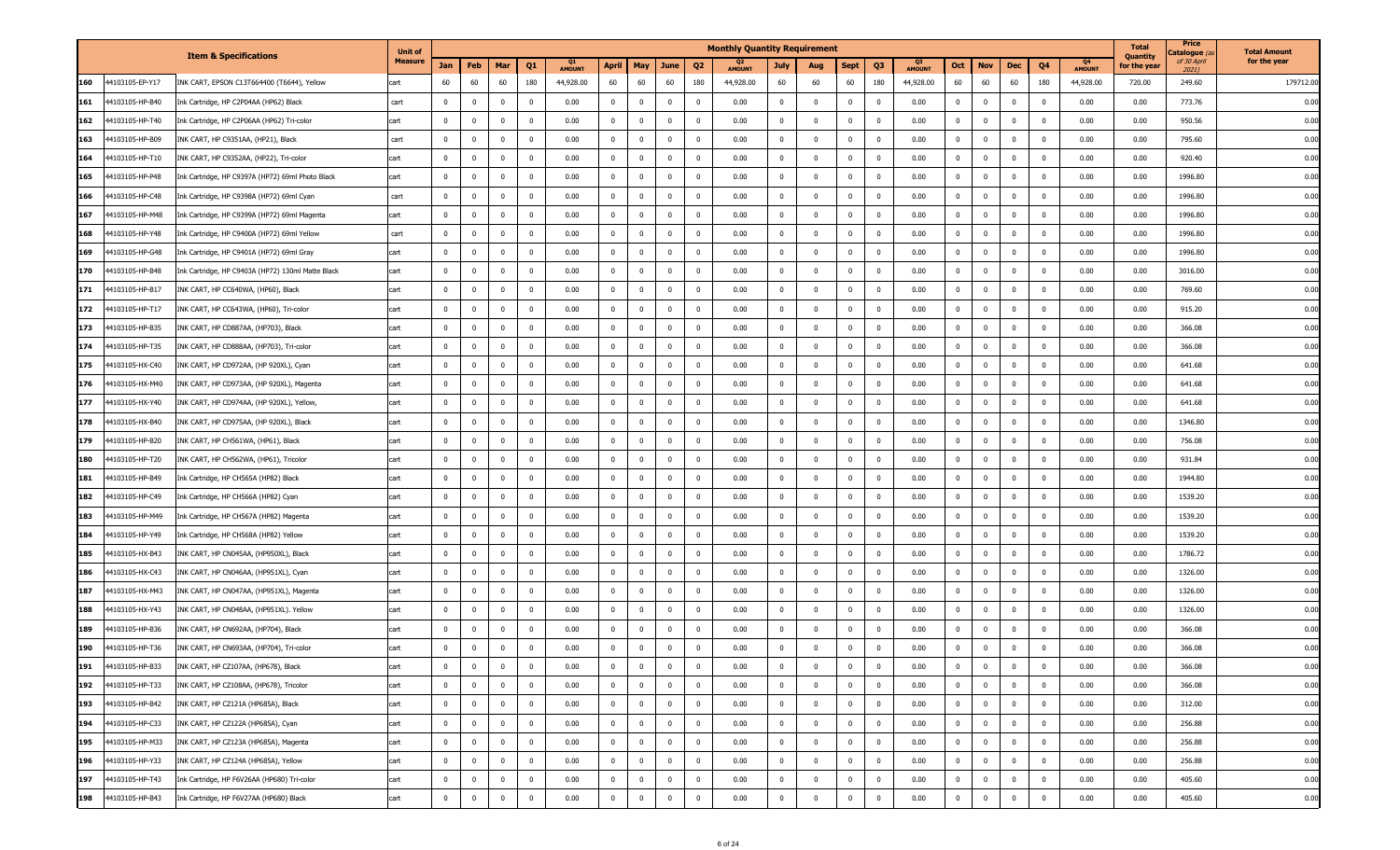|     |                 | <b>Item &amp; Specifications</b>               | <b>Unit of</b> |                |                |                         |                         |               |                |                |                         |                         | <b>Monthly Quantity Requirement</b> |                         |                         |                |                         |                                 |                |              |                |                |                                 | <b>Total</b><br>Quantity | Price<br>atalogue <i>(</i> | <b>Total Amount</b> |
|-----|-----------------|------------------------------------------------|----------------|----------------|----------------|-------------------------|-------------------------|---------------|----------------|----------------|-------------------------|-------------------------|-------------------------------------|-------------------------|-------------------------|----------------|-------------------------|---------------------------------|----------------|--------------|----------------|----------------|---------------------------------|--------------------------|----------------------------|---------------------|
|     |                 |                                                | <b>Measure</b> | Jan            | Feb            | Mar                     | Q1                      | <b>AMOUNT</b> | April          | May            | June                    | Q <sub>2</sub>          | <b>AMOUNT</b>                       | <b>July</b>             | Aug                     | <b>Sept</b>    | Q <sub>3</sub>          | Q <sub>3</sub><br><b>AMOUNT</b> | Oct            | <b>Nov</b>   | Dec            | Q4             | Q <sub>4</sub><br><b>AMOUNT</b> | for the year             | of 30 April<br>2021)       | for the year        |
| 199 | 44103105-HP-C50 | nk Cartridge, HP L0S51AA (HP955) Cyan          | cart           | $^{\circ}$     | $\mathbf{0}$   | $\mathbf 0$             | $\overline{0}$          | 0.00          | $\bf{0}$       | $\mathbf{0}$   | $\overline{0}$          | $\overline{0}$          | 0.00                                | $\mathbf{0}$            | $\overline{0}$          | $\mathbf 0$    | $\overline{0}$          | 0.00                            | $\mathbf{0}$   | $\mathbf 0$  | $\mathbf 0$    | $\mathbf 0$    | 0.00                            | 0.00                     | 995.75                     | 0.00                |
| 200 | 44103105-HP-M50 | Ink Cartridge, HP L0S54AA (HP955) Magenta      | cart           | $\bf{0}$       | $\mathbf{0}$   | $\mathbf 0$             | $\overline{\mathbf{0}}$ | 0.00          | $\mathbf 0$    | $\mathbf 0$    | $\overline{\mathbf{0}}$ | $\overline{\mathbf{0}}$ | 0.00                                | $\mathbf 0$             | $\overline{\mathbf{0}}$ | $\mathbf 0$    | $\mathbf 0$             | 0.00                            | $^{\circ}$     | $\bf{0}$     | $\overline{0}$ | $\mathbf 0$    | 0.00                            | 0.00                     | 995.75                     | 0.00                |
| 201 | 44103105-HP-Y50 | Ink Cartridge, HP L0S57AA (HP955) Yellow       | cart           | $\mathbf 0$    | $\mathbf{0}$   | $\overline{\mathbf{0}}$ | $\overline{0}$          | 0.00          | $\mathbf{0}$   | $\mathbf{0}$   | $\overline{\mathbf{0}}$ | $\overline{\mathbf{0}}$ | 0.00                                | $\overline{0}$          | $\overline{\mathbf{0}}$ | $\mathbf 0$    | $\overline{\mathbf{0}}$ | 0.00                            | $\mathbf 0$    | $\bf{0}$     | $^{\circ}$     | $\mathbf 0$    | 0.00                            | 0.00                     | 995.75                     | 0.00                |
| 202 | 44103105-HP-B50 | Ink Cartridge, HP L0S60AA (HP955) Black        | cart           | $\bf{0}$       | $\mathbf{0}$   | $\mathbf 0$             | $\overline{0}$          | 0.00          | $\mathbf{0}$   | $\overline{0}$ | $\overline{\mathbf{0}}$ | $\overline{0}$          | 0.00                                | $\overline{0}$          | $\overline{\mathbf{0}}$ | $\mathbf 0$    | $\overline{0}$          | 0.00                            | $\mathbf 0$    | $\mathbf 0$  | $\mathbf 0$    | $\mathbf 0$    | 0.00                            | 0.00                     | 4956.60                    | 0.00                |
| 203 | 44103105-HX-C48 | Ink Cartridge, HP L0S63AA (HP955XL) Cyan       | cart           | $\bf{0}$       | $\mathbf{0}$   | $\overline{\mathbf{0}}$ | $\overline{0}$          | 0.00          | $\mathbf{0}$   | $\mathbf{0}$   | $\overline{\mathbf{0}}$ | $\overline{\mathbf{0}}$ | 0.00                                | $\overline{0}$          | $\overline{\mathbf{0}}$ | $\mathbf{0}$   | $\overline{0}$          | 0.00                            | $^{\circ}$     | $\mathbf 0$  | $\mathbf{0}$   | $\mathbf 0$    | 0.00                            | 0.00                     | 1212.64                    | 0.00                |
| 204 | 44103105-HX-M48 | Ink Cartridge, HP L0S66AA (HP955XL) Magenta    | cart           | $\bf{0}$       | $\mathbf{0}$   | $\overline{\mathbf{0}}$ | $\overline{0}$          | 0.00          | $\mathbf{0}$   | $\mathbf 0$    | $\overline{\mathbf{0}}$ | $\overline{0}$          | 0.00                                | $\overline{0}$          | $\overline{\mathbf{0}}$ | $^{\circ}$     | $\mathbf 0$             | 0.00                            | $\mathbf 0$    | $\mathbf 0$  | $\mathbf{0}$   | $\mathbf 0$    | 0.00                            | 0.00                     | 1212.64                    | 0.00                |
| 205 | 44103105-HX-Y48 | Ink Cartridge, HP L0S69AA (HP955XL) Yellow     | cart           | $\bf{0}$       | $\overline{0}$ | $\overline{\mathbf{0}}$ | $\overline{0}$          | 0.00          | $\bf{0}$       | $\bf{0}$       | $\overline{\mathbf{0}}$ | $\overline{\mathbf{0}}$ | 0.00                                | $\mathbf{0}$            | $\overline{\mathbf{0}}$ | $\mathbf{0}$   | $\overline{\mathbf{0}}$ | 0.00                            | 0              | $\bf{0}$     | $^{\circ}$     | $\mathbf 0$    | 0.00                            | 0.00                     | 1212.64                    | 0.00                |
| 206 | 44103105-HX-B48 | Ink Cartridge, HP L0S72AA (HP955XL) Black      | cart           | $\bf{0}$       | $\mathbf{0}$   | $\overline{0}$          | $\overline{0}$          | 0.00          | $\mathbf{0}$   | $\overline{0}$ | $\overline{\mathbf{0}}$ | $\overline{0}$          | 0.00                                | $\mathbf 0$             | $\overline{\mathbf{0}}$ | $\mathbf 0$    | $\overline{0}$          | 0.00                            | $\mathbf 0$    | $\bf{0}$     | $\mathbf 0$    | $\mathbf 0$    | 0.00                            | 0.00                     | 1644.24                    | 0.00                |
| 207 | 44103105-HP-C51 | Ink Cartridge, HP T6L89AA (HP905) Cyan         | cart           | $\bf{0}$       | $\overline{0}$ | $\overline{0}$          | $\overline{0}$          | 0.00          | $\mathbf{0}$   | $\mathbf{0}$   | $\overline{\mathbf{0}}$ | $\overline{\mathbf{0}}$ | 0.00                                | $\mathbf{0}$            | $\overline{\mathbf{0}}$ | $\mathbf{0}$   | $\overline{\mathbf{0}}$ | 0.00                            | $\mathbf{0}$   | $\bf{0}$     | $\mathbf{0}$   | $\mathbf 0$    | 0.00                            | 0.00                     | 453.62                     | 0.00                |
| 208 | 44103105-HP-M51 | Ink Cartridge, HP T6L93AA (HP905) Magenta      | cart           | $\mathbf 0$    | $\mathbf{0}$   | $\mathbf 0$             | $\overline{\mathbf{0}}$ | 0.00          | $\mathbf{0}$   | $\mathbf 0$    | $^{\circ}$              | $\overline{\mathbf{0}}$ | 0.00                                | $\overline{0}$          | $\overline{\mathbf{0}}$ | $^{\circ}$     | $\overline{0}$          | 0.00                            | $^{\circ}$     | $\bf{0}$     | $\mathbf 0$    | $\mathbf 0$    | 0.00                            | 0.00                     | 453.62                     | 0.00                |
| 209 | 44103105-HP-Y51 | Ink Cartridge, HP T6L97AA (HP905) Yellow       | cart           | $\bf{0}$       | $\overline{0}$ | $\overline{0}$          | $\overline{0}$          | 0.00          | $\mathbf{0}$   | $\mathbf{0}$   | $\overline{\mathbf{0}}$ | $\overline{\mathbf{0}}$ | 0.00                                | $\mathbf{0}$            | $\overline{\mathbf{0}}$ | $\mathbf{0}$   | $\overline{\mathbf{0}}$ | 0.00                            | 0              | $\bf{0}$     | $^{\circ}$     | $\mathbf 0$    | 0.00                            | 0.00                     | 453.62                     | 0.00                |
| 210 | 44103105-HP-B51 | Ink Cartridge, HP T6M01AA (HP905) Black        | cart           | $\bf{0}$       | $\mathbf{0}$   | $\overline{\mathbf{0}}$ | $\overline{0}$          | 0.00          | $\mathbf{0}$   | $\mathbf{0}$   | $\overline{\mathbf{0}}$ | $\overline{0}$          | 0.00                                | $\overline{0}$          | $\overline{\mathbf{0}}$ | $^{\circ}$     | $\overline{\mathbf{0}}$ | 0.00                            | $\mathbf 0$    | $\mathbf 0$  | $\mathbf{0}$   | $\mathbf{0}$   | 0.00                            | 0.00                     | 741.28                     | 0.00                |
| 211 | 44103112-EP-R05 | RIBBON CART, EPSON C13S015516 (#8750), Black   | cart           | $\bf{0}$       | $^{\circ}$     | $\overline{\mathbf{0}}$ | $\overline{0}$          | 0.00          | $\mathbf 0$    | $\mathbf{0}$   | $\overline{\mathbf{0}}$ | $\overline{0}$          | 0.00                                | $\overline{0}$          | $\overline{\mathbf{0}}$ | $\mathbf 0$    | $\overline{0}$          | 0.00                            | $^{\circ}$     | $\mathbf 0$  | $\mathbf{0}$   | $\mathbf 0$    | 0.00                            | 0.00                     | 77.43                      | 0.00                |
| 212 | 44103112-EP-R07 | RIBBON CART, EPSON C13S015531 (S015086), Black | cart           | $\bf{0}$       | $^{\circ}$     | $\overline{\mathbf{0}}$ | $\overline{\mathbf{0}}$ | 0.00          | $\mathbf{0}$   | $\mathbf 0$    | $\overline{0}$          | $\overline{\mathbf{0}}$ | 0.00                                | $\overline{0}$          | $\overline{\mathbf{0}}$ | $\mathbf 0$    | $\overline{0}$          | 0.00                            | $\mathbf 0$    | $\mathbf 0$  | $\mathbf{0}$   | $\mathbf 0$    | 0.00                            | 0.00                     | 736.32                     | 0.00                |
| 213 | 44103112-EP-R13 | RIBBON CART, EPSON C13S015632, Black           | cart           | $\bf{0}$       | $\mathbf{0}$   | $\overline{\mathbf{0}}$ | $\overline{0}$          | 0.00          | $\mathbf{0}$   | $\mathbf{0}$   | $\overline{\mathbf{0}}$ | $\overline{0}$          | 0.00                                | $\mathbf{0}$            | $\overline{\mathbf{0}}$ | $\mathbf 0$    | $\overline{\mathbf{0}}$ | 0.00                            | $\mathbf 0$    | $\mathbf 0$  | $^{\circ}$     | $\mathbf 0$    | 0.00                            | 0.00                     | 77.94                      | 0.00                |
| 214 | 44103103-BR-B03 | TONER CART, BROTHER TN-2025, Black             | cart           | $\bf{0}$       | $\mathbf{0}$   | $\overline{\mathbf{0}}$ | $\overline{0}$          | 0.00          | $\mathbf{0}$   | $\mathbf 0$    | $\overline{\mathbf{0}}$ | $\overline{0}$          | 0.00                                | $\overline{0}$          | $\overline{\mathbf{0}}$ | $\mathbf 0$    | $\overline{0}$          | 0.00                            | $\mathbf 0$    | $\mathbf 0$  | $\mathbf{0}$   | $\mathbf{0}$   | 0.00                            | 0.00                     | 2685.28                    | 0.00                |
| 215 | 44103103-BR-B04 | TONER CART, BROTHER TN-2130, Black             | cart           | $\bf{0}$       | $\mathbf{0}$   | $\overline{\mathbf{0}}$ | $\overline{0}$          | 0.00          | $\mathbf{0}$   | $\mathbf 0$    | $\overline{\mathbf{0}}$ | $\overline{0}$          | 0.00                                | $\overline{0}$          | $\overline{\mathbf{0}}$ | $\mathbf 0$    | $\overline{\mathbf{0}}$ | 0.00                            | $^{\circ}$     | $\mathbf 0$  | $\mathbf{0}$   | $\mathbf 0$    | 0.00                            | 0.00                     | 1892.80                    | 0.00                |
| 216 | 44103103-BR-B05 | FONER CART, BROTHER TN-2150, Black             | cart           | $^{\circ}$     | $^{\circ}$     | $\overline{\mathbf{0}}$ | $\overline{\mathbf{0}}$ | 0.00          | $\mathbf 0$    | $\mathbf 0$    | $^{\circ}$              | $\overline{\mathbf{0}}$ | 0.00                                | $\overline{0}$          | $\overline{\mathbf{0}}$ | $^{\circ}$     | $\overline{0}$          | 0.00                            | $\mathbf 0$    | $\mathbf{0}$ | $\mathbf{0}$   | $^{\circ}$     | 0.00                            | 0.00                     | 2685.28                    | 0.00                |
| 217 | 44103103-BR-B09 | TONER CART, BROTHER TN-3320, Black             | cart           | $\mathbf 0$    | $\mathbf{0}$   | $\mathbf 0$             | $\overline{\mathbf{0}}$ | 0.00          | $\mathbf{0}$   | $\mathbf 0$    | $\overline{\mathbf{0}}$ | $\overline{0}$          | 0.00                                | $\mathbf{0}$            | $\overline{\mathbf{0}}$ | $^{\circ}$     | $\overline{0}$          | 0.00                            | $\mathbf 0$    | $\mathbf 0$  | $\mathbf{0}$   | $\mathbf{0}$   | 0.00                            | 0.00                     | 3567.20                    | 0.00                |
| 218 | 44103103-BR-B11 | FONER CART, BROTHER TN-3350, Black             | cart           | $\bf{0}$       | $\mathbf{0}$   | $\overline{\mathbf{0}}$ | $\overline{0}$          | 0.00          | $\mathbf{0}$   | $\mathbf 0$    | $\overline{\mathbf{0}}$ | $\overline{0}$          | 0.00                                | $\overline{0}$          | $\overline{\mathbf{0}}$ | $\mathbf 0$    | $\overline{0}$          | 0.00                            | $\mathbf 0$    | $\mathbf 0$  | $\mathbf{0}$   | $^{\circ}$     | 0.00                            | 0.00                     | 5002.40                    | 0.00                |
| 219 | 44103103-HP-B12 | FONER CART, HP CB435A, Black                   | cart           | $\bf{0}$       | $\mathbf{0}$   | $\mathbf 0$             | $\overline{0}$          | 0.00          | $\mathbf 0$    | $\mathbf 0$    | $\overline{0}$          | $\overline{0}$          | 0.00                                | $\mathbf 0$             | $\overline{\mathbf{0}}$ | $\mathbf 0$    | $\overline{\mathbf{0}}$ | 0.00                            | $^{\circ}$     | $\mathbf 0$  | $\mathbf{0}$   | $\mathbf 0$    | 0.00                            | 0.00                     | 3380.00                    | 0.00                |
| 220 | 44103103-HP-B14 | TONER CART, HP CB540A, Black                   | cart           | $\bf{0}$       | $^{\circ}$     | $\overline{\mathbf{0}}$ | $\overline{0}$          | 0.00          | $\mathbf 0$    | $\mathbf{0}$   | $^{\circ}$              | $\overline{\mathbf{0}}$ | 0.00                                | $\overline{0}$          | $\overline{\mathbf{0}}$ | $\mathbf 0$    | $\overline{0}$          | 0.00                            | $\mathbf 0$    | $\mathbf 0$  | $\mathbf{0}$   | $\mathbf 0$    | 0.00                            | 0.00                     | 3337.36                    | 0.00                |
| 221 | 44103103-HP-B18 | TONER CART, HP CE255A, Black                   | cart           | $\bf{0}$       | $\mathbf{0}$   | $\overline{\mathbf{0}}$ | $\overline{0}$          | 0.00          | $\mathbf 0$    | $\mathbf 0$    | $\overline{\mathbf{0}}$ | $\overline{0}$          | 0.00                                | $\mathbf 0$             | $\overline{\mathbf{0}}$ | $^{\circ}$     | $\overline{0}$          | 0.00                            | $\mathbf 0$    | $\mathbf 0$  | $\mathbf{0}$   | $\overline{0}$ | 0.00                            | 0.00                     | 7332.00                    | 0.00                |
| 222 | 44103103-HP-B21 | TONER CART, HP CE278A, Black                   | cart           | $\bf{0}$       | $^{\circ}$     | $\overline{0}$          | $\overline{0}$          | 0.00          | $\mathbf 0$    | $\mathbf 0$    | $\overline{\mathbf{0}}$ | $\overline{0}$          | 0.00                                | $\overline{0}$          | $\overline{\mathbf{0}}$ | $\mathbf 0$    | $\overline{0}$          | 0.00                            | $\mathbf 0$    | $\mathbf 0$  | $\mathbf{0}$   | $^{\circ}$     | 0.00                            | 0.00                     | 3952.00                    | 0.00                |
| 223 | 44103103-HP-B22 | TONER CART, HP CE285A (HP85A), Black           | cart           | $\bf{0}$       | $^{\circ}$     | $\mathbf 0$             | $\overline{\mathbf{0}}$ | 0.00          | $\mathbf 0$    | $\mathbf 0$    | $\overline{\mathbf{0}}$ | $\overline{0}$          | 0.00                                | $\overline{0}$          | $\overline{\mathbf{0}}$ | $^{\circ}$     | $\overline{0}$          | 0.00                            | $\mathbf 0$    | $\mathbf 0$  | $\mathbf{0}$   | $\mathbf 0$    | 0.00                            | 0.00                     | 3432.00                    | 0.00                |
| 224 | 44103103-HP-B23 | TONER CART, HP CE310A, Black                   | cart           | $\mathbf 0$    | $\mathbf 0$    | $\overline{\mathbf{0}}$ | $\overline{0}$          | 0.00          | $\mathbf{0}$   | $\mathbf{0}$   | $\overline{\mathbf{0}}$ | $\mathbf 0$             | 0.00                                | $\overline{0}$          | $\overline{\mathbf{0}}$ | $\mathbf{0}$   | $\overline{\mathbf{0}}$ | 0.00                            | $\mathbf 0$    | $\bf{0}$     | $^{\circ}$     | $\mathbf 0$    | 0.00                            | 0.00                     | 2614.56                    | 0.00                |
| 225 | 44103103-HP-C23 | TONER CART, HP CE311A, Cyan                    | cart           | $\bf{0}$       | $\mathbf{0}$   | $\mathbf 0$             | $\overline{0}$          | 0.00          | $\mathbf 0$    | $\overline{0}$ | $\overline{\mathbf{0}}$ | $\overline{0}$          | 0.00                                | $\mathbf 0$             | $\overline{\mathbf{0}}$ | $\mathbf 0$    | $\overline{0}$          | 0.00                            | $\mathbf 0$    | $\mathbf 0$  | $\mathbf{0}$   | $\overline{0}$ | 0.00                            | 0.00                     | 2542.80                    | 0.00                |
| 226 | 44103103-HP-Y23 | TONER CART, HP CE312A, Yellow                  | cart           | $\mathbf{0}$   | $\mathbf{0}$   | $\overline{\mathbf{0}}$ | $\overline{0}$          | 0.00          | $\mathbf 0$    | $\mathbf{0}$   | $\overline{\mathbf{0}}$ | $\overline{\mathbf{0}}$ | 0.00                                | $\mathbf 0$             | $\overline{\mathbf{0}}$ | $\mathbf 0$    | $\overline{0}$          | 0.00                            | $^{\circ}$     | $\mathbf 0$  | $\mathbf{0}$   | $\mathbf 0$    | 0.00                            | 0.00                     | 2542.80                    | 0.00                |
| 227 | 44103103-HP-M23 | TONER CART, HP CE313A, Magenta                 | cart           | $\bf{0}$       | $\mathbf{0}$   | $\mathbf 0$             | $\overline{0}$          | 0.00          | $\mathbf{0}$   | $\mathbf 0$    | $\overline{0}$          | $\overline{0}$          | 0.00                                | $\overline{0}$          | $\overline{\mathbf{0}}$ | $\mathbf 0$    | $\overline{0}$          | 0.00                            | $^{\circ}$     | $\mathbf 0$  | $\mathbf 0$    | $\mathbf 0$    | 0.00                            | 0.00                     | 2542.80                    | 0.00                |
| 228 | 44103103-HP-B24 | TONER CART, HP CE320A, Black                   | cart           | $\mathbf 0$    | $^{\circ}$     | $\overline{\mathbf{0}}$ | $\overline{0}$          | 0.00          | $^{\circ}$     | $\mathbf 0$    | $\overline{\mathbf{0}}$ | $\mathbf 0$             | 0.00                                | $\mathbf 0$             | $\overline{\mathbf{0}}$ | $\mathbf 0$    | $\overline{\mathbf{0}}$ | 0.00                            | $\mathbf 0$    | $\mathbf{0}$ | $\Omega$       | $\mathbf{0}$   | 0.00                            | 0.00                     | 2916.16                    | 0.00                |
| 229 | 44103103-HP-C24 | TONER CART, HP CE321A, Cyan                    | cart           | $\Omega$       | $\Omega$       | $\Omega$                | $\overline{0}$          | 0.00          | $\Omega$       | $\overline{0}$ | $\Omega$                | $\Omega$                | 0.00                                | $\mathbf 0$             | $\Omega$                | $\mathbf 0$    | $\Omega$                | 0.00                            | $\mathbf{0}$   | $\mathbf 0$  | $\Omega$       | $\Omega$       | 0.00                            | 0.00                     | 3072.16                    | 0.00                |
| 230 | 44103103-HP-Y24 | TONER CART, HP CE322A, Yellow                  | cart           | $\overline{0}$ | $\bf{0}$       | $\bf{0}$                | $\bf{0}$                | 0.00          | $\mathbf{0}$   | $\bf{0}$       | $\overline{\mathbf{0}}$ | $\overline{0}$          | 0.00                                | $\bf{0}$                | $\overline{0}$          | $\bf{0}$       | $\overline{\mathbf{0}}$ | 0.00                            | $\bf{0}$       | $\bf{0}$     | $\bf{0}$       | $\bf{0}$       | 0.00                            | 0.00                     | 3072.16                    | 0.00                |
| 231 | 44103103-HP-M24 | TONER CART, HP CE323A, Magenta                 | cart           | $\mathbf 0$    | $\mathbf{0}$   | $\overline{0}$          | $\overline{0}$          | 0.00          | $\overline{0}$ | $\overline{0}$ | $\bf{0}$                | $\overline{\mathbf{0}}$ | 0.00                                | $\mathbf 0$             | $\overline{0}$          | $\overline{0}$ | $\overline{0}$          | 0.00                            | $\mathbf 0$    | $\mathbf{0}$ | $\overline{0}$ | $\overline{0}$ | 0.00                            | 0.00                     | 3072.16                    | 0.00                |
| 232 | 44103103-HP-B25 | TONER CART, HP CE390A, Black                   | cart           | $\overline{0}$ | $\overline{0}$ | $\overline{\mathbf{0}}$ | $\mathbf{0}$            | 0.00          | $\mathbf{0}$   | $\overline{0}$ | $\overline{\mathbf{0}}$ | $\overline{0}$          | 0.00                                | $\bf{0}$                | $\overline{\mathbf{0}}$ | $\overline{0}$ | $\overline{\mathbf{0}}$ | 0.00                            | $\bf{0}$       | $\bf{0}$     | $\bf{0}$       | $\overline{0}$ | 0.00                            | 0.00                     | 8476.00                    | 0.00                |
| 233 | 44103103-HP-B26 | TONER CART, HP CE400A, Black                   | cart           | $\overline{0}$ | $\overline{0}$ | $\overline{0}$          | $\overline{\mathbf{0}}$ | 0.00          | $\bf{0}$       | $\overline{0}$ | $\overline{\mathbf{0}}$ | $\overline{\mathbf{0}}$ | 0.00                                | $\mathbf{0}$            | $\overline{\mathbf{0}}$ | $\bf{0}$       | $\overline{\mathbf{0}}$ | 0.00                            | $\mathbf 0$    | $\mathbf{0}$ | $\overline{0}$ | $\mathbf 0$    | 0.00                            | 0.00                     | 6900.40                    | 0.00                |
| 234 | 44103103-HP-C26 | TONER CART, HP CE401A, Cyan                    | cart           | $\overline{0}$ | $\overline{0}$ | $\overline{\mathbf{0}}$ | $\overline{0}$          | 0.00          | $\overline{0}$ | $\overline{0}$ | $\overline{\mathbf{0}}$ | $\overline{\mathbf{0}}$ | 0.00                                | $\bf{0}$                | $\overline{\mathbf{0}}$ | $\bf{0}$       | $\overline{\mathbf{0}}$ | 0.00                            | $\overline{0}$ | $\bf{0}$     | $\overline{0}$ | $\overline{0}$ | 0.00                            | 0.00                     | 10193.04                   | 0.00                |
| 235 | 44103103-HP-Y26 | TONER CART, HP CE402A, Yellow                  | cart           | $\mathbf 0$    | $\overline{0}$ | $\overline{0}$          | $\overline{0}$          | 0.00          | $\bf{0}$       | $\overline{0}$ | $\overline{\mathbf{0}}$ | $\overline{0}$          | 0.00                                | $\overline{0}$          | $\overline{\mathbf{0}}$ | $\mathbf 0$    | $\overline{\mathbf{0}}$ | 0.00                            | $\mathbf{0}$   | $\bf{0}$     | $\overline{0}$ | $\overline{0}$ | 0.00                            | 0.00                     | 10193.04                   | 0.00                |
| 236 | 44103103-HP-M26 | TONER CART, HP CE403A, Magenta                 | cart           | $\bf{0}$       | $\bf{0}$       | $\overline{\mathbf{0}}$ | $\overline{0}$          | 0.00          | $\mathbf{0}$   | $\overline{0}$ | $\overline{\mathbf{0}}$ | $\overline{\mathbf{0}}$ | 0.00                                | $\mathbf{0}$            | $\overline{\mathbf{0}}$ | $\bf{0}$       | $\overline{\mathbf{0}}$ | 0.00                            | 0              | $\bf{0}$     | $\mathbf 0$    | $\overline{0}$ | 0.00                            | 0.00                     | 10193.04                   | 0.00                |
| 237 | 44103103-HP-B27 | TONER CART, HP CE410A, (HP305), Black          | cart           | $\mathbf 0$    | $\overline{0}$ | $\overline{\mathbf{0}}$ | $\mathbf 0$             | 0.00          | $\mathbf 0$    | $\overline{0}$ | $\overline{\mathbf{0}}$ | $\overline{\mathbf{0}}$ | 0.00                                | $\overline{\mathbf{0}}$ | $\overline{0}$          | $\mathbf 0$    | $\mathbf 0$             | 0.00                            | $\mathbf 0$    | $\mathbf 0$  | $\overline{0}$ | $\mathbf 0$    | 0.00                            | 0.00                     | 4201.60                    | 0.00                |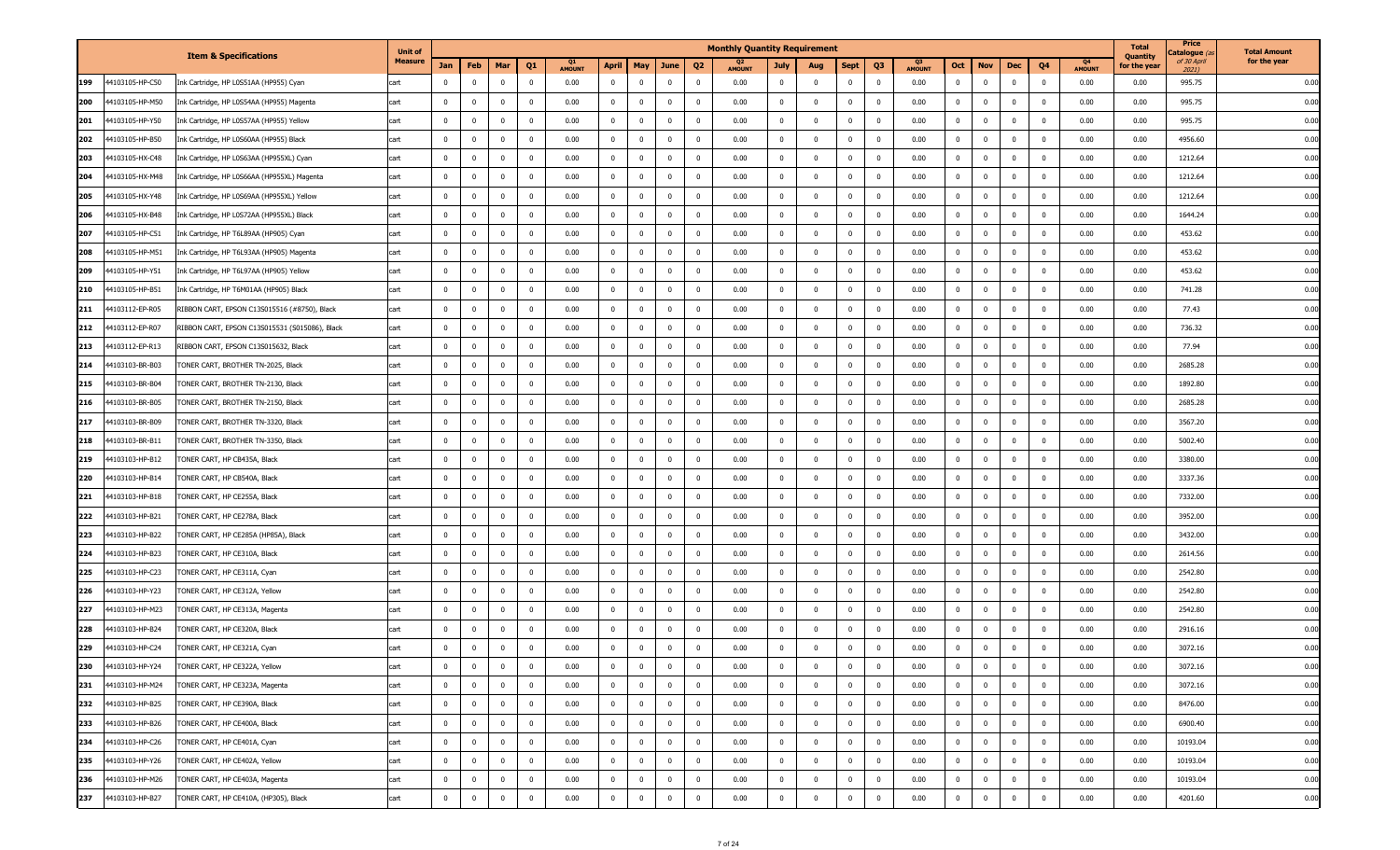| for the year<br>Measure<br>of 30 April<br>Q4<br>Jan<br>Feb<br>April<br>Q3<br>Oct<br>Q4<br>Mar<br>Q1<br>May<br>June<br>Q <sub>2</sub><br>July<br><b>Nov</b><br>Dec<br>for the year<br>Aug<br>Sept<br><b>AMOUNT</b><br><b>AMOUNT</b><br><b>AMOUNT</b><br><b>AMOUNT</b><br>2021)<br>44103103-HP-C27<br>$\overline{0}$<br>$\overline{0}$<br>$\bf{0}$<br>$\bf{0}$<br>$\bf{0}$<br>238<br>ONER CART, HP CE411A, (HP305), Cyan<br>$\mathbf{0}$<br>$\overline{0}$<br>$\mathbf 0$<br>0.00<br>$\overline{0}$<br>$\overline{\mathbf{0}}$<br>$\overline{0}$<br>0.00<br>$\mathbf{0}$<br>$\mathbf{0}$<br>$\mathbf 0$<br>0.00<br>$\mathbf{0}$<br>0.00<br>0.00<br>6011.20<br>$\mathbf 0$<br>cart<br>$\mathbf 0$<br>$\mathbf{0}$<br>6011.20<br>239<br>44103103-HP-Y27<br>TONER CART, HP CE412A, (HP305), Yellow<br>$\bf{0}$<br>$\mathbf{0}$<br>$\mathbf 0$<br>$\mathbf 0$<br>0.00<br>$\mathbf{0}$<br>$\mathbf{0}$<br>$\mathbf 0$<br>$\overline{\mathbf{0}}$<br>0.00<br>$\overline{\mathbf{0}}$<br>$\mathbf{0}$<br>0.00<br>$\mathbf{0}$<br>$\bf{0}$<br>$\mathbf 0$<br>0.00<br>0.00<br>cart<br>$\Omega$<br>$\mathbf{0}$<br>$\bf{0}$<br>240<br>44103103-HP-M27<br>TONER CART, HP CE413A, (HP305), Magenta<br>$\mathbf 0$<br>$\mathbf{0}$<br>$\mathbf 0$<br>$\mathbf 0$<br>0.00<br>0<br>$\overline{0}$<br>$\overline{\mathbf{0}}$<br>$\overline{0}$<br>0.00<br>$\mathbf 0$<br>$^{\circ}$<br>$\mathbf{0}$<br>0.00<br>$\mathbf{0}$<br>$\bf{0}$<br>$\mathbf 0$<br>0.00<br>0.00<br>6011.20<br>cart<br>44103103-HP-B28<br>$\mathbf 0$<br>$\mathbf{0}$<br>$\mathbf 0$<br>$\overline{0}$<br>0.00<br>$\mathbf 0$<br>$\overline{0}$<br>$\overline{0}$<br>0.00<br>$\overline{0}$<br>$\mathbf 0$<br>$\mathbf 0$<br>0.00<br>4466.80<br>241<br>TONER CART, HP CE505A, Black<br>$\mathbf 0$<br>$\Omega$<br>$\mathbf 0$<br>0.00<br>$\mathbf{0}$<br>$\Omega$<br>$\mathbf 0$<br>0.00<br>cart<br>$\overline{0}$<br>$\mathbf 0$<br>$\overline{\mathbf{0}}$<br>$\overline{0}$<br>0.00<br>$\mathbf 0$<br>$\overline{\mathbf{0}}$<br>$\overline{0}$<br>$\bf{0}$<br>$\bf{0}$<br>$\bf{0}$<br>242<br>44103103-HX-B28<br>TONER CART, HP CE505X, Black, high cap<br>$\mathbf 0$<br>$\mathbf{0}$<br>0.00<br>$\mathbf{0}$<br>$\overline{0}$<br>$\mathbf 0$<br>0.00<br>$\mathbf{0}$<br>0.00<br>0.00<br>7332.00<br>cart<br>243<br>44103103-HP-B52<br>$\mathbf{0}$<br>$\mathbf 0$<br>0.00<br>$\mathbf 0$<br>$\overline{\mathbf{0}}$<br>$\overline{0}$<br>0.00<br>$\overline{0}$<br>$\overline{0}$<br>$\overline{0}$<br>0.00<br>$\mathbf 0$<br>$\mathbf 0$<br>0.00<br>0.00<br>3044.08<br>$\mathbf 0$<br>$\mathbf 0$<br>$\mathbf{0}$<br>$\mathbf{0}$<br>$\mathbf 0$<br>Toner Cartridge, HP CF217A (HP17A) Black Laser Jet<br>cart<br>$\Omega$<br>244<br>44103103-HP-B53<br>0.00<br>$\bf{0}$<br>$\overline{\mathbf{0}}$<br>$\mathbf 0$<br>0.00<br>$\mathbf{0}$<br>$\mathbf 0$<br>$\overline{0}$<br>0.00<br>$\overline{0}$<br>$\mathbf 0$<br>$\mathbf 0$<br>$\bf{0}$<br>0.00<br>0.00<br>5787.60<br>Toner Cartridge, HP CF226A (HP26A) Black LaserJet<br>$\mathbf{0}$<br>0<br>$\mathbf 0$<br>$\mathbf 0$<br>0<br>$^{\circ}$<br>cart<br>245<br>44103103-HP-B55<br>$\mathbf{0}$<br>$\overline{0}$<br>$\mathbf 0$<br>0.00<br>$\overline{0}$<br>$\mathbf{0}$<br>$\overline{\mathbf{0}}$<br>$\overline{0}$<br>0.00<br>$\mathbf 0$<br>$\overline{0}$<br>$\overline{0}$<br>0.00<br>$\overline{0}$<br>$\mathbf 0$<br>$\bf{0}$<br>$\mathbf 0$<br>0.00<br>0.00<br>5200.00<br>Toner Cartridge, HP CF280A, LaserJet Pro M401/M425<br>$\mathbf 0$<br>cart<br>$^{\circ}$<br>44103103-HP-B51<br>0.00<br>$\overline{\mathbf{0}}$<br>$\overline{0}$<br>0.00<br>$\mathbf 0$<br>$\overline{0}$<br>$\bf{0}$<br>$\bf{0}$<br>$\bf{0}$<br>9004.32<br>246<br>TONER CART, HP CF280XC, Black<br>$\mathbf{0}$<br>$\mathbf 0$<br>$\overline{0}$<br>$\mathbf 0$<br>$\overline{0}$<br>$\overline{0}$<br>$\mathbf{0}$<br>0<br>0.00<br>$\mathbf{0}$<br>0.00<br>0.00<br>cart<br>247<br>0.00<br>0.00<br>$\overline{0}$<br>$\overline{0}$<br>$\overline{0}$<br>0.00<br>$\bf{0}$<br>8606.00<br>44103103-HP-B56<br>Toner Cartridge, HP CF281A (HP81A) Black LaserJet<br>$\mathbf{0}$<br>$\mathbf 0$<br>$\mathbf 0$<br>$\mathbf 0$<br>$^{\circ}$<br>$\mathbf{0}$<br>$\overline{\mathbf{0}}$<br>$\overline{\mathbf{0}}$<br>$\mathbf{0}$<br>$^{\circ}$<br>$\mathbf 0$<br>0.00<br>0.00<br>$^{\circ}$<br>cart<br>248<br>44103103-HP-B57<br>0.00<br>$\overline{\mathbf{0}}$<br>$\overline{0}$<br>0.00<br>$\mathbf{0}$<br>$\overline{0}$<br>$\bf{0}$<br>0.00<br>3241.70<br>Toner Cartridge, HP CF283A (HP83A) LaserJet Black<br>$\mathbf{0}$<br>$\mathbf 0$<br>$\mathbf 0$<br>$\mathbf 0$<br>0<br>$\overline{0}$<br>$\overline{0}$<br>$^{\circ}$<br>0.00<br>$\mathbf{0}$<br>$\bf{0}$<br>$\mathbf 0$<br>0.00<br>cart<br>$\overline{0}$<br>$\mathbf 0$<br>$\overline{0}$<br>$\overline{0}$<br>$\mathbf 0$<br>$\overline{0}$<br>$\overline{0}$<br>$\overline{\mathbf{0}}$<br>$\overline{0}$<br>$\mathbf 0$<br>$\mathbf 0$<br>$\overline{0}$<br>$\mathbf 0$<br>$\mathbf 0$<br>249<br>44103103-HX-B51<br>Toner Cartridge, HP CF283XC (HP83X) Black LJ<br>$\mathbf{0}$<br>0.00<br>0.00<br>0.00<br>0.00<br>0.00<br>4056.00<br>cart<br>$^{\circ}$<br>$\overline{\mathbf{0}}$<br>$\overline{0}$<br>$\mathbf 0$<br>$\mathbf 0$<br>250<br>44103103-HP-B58<br>$\mathbf{0}$<br>$\mathbf 0$<br>$\overline{\mathbf{0}}$<br>$\mathbf 0$<br>0.00<br>$\mathbf{0}$<br>$\mathbf{0}$<br>0.00<br>$\mathbf{0}$<br>$\mathbf{0}$<br>$\overline{0}$<br>0.00<br>$\mathbf{0}$<br>$\mathbf 0$<br>0.00<br>0.00<br>10051.00<br>Toner Cartridge, HP CF287A (HP87) Black<br>cart<br>$^{\circ}$<br>251<br>$\mathbf{0}$<br>$\mathbf{0}$<br>$\overline{\mathbf{0}}$<br>$\overline{0}$<br>$\overline{0}$<br>$\overline{0}$<br>$\mathbf 0$<br>$\mathbf 0$<br>44103103-HX-B52<br>$\mathbf{0}$<br>$\mathbf 0$<br>$\mathbf 0$<br>0.00<br>$\mathbf{0}$<br>$\overline{\mathbf{0}}$<br>0.00<br>0.00<br>$\mathbf{0}$<br>$\mathbf 0$<br>0.00<br>0.00<br>13156.00<br>Toner Cartridge, HP CF325XC (HP25X) Black LaserJet<br>cart<br>$^{\circ}$<br>$\mathbf 0$<br>252<br>44103103-HP-B60<br>$\overline{\mathbf{0}}$<br>$\overline{0}$<br>$\mathbf 0$<br>$\mathbf 0$<br>$\overline{0}$<br>$\mathbf 0$<br>$\mathbf 0$<br>$\mathbf{0}$<br>$\mathbf{0}$<br>$\mathbf 0$<br>$\mathbf 0$<br>0.00<br>$^{\circ}$<br>$\mathbf{0}$<br>0.00<br>$\mathbf{0}$<br>0.00<br>$\mathbf{0}$<br>0.00<br>0.00<br>2901.60<br>Toner Cartridge, HP CF350A Black LJ<br>cart<br>$\overline{\mathbf{0}}$<br>$\mathbf 0$<br>253<br>$\mathbf{0}$<br>$\overline{0}$<br>$\mathbf 0$<br>0.00<br>$\overline{0}$<br>$\overline{0}$<br>0.00<br>$\overline{0}$<br>$\overline{\mathbf{0}}$<br>$\overline{0}$<br>$\mathbf{0}$<br>$\mathbf 0$<br>$\bf{0}$<br>44103103-HP-C60<br>$\mathbf{0}$<br>$^{\circ}$<br>$\mathbf 0$<br>0.00<br>0.00<br>0.00<br>2953.60<br>Toner Cartridge, HP CF351A Cyan LJ<br>cart<br>$\mathbf 0$<br>0.00<br>$\overline{\mathbf{0}}$<br>$\overline{0}$<br>0.00<br>$\mathbf 0$<br>$\overline{\mathbf{0}}$<br>$\overline{0}$<br>$\bf{0}$<br>$\bf{0}$<br>254<br>44103103-HP-Y60<br>$\mathbf{0}$<br>$\mathbf{0}$<br>$\mathbf 0$<br>$\mathbf 0$<br>$\mathbf{0}$<br>$\mathbf{0}$<br>$\mathbf{0}$<br>0.00<br>$\mathbf{0}$<br>0.00<br>0.00<br>2953.60<br>Toner Cartridge, HP CF352A Yellow LJ<br>cart<br>255<br>$\mathbf 0$<br>$\mathbf{0}$<br>$\overline{0}$<br>$\overline{0}$<br>$\mathbf 0$<br>0.00<br>$\mathbf 0$<br>44103103-HP-M60<br>Toner Cartridge, HP CF353A Magenta LJ<br>$\mathbf{0}$<br>$\Omega$<br>$^{\circ}$<br>0.00<br>$^{\circ}$<br>$\mathbf 0$<br>$\overline{0}$<br>0.00<br>0<br>$\mathbf 0$<br>$\overline{0}$<br>0.00<br>0.00<br>2953.60<br>cart<br>$\Omega$<br>0.00<br>$\mathbf{0}$<br>$\overline{\mathbf{0}}$<br>$\overline{0}$<br>0.00<br>$\overline{0}$<br>$\overline{0}$<br>$\mathbf 0$<br>0.00<br>$\overline{0}$<br>$\mathbf 0$<br>$\mathbf 0$<br>0.00<br>0.00<br>256<br>44103103-HP-B61<br>Toner Cartridge, HP CF360A (HP508A) Black LaserJet<br>$\mathbf{0}$<br>$\mathbf{0}$<br>$\mathbf 0$<br>$\mathbf 0$<br>$^{\circ}$<br>$\overline{0}$<br>7056.40<br>cart<br>$\mathbf 0$<br>$\overline{0}$<br>$\mathbf 0$<br>$\mathbf 0$<br>257<br>$\mathbf{0}$<br>$\mathbf 0$<br>$\mathbf 0$<br>$\mathbf{0}$<br>$\overline{\mathbf{0}}$<br>0.00<br>$\Omega$<br>$\overline{0}$<br>0.00<br>$\mathbf 0$<br>$\overline{0}$<br>0.00<br>8846.24<br>44103103-HP-C61<br>Toner Cartridge, HP CF361A (HP508A) Cyan LaserJet<br>$\mathbf 0$<br>0.00<br>$\Omega$<br>$\Omega$<br>0.00<br>cart<br>$\mathbf 0$<br>$\overline{0}$<br>0.00<br>$\mathbf 0$<br>$\overline{0}$<br>0.00<br>$\mathbf 0$<br>$\overline{0}$<br>$\overline{0}$<br>0.00<br>$\mathbf{0}$<br>$\mathbf 0$<br>$\mathbf 0$<br>0.00<br>8846.24<br>258<br>44103103-HP-Y61<br>Toner Cartridge, HP CF362A (HP508A) Yellow<br>cart<br>$\mathbf 0$<br>$\mathbf{0}$<br>$\mathbf 0$<br>$\mathbf{0}$<br>$\mathbf{0}$<br>$^{\circ}$<br>0.00<br>259<br>$\overline{0}$<br>$\bf{0}$<br>$\mathbf 0$<br>8846.24<br>44103103-HP-M61<br>$\mathbf{0}$<br>$\mathbf{0}$<br>0<br>$\mathbf 0$<br>0.00<br>$^{\circ}$<br>$\overline{0}$<br>$\mathbf 0$<br>$\overline{\mathbf{0}}$<br>0.00<br>$\mathbf{0}$<br>0.00<br>$\mathbf{0}$<br>$\mathbf 0$<br>$\mathbf 0$<br>0.00<br>0.00<br>Toner Cartridge, HP CF363A (HP508A) Magenta<br>cart<br>$^{\circ}$<br>0.00<br>$\overline{0}$<br>0.00<br>$\mathbf 0$<br>$\overline{0}$<br>$\overline{0}$<br>0.00<br>$\mathbf 0$<br>0.00<br>3429.78<br>260<br>44103103-HP-B62<br>Foner Cartridge, HP CF400A (HP201A) Black<br>$\mathbf 0$<br>$\mathbf{0}$<br>$\mathbf 0$<br>$\mathbf 0$<br>$^{\circ}$<br>$\mathbf{0}$<br>$\overline{\mathbf{0}}$<br>$\mathbf{0}$<br>$^{\circ}$<br>$\mathbf 0$<br>0.00<br>cart<br>$\Omega$<br>$\mathbf 0$<br>$\mathbf 0$<br>0.00<br>$\overline{\mathbf{0}}$<br>$\overline{0}$<br>0.00<br>$\overline{0}$<br>$\mathbf 0$<br>$\mathbf 0$<br>4043.83<br>261<br>44103103-HP-C62<br>Toner Cartridge, HP CF401A (HP201A) Cyan<br>$\mathbf{0}$<br>$\mathbf{0}$<br>$\mathbf 0$<br>$^{\circ}$<br>$\mathbf{0}$<br>$\overline{\mathbf{0}}$<br>0.00<br>$\mathbf{0}$<br>$\mathbf{0}$<br>0.00<br>0.00<br>cart<br>$^{\circ}$<br>0.00<br>$\mathbf 0$<br>$\overline{0}$<br>$\mathbf 0$<br>262<br>44103103-HP-Y62<br>$\mathbf 0$<br>$\Omega$<br>$\mathbf 0$<br>$\mathbf 0$<br>0.00<br>$\mathbf{0}$<br>$\mathbf{0}$<br>$\mathbf 0$<br>$\overline{\mathbf{0}}$<br>$\mathbf{0}$<br>0.00<br>$^{\circ}$<br>$\mathbf 0$<br>$\mathbf 0$<br>0.00<br>0.00<br>4043.83<br>Toner Cartridge, HP CF402A (HP201A) Yellow<br>$\Omega$<br>cart<br>$\mathbf{0}$<br>$\bf{0}$<br>263<br>44103103-HP-M62<br>Toner Cartridge, HP CF403A (HP201A) Magenta<br>$\mathbf 0$<br>$\mathbf{0}$<br>$\mathbf 0$<br>$\mathbf 0$<br>0.00<br>$^{\circ}$<br>$\overline{0}$<br>$\overline{\mathbf{0}}$<br>$\overline{\mathbf{0}}$<br>0.00<br>0<br>$\mathbf{0}$<br>0.00<br>$\mathbf{0}$<br>$\bf{0}$<br>$\mathbf 0$<br>0.00<br>0.00<br>4043.83<br>$^{\circ}$<br>cart<br>$\mathbf 0$<br>$\mathbf{0}$<br>$\mathbf 0$<br>$\overline{0}$<br>0.00<br>$\mathbf 0$<br>$\overline{0}$<br>$\overline{0}$<br>0.00<br>$\overline{0}$<br>$\mathbf 0$<br>$\mathbf 0$<br>0.00<br>4440.80<br>264<br>44103103-HP-B63<br>Toner Cartridge, HP CF410A (HP410A) black<br>$\mathbf{0}$<br>$\Omega$<br>$\mathbf 0$<br>0.00<br>$\mathbf{0}$<br>$\Omega$<br>$\mathbf 0$<br>0.00<br>cart<br>$\overline{0}$<br>$\bf{0}$<br>$\overline{\mathbf{0}}$<br>$\overline{0}$<br>0.00<br>$\overline{0}$<br>$\bf{0}$<br>$\bf{0}$<br>265<br>44103103-HX-B54<br>Toner Cartridge, HP CF410XC (HP410XC) black<br>$\mathbf{0}$<br>$\mathbf{0}$<br>0.00<br>$\mathbf{0}$<br>$\overline{0}$<br>$\mathbf{0}$<br>$\overline{\mathbf{0}}$<br>$^{\circ}$<br>0.00<br>$\mathbf{0}$<br>$\mathbf{0}$<br>0.00<br>0.00<br>7441.20<br>cart<br>0.00<br>$\overline{0}$<br>0.00<br>$\mathbf 0$<br>$\overline{0}$<br>$\overline{0}$<br>0.00<br>$\mathbf 0$<br>0.00<br>5616.00<br>266<br>44103103-HP-C63<br>$\mathbf 0$<br>$\mathbf{0}$<br>$\mathbf 0$<br>$\mathbf 0$<br>$\mathbf{0}$<br>$\mathbf{0}$<br>$\mathbf 0$<br>$\Omega$<br>$\mathbf{0}$<br>$\mathbf 0$<br>$\mathbf 0$<br>0.00<br>Toner Cartridge, HP CF411A (HP410A) cyan<br>cart<br>$\overline{\mathbf{0}}$<br>0.00<br>$\mathbf 0$<br>$\bf{0}$<br>$\bf{0}$<br>267<br>44103103-HX-C54<br>$\mathbf 0$<br>$\mathbf{0}$<br>$\mathbf 0$<br>$\mathbf 0$<br>0.00<br>$^{\circ}$<br>$\overline{0}$<br>$\mathbf 0$<br>$\overline{0}$<br>$^{\circ}$<br>0.00<br>$\mathbf{0}$<br>$\mathbf{0}$<br>$\mathbf 0$<br>0.00<br>0.00<br>7472.40<br>Toner Cartridge, HP CF411XC (HP410XC) cyan<br>cart<br>0.00<br>$\mathbf 0$<br>268<br>44103103-HP-Y63<br>$\Omega$<br>$\mathbf 0$<br>$\mathbf 0$<br>0.00<br>$\Omega$<br>$\mathbf{0}$<br>$\Omega$<br>$\Omega$<br>$\mathbf 0$<br>$\Omega$<br>$\mathbf 0$<br>0.00<br>$\Omega$<br>$\mathbf 0$<br>$\mathbf 0$<br>0.00<br>0.00<br>5616.00<br>Toner Cartridge, HP CF412A (HP410A) yellow<br>$\mathbf{0}$<br>$\Omega$<br>cart<br>269<br>44103103-HX-Y54<br>7472.40<br>Toner Cartridge, HP CF412XC (HP410XC) yellow<br>$\overline{0}$<br>$\mathbf 0$<br>$\mathbf 0$<br>0.00<br>$\bf{0}$<br>$\overline{\mathbf{0}}$<br>$\overline{0}$<br>0.00<br>$\bf{0}$<br>$\mathbf 0$<br>$\bf{0}$<br>$\bf{0}$<br>0.00<br>$\mathbf{0}$<br>$\mathbf 0$<br>$\bf{0}$<br>$\bf{0}$<br>0.00<br>0.00<br>$\mathbf{0}$<br>0<br>cart<br>44103103-HP-M63<br>$\mathbf{0}$<br>0.00<br>$\overline{0}$<br>$\mathbf 0$<br>$\bf{0}$<br>$\bf{0}$<br>0.00<br>5616.00<br>270<br>Toner Cartridge, HP CF413A (HP410A) magenta<br>cart<br>$\overline{0}$<br>$\mathbf 0$<br>$\mathbf 0$<br>$\overline{0}$<br>$\mathbf 0$<br>$\overline{0}$<br>0.00<br>$\mathbf{0}$<br>0.00<br>$\overline{0}$<br>$\mathbf 0$<br>$\mathbf 0$<br>0.00<br>$^{\circ}$<br>271<br>44103103-HX-M54<br>$\overline{0}$<br>$\overline{0}$<br>$\mathbf 0$<br>$\mathbf 0$<br>0.00<br>$\overline{0}$<br>$\overline{0}$<br>$\overline{\mathbf{0}}$<br>$\overline{0}$<br>0.00<br>$\bf{0}$<br>$\bf{0}$<br>$\overline{0}$<br>0.00<br>$\overline{0}$<br>$\bf{0}$<br>$\bf{0}$<br>$\mathbf{0}$<br>0.00<br>0.00<br>7472.40<br>Toner Cartridge, HP CF413XC (HP410XC) magenta<br>cart<br>$\mathbf{0}$<br>272<br>44103103-HP-B34<br>$\overline{0}$<br>$\mathbf 0$<br>0.00<br>$\mathbf 0$<br>$\overline{\mathbf{0}}$<br>$\bf{0}$<br>$\bf{0}$<br>0.00<br>TONER CART, HP Q2612A, Black<br>$\bf{0}$<br>$\mathbf 0$<br>$\overline{0}$<br>$\overline{0}$<br>0.00<br>$\mathbf{0}$<br>$\mathbf{0}$<br>$\bf{0}$<br>0.00<br>$\overline{0}$<br>$\bf{0}$<br>$\bf{0}$<br>0.00<br>3900.00<br>cart<br>273<br>44103103-HP-B48<br>$\overline{0}$<br>$\overline{\mathbf{0}}$<br>$\overline{0}$<br>TONER CART, HP Q7553A, Black<br>$\bf{0}$<br>$\overline{\mathbf{0}}$<br>$\mathbf 0$<br>0.00<br>$\overline{0}$<br>$\overline{0}$<br>$\overline{0}$<br>0.00<br>$\bf{0}$<br>$\mathbf{0}$<br>$\bf{0}$<br>$\overline{0}$<br>0.00<br>$\overline{0}$<br>$\bf{0}$<br>$\overline{0}$<br>0.00<br>0.00<br>4399.20<br>cart<br>$\mathbf{0}$<br>$\overline{0}$<br>$\bf{0}$<br>274<br>44103103-SA-B06<br>TONER CART, SAMSUNG MLT-D101S, Black<br>$\overline{0}$<br>$\overline{0}$<br>$\mathbf 0$<br>0.00<br>$\overline{0}$<br>$\overline{0}$<br>$\overline{0}$<br>$\overline{0}$<br>0.00<br>$\mathbf{0}$<br>$\mathbf 0$<br>0.00<br>$\overline{0}$<br>$\mathbf 0$<br>$\bf{0}$<br>0.00<br>0.00<br>3406.00<br>cart<br>$\mathbf 0$<br>44103103-SA-B07<br>$\overline{0}$<br>275<br>TONER CART, SAMSUNG MLT-D103S, Black<br>$\mathbf{0}$<br>$\overline{0}$<br>$\mathbf 0$<br>$\bf{0}$<br>0.00<br>$\overline{0}$<br>$\overline{0}$<br>$\overline{0}$<br>$\overline{0}$<br>0.00<br>$\bf{0}$<br>$\mathbf 0$<br>$\overline{0}$<br>$\overline{0}$<br>0.00<br>$\overline{0}$<br>$\mathbf 0$<br>$\bf{0}$<br>0.00<br>0.00<br>2350.40<br>cart |  |                                  | <b>Unit of</b> |  |  |  |  | <b>Monthly Quantity Requirement</b> |  |  |  |  |  | <b>Total</b><br><b>Quantity</b> | Price<br>C <b>atalogue</b> (a | <b>Total Amount</b> |
|-----------------------------------------------------------------------------------------------------------------------------------------------------------------------------------------------------------------------------------------------------------------------------------------------------------------------------------------------------------------------------------------------------------------------------------------------------------------------------------------------------------------------------------------------------------------------------------------------------------------------------------------------------------------------------------------------------------------------------------------------------------------------------------------------------------------------------------------------------------------------------------------------------------------------------------------------------------------------------------------------------------------------------------------------------------------------------------------------------------------------------------------------------------------------------------------------------------------------------------------------------------------------------------------------------------------------------------------------------------------------------------------------------------------------------------------------------------------------------------------------------------------------------------------------------------------------------------------------------------------------------------------------------------------------------------------------------------------------------------------------------------------------------------------------------------------------------------------------------------------------------------------------------------------------------------------------------------------------------------------------------------------------------------------------------------------------------------------------------------------------------------------------------------------------------------------------------------------------------------------------------------------------------------------------------------------------------------------------------------------------------------------------------------------------------------------------------------------------------------------------------------------------------------------------------------------------------------------------------------------------------------------------------------------------------------------------------------------------------------------------------------------------------------------------------------------------------------------------------------------------------------------------------------------------------------------------------------------------------------------------------------------------------------------------------------------------------------------------------------------------------------------------------------------------------------------------------------------------------------------------------------------------------------------------------------------------------------------------------------------------------------------------------------------------------------------------------------------------------------------------------------------------------------------------------------------------------------------------------------------------------------------------------------------------------------------------------------------------------------------------------------------------------------------------------------------------------------------------------------------------------------------------------------------------------------------------------------------------------------------------------------------------------------------------------------------------------------------------------------------------------------------------------------------------------------------------------------------------------------------------------------------------------------------------------------------------------------------------------------------------------------------------------------------------------------------------------------------------------------------------------------------------------------------------------------------------------------------------------------------------------------------------------------------------------------------------------------------------------------------------------------------------------------------------------------------------------------------------------------------------------------------------------------------------------------------------------------------------------------------------------------------------------------------------------------------------------------------------------------------------------------------------------------------------------------------------------------------------------------------------------------------------------------------------------------------------------------------------------------------------------------------------------------------------------------------------------------------------------------------------------------------------------------------------------------------------------------------------------------------------------------------------------------------------------------------------------------------------------------------------------------------------------------------------------------------------------------------------------------------------------------------------------------------------------------------------------------------------------------------------------------------------------------------------------------------------------------------------------------------------------------------------------------------------------------------------------------------------------------------------------------------------------------------------------------------------------------------------------------------------------------------------------------------------------------------------------------------------------------------------------------------------------------------------------------------------------------------------------------------------------------------------------------------------------------------------------------------------------------------------------------------------------------------------------------------------------------------------------------------------------------------------------------------------------------------------------------------------------------------------------------------------------------------------------------------------------------------------------------------------------------------------------------------------------------------------------------------------------------------------------------------------------------------------------------------------------------------------------------------------------------------------------------------------------------------------------------------------------------------------------------------------------------------------------------------------------------------------------------------------------------------------------------------------------------------------------------------------------------------------------------------------------------------------------------------------------------------------------------------------------------------------------------------------------------------------------------------------------------------------------------------------------------------------------------------------------------------------------------------------------------------------------------------------------------------------------------------------------------------------------------------------------------------------------------------------------------------------------------------------------------------------------------------------------------------------------------------------------------------------------------------------------------------------------------------------------------------------------------------------------------------------------------------------------------------------------------------------------------------------------------------------------------------------------------------------------------------------------------------------------------------------------------------------------------------------------------------------------------------------------------------------------------------------------------------------------------------------------------------------------------------------------------------------------------------------------------------------------------------------------------------------------------------------------------------------------------------------------------------------------------------------------------------------------------------------------------------------------------------------------------------------------------------------------------------------------------------------------------------------------------------------------------------------------------------------------------------------------------------------------------------------------------------------------------------------------------------------------------------------------------------------------------------------------------------------------------------------------------------------------------------------------------------------------------------------------------------------------------------------------------------------------------------------------------------------------------------------------------------------------------------------------------------------------------------------------------------------------------------------------------------------------------------------------------------------------------------------------------------------------------------------------------------------------------------------------------------------------------------------------------------------------------------------------------------------------------------------------------------------------------------------------------------------------------------------------------------------------------------------------------------------------------------------------------------------------------------------------------------------------------------------------------------------------------------------------------------------------------------------------------------------------------------------------------------------------------------------------------------------------------------------------------------------------------------------------------------------------------------------------------------------------------------------------------------------------------------------------------------------------------------------------------------------------------------------------------------------------------------------------------------------------------------------------------------------------------------------------------------------------------------------------------------------------------------------------------------------------------------------------------------------------------------------------------------------------------------------------------------------------------------------------------------------------------------------------------------------------------------------------------------------------------------------------------------------------------------------------------------------------------------------------------------------------------------------------------------------------------------------------------------------------------------------------------------------------------------------------------------------------------------------------------------------------------------------------------------------------------------------------------------------------------------------------------------------------------------------------------------------------------------------------------------------------------------------------------------------------------------------------------------------------------------------------------------------------------------------------------------------------------------------------------------------------------------------------------------------------------------------------------------------------------------------------------------------------------------------------------------------------------------------------------------------------------------------------------------------------------------------------------------------------------------------------------------------------------------------------------------------------------------------------------------------------------------------------------------------------------------------------------------------------------------------------------------------------------------------------------------------------------------------------------------------------------------------------------------------------------------------------------------------------------------------------------------------------------------------------------------------------------------------------------------------------------------------------------------------------------------------------------------------------------------------------------------------------------------------------------------------------------------------------------------------------------------------------------------------------------------------------------------------------------------------------------------------------------------------------------------------------------------------------------------------------------------------------------------------------------------------------------------------------------------------------------------------------------------------------------------------------------------------------------------------------------------------------------------------------------------------------------------------------------------------------------------------------------------------------------------------------------------------------------------------------------------------------------------------------------------------------------------------------------------------------------------------------------------------------------------------------------------------------------------------------------------------------------------------------------------------------------------------------------------------------------------------------------------------------------------------------------------------------------------------------------------------------------------------|--|----------------------------------|----------------|--|--|--|--|-------------------------------------|--|--|--|--|--|---------------------------------|-------------------------------|---------------------|
|                                                                                                                                                                                                                                                                                                                                                                                                                                                                                                                                                                                                                                                                                                                                                                                                                                                                                                                                                                                                                                                                                                                                                                                                                                                                                                                                                                                                                                                                                                                                                                                                                                                                                                                                                                                                                                                                                                                                                                                                                                                                                                                                                                                                                                                                                                                                                                                                                                                                                                                                                                                                                                                                                                                                                                                                                                                                                                                                                                                                                                                                                                                                                                                                                                                                                                                                                                                                                                                                                                                                                                                                                                                                                                                                                                                                                                                                                                                                                                                                                                                                                                                                                                                                                                                                                                                                                                                                                                                                                                                                                                                                                                                                                                                                                                                                                                                                                                                                                                                                                                                                                                                                                                                                                                                                                                                                                                                                                                                                                                                                                                                                                                                                                                                                                                                                                                                                                                                                                                                                                                                                                                                                                                                                                                                                                                                                                                                                                                                                                                                                                                                                                                                                                                                                                                                                                                                                                                                                                                                                                                                                                                                                                                                                                                                                                                                                                                                                                                                                                                                                                                                                                                                                                                                                                                                                                                                                                                                                                                                                                                                                                                                                                                                                                                                                                                                                                                                                                                                                                                                                                                                                                                                                                                                                                                                                                                                                                                                                                                                                                                                                                                                                                                                                                                                                                                                                                                                                                                                                                                                                                                                                                                                                                                                                                                                                                                                                                                                                                                                                                                                                                                                                                                                                                                                                                                                                                                                                                                                                                                                                                                                                                                                                                                                                                                                                                                                                                                                                                                                                                                                                                                                                                                                                                                                                                                                                                                                                                                                                                                                                                                                                                                                                                                                                                                                                                                                                                                                                                                                                                                                                                                                                                                                                                                                                                                                                                                                                                                                                                                                                                                                                                                                                                                                                                                                                                                                                                                                                                                                                                                                                                                                                                                                                                                                                                                                                                                                                                                                                                                                                                                                                                                                                                                                                                                                                                                                                                                                                                                                                                                                                                                                                                                                                                                                                                                                                                                                                                                                                                                                                                                                                                                                                                                                                                                                                                                                                                                                                                                                                                                                                                                                                                                                                                                                                                                                                                                                                                                                                                                                                                                                               |  | <b>Item &amp; Specifications</b> |                |  |  |  |  |                                     |  |  |  |  |  |                                 |                               |                     |
|                                                                                                                                                                                                                                                                                                                                                                                                                                                                                                                                                                                                                                                                                                                                                                                                                                                                                                                                                                                                                                                                                                                                                                                                                                                                                                                                                                                                                                                                                                                                                                                                                                                                                                                                                                                                                                                                                                                                                                                                                                                                                                                                                                                                                                                                                                                                                                                                                                                                                                                                                                                                                                                                                                                                                                                                                                                                                                                                                                                                                                                                                                                                                                                                                                                                                                                                                                                                                                                                                                                                                                                                                                                                                                                                                                                                                                                                                                                                                                                                                                                                                                                                                                                                                                                                                                                                                                                                                                                                                                                                                                                                                                                                                                                                                                                                                                                                                                                                                                                                                                                                                                                                                                                                                                                                                                                                                                                                                                                                                                                                                                                                                                                                                                                                                                                                                                                                                                                                                                                                                                                                                                                                                                                                                                                                                                                                                                                                                                                                                                                                                                                                                                                                                                                                                                                                                                                                                                                                                                                                                                                                                                                                                                                                                                                                                                                                                                                                                                                                                                                                                                                                                                                                                                                                                                                                                                                                                                                                                                                                                                                                                                                                                                                                                                                                                                                                                                                                                                                                                                                                                                                                                                                                                                                                                                                                                                                                                                                                                                                                                                                                                                                                                                                                                                                                                                                                                                                                                                                                                                                                                                                                                                                                                                                                                                                                                                                                                                                                                                                                                                                                                                                                                                                                                                                                                                                                                                                                                                                                                                                                                                                                                                                                                                                                                                                                                                                                                                                                                                                                                                                                                                                                                                                                                                                                                                                                                                                                                                                                                                                                                                                                                                                                                                                                                                                                                                                                                                                                                                                                                                                                                                                                                                                                                                                                                                                                                                                                                                                                                                                                                                                                                                                                                                                                                                                                                                                                                                                                                                                                                                                                                                                                                                                                                                                                                                                                                                                                                                                                                                                                                                                                                                                                                                                                                                                                                                                                                                                                                                                                                                                                                                                                                                                                                                                                                                                                                                                                                                                                                                                                                                                                                                                                                                                                                                                                                                                                                                                                                                                                                                                                                                                                                                                                                                                                                                                                                                                                                                                                                                                                                                                               |  |                                  |                |  |  |  |  |                                     |  |  |  |  |  |                                 |                               | 0.00                |
|                                                                                                                                                                                                                                                                                                                                                                                                                                                                                                                                                                                                                                                                                                                                                                                                                                                                                                                                                                                                                                                                                                                                                                                                                                                                                                                                                                                                                                                                                                                                                                                                                                                                                                                                                                                                                                                                                                                                                                                                                                                                                                                                                                                                                                                                                                                                                                                                                                                                                                                                                                                                                                                                                                                                                                                                                                                                                                                                                                                                                                                                                                                                                                                                                                                                                                                                                                                                                                                                                                                                                                                                                                                                                                                                                                                                                                                                                                                                                                                                                                                                                                                                                                                                                                                                                                                                                                                                                                                                                                                                                                                                                                                                                                                                                                                                                                                                                                                                                                                                                                                                                                                                                                                                                                                                                                                                                                                                                                                                                                                                                                                                                                                                                                                                                                                                                                                                                                                                                                                                                                                                                                                                                                                                                                                                                                                                                                                                                                                                                                                                                                                                                                                                                                                                                                                                                                                                                                                                                                                                                                                                                                                                                                                                                                                                                                                                                                                                                                                                                                                                                                                                                                                                                                                                                                                                                                                                                                                                                                                                                                                                                                                                                                                                                                                                                                                                                                                                                                                                                                                                                                                                                                                                                                                                                                                                                                                                                                                                                                                                                                                                                                                                                                                                                                                                                                                                                                                                                                                                                                                                                                                                                                                                                                                                                                                                                                                                                                                                                                                                                                                                                                                                                                                                                                                                                                                                                                                                                                                                                                                                                                                                                                                                                                                                                                                                                                                                                                                                                                                                                                                                                                                                                                                                                                                                                                                                                                                                                                                                                                                                                                                                                                                                                                                                                                                                                                                                                                                                                                                                                                                                                                                                                                                                                                                                                                                                                                                                                                                                                                                                                                                                                                                                                                                                                                                                                                                                                                                                                                                                                                                                                                                                                                                                                                                                                                                                                                                                                                                                                                                                                                                                                                                                                                                                                                                                                                                                                                                                                                                                                                                                                                                                                                                                                                                                                                                                                                                                                                                                                                                                                                                                                                                                                                                                                                                                                                                                                                                                                                                                                                                                                                                                                                                                                                                                                                                                                                                                                                                                                                                                                                                               |  |                                  |                |  |  |  |  |                                     |  |  |  |  |  |                                 |                               | 0.00                |
|                                                                                                                                                                                                                                                                                                                                                                                                                                                                                                                                                                                                                                                                                                                                                                                                                                                                                                                                                                                                                                                                                                                                                                                                                                                                                                                                                                                                                                                                                                                                                                                                                                                                                                                                                                                                                                                                                                                                                                                                                                                                                                                                                                                                                                                                                                                                                                                                                                                                                                                                                                                                                                                                                                                                                                                                                                                                                                                                                                                                                                                                                                                                                                                                                                                                                                                                                                                                                                                                                                                                                                                                                                                                                                                                                                                                                                                                                                                                                                                                                                                                                                                                                                                                                                                                                                                                                                                                                                                                                                                                                                                                                                                                                                                                                                                                                                                                                                                                                                                                                                                                                                                                                                                                                                                                                                                                                                                                                                                                                                                                                                                                                                                                                                                                                                                                                                                                                                                                                                                                                                                                                                                                                                                                                                                                                                                                                                                                                                                                                                                                                                                                                                                                                                                                                                                                                                                                                                                                                                                                                                                                                                                                                                                                                                                                                                                                                                                                                                                                                                                                                                                                                                                                                                                                                                                                                                                                                                                                                                                                                                                                                                                                                                                                                                                                                                                                                                                                                                                                                                                                                                                                                                                                                                                                                                                                                                                                                                                                                                                                                                                                                                                                                                                                                                                                                                                                                                                                                                                                                                                                                                                                                                                                                                                                                                                                                                                                                                                                                                                                                                                                                                                                                                                                                                                                                                                                                                                                                                                                                                                                                                                                                                                                                                                                                                                                                                                                                                                                                                                                                                                                                                                                                                                                                                                                                                                                                                                                                                                                                                                                                                                                                                                                                                                                                                                                                                                                                                                                                                                                                                                                                                                                                                                                                                                                                                                                                                                                                                                                                                                                                                                                                                                                                                                                                                                                                                                                                                                                                                                                                                                                                                                                                                                                                                                                                                                                                                                                                                                                                                                                                                                                                                                                                                                                                                                                                                                                                                                                                                                                                                                                                                                                                                                                                                                                                                                                                                                                                                                                                                                                                                                                                                                                                                                                                                                                                                                                                                                                                                                                                                                                                                                                                                                                                                                                                                                                                                                                                                                                                                                                                                                               |  |                                  |                |  |  |  |  |                                     |  |  |  |  |  |                                 |                               | 0.00                |
|                                                                                                                                                                                                                                                                                                                                                                                                                                                                                                                                                                                                                                                                                                                                                                                                                                                                                                                                                                                                                                                                                                                                                                                                                                                                                                                                                                                                                                                                                                                                                                                                                                                                                                                                                                                                                                                                                                                                                                                                                                                                                                                                                                                                                                                                                                                                                                                                                                                                                                                                                                                                                                                                                                                                                                                                                                                                                                                                                                                                                                                                                                                                                                                                                                                                                                                                                                                                                                                                                                                                                                                                                                                                                                                                                                                                                                                                                                                                                                                                                                                                                                                                                                                                                                                                                                                                                                                                                                                                                                                                                                                                                                                                                                                                                                                                                                                                                                                                                                                                                                                                                                                                                                                                                                                                                                                                                                                                                                                                                                                                                                                                                                                                                                                                                                                                                                                                                                                                                                                                                                                                                                                                                                                                                                                                                                                                                                                                                                                                                                                                                                                                                                                                                                                                                                                                                                                                                                                                                                                                                                                                                                                                                                                                                                                                                                                                                                                                                                                                                                                                                                                                                                                                                                                                                                                                                                                                                                                                                                                                                                                                                                                                                                                                                                                                                                                                                                                                                                                                                                                                                                                                                                                                                                                                                                                                                                                                                                                                                                                                                                                                                                                                                                                                                                                                                                                                                                                                                                                                                                                                                                                                                                                                                                                                                                                                                                                                                                                                                                                                                                                                                                                                                                                                                                                                                                                                                                                                                                                                                                                                                                                                                                                                                                                                                                                                                                                                                                                                                                                                                                                                                                                                                                                                                                                                                                                                                                                                                                                                                                                                                                                                                                                                                                                                                                                                                                                                                                                                                                                                                                                                                                                                                                                                                                                                                                                                                                                                                                                                                                                                                                                                                                                                                                                                                                                                                                                                                                                                                                                                                                                                                                                                                                                                                                                                                                                                                                                                                                                                                                                                                                                                                                                                                                                                                                                                                                                                                                                                                                                                                                                                                                                                                                                                                                                                                                                                                                                                                                                                                                                                                                                                                                                                                                                                                                                                                                                                                                                                                                                                                                                                                                                                                                                                                                                                                                                                                                                                                                                                                                                                                                                               |  |                                  |                |  |  |  |  |                                     |  |  |  |  |  |                                 |                               | 0.00                |
|                                                                                                                                                                                                                                                                                                                                                                                                                                                                                                                                                                                                                                                                                                                                                                                                                                                                                                                                                                                                                                                                                                                                                                                                                                                                                                                                                                                                                                                                                                                                                                                                                                                                                                                                                                                                                                                                                                                                                                                                                                                                                                                                                                                                                                                                                                                                                                                                                                                                                                                                                                                                                                                                                                                                                                                                                                                                                                                                                                                                                                                                                                                                                                                                                                                                                                                                                                                                                                                                                                                                                                                                                                                                                                                                                                                                                                                                                                                                                                                                                                                                                                                                                                                                                                                                                                                                                                                                                                                                                                                                                                                                                                                                                                                                                                                                                                                                                                                                                                                                                                                                                                                                                                                                                                                                                                                                                                                                                                                                                                                                                                                                                                                                                                                                                                                                                                                                                                                                                                                                                                                                                                                                                                                                                                                                                                                                                                                                                                                                                                                                                                                                                                                                                                                                                                                                                                                                                                                                                                                                                                                                                                                                                                                                                                                                                                                                                                                                                                                                                                                                                                                                                                                                                                                                                                                                                                                                                                                                                                                                                                                                                                                                                                                                                                                                                                                                                                                                                                                                                                                                                                                                                                                                                                                                                                                                                                                                                                                                                                                                                                                                                                                                                                                                                                                                                                                                                                                                                                                                                                                                                                                                                                                                                                                                                                                                                                                                                                                                                                                                                                                                                                                                                                                                                                                                                                                                                                                                                                                                                                                                                                                                                                                                                                                                                                                                                                                                                                                                                                                                                                                                                                                                                                                                                                                                                                                                                                                                                                                                                                                                                                                                                                                                                                                                                                                                                                                                                                                                                                                                                                                                                                                                                                                                                                                                                                                                                                                                                                                                                                                                                                                                                                                                                                                                                                                                                                                                                                                                                                                                                                                                                                                                                                                                                                                                                                                                                                                                                                                                                                                                                                                                                                                                                                                                                                                                                                                                                                                                                                                                                                                                                                                                                                                                                                                                                                                                                                                                                                                                                                                                                                                                                                                                                                                                                                                                                                                                                                                                                                                                                                                                                                                                                                                                                                                                                                                                                                                                                                                                                                                                                                                               |  |                                  |                |  |  |  |  |                                     |  |  |  |  |  |                                 |                               | 0.00                |
|                                                                                                                                                                                                                                                                                                                                                                                                                                                                                                                                                                                                                                                                                                                                                                                                                                                                                                                                                                                                                                                                                                                                                                                                                                                                                                                                                                                                                                                                                                                                                                                                                                                                                                                                                                                                                                                                                                                                                                                                                                                                                                                                                                                                                                                                                                                                                                                                                                                                                                                                                                                                                                                                                                                                                                                                                                                                                                                                                                                                                                                                                                                                                                                                                                                                                                                                                                                                                                                                                                                                                                                                                                                                                                                                                                                                                                                                                                                                                                                                                                                                                                                                                                                                                                                                                                                                                                                                                                                                                                                                                                                                                                                                                                                                                                                                                                                                                                                                                                                                                                                                                                                                                                                                                                                                                                                                                                                                                                                                                                                                                                                                                                                                                                                                                                                                                                                                                                                                                                                                                                                                                                                                                                                                                                                                                                                                                                                                                                                                                                                                                                                                                                                                                                                                                                                                                                                                                                                                                                                                                                                                                                                                                                                                                                                                                                                                                                                                                                                                                                                                                                                                                                                                                                                                                                                                                                                                                                                                                                                                                                                                                                                                                                                                                                                                                                                                                                                                                                                                                                                                                                                                                                                                                                                                                                                                                                                                                                                                                                                                                                                                                                                                                                                                                                                                                                                                                                                                                                                                                                                                                                                                                                                                                                                                                                                                                                                                                                                                                                                                                                                                                                                                                                                                                                                                                                                                                                                                                                                                                                                                                                                                                                                                                                                                                                                                                                                                                                                                                                                                                                                                                                                                                                                                                                                                                                                                                                                                                                                                                                                                                                                                                                                                                                                                                                                                                                                                                                                                                                                                                                                                                                                                                                                                                                                                                                                                                                                                                                                                                                                                                                                                                                                                                                                                                                                                                                                                                                                                                                                                                                                                                                                                                                                                                                                                                                                                                                                                                                                                                                                                                                                                                                                                                                                                                                                                                                                                                                                                                                                                                                                                                                                                                                                                                                                                                                                                                                                                                                                                                                                                                                                                                                                                                                                                                                                                                                                                                                                                                                                                                                                                                                                                                                                                                                                                                                                                                                                                                                                                                                                                                                                               |  |                                  |                |  |  |  |  |                                     |  |  |  |  |  |                                 |                               | 0.00                |
|                                                                                                                                                                                                                                                                                                                                                                                                                                                                                                                                                                                                                                                                                                                                                                                                                                                                                                                                                                                                                                                                                                                                                                                                                                                                                                                                                                                                                                                                                                                                                                                                                                                                                                                                                                                                                                                                                                                                                                                                                                                                                                                                                                                                                                                                                                                                                                                                                                                                                                                                                                                                                                                                                                                                                                                                                                                                                                                                                                                                                                                                                                                                                                                                                                                                                                                                                                                                                                                                                                                                                                                                                                                                                                                                                                                                                                                                                                                                                                                                                                                                                                                                                                                                                                                                                                                                                                                                                                                                                                                                                                                                                                                                                                                                                                                                                                                                                                                                                                                                                                                                                                                                                                                                                                                                                                                                                                                                                                                                                                                                                                                                                                                                                                                                                                                                                                                                                                                                                                                                                                                                                                                                                                                                                                                                                                                                                                                                                                                                                                                                                                                                                                                                                                                                                                                                                                                                                                                                                                                                                                                                                                                                                                                                                                                                                                                                                                                                                                                                                                                                                                                                                                                                                                                                                                                                                                                                                                                                                                                                                                                                                                                                                                                                                                                                                                                                                                                                                                                                                                                                                                                                                                                                                                                                                                                                                                                                                                                                                                                                                                                                                                                                                                                                                                                                                                                                                                                                                                                                                                                                                                                                                                                                                                                                                                                                                                                                                                                                                                                                                                                                                                                                                                                                                                                                                                                                                                                                                                                                                                                                                                                                                                                                                                                                                                                                                                                                                                                                                                                                                                                                                                                                                                                                                                                                                                                                                                                                                                                                                                                                                                                                                                                                                                                                                                                                                                                                                                                                                                                                                                                                                                                                                                                                                                                                                                                                                                                                                                                                                                                                                                                                                                                                                                                                                                                                                                                                                                                                                                                                                                                                                                                                                                                                                                                                                                                                                                                                                                                                                                                                                                                                                                                                                                                                                                                                                                                                                                                                                                                                                                                                                                                                                                                                                                                                                                                                                                                                                                                                                                                                                                                                                                                                                                                                                                                                                                                                                                                                                                                                                                                                                                                                                                                                                                                                                                                                                                                                                                                                                                                                                                                               |  |                                  |                |  |  |  |  |                                     |  |  |  |  |  |                                 |                               | 0.00                |
|                                                                                                                                                                                                                                                                                                                                                                                                                                                                                                                                                                                                                                                                                                                                                                                                                                                                                                                                                                                                                                                                                                                                                                                                                                                                                                                                                                                                                                                                                                                                                                                                                                                                                                                                                                                                                                                                                                                                                                                                                                                                                                                                                                                                                                                                                                                                                                                                                                                                                                                                                                                                                                                                                                                                                                                                                                                                                                                                                                                                                                                                                                                                                                                                                                                                                                                                                                                                                                                                                                                                                                                                                                                                                                                                                                                                                                                                                                                                                                                                                                                                                                                                                                                                                                                                                                                                                                                                                                                                                                                                                                                                                                                                                                                                                                                                                                                                                                                                                                                                                                                                                                                                                                                                                                                                                                                                                                                                                                                                                                                                                                                                                                                                                                                                                                                                                                                                                                                                                                                                                                                                                                                                                                                                                                                                                                                                                                                                                                                                                                                                                                                                                                                                                                                                                                                                                                                                                                                                                                                                                                                                                                                                                                                                                                                                                                                                                                                                                                                                                                                                                                                                                                                                                                                                                                                                                                                                                                                                                                                                                                                                                                                                                                                                                                                                                                                                                                                                                                                                                                                                                                                                                                                                                                                                                                                                                                                                                                                                                                                                                                                                                                                                                                                                                                                                                                                                                                                                                                                                                                                                                                                                                                                                                                                                                                                                                                                                                                                                                                                                                                                                                                                                                                                                                                                                                                                                                                                                                                                                                                                                                                                                                                                                                                                                                                                                                                                                                                                                                                                                                                                                                                                                                                                                                                                                                                                                                                                                                                                                                                                                                                                                                                                                                                                                                                                                                                                                                                                                                                                                                                                                                                                                                                                                                                                                                                                                                                                                                                                                                                                                                                                                                                                                                                                                                                                                                                                                                                                                                                                                                                                                                                                                                                                                                                                                                                                                                                                                                                                                                                                                                                                                                                                                                                                                                                                                                                                                                                                                                                                                                                                                                                                                                                                                                                                                                                                                                                                                                                                                                                                                                                                                                                                                                                                                                                                                                                                                                                                                                                                                                                                                                                                                                                                                                                                                                                                                                                                                                                                                                                                                                                                               |  |                                  |                |  |  |  |  |                                     |  |  |  |  |  |                                 |                               | 0.00                |
|                                                                                                                                                                                                                                                                                                                                                                                                                                                                                                                                                                                                                                                                                                                                                                                                                                                                                                                                                                                                                                                                                                                                                                                                                                                                                                                                                                                                                                                                                                                                                                                                                                                                                                                                                                                                                                                                                                                                                                                                                                                                                                                                                                                                                                                                                                                                                                                                                                                                                                                                                                                                                                                                                                                                                                                                                                                                                                                                                                                                                                                                                                                                                                                                                                                                                                                                                                                                                                                                                                                                                                                                                                                                                                                                                                                                                                                                                                                                                                                                                                                                                                                                                                                                                                                                                                                                                                                                                                                                                                                                                                                                                                                                                                                                                                                                                                                                                                                                                                                                                                                                                                                                                                                                                                                                                                                                                                                                                                                                                                                                                                                                                                                                                                                                                                                                                                                                                                                                                                                                                                                                                                                                                                                                                                                                                                                                                                                                                                                                                                                                                                                                                                                                                                                                                                                                                                                                                                                                                                                                                                                                                                                                                                                                                                                                                                                                                                                                                                                                                                                                                                                                                                                                                                                                                                                                                                                                                                                                                                                                                                                                                                                                                                                                                                                                                                                                                                                                                                                                                                                                                                                                                                                                                                                                                                                                                                                                                                                                                                                                                                                                                                                                                                                                                                                                                                                                                                                                                                                                                                                                                                                                                                                                                                                                                                                                                                                                                                                                                                                                                                                                                                                                                                                                                                                                                                                                                                                                                                                                                                                                                                                                                                                                                                                                                                                                                                                                                                                                                                                                                                                                                                                                                                                                                                                                                                                                                                                                                                                                                                                                                                                                                                                                                                                                                                                                                                                                                                                                                                                                                                                                                                                                                                                                                                                                                                                                                                                                                                                                                                                                                                                                                                                                                                                                                                                                                                                                                                                                                                                                                                                                                                                                                                                                                                                                                                                                                                                                                                                                                                                                                                                                                                                                                                                                                                                                                                                                                                                                                                                                                                                                                                                                                                                                                                                                                                                                                                                                                                                                                                                                                                                                                                                                                                                                                                                                                                                                                                                                                                                                                                                                                                                                                                                                                                                                                                                                                                                                                                                                                                                                                                                               |  |                                  |                |  |  |  |  |                                     |  |  |  |  |  |                                 |                               | 0.00                |
|                                                                                                                                                                                                                                                                                                                                                                                                                                                                                                                                                                                                                                                                                                                                                                                                                                                                                                                                                                                                                                                                                                                                                                                                                                                                                                                                                                                                                                                                                                                                                                                                                                                                                                                                                                                                                                                                                                                                                                                                                                                                                                                                                                                                                                                                                                                                                                                                                                                                                                                                                                                                                                                                                                                                                                                                                                                                                                                                                                                                                                                                                                                                                                                                                                                                                                                                                                                                                                                                                                                                                                                                                                                                                                                                                                                                                                                                                                                                                                                                                                                                                                                                                                                                                                                                                                                                                                                                                                                                                                                                                                                                                                                                                                                                                                                                                                                                                                                                                                                                                                                                                                                                                                                                                                                                                                                                                                                                                                                                                                                                                                                                                                                                                                                                                                                                                                                                                                                                                                                                                                                                                                                                                                                                                                                                                                                                                                                                                                                                                                                                                                                                                                                                                                                                                                                                                                                                                                                                                                                                                                                                                                                                                                                                                                                                                                                                                                                                                                                                                                                                                                                                                                                                                                                                                                                                                                                                                                                                                                                                                                                                                                                                                                                                                                                                                                                                                                                                                                                                                                                                                                                                                                                                                                                                                                                                                                                                                                                                                                                                                                                                                                                                                                                                                                                                                                                                                                                                                                                                                                                                                                                                                                                                                                                                                                                                                                                                                                                                                                                                                                                                                                                                                                                                                                                                                                                                                                                                                                                                                                                                                                                                                                                                                                                                                                                                                                                                                                                                                                                                                                                                                                                                                                                                                                                                                                                                                                                                                                                                                                                                                                                                                                                                                                                                                                                                                                                                                                                                                                                                                                                                                                                                                                                                                                                                                                                                                                                                                                                                                                                                                                                                                                                                                                                                                                                                                                                                                                                                                                                                                                                                                                                                                                                                                                                                                                                                                                                                                                                                                                                                                                                                                                                                                                                                                                                                                                                                                                                                                                                                                                                                                                                                                                                                                                                                                                                                                                                                                                                                                                                                                                                                                                                                                                                                                                                                                                                                                                                                                                                                                                                                                                                                                                                                                                                                                                                                                                                                                                                                                                                                                                                               |  |                                  |                |  |  |  |  |                                     |  |  |  |  |  |                                 |                               | 0.00                |
|                                                                                                                                                                                                                                                                                                                                                                                                                                                                                                                                                                                                                                                                                                                                                                                                                                                                                                                                                                                                                                                                                                                                                                                                                                                                                                                                                                                                                                                                                                                                                                                                                                                                                                                                                                                                                                                                                                                                                                                                                                                                                                                                                                                                                                                                                                                                                                                                                                                                                                                                                                                                                                                                                                                                                                                                                                                                                                                                                                                                                                                                                                                                                                                                                                                                                                                                                                                                                                                                                                                                                                                                                                                                                                                                                                                                                                                                                                                                                                                                                                                                                                                                                                                                                                                                                                                                                                                                                                                                                                                                                                                                                                                                                                                                                                                                                                                                                                                                                                                                                                                                                                                                                                                                                                                                                                                                                                                                                                                                                                                                                                                                                                                                                                                                                                                                                                                                                                                                                                                                                                                                                                                                                                                                                                                                                                                                                                                                                                                                                                                                                                                                                                                                                                                                                                                                                                                                                                                                                                                                                                                                                                                                                                                                                                                                                                                                                                                                                                                                                                                                                                                                                                                                                                                                                                                                                                                                                                                                                                                                                                                                                                                                                                                                                                                                                                                                                                                                                                                                                                                                                                                                                                                                                                                                                                                                                                                                                                                                                                                                                                                                                                                                                                                                                                                                                                                                                                                                                                                                                                                                                                                                                                                                                                                                                                                                                                                                                                                                                                                                                                                                                                                                                                                                                                                                                                                                                                                                                                                                                                                                                                                                                                                                                                                                                                                                                                                                                                                                                                                                                                                                                                                                                                                                                                                                                                                                                                                                                                                                                                                                                                                                                                                                                                                                                                                                                                                                                                                                                                                                                                                                                                                                                                                                                                                                                                                                                                                                                                                                                                                                                                                                                                                                                                                                                                                                                                                                                                                                                                                                                                                                                                                                                                                                                                                                                                                                                                                                                                                                                                                                                                                                                                                                                                                                                                                                                                                                                                                                                                                                                                                                                                                                                                                                                                                                                                                                                                                                                                                                                                                                                                                                                                                                                                                                                                                                                                                                                                                                                                                                                                                                                                                                                                                                                                                                                                                                                                                                                                                                                                                                                                                               |  |                                  |                |  |  |  |  |                                     |  |  |  |  |  |                                 |                               | 0.00                |
|                                                                                                                                                                                                                                                                                                                                                                                                                                                                                                                                                                                                                                                                                                                                                                                                                                                                                                                                                                                                                                                                                                                                                                                                                                                                                                                                                                                                                                                                                                                                                                                                                                                                                                                                                                                                                                                                                                                                                                                                                                                                                                                                                                                                                                                                                                                                                                                                                                                                                                                                                                                                                                                                                                                                                                                                                                                                                                                                                                                                                                                                                                                                                                                                                                                                                                                                                                                                                                                                                                                                                                                                                                                                                                                                                                                                                                                                                                                                                                                                                                                                                                                                                                                                                                                                                                                                                                                                                                                                                                                                                                                                                                                                                                                                                                                                                                                                                                                                                                                                                                                                                                                                                                                                                                                                                                                                                                                                                                                                                                                                                                                                                                                                                                                                                                                                                                                                                                                                                                                                                                                                                                                                                                                                                                                                                                                                                                                                                                                                                                                                                                                                                                                                                                                                                                                                                                                                                                                                                                                                                                                                                                                                                                                                                                                                                                                                                                                                                                                                                                                                                                                                                                                                                                                                                                                                                                                                                                                                                                                                                                                                                                                                                                                                                                                                                                                                                                                                                                                                                                                                                                                                                                                                                                                                                                                                                                                                                                                                                                                                                                                                                                                                                                                                                                                                                                                                                                                                                                                                                                                                                                                                                                                                                                                                                                                                                                                                                                                                                                                                                                                                                                                                                                                                                                                                                                                                                                                                                                                                                                                                                                                                                                                                                                                                                                                                                                                                                                                                                                                                                                                                                                                                                                                                                                                                                                                                                                                                                                                                                                                                                                                                                                                                                                                                                                                                                                                                                                                                                                                                                                                                                                                                                                                                                                                                                                                                                                                                                                                                                                                                                                                                                                                                                                                                                                                                                                                                                                                                                                                                                                                                                                                                                                                                                                                                                                                                                                                                                                                                                                                                                                                                                                                                                                                                                                                                                                                                                                                                                                                                                                                                                                                                                                                                                                                                                                                                                                                                                                                                                                                                                                                                                                                                                                                                                                                                                                                                                                                                                                                                                                                                                                                                                                                                                                                                                                                                                                                                                                                                                                                                                                                               |  |                                  |                |  |  |  |  |                                     |  |  |  |  |  |                                 |                               | 0.00                |
|                                                                                                                                                                                                                                                                                                                                                                                                                                                                                                                                                                                                                                                                                                                                                                                                                                                                                                                                                                                                                                                                                                                                                                                                                                                                                                                                                                                                                                                                                                                                                                                                                                                                                                                                                                                                                                                                                                                                                                                                                                                                                                                                                                                                                                                                                                                                                                                                                                                                                                                                                                                                                                                                                                                                                                                                                                                                                                                                                                                                                                                                                                                                                                                                                                                                                                                                                                                                                                                                                                                                                                                                                                                                                                                                                                                                                                                                                                                                                                                                                                                                                                                                                                                                                                                                                                                                                                                                                                                                                                                                                                                                                                                                                                                                                                                                                                                                                                                                                                                                                                                                                                                                                                                                                                                                                                                                                                                                                                                                                                                                                                                                                                                                                                                                                                                                                                                                                                                                                                                                                                                                                                                                                                                                                                                                                                                                                                                                                                                                                                                                                                                                                                                                                                                                                                                                                                                                                                                                                                                                                                                                                                                                                                                                                                                                                                                                                                                                                                                                                                                                                                                                                                                                                                                                                                                                                                                                                                                                                                                                                                                                                                                                                                                                                                                                                                                                                                                                                                                                                                                                                                                                                                                                                                                                                                                                                                                                                                                                                                                                                                                                                                                                                                                                                                                                                                                                                                                                                                                                                                                                                                                                                                                                                                                                                                                                                                                                                                                                                                                                                                                                                                                                                                                                                                                                                                                                                                                                                                                                                                                                                                                                                                                                                                                                                                                                                                                                                                                                                                                                                                                                                                                                                                                                                                                                                                                                                                                                                                                                                                                                                                                                                                                                                                                                                                                                                                                                                                                                                                                                                                                                                                                                                                                                                                                                                                                                                                                                                                                                                                                                                                                                                                                                                                                                                                                                                                                                                                                                                                                                                                                                                                                                                                                                                                                                                                                                                                                                                                                                                                                                                                                                                                                                                                                                                                                                                                                                                                                                                                                                                                                                                                                                                                                                                                                                                                                                                                                                                                                                                                                                                                                                                                                                                                                                                                                                                                                                                                                                                                                                                                                                                                                                                                                                                                                                                                                                                                                                                                                                                                                                                                                               |  |                                  |                |  |  |  |  |                                     |  |  |  |  |  |                                 |                               | 0.00                |
|                                                                                                                                                                                                                                                                                                                                                                                                                                                                                                                                                                                                                                                                                                                                                                                                                                                                                                                                                                                                                                                                                                                                                                                                                                                                                                                                                                                                                                                                                                                                                                                                                                                                                                                                                                                                                                                                                                                                                                                                                                                                                                                                                                                                                                                                                                                                                                                                                                                                                                                                                                                                                                                                                                                                                                                                                                                                                                                                                                                                                                                                                                                                                                                                                                                                                                                                                                                                                                                                                                                                                                                                                                                                                                                                                                                                                                                                                                                                                                                                                                                                                                                                                                                                                                                                                                                                                                                                                                                                                                                                                                                                                                                                                                                                                                                                                                                                                                                                                                                                                                                                                                                                                                                                                                                                                                                                                                                                                                                                                                                                                                                                                                                                                                                                                                                                                                                                                                                                                                                                                                                                                                                                                                                                                                                                                                                                                                                                                                                                                                                                                                                                                                                                                                                                                                                                                                                                                                                                                                                                                                                                                                                                                                                                                                                                                                                                                                                                                                                                                                                                                                                                                                                                                                                                                                                                                                                                                                                                                                                                                                                                                                                                                                                                                                                                                                                                                                                                                                                                                                                                                                                                                                                                                                                                                                                                                                                                                                                                                                                                                                                                                                                                                                                                                                                                                                                                                                                                                                                                                                                                                                                                                                                                                                                                                                                                                                                                                                                                                                                                                                                                                                                                                                                                                                                                                                                                                                                                                                                                                                                                                                                                                                                                                                                                                                                                                                                                                                                                                                                                                                                                                                                                                                                                                                                                                                                                                                                                                                                                                                                                                                                                                                                                                                                                                                                                                                                                                                                                                                                                                                                                                                                                                                                                                                                                                                                                                                                                                                                                                                                                                                                                                                                                                                                                                                                                                                                                                                                                                                                                                                                                                                                                                                                                                                                                                                                                                                                                                                                                                                                                                                                                                                                                                                                                                                                                                                                                                                                                                                                                                                                                                                                                                                                                                                                                                                                                                                                                                                                                                                                                                                                                                                                                                                                                                                                                                                                                                                                                                                                                                                                                                                                                                                                                                                                                                                                                                                                                                                                                                                                                                                                               |  |                                  |                |  |  |  |  |                                     |  |  |  |  |  |                                 |                               | 0.00                |
|                                                                                                                                                                                                                                                                                                                                                                                                                                                                                                                                                                                                                                                                                                                                                                                                                                                                                                                                                                                                                                                                                                                                                                                                                                                                                                                                                                                                                                                                                                                                                                                                                                                                                                                                                                                                                                                                                                                                                                                                                                                                                                                                                                                                                                                                                                                                                                                                                                                                                                                                                                                                                                                                                                                                                                                                                                                                                                                                                                                                                                                                                                                                                                                                                                                                                                                                                                                                                                                                                                                                                                                                                                                                                                                                                                                                                                                                                                                                                                                                                                                                                                                                                                                                                                                                                                                                                                                                                                                                                                                                                                                                                                                                                                                                                                                                                                                                                                                                                                                                                                                                                                                                                                                                                                                                                                                                                                                                                                                                                                                                                                                                                                                                                                                                                                                                                                                                                                                                                                                                                                                                                                                                                                                                                                                                                                                                                                                                                                                                                                                                                                                                                                                                                                                                                                                                                                                                                                                                                                                                                                                                                                                                                                                                                                                                                                                                                                                                                                                                                                                                                                                                                                                                                                                                                                                                                                                                                                                                                                                                                                                                                                                                                                                                                                                                                                                                                                                                                                                                                                                                                                                                                                                                                                                                                                                                                                                                                                                                                                                                                                                                                                                                                                                                                                                                                                                                                                                                                                                                                                                                                                                                                                                                                                                                                                                                                                                                                                                                                                                                                                                                                                                                                                                                                                                                                                                                                                                                                                                                                                                                                                                                                                                                                                                                                                                                                                                                                                                                                                                                                                                                                                                                                                                                                                                                                                                                                                                                                                                                                                                                                                                                                                                                                                                                                                                                                                                                                                                                                                                                                                                                                                                                                                                                                                                                                                                                                                                                                                                                                                                                                                                                                                                                                                                                                                                                                                                                                                                                                                                                                                                                                                                                                                                                                                                                                                                                                                                                                                                                                                                                                                                                                                                                                                                                                                                                                                                                                                                                                                                                                                                                                                                                                                                                                                                                                                                                                                                                                                                                                                                                                                                                                                                                                                                                                                                                                                                                                                                                                                                                                                                                                                                                                                                                                                                                                                                                                                                                                                                                                                                                                                                               |  |                                  |                |  |  |  |  |                                     |  |  |  |  |  |                                 |                               | 0.00                |
|                                                                                                                                                                                                                                                                                                                                                                                                                                                                                                                                                                                                                                                                                                                                                                                                                                                                                                                                                                                                                                                                                                                                                                                                                                                                                                                                                                                                                                                                                                                                                                                                                                                                                                                                                                                                                                                                                                                                                                                                                                                                                                                                                                                                                                                                                                                                                                                                                                                                                                                                                                                                                                                                                                                                                                                                                                                                                                                                                                                                                                                                                                                                                                                                                                                                                                                                                                                                                                                                                                                                                                                                                                                                                                                                                                                                                                                                                                                                                                                                                                                                                                                                                                                                                                                                                                                                                                                                                                                                                                                                                                                                                                                                                                                                                                                                                                                                                                                                                                                                                                                                                                                                                                                                                                                                                                                                                                                                                                                                                                                                                                                                                                                                                                                                                                                                                                                                                                                                                                                                                                                                                                                                                                                                                                                                                                                                                                                                                                                                                                                                                                                                                                                                                                                                                                                                                                                                                                                                                                                                                                                                                                                                                                                                                                                                                                                                                                                                                                                                                                                                                                                                                                                                                                                                                                                                                                                                                                                                                                                                                                                                                                                                                                                                                                                                                                                                                                                                                                                                                                                                                                                                                                                                                                                                                                                                                                                                                                                                                                                                                                                                                                                                                                                                                                                                                                                                                                                                                                                                                                                                                                                                                                                                                                                                                                                                                                                                                                                                                                                                                                                                                                                                                                                                                                                                                                                                                                                                                                                                                                                                                                                                                                                                                                                                                                                                                                                                                                                                                                                                                                                                                                                                                                                                                                                                                                                                                                                                                                                                                                                                                                                                                                                                                                                                                                                                                                                                                                                                                                                                                                                                                                                                                                                                                                                                                                                                                                                                                                                                                                                                                                                                                                                                                                                                                                                                                                                                                                                                                                                                                                                                                                                                                                                                                                                                                                                                                                                                                                                                                                                                                                                                                                                                                                                                                                                                                                                                                                                                                                                                                                                                                                                                                                                                                                                                                                                                                                                                                                                                                                                                                                                                                                                                                                                                                                                                                                                                                                                                                                                                                                                                                                                                                                                                                                                                                                                                                                                                                                                                                                                                                                                               |  |                                  |                |  |  |  |  |                                     |  |  |  |  |  |                                 |                               | 0.00                |
|                                                                                                                                                                                                                                                                                                                                                                                                                                                                                                                                                                                                                                                                                                                                                                                                                                                                                                                                                                                                                                                                                                                                                                                                                                                                                                                                                                                                                                                                                                                                                                                                                                                                                                                                                                                                                                                                                                                                                                                                                                                                                                                                                                                                                                                                                                                                                                                                                                                                                                                                                                                                                                                                                                                                                                                                                                                                                                                                                                                                                                                                                                                                                                                                                                                                                                                                                                                                                                                                                                                                                                                                                                                                                                                                                                                                                                                                                                                                                                                                                                                                                                                                                                                                                                                                                                                                                                                                                                                                                                                                                                                                                                                                                                                                                                                                                                                                                                                                                                                                                                                                                                                                                                                                                                                                                                                                                                                                                                                                                                                                                                                                                                                                                                                                                                                                                                                                                                                                                                                                                                                                                                                                                                                                                                                                                                                                                                                                                                                                                                                                                                                                                                                                                                                                                                                                                                                                                                                                                                                                                                                                                                                                                                                                                                                                                                                                                                                                                                                                                                                                                                                                                                                                                                                                                                                                                                                                                                                                                                                                                                                                                                                                                                                                                                                                                                                                                                                                                                                                                                                                                                                                                                                                                                                                                                                                                                                                                                                                                                                                                                                                                                                                                                                                                                                                                                                                                                                                                                                                                                                                                                                                                                                                                                                                                                                                                                                                                                                                                                                                                                                                                                                                                                                                                                                                                                                                                                                                                                                                                                                                                                                                                                                                                                                                                                                                                                                                                                                                                                                                                                                                                                                                                                                                                                                                                                                                                                                                                                                                                                                                                                                                                                                                                                                                                                                                                                                                                                                                                                                                                                                                                                                                                                                                                                                                                                                                                                                                                                                                                                                                                                                                                                                                                                                                                                                                                                                                                                                                                                                                                                                                                                                                                                                                                                                                                                                                                                                                                                                                                                                                                                                                                                                                                                                                                                                                                                                                                                                                                                                                                                                                                                                                                                                                                                                                                                                                                                                                                                                                                                                                                                                                                                                                                                                                                                                                                                                                                                                                                                                                                                                                                                                                                                                                                                                                                                                                                                                                                                                                                                                                                                                               |  |                                  |                |  |  |  |  |                                     |  |  |  |  |  |                                 |                               | 0.00                |
|                                                                                                                                                                                                                                                                                                                                                                                                                                                                                                                                                                                                                                                                                                                                                                                                                                                                                                                                                                                                                                                                                                                                                                                                                                                                                                                                                                                                                                                                                                                                                                                                                                                                                                                                                                                                                                                                                                                                                                                                                                                                                                                                                                                                                                                                                                                                                                                                                                                                                                                                                                                                                                                                                                                                                                                                                                                                                                                                                                                                                                                                                                                                                                                                                                                                                                                                                                                                                                                                                                                                                                                                                                                                                                                                                                                                                                                                                                                                                                                                                                                                                                                                                                                                                                                                                                                                                                                                                                                                                                                                                                                                                                                                                                                                                                                                                                                                                                                                                                                                                                                                                                                                                                                                                                                                                                                                                                                                                                                                                                                                                                                                                                                                                                                                                                                                                                                                                                                                                                                                                                                                                                                                                                                                                                                                                                                                                                                                                                                                                                                                                                                                                                                                                                                                                                                                                                                                                                                                                                                                                                                                                                                                                                                                                                                                                                                                                                                                                                                                                                                                                                                                                                                                                                                                                                                                                                                                                                                                                                                                                                                                                                                                                                                                                                                                                                                                                                                                                                                                                                                                                                                                                                                                                                                                                                                                                                                                                                                                                                                                                                                                                                                                                                                                                                                                                                                                                                                                                                                                                                                                                                                                                                                                                                                                                                                                                                                                                                                                                                                                                                                                                                                                                                                                                                                                                                                                                                                                                                                                                                                                                                                                                                                                                                                                                                                                                                                                                                                                                                                                                                                                                                                                                                                                                                                                                                                                                                                                                                                                                                                                                                                                                                                                                                                                                                                                                                                                                                                                                                                                                                                                                                                                                                                                                                                                                                                                                                                                                                                                                                                                                                                                                                                                                                                                                                                                                                                                                                                                                                                                                                                                                                                                                                                                                                                                                                                                                                                                                                                                                                                                                                                                                                                                                                                                                                                                                                                                                                                                                                                                                                                                                                                                                                                                                                                                                                                                                                                                                                                                                                                                                                                                                                                                                                                                                                                                                                                                                                                                                                                                                                                                                                                                                                                                                                                                                                                                                                                                                                                                                                                                                                                               |  |                                  |                |  |  |  |  |                                     |  |  |  |  |  |                                 |                               | 0.00                |
|                                                                                                                                                                                                                                                                                                                                                                                                                                                                                                                                                                                                                                                                                                                                                                                                                                                                                                                                                                                                                                                                                                                                                                                                                                                                                                                                                                                                                                                                                                                                                                                                                                                                                                                                                                                                                                                                                                                                                                                                                                                                                                                                                                                                                                                                                                                                                                                                                                                                                                                                                                                                                                                                                                                                                                                                                                                                                                                                                                                                                                                                                                                                                                                                                                                                                                                                                                                                                                                                                                                                                                                                                                                                                                                                                                                                                                                                                                                                                                                                                                                                                                                                                                                                                                                                                                                                                                                                                                                                                                                                                                                                                                                                                                                                                                                                                                                                                                                                                                                                                                                                                                                                                                                                                                                                                                                                                                                                                                                                                                                                                                                                                                                                                                                                                                                                                                                                                                                                                                                                                                                                                                                                                                                                                                                                                                                                                                                                                                                                                                                                                                                                                                                                                                                                                                                                                                                                                                                                                                                                                                                                                                                                                                                                                                                                                                                                                                                                                                                                                                                                                                                                                                                                                                                                                                                                                                                                                                                                                                                                                                                                                                                                                                                                                                                                                                                                                                                                                                                                                                                                                                                                                                                                                                                                                                                                                                                                                                                                                                                                                                                                                                                                                                                                                                                                                                                                                                                                                                                                                                                                                                                                                                                                                                                                                                                                                                                                                                                                                                                                                                                                                                                                                                                                                                                                                                                                                                                                                                                                                                                                                                                                                                                                                                                                                                                                                                                                                                                                                                                                                                                                                                                                                                                                                                                                                                                                                                                                                                                                                                                                                                                                                                                                                                                                                                                                                                                                                                                                                                                                                                                                                                                                                                                                                                                                                                                                                                                                                                                                                                                                                                                                                                                                                                                                                                                                                                                                                                                                                                                                                                                                                                                                                                                                                                                                                                                                                                                                                                                                                                                                                                                                                                                                                                                                                                                                                                                                                                                                                                                                                                                                                                                                                                                                                                                                                                                                                                                                                                                                                                                                                                                                                                                                                                                                                                                                                                                                                                                                                                                                                                                                                                                                                                                                                                                                                                                                                                                                                                                                                                                                                                                               |  |                                  |                |  |  |  |  |                                     |  |  |  |  |  |                                 |                               | 0.00                |
|                                                                                                                                                                                                                                                                                                                                                                                                                                                                                                                                                                                                                                                                                                                                                                                                                                                                                                                                                                                                                                                                                                                                                                                                                                                                                                                                                                                                                                                                                                                                                                                                                                                                                                                                                                                                                                                                                                                                                                                                                                                                                                                                                                                                                                                                                                                                                                                                                                                                                                                                                                                                                                                                                                                                                                                                                                                                                                                                                                                                                                                                                                                                                                                                                                                                                                                                                                                                                                                                                                                                                                                                                                                                                                                                                                                                                                                                                                                                                                                                                                                                                                                                                                                                                                                                                                                                                                                                                                                                                                                                                                                                                                                                                                                                                                                                                                                                                                                                                                                                                                                                                                                                                                                                                                                                                                                                                                                                                                                                                                                                                                                                                                                                                                                                                                                                                                                                                                                                                                                                                                                                                                                                                                                                                                                                                                                                                                                                                                                                                                                                                                                                                                                                                                                                                                                                                                                                                                                                                                                                                                                                                                                                                                                                                                                                                                                                                                                                                                                                                                                                                                                                                                                                                                                                                                                                                                                                                                                                                                                                                                                                                                                                                                                                                                                                                                                                                                                                                                                                                                                                                                                                                                                                                                                                                                                                                                                                                                                                                                                                                                                                                                                                                                                                                                                                                                                                                                                                                                                                                                                                                                                                                                                                                                                                                                                                                                                                                                                                                                                                                                                                                                                                                                                                                                                                                                                                                                                                                                                                                                                                                                                                                                                                                                                                                                                                                                                                                                                                                                                                                                                                                                                                                                                                                                                                                                                                                                                                                                                                                                                                                                                                                                                                                                                                                                                                                                                                                                                                                                                                                                                                                                                                                                                                                                                                                                                                                                                                                                                                                                                                                                                                                                                                                                                                                                                                                                                                                                                                                                                                                                                                                                                                                                                                                                                                                                                                                                                                                                                                                                                                                                                                                                                                                                                                                                                                                                                                                                                                                                                                                                                                                                                                                                                                                                                                                                                                                                                                                                                                                                                                                                                                                                                                                                                                                                                                                                                                                                                                                                                                                                                                                                                                                                                                                                                                                                                                                                                                                                                                                                                                                                                               |  |                                  |                |  |  |  |  |                                     |  |  |  |  |  |                                 |                               | 0.00                |
|                                                                                                                                                                                                                                                                                                                                                                                                                                                                                                                                                                                                                                                                                                                                                                                                                                                                                                                                                                                                                                                                                                                                                                                                                                                                                                                                                                                                                                                                                                                                                                                                                                                                                                                                                                                                                                                                                                                                                                                                                                                                                                                                                                                                                                                                                                                                                                                                                                                                                                                                                                                                                                                                                                                                                                                                                                                                                                                                                                                                                                                                                                                                                                                                                                                                                                                                                                                                                                                                                                                                                                                                                                                                                                                                                                                                                                                                                                                                                                                                                                                                                                                                                                                                                                                                                                                                                                                                                                                                                                                                                                                                                                                                                                                                                                                                                                                                                                                                                                                                                                                                                                                                                                                                                                                                                                                                                                                                                                                                                                                                                                                                                                                                                                                                                                                                                                                                                                                                                                                                                                                                                                                                                                                                                                                                                                                                                                                                                                                                                                                                                                                                                                                                                                                                                                                                                                                                                                                                                                                                                                                                                                                                                                                                                                                                                                                                                                                                                                                                                                                                                                                                                                                                                                                                                                                                                                                                                                                                                                                                                                                                                                                                                                                                                                                                                                                                                                                                                                                                                                                                                                                                                                                                                                                                                                                                                                                                                                                                                                                                                                                                                                                                                                                                                                                                                                                                                                                                                                                                                                                                                                                                                                                                                                                                                                                                                                                                                                                                                                                                                                                                                                                                                                                                                                                                                                                                                                                                                                                                                                                                                                                                                                                                                                                                                                                                                                                                                                                                                                                                                                                                                                                                                                                                                                                                                                                                                                                                                                                                                                                                                                                                                                                                                                                                                                                                                                                                                                                                                                                                                                                                                                                                                                                                                                                                                                                                                                                                                                                                                                                                                                                                                                                                                                                                                                                                                                                                                                                                                                                                                                                                                                                                                                                                                                                                                                                                                                                                                                                                                                                                                                                                                                                                                                                                                                                                                                                                                                                                                                                                                                                                                                                                                                                                                                                                                                                                                                                                                                                                                                                                                                                                                                                                                                                                                                                                                                                                                                                                                                                                                                                                                                                                                                                                                                                                                                                                                                                                                                                                                                                                                                                               |  |                                  |                |  |  |  |  |                                     |  |  |  |  |  |                                 |                               | 0.00                |
|                                                                                                                                                                                                                                                                                                                                                                                                                                                                                                                                                                                                                                                                                                                                                                                                                                                                                                                                                                                                                                                                                                                                                                                                                                                                                                                                                                                                                                                                                                                                                                                                                                                                                                                                                                                                                                                                                                                                                                                                                                                                                                                                                                                                                                                                                                                                                                                                                                                                                                                                                                                                                                                                                                                                                                                                                                                                                                                                                                                                                                                                                                                                                                                                                                                                                                                                                                                                                                                                                                                                                                                                                                                                                                                                                                                                                                                                                                                                                                                                                                                                                                                                                                                                                                                                                                                                                                                                                                                                                                                                                                                                                                                                                                                                                                                                                                                                                                                                                                                                                                                                                                                                                                                                                                                                                                                                                                                                                                                                                                                                                                                                                                                                                                                                                                                                                                                                                                                                                                                                                                                                                                                                                                                                                                                                                                                                                                                                                                                                                                                                                                                                                                                                                                                                                                                                                                                                                                                                                                                                                                                                                                                                                                                                                                                                                                                                                                                                                                                                                                                                                                                                                                                                                                                                                                                                                                                                                                                                                                                                                                                                                                                                                                                                                                                                                                                                                                                                                                                                                                                                                                                                                                                                                                                                                                                                                                                                                                                                                                                                                                                                                                                                                                                                                                                                                                                                                                                                                                                                                                                                                                                                                                                                                                                                                                                                                                                                                                                                                                                                                                                                                                                                                                                                                                                                                                                                                                                                                                                                                                                                                                                                                                                                                                                                                                                                                                                                                                                                                                                                                                                                                                                                                                                                                                                                                                                                                                                                                                                                                                                                                                                                                                                                                                                                                                                                                                                                                                                                                                                                                                                                                                                                                                                                                                                                                                                                                                                                                                                                                                                                                                                                                                                                                                                                                                                                                                                                                                                                                                                                                                                                                                                                                                                                                                                                                                                                                                                                                                                                                                                                                                                                                                                                                                                                                                                                                                                                                                                                                                                                                                                                                                                                                                                                                                                                                                                                                                                                                                                                                                                                                                                                                                                                                                                                                                                                                                                                                                                                                                                                                                                                                                                                                                                                                                                                                                                                                                                                                                                                                                                                                                                               |  |                                  |                |  |  |  |  |                                     |  |  |  |  |  |                                 |                               | 0.00                |
|                                                                                                                                                                                                                                                                                                                                                                                                                                                                                                                                                                                                                                                                                                                                                                                                                                                                                                                                                                                                                                                                                                                                                                                                                                                                                                                                                                                                                                                                                                                                                                                                                                                                                                                                                                                                                                                                                                                                                                                                                                                                                                                                                                                                                                                                                                                                                                                                                                                                                                                                                                                                                                                                                                                                                                                                                                                                                                                                                                                                                                                                                                                                                                                                                                                                                                                                                                                                                                                                                                                                                                                                                                                                                                                                                                                                                                                                                                                                                                                                                                                                                                                                                                                                                                                                                                                                                                                                                                                                                                                                                                                                                                                                                                                                                                                                                                                                                                                                                                                                                                                                                                                                                                                                                                                                                                                                                                                                                                                                                                                                                                                                                                                                                                                                                                                                                                                                                                                                                                                                                                                                                                                                                                                                                                                                                                                                                                                                                                                                                                                                                                                                                                                                                                                                                                                                                                                                                                                                                                                                                                                                                                                                                                                                                                                                                                                                                                                                                                                                                                                                                                                                                                                                                                                                                                                                                                                                                                                                                                                                                                                                                                                                                                                                                                                                                                                                                                                                                                                                                                                                                                                                                                                                                                                                                                                                                                                                                                                                                                                                                                                                                                                                                                                                                                                                                                                                                                                                                                                                                                                                                                                                                                                                                                                                                                                                                                                                                                                                                                                                                                                                                                                                                                                                                                                                                                                                                                                                                                                                                                                                                                                                                                                                                                                                                                                                                                                                                                                                                                                                                                                                                                                                                                                                                                                                                                                                                                                                                                                                                                                                                                                                                                                                                                                                                                                                                                                                                                                                                                                                                                                                                                                                                                                                                                                                                                                                                                                                                                                                                                                                                                                                                                                                                                                                                                                                                                                                                                                                                                                                                                                                                                                                                                                                                                                                                                                                                                                                                                                                                                                                                                                                                                                                                                                                                                                                                                                                                                                                                                                                                                                                                                                                                                                                                                                                                                                                                                                                                                                                                                                                                                                                                                                                                                                                                                                                                                                                                                                                                                                                                                                                                                                                                                                                                                                                                                                                                                                                                                                                                                                                                                                               |  |                                  |                |  |  |  |  |                                     |  |  |  |  |  |                                 |                               | 0.00                |
|                                                                                                                                                                                                                                                                                                                                                                                                                                                                                                                                                                                                                                                                                                                                                                                                                                                                                                                                                                                                                                                                                                                                                                                                                                                                                                                                                                                                                                                                                                                                                                                                                                                                                                                                                                                                                                                                                                                                                                                                                                                                                                                                                                                                                                                                                                                                                                                                                                                                                                                                                                                                                                                                                                                                                                                                                                                                                                                                                                                                                                                                                                                                                                                                                                                                                                                                                                                                                                                                                                                                                                                                                                                                                                                                                                                                                                                                                                                                                                                                                                                                                                                                                                                                                                                                                                                                                                                                                                                                                                                                                                                                                                                                                                                                                                                                                                                                                                                                                                                                                                                                                                                                                                                                                                                                                                                                                                                                                                                                                                                                                                                                                                                                                                                                                                                                                                                                                                                                                                                                                                                                                                                                                                                                                                                                                                                                                                                                                                                                                                                                                                                                                                                                                                                                                                                                                                                                                                                                                                                                                                                                                                                                                                                                                                                                                                                                                                                                                                                                                                                                                                                                                                                                                                                                                                                                                                                                                                                                                                                                                                                                                                                                                                                                                                                                                                                                                                                                                                                                                                                                                                                                                                                                                                                                                                                                                                                                                                                                                                                                                                                                                                                                                                                                                                                                                                                                                                                                                                                                                                                                                                                                                                                                                                                                                                                                                                                                                                                                                                                                                                                                                                                                                                                                                                                                                                                                                                                                                                                                                                                                                                                                                                                                                                                                                                                                                                                                                                                                                                                                                                                                                                                                                                                                                                                                                                                                                                                                                                                                                                                                                                                                                                                                                                                                                                                                                                                                                                                                                                                                                                                                                                                                                                                                                                                                                                                                                                                                                                                                                                                                                                                                                                                                                                                                                                                                                                                                                                                                                                                                                                                                                                                                                                                                                                                                                                                                                                                                                                                                                                                                                                                                                                                                                                                                                                                                                                                                                                                                                                                                                                                                                                                                                                                                                                                                                                                                                                                                                                                                                                                                                                                                                                                                                                                                                                                                                                                                                                                                                                                                                                                                                                                                                                                                                                                                                                                                                                                                                                                                                                                                                                                               |  |                                  |                |  |  |  |  |                                     |  |  |  |  |  |                                 |                               | 0.00                |
|                                                                                                                                                                                                                                                                                                                                                                                                                                                                                                                                                                                                                                                                                                                                                                                                                                                                                                                                                                                                                                                                                                                                                                                                                                                                                                                                                                                                                                                                                                                                                                                                                                                                                                                                                                                                                                                                                                                                                                                                                                                                                                                                                                                                                                                                                                                                                                                                                                                                                                                                                                                                                                                                                                                                                                                                                                                                                                                                                                                                                                                                                                                                                                                                                                                                                                                                                                                                                                                                                                                                                                                                                                                                                                                                                                                                                                                                                                                                                                                                                                                                                                                                                                                                                                                                                                                                                                                                                                                                                                                                                                                                                                                                                                                                                                                                                                                                                                                                                                                                                                                                                                                                                                                                                                                                                                                                                                                                                                                                                                                                                                                                                                                                                                                                                                                                                                                                                                                                                                                                                                                                                                                                                                                                                                                                                                                                                                                                                                                                                                                                                                                                                                                                                                                                                                                                                                                                                                                                                                                                                                                                                                                                                                                                                                                                                                                                                                                                                                                                                                                                                                                                                                                                                                                                                                                                                                                                                                                                                                                                                                                                                                                                                                                                                                                                                                                                                                                                                                                                                                                                                                                                                                                                                                                                                                                                                                                                                                                                                                                                                                                                                                                                                                                                                                                                                                                                                                                                                                                                                                                                                                                                                                                                                                                                                                                                                                                                                                                                                                                                                                                                                                                                                                                                                                                                                                                                                                                                                                                                                                                                                                                                                                                                                                                                                                                                                                                                                                                                                                                                                                                                                                                                                                                                                                                                                                                                                                                                                                                                                                                                                                                                                                                                                                                                                                                                                                                                                                                                                                                                                                                                                                                                                                                                                                                                                                                                                                                                                                                                                                                                                                                                                                                                                                                                                                                                                                                                                                                                                                                                                                                                                                                                                                                                                                                                                                                                                                                                                                                                                                                                                                                                                                                                                                                                                                                                                                                                                                                                                                                                                                                                                                                                                                                                                                                                                                                                                                                                                                                                                                                                                                                                                                                                                                                                                                                                                                                                                                                                                                                                                                                                                                                                                                                                                                                                                                                                                                                                                                                                                                                                                                                               |  |                                  |                |  |  |  |  |                                     |  |  |  |  |  |                                 |                               | 0.00                |
|                                                                                                                                                                                                                                                                                                                                                                                                                                                                                                                                                                                                                                                                                                                                                                                                                                                                                                                                                                                                                                                                                                                                                                                                                                                                                                                                                                                                                                                                                                                                                                                                                                                                                                                                                                                                                                                                                                                                                                                                                                                                                                                                                                                                                                                                                                                                                                                                                                                                                                                                                                                                                                                                                                                                                                                                                                                                                                                                                                                                                                                                                                                                                                                                                                                                                                                                                                                                                                                                                                                                                                                                                                                                                                                                                                                                                                                                                                                                                                                                                                                                                                                                                                                                                                                                                                                                                                                                                                                                                                                                                                                                                                                                                                                                                                                                                                                                                                                                                                                                                                                                                                                                                                                                                                                                                                                                                                                                                                                                                                                                                                                                                                                                                                                                                                                                                                                                                                                                                                                                                                                                                                                                                                                                                                                                                                                                                                                                                                                                                                                                                                                                                                                                                                                                                                                                                                                                                                                                                                                                                                                                                                                                                                                                                                                                                                                                                                                                                                                                                                                                                                                                                                                                                                                                                                                                                                                                                                                                                                                                                                                                                                                                                                                                                                                                                                                                                                                                                                                                                                                                                                                                                                                                                                                                                                                                                                                                                                                                                                                                                                                                                                                                                                                                                                                                                                                                                                                                                                                                                                                                                                                                                                                                                                                                                                                                                                                                                                                                                                                                                                                                                                                                                                                                                                                                                                                                                                                                                                                                                                                                                                                                                                                                                                                                                                                                                                                                                                                                                                                                                                                                                                                                                                                                                                                                                                                                                                                                                                                                                                                                                                                                                                                                                                                                                                                                                                                                                                                                                                                                                                                                                                                                                                                                                                                                                                                                                                                                                                                                                                                                                                                                                                                                                                                                                                                                                                                                                                                                                                                                                                                                                                                                                                                                                                                                                                                                                                                                                                                                                                                                                                                                                                                                                                                                                                                                                                                                                                                                                                                                                                                                                                                                                                                                                                                                                                                                                                                                                                                                                                                                                                                                                                                                                                                                                                                                                                                                                                                                                                                                                                                                                                                                                                                                                                                                                                                                                                                                                                                                                                                                                                                               |  |                                  |                |  |  |  |  |                                     |  |  |  |  |  |                                 |                               | 0.00                |
|                                                                                                                                                                                                                                                                                                                                                                                                                                                                                                                                                                                                                                                                                                                                                                                                                                                                                                                                                                                                                                                                                                                                                                                                                                                                                                                                                                                                                                                                                                                                                                                                                                                                                                                                                                                                                                                                                                                                                                                                                                                                                                                                                                                                                                                                                                                                                                                                                                                                                                                                                                                                                                                                                                                                                                                                                                                                                                                                                                                                                                                                                                                                                                                                                                                                                                                                                                                                                                                                                                                                                                                                                                                                                                                                                                                                                                                                                                                                                                                                                                                                                                                                                                                                                                                                                                                                                                                                                                                                                                                                                                                                                                                                                                                                                                                                                                                                                                                                                                                                                                                                                                                                                                                                                                                                                                                                                                                                                                                                                                                                                                                                                                                                                                                                                                                                                                                                                                                                                                                                                                                                                                                                                                                                                                                                                                                                                                                                                                                                                                                                                                                                                                                                                                                                                                                                                                                                                                                                                                                                                                                                                                                                                                                                                                                                                                                                                                                                                                                                                                                                                                                                                                                                                                                                                                                                                                                                                                                                                                                                                                                                                                                                                                                                                                                                                                                                                                                                                                                                                                                                                                                                                                                                                                                                                                                                                                                                                                                                                                                                                                                                                                                                                                                                                                                                                                                                                                                                                                                                                                                                                                                                                                                                                                                                                                                                                                                                                                                                                                                                                                                                                                                                                                                                                                                                                                                                                                                                                                                                                                                                                                                                                                                                                                                                                                                                                                                                                                                                                                                                                                                                                                                                                                                                                                                                                                                                                                                                                                                                                                                                                                                                                                                                                                                                                                                                                                                                                                                                                                                                                                                                                                                                                                                                                                                                                                                                                                                                                                                                                                                                                                                                                                                                                                                                                                                                                                                                                                                                                                                                                                                                                                                                                                                                                                                                                                                                                                                                                                                                                                                                                                                                                                                                                                                                                                                                                                                                                                                                                                                                                                                                                                                                                                                                                                                                                                                                                                                                                                                                                                                                                                                                                                                                                                                                                                                                                                                                                                                                                                                                                                                                                                                                                                                                                                                                                                                                                                                                                                                                                                                                                                                               |  |                                  |                |  |  |  |  |                                     |  |  |  |  |  |                                 |                               | 0.00                |
|                                                                                                                                                                                                                                                                                                                                                                                                                                                                                                                                                                                                                                                                                                                                                                                                                                                                                                                                                                                                                                                                                                                                                                                                                                                                                                                                                                                                                                                                                                                                                                                                                                                                                                                                                                                                                                                                                                                                                                                                                                                                                                                                                                                                                                                                                                                                                                                                                                                                                                                                                                                                                                                                                                                                                                                                                                                                                                                                                                                                                                                                                                                                                                                                                                                                                                                                                                                                                                                                                                                                                                                                                                                                                                                                                                                                                                                                                                                                                                                                                                                                                                                                                                                                                                                                                                                                                                                                                                                                                                                                                                                                                                                                                                                                                                                                                                                                                                                                                                                                                                                                                                                                                                                                                                                                                                                                                                                                                                                                                                                                                                                                                                                                                                                                                                                                                                                                                                                                                                                                                                                                                                                                                                                                                                                                                                                                                                                                                                                                                                                                                                                                                                                                                                                                                                                                                                                                                                                                                                                                                                                                                                                                                                                                                                                                                                                                                                                                                                                                                                                                                                                                                                                                                                                                                                                                                                                                                                                                                                                                                                                                                                                                                                                                                                                                                                                                                                                                                                                                                                                                                                                                                                                                                                                                                                                                                                                                                                                                                                                                                                                                                                                                                                                                                                                                                                                                                                                                                                                                                                                                                                                                                                                                                                                                                                                                                                                                                                                                                                                                                                                                                                                                                                                                                                                                                                                                                                                                                                                                                                                                                                                                                                                                                                                                                                                                                                                                                                                                                                                                                                                                                                                                                                                                                                                                                                                                                                                                                                                                                                                                                                                                                                                                                                                                                                                                                                                                                                                                                                                                                                                                                                                                                                                                                                                                                                                                                                                                                                                                                                                                                                                                                                                                                                                                                                                                                                                                                                                                                                                                                                                                                                                                                                                                                                                                                                                                                                                                                                                                                                                                                                                                                                                                                                                                                                                                                                                                                                                                                                                                                                                                                                                                                                                                                                                                                                                                                                                                                                                                                                                                                                                                                                                                                                                                                                                                                                                                                                                                                                                                                                                                                                                                                                                                                                                                                                                                                                                                                                                                                                                                                                                               |  |                                  |                |  |  |  |  |                                     |  |  |  |  |  |                                 |                               | 0.00                |
|                                                                                                                                                                                                                                                                                                                                                                                                                                                                                                                                                                                                                                                                                                                                                                                                                                                                                                                                                                                                                                                                                                                                                                                                                                                                                                                                                                                                                                                                                                                                                                                                                                                                                                                                                                                                                                                                                                                                                                                                                                                                                                                                                                                                                                                                                                                                                                                                                                                                                                                                                                                                                                                                                                                                                                                                                                                                                                                                                                                                                                                                                                                                                                                                                                                                                                                                                                                                                                                                                                                                                                                                                                                                                                                                                                                                                                                                                                                                                                                                                                                                                                                                                                                                                                                                                                                                                                                                                                                                                                                                                                                                                                                                                                                                                                                                                                                                                                                                                                                                                                                                                                                                                                                                                                                                                                                                                                                                                                                                                                                                                                                                                                                                                                                                                                                                                                                                                                                                                                                                                                                                                                                                                                                                                                                                                                                                                                                                                                                                                                                                                                                                                                                                                                                                                                                                                                                                                                                                                                                                                                                                                                                                                                                                                                                                                                                                                                                                                                                                                                                                                                                                                                                                                                                                                                                                                                                                                                                                                                                                                                                                                                                                                                                                                                                                                                                                                                                                                                                                                                                                                                                                                                                                                                                                                                                                                                                                                                                                                                                                                                                                                                                                                                                                                                                                                                                                                                                                                                                                                                                                                                                                                                                                                                                                                                                                                                                                                                                                                                                                                                                                                                                                                                                                                                                                                                                                                                                                                                                                                                                                                                                                                                                                                                                                                                                                                                                                                                                                                                                                                                                                                                                                                                                                                                                                                                                                                                                                                                                                                                                                                                                                                                                                                                                                                                                                                                                                                                                                                                                                                                                                                                                                                                                                                                                                                                                                                                                                                                                                                                                                                                                                                                                                                                                                                                                                                                                                                                                                                                                                                                                                                                                                                                                                                                                                                                                                                                                                                                                                                                                                                                                                                                                                                                                                                                                                                                                                                                                                                                                                                                                                                                                                                                                                                                                                                                                                                                                                                                                                                                                                                                                                                                                                                                                                                                                                                                                                                                                                                                                                                                                                                                                                                                                                                                                                                                                                                                                                                                                                                                                                                                                               |  |                                  |                |  |  |  |  |                                     |  |  |  |  |  |                                 |                               | 0.00                |
|                                                                                                                                                                                                                                                                                                                                                                                                                                                                                                                                                                                                                                                                                                                                                                                                                                                                                                                                                                                                                                                                                                                                                                                                                                                                                                                                                                                                                                                                                                                                                                                                                                                                                                                                                                                                                                                                                                                                                                                                                                                                                                                                                                                                                                                                                                                                                                                                                                                                                                                                                                                                                                                                                                                                                                                                                                                                                                                                                                                                                                                                                                                                                                                                                                                                                                                                                                                                                                                                                                                                                                                                                                                                                                                                                                                                                                                                                                                                                                                                                                                                                                                                                                                                                                                                                                                                                                                                                                                                                                                                                                                                                                                                                                                                                                                                                                                                                                                                                                                                                                                                                                                                                                                                                                                                                                                                                                                                                                                                                                                                                                                                                                                                                                                                                                                                                                                                                                                                                                                                                                                                                                                                                                                                                                                                                                                                                                                                                                                                                                                                                                                                                                                                                                                                                                                                                                                                                                                                                                                                                                                                                                                                                                                                                                                                                                                                                                                                                                                                                                                                                                                                                                                                                                                                                                                                                                                                                                                                                                                                                                                                                                                                                                                                                                                                                                                                                                                                                                                                                                                                                                                                                                                                                                                                                                                                                                                                                                                                                                                                                                                                                                                                                                                                                                                                                                                                                                                                                                                                                                                                                                                                                                                                                                                                                                                                                                                                                                                                                                                                                                                                                                                                                                                                                                                                                                                                                                                                                                                                                                                                                                                                                                                                                                                                                                                                                                                                                                                                                                                                                                                                                                                                                                                                                                                                                                                                                                                                                                                                                                                                                                                                                                                                                                                                                                                                                                                                                                                                                                                                                                                                                                                                                                                                                                                                                                                                                                                                                                                                                                                                                                                                                                                                                                                                                                                                                                                                                                                                                                                                                                                                                                                                                                                                                                                                                                                                                                                                                                                                                                                                                                                                                                                                                                                                                                                                                                                                                                                                                                                                                                                                                                                                                                                                                                                                                                                                                                                                                                                                                                                                                                                                                                                                                                                                                                                                                                                                                                                                                                                                                                                                                                                                                                                                                                                                                                                                                                                                                                                                                                                                                                                               |  |                                  |                |  |  |  |  |                                     |  |  |  |  |  |                                 |                               | 0.00                |
|                                                                                                                                                                                                                                                                                                                                                                                                                                                                                                                                                                                                                                                                                                                                                                                                                                                                                                                                                                                                                                                                                                                                                                                                                                                                                                                                                                                                                                                                                                                                                                                                                                                                                                                                                                                                                                                                                                                                                                                                                                                                                                                                                                                                                                                                                                                                                                                                                                                                                                                                                                                                                                                                                                                                                                                                                                                                                                                                                                                                                                                                                                                                                                                                                                                                                                                                                                                                                                                                                                                                                                                                                                                                                                                                                                                                                                                                                                                                                                                                                                                                                                                                                                                                                                                                                                                                                                                                                                                                                                                                                                                                                                                                                                                                                                                                                                                                                                                                                                                                                                                                                                                                                                                                                                                                                                                                                                                                                                                                                                                                                                                                                                                                                                                                                                                                                                                                                                                                                                                                                                                                                                                                                                                                                                                                                                                                                                                                                                                                                                                                                                                                                                                                                                                                                                                                                                                                                                                                                                                                                                                                                                                                                                                                                                                                                                                                                                                                                                                                                                                                                                                                                                                                                                                                                                                                                                                                                                                                                                                                                                                                                                                                                                                                                                                                                                                                                                                                                                                                                                                                                                                                                                                                                                                                                                                                                                                                                                                                                                                                                                                                                                                                                                                                                                                                                                                                                                                                                                                                                                                                                                                                                                                                                                                                                                                                                                                                                                                                                                                                                                                                                                                                                                                                                                                                                                                                                                                                                                                                                                                                                                                                                                                                                                                                                                                                                                                                                                                                                                                                                                                                                                                                                                                                                                                                                                                                                                                                                                                                                                                                                                                                                                                                                                                                                                                                                                                                                                                                                                                                                                                                                                                                                                                                                                                                                                                                                                                                                                                                                                                                                                                                                                                                                                                                                                                                                                                                                                                                                                                                                                                                                                                                                                                                                                                                                                                                                                                                                                                                                                                                                                                                                                                                                                                                                                                                                                                                                                                                                                                                                                                                                                                                                                                                                                                                                                                                                                                                                                                                                                                                                                                                                                                                                                                                                                                                                                                                                                                                                                                                                                                                                                                                                                                                                                                                                                                                                                                                                                                                                                                                                                                               |  |                                  |                |  |  |  |  |                                     |  |  |  |  |  |                                 |                               | 0.00                |
|                                                                                                                                                                                                                                                                                                                                                                                                                                                                                                                                                                                                                                                                                                                                                                                                                                                                                                                                                                                                                                                                                                                                                                                                                                                                                                                                                                                                                                                                                                                                                                                                                                                                                                                                                                                                                                                                                                                                                                                                                                                                                                                                                                                                                                                                                                                                                                                                                                                                                                                                                                                                                                                                                                                                                                                                                                                                                                                                                                                                                                                                                                                                                                                                                                                                                                                                                                                                                                                                                                                                                                                                                                                                                                                                                                                                                                                                                                                                                                                                                                                                                                                                                                                                                                                                                                                                                                                                                                                                                                                                                                                                                                                                                                                                                                                                                                                                                                                                                                                                                                                                                                                                                                                                                                                                                                                                                                                                                                                                                                                                                                                                                                                                                                                                                                                                                                                                                                                                                                                                                                                                                                                                                                                                                                                                                                                                                                                                                                                                                                                                                                                                                                                                                                                                                                                                                                                                                                                                                                                                                                                                                                                                                                                                                                                                                                                                                                                                                                                                                                                                                                                                                                                                                                                                                                                                                                                                                                                                                                                                                                                                                                                                                                                                                                                                                                                                                                                                                                                                                                                                                                                                                                                                                                                                                                                                                                                                                                                                                                                                                                                                                                                                                                                                                                                                                                                                                                                                                                                                                                                                                                                                                                                                                                                                                                                                                                                                                                                                                                                                                                                                                                                                                                                                                                                                                                                                                                                                                                                                                                                                                                                                                                                                                                                                                                                                                                                                                                                                                                                                                                                                                                                                                                                                                                                                                                                                                                                                                                                                                                                                                                                                                                                                                                                                                                                                                                                                                                                                                                                                                                                                                                                                                                                                                                                                                                                                                                                                                                                                                                                                                                                                                                                                                                                                                                                                                                                                                                                                                                                                                                                                                                                                                                                                                                                                                                                                                                                                                                                                                                                                                                                                                                                                                                                                                                                                                                                                                                                                                                                                                                                                                                                                                                                                                                                                                                                                                                                                                                                                                                                                                                                                                                                                                                                                                                                                                                                                                                                                                                                                                                                                                                                                                                                                                                                                                                                                                                                                                                                                                                                                                                                               |  |                                  |                |  |  |  |  |                                     |  |  |  |  |  |                                 |                               | 0.00                |
|                                                                                                                                                                                                                                                                                                                                                                                                                                                                                                                                                                                                                                                                                                                                                                                                                                                                                                                                                                                                                                                                                                                                                                                                                                                                                                                                                                                                                                                                                                                                                                                                                                                                                                                                                                                                                                                                                                                                                                                                                                                                                                                                                                                                                                                                                                                                                                                                                                                                                                                                                                                                                                                                                                                                                                                                                                                                                                                                                                                                                                                                                                                                                                                                                                                                                                                                                                                                                                                                                                                                                                                                                                                                                                                                                                                                                                                                                                                                                                                                                                                                                                                                                                                                                                                                                                                                                                                                                                                                                                                                                                                                                                                                                                                                                                                                                                                                                                                                                                                                                                                                                                                                                                                                                                                                                                                                                                                                                                                                                                                                                                                                                                                                                                                                                                                                                                                                                                                                                                                                                                                                                                                                                                                                                                                                                                                                                                                                                                                                                                                                                                                                                                                                                                                                                                                                                                                                                                                                                                                                                                                                                                                                                                                                                                                                                                                                                                                                                                                                                                                                                                                                                                                                                                                                                                                                                                                                                                                                                                                                                                                                                                                                                                                                                                                                                                                                                                                                                                                                                                                                                                                                                                                                                                                                                                                                                                                                                                                                                                                                                                                                                                                                                                                                                                                                                                                                                                                                                                                                                                                                                                                                                                                                                                                                                                                                                                                                                                                                                                                                                                                                                                                                                                                                                                                                                                                                                                                                                                                                                                                                                                                                                                                                                                                                                                                                                                                                                                                                                                                                                                                                                                                                                                                                                                                                                                                                                                                                                                                                                                                                                                                                                                                                                                                                                                                                                                                                                                                                                                                                                                                                                                                                                                                                                                                                                                                                                                                                                                                                                                                                                                                                                                                                                                                                                                                                                                                                                                                                                                                                                                                                                                                                                                                                                                                                                                                                                                                                                                                                                                                                                                                                                                                                                                                                                                                                                                                                                                                                                                                                                                                                                                                                                                                                                                                                                                                                                                                                                                                                                                                                                                                                                                                                                                                                                                                                                                                                                                                                                                                                                                                                                                                                                                                                                                                                                                                                                                                                                                                                                                                                                                                               |  |                                  |                |  |  |  |  |                                     |  |  |  |  |  |                                 |                               | 0.00                |
|                                                                                                                                                                                                                                                                                                                                                                                                                                                                                                                                                                                                                                                                                                                                                                                                                                                                                                                                                                                                                                                                                                                                                                                                                                                                                                                                                                                                                                                                                                                                                                                                                                                                                                                                                                                                                                                                                                                                                                                                                                                                                                                                                                                                                                                                                                                                                                                                                                                                                                                                                                                                                                                                                                                                                                                                                                                                                                                                                                                                                                                                                                                                                                                                                                                                                                                                                                                                                                                                                                                                                                                                                                                                                                                                                                                                                                                                                                                                                                                                                                                                                                                                                                                                                                                                                                                                                                                                                                                                                                                                                                                                                                                                                                                                                                                                                                                                                                                                                                                                                                                                                                                                                                                                                                                                                                                                                                                                                                                                                                                                                                                                                                                                                                                                                                                                                                                                                                                                                                                                                                                                                                                                                                                                                                                                                                                                                                                                                                                                                                                                                                                                                                                                                                                                                                                                                                                                                                                                                                                                                                                                                                                                                                                                                                                                                                                                                                                                                                                                                                                                                                                                                                                                                                                                                                                                                                                                                                                                                                                                                                                                                                                                                                                                                                                                                                                                                                                                                                                                                                                                                                                                                                                                                                                                                                                                                                                                                                                                                                                                                                                                                                                                                                                                                                                                                                                                                                                                                                                                                                                                                                                                                                                                                                                                                                                                                                                                                                                                                                                                                                                                                                                                                                                                                                                                                                                                                                                                                                                                                                                                                                                                                                                                                                                                                                                                                                                                                                                                                                                                                                                                                                                                                                                                                                                                                                                                                                                                                                                                                                                                                                                                                                                                                                                                                                                                                                                                                                                                                                                                                                                                                                                                                                                                                                                                                                                                                                                                                                                                                                                                                                                                                                                                                                                                                                                                                                                                                                                                                                                                                                                                                                                                                                                                                                                                                                                                                                                                                                                                                                                                                                                                                                                                                                                                                                                                                                                                                                                                                                                                                                                                                                                                                                                                                                                                                                                                                                                                                                                                                                                                                                                                                                                                                                                                                                                                                                                                                                                                                                                                                                                                                                                                                                                                                                                                                                                                                                                                                                                                                                                                                                                               |  |                                  |                |  |  |  |  |                                     |  |  |  |  |  |                                 |                               | 0.00                |
|                                                                                                                                                                                                                                                                                                                                                                                                                                                                                                                                                                                                                                                                                                                                                                                                                                                                                                                                                                                                                                                                                                                                                                                                                                                                                                                                                                                                                                                                                                                                                                                                                                                                                                                                                                                                                                                                                                                                                                                                                                                                                                                                                                                                                                                                                                                                                                                                                                                                                                                                                                                                                                                                                                                                                                                                                                                                                                                                                                                                                                                                                                                                                                                                                                                                                                                                                                                                                                                                                                                                                                                                                                                                                                                                                                                                                                                                                                                                                                                                                                                                                                                                                                                                                                                                                                                                                                                                                                                                                                                                                                                                                                                                                                                                                                                                                                                                                                                                                                                                                                                                                                                                                                                                                                                                                                                                                                                                                                                                                                                                                                                                                                                                                                                                                                                                                                                                                                                                                                                                                                                                                                                                                                                                                                                                                                                                                                                                                                                                                                                                                                                                                                                                                                                                                                                                                                                                                                                                                                                                                                                                                                                                                                                                                                                                                                                                                                                                                                                                                                                                                                                                                                                                                                                                                                                                                                                                                                                                                                                                                                                                                                                                                                                                                                                                                                                                                                                                                                                                                                                                                                                                                                                                                                                                                                                                                                                                                                                                                                                                                                                                                                                                                                                                                                                                                                                                                                                                                                                                                                                                                                                                                                                                                                                                                                                                                                                                                                                                                                                                                                                                                                                                                                                                                                                                                                                                                                                                                                                                                                                                                                                                                                                                                                                                                                                                                                                                                                                                                                                                                                                                                                                                                                                                                                                                                                                                                                                                                                                                                                                                                                                                                                                                                                                                                                                                                                                                                                                                                                                                                                                                                                                                                                                                                                                                                                                                                                                                                                                                                                                                                                                                                                                                                                                                                                                                                                                                                                                                                                                                                                                                                                                                                                                                                                                                                                                                                                                                                                                                                                                                                                                                                                                                                                                                                                                                                                                                                                                                                                                                                                                                                                                                                                                                                                                                                                                                                                                                                                                                                                                                                                                                                                                                                                                                                                                                                                                                                                                                                                                                                                                                                                                                                                                                                                                                                                                                                                                                                                                                                                                                                                                               |  |                                  |                |  |  |  |  |                                     |  |  |  |  |  |                                 |                               | 0.00                |
|                                                                                                                                                                                                                                                                                                                                                                                                                                                                                                                                                                                                                                                                                                                                                                                                                                                                                                                                                                                                                                                                                                                                                                                                                                                                                                                                                                                                                                                                                                                                                                                                                                                                                                                                                                                                                                                                                                                                                                                                                                                                                                                                                                                                                                                                                                                                                                                                                                                                                                                                                                                                                                                                                                                                                                                                                                                                                                                                                                                                                                                                                                                                                                                                                                                                                                                                                                                                                                                                                                                                                                                                                                                                                                                                                                                                                                                                                                                                                                                                                                                                                                                                                                                                                                                                                                                                                                                                                                                                                                                                                                                                                                                                                                                                                                                                                                                                                                                                                                                                                                                                                                                                                                                                                                                                                                                                                                                                                                                                                                                                                                                                                                                                                                                                                                                                                                                                                                                                                                                                                                                                                                                                                                                                                                                                                                                                                                                                                                                                                                                                                                                                                                                                                                                                                                                                                                                                                                                                                                                                                                                                                                                                                                                                                                                                                                                                                                                                                                                                                                                                                                                                                                                                                                                                                                                                                                                                                                                                                                                                                                                                                                                                                                                                                                                                                                                                                                                                                                                                                                                                                                                                                                                                                                                                                                                                                                                                                                                                                                                                                                                                                                                                                                                                                                                                                                                                                                                                                                                                                                                                                                                                                                                                                                                                                                                                                                                                                                                                                                                                                                                                                                                                                                                                                                                                                                                                                                                                                                                                                                                                                                                                                                                                                                                                                                                                                                                                                                                                                                                                                                                                                                                                                                                                                                                                                                                                                                                                                                                                                                                                                                                                                                                                                                                                                                                                                                                                                                                                                                                                                                                                                                                                                                                                                                                                                                                                                                                                                                                                                                                                                                                                                                                                                                                                                                                                                                                                                                                                                                                                                                                                                                                                                                                                                                                                                                                                                                                                                                                                                                                                                                                                                                                                                                                                                                                                                                                                                                                                                                                                                                                                                                                                                                                                                                                                                                                                                                                                                                                                                                                                                                                                                                                                                                                                                                                                                                                                                                                                                                                                                                                                                                                                                                                                                                                                                                                                                                                                                                                                                                                                                                                               |  |                                  |                |  |  |  |  |                                     |  |  |  |  |  |                                 |                               | 0.00                |
|                                                                                                                                                                                                                                                                                                                                                                                                                                                                                                                                                                                                                                                                                                                                                                                                                                                                                                                                                                                                                                                                                                                                                                                                                                                                                                                                                                                                                                                                                                                                                                                                                                                                                                                                                                                                                                                                                                                                                                                                                                                                                                                                                                                                                                                                                                                                                                                                                                                                                                                                                                                                                                                                                                                                                                                                                                                                                                                                                                                                                                                                                                                                                                                                                                                                                                                                                                                                                                                                                                                                                                                                                                                                                                                                                                                                                                                                                                                                                                                                                                                                                                                                                                                                                                                                                                                                                                                                                                                                                                                                                                                                                                                                                                                                                                                                                                                                                                                                                                                                                                                                                                                                                                                                                                                                                                                                                                                                                                                                                                                                                                                                                                                                                                                                                                                                                                                                                                                                                                                                                                                                                                                                                                                                                                                                                                                                                                                                                                                                                                                                                                                                                                                                                                                                                                                                                                                                                                                                                                                                                                                                                                                                                                                                                                                                                                                                                                                                                                                                                                                                                                                                                                                                                                                                                                                                                                                                                                                                                                                                                                                                                                                                                                                                                                                                                                                                                                                                                                                                                                                                                                                                                                                                                                                                                                                                                                                                                                                                                                                                                                                                                                                                                                                                                                                                                                                                                                                                                                                                                                                                                                                                                                                                                                                                                                                                                                                                                                                                                                                                                                                                                                                                                                                                                                                                                                                                                                                                                                                                                                                                                                                                                                                                                                                                                                                                                                                                                                                                                                                                                                                                                                                                                                                                                                                                                                                                                                                                                                                                                                                                                                                                                                                                                                                                                                                                                                                                                                                                                                                                                                                                                                                                                                                                                                                                                                                                                                                                                                                                                                                                                                                                                                                                                                                                                                                                                                                                                                                                                                                                                                                                                                                                                                                                                                                                                                                                                                                                                                                                                                                                                                                                                                                                                                                                                                                                                                                                                                                                                                                                                                                                                                                                                                                                                                                                                                                                                                                                                                                                                                                                                                                                                                                                                                                                                                                                                                                                                                                                                                                                                                                                                                                                                                                                                                                                                                                                                                                                                                                                                                                                                                                               |  |                                  |                |  |  |  |  |                                     |  |  |  |  |  |                                 |                               | 0.00                |
|                                                                                                                                                                                                                                                                                                                                                                                                                                                                                                                                                                                                                                                                                                                                                                                                                                                                                                                                                                                                                                                                                                                                                                                                                                                                                                                                                                                                                                                                                                                                                                                                                                                                                                                                                                                                                                                                                                                                                                                                                                                                                                                                                                                                                                                                                                                                                                                                                                                                                                                                                                                                                                                                                                                                                                                                                                                                                                                                                                                                                                                                                                                                                                                                                                                                                                                                                                                                                                                                                                                                                                                                                                                                                                                                                                                                                                                                                                                                                                                                                                                                                                                                                                                                                                                                                                                                                                                                                                                                                                                                                                                                                                                                                                                                                                                                                                                                                                                                                                                                                                                                                                                                                                                                                                                                                                                                                                                                                                                                                                                                                                                                                                                                                                                                                                                                                                                                                                                                                                                                                                                                                                                                                                                                                                                                                                                                                                                                                                                                                                                                                                                                                                                                                                                                                                                                                                                                                                                                                                                                                                                                                                                                                                                                                                                                                                                                                                                                                                                                                                                                                                                                                                                                                                                                                                                                                                                                                                                                                                                                                                                                                                                                                                                                                                                                                                                                                                                                                                                                                                                                                                                                                                                                                                                                                                                                                                                                                                                                                                                                                                                                                                                                                                                                                                                                                                                                                                                                                                                                                                                                                                                                                                                                                                                                                                                                                                                                                                                                                                                                                                                                                                                                                                                                                                                                                                                                                                                                                                                                                                                                                                                                                                                                                                                                                                                                                                                                                                                                                                                                                                                                                                                                                                                                                                                                                                                                                                                                                                                                                                                                                                                                                                                                                                                                                                                                                                                                                                                                                                                                                                                                                                                                                                                                                                                                                                                                                                                                                                                                                                                                                                                                                                                                                                                                                                                                                                                                                                                                                                                                                                                                                                                                                                                                                                                                                                                                                                                                                                                                                                                                                                                                                                                                                                                                                                                                                                                                                                                                                                                                                                                                                                                                                                                                                                                                                                                                                                                                                                                                                                                                                                                                                                                                                                                                                                                                                                                                                                                                                                                                                                                                                                                                                                                                                                                                                                                                                                                                                                                                                                                                                                                               |  |                                  |                |  |  |  |  |                                     |  |  |  |  |  |                                 |                               | 0.00                |
| $\mathbf 0$<br>$\overline{0}$<br>$\mathbf 0$<br>44103103-SA-B08<br>$\overline{0}$<br>$\mathbf 0$<br>$\mathbf 0$<br>0.00<br>$\mathbf 0$<br>$\overline{0}$<br>$\overline{\mathbf{0}}$<br>$\overline{\mathbf{0}}$<br>0.00<br>$\overline{\mathbf{0}}$<br>$\overline{\mathbf{0}}$<br>$\mathbf 0$<br>0.00<br>$\overline{0}$<br>$\mathbf 0$<br>$\mathbf 0$<br>0.00<br>276<br>TONER CART, SAMSUNG MLT-D104S, Black<br>cart<br>0.00<br>2454.40                                                                                                                                                                                                                                                                                                                                                                                                                                                                                                                                                                                                                                                                                                                                                                                                                                                                                                                                                                                                                                                                                                                                                                                                                                                                                                                                                                                                                                                                                                                                                                                                                                                                                                                                                                                                                                                                                                                                                                                                                                                                                                                                                                                                                                                                                                                                                                                                                                                                                                                                                                                                                                                                                                                                                                                                                                                                                                                                                                                                                                                                                                                                                                                                                                                                                                                                                                                                                                                                                                                                                                                                                                                                                                                                                                                                                                                                                                                                                                                                                                                                                                                                                                                                                                                                                                                                                                                                                                                                                                                                                                                                                                                                                                                                                                                                                                                                                                                                                                                                                                                                                                                                                                                                                                                                                                                                                                                                                                                                                                                                                                                                                                                                                                                                                                                                                                                                                                                                                                                                                                                                                                                                                                                                                                                                                                                                                                                                                                                                                                                                                                                                                                                                                                                                                                                                                                                                                                                                                                                                                                                                                                                                                                                                                                                                                                                                                                                                                                                                                                                                                                                                                                                                                                                                                                                                                                                                                                                                                                                                                                                                                                                                                                                                                                                                                                                                                                                                                                                                                                                                                                                                                                                                                                                                                                                                                                                                                                                                                                                                                                                                                                                                                                                                                                                                                                                                                                                                                                                                                                                                                                                                                                                                                                                                                                                                                                                                                                                                                                                                                                                                                                                                                                                                                                                                                                                                                                                                                                                                                                                                                                                                                                                                                                                                                                                                                                                                                                                                                                                                                                                                                                                                                                                                                                                                                                                                                                                                                                                                                                                                                                                                                                                                                                                                                                                                                                                                                                                                                                                                                                                                                                                                                                                                                                                                                                                                                                                                                                                                                                                                                                                                                                                                                                                                                                                                                                                                                                                                                                                                                                                                                                                                                                                                                                                                                                                                                                                                                                                                                                                                                                                                                                                                                                                                                                                                                                                                                                                                                                                                                                                                                                                                                                                                                                                                                                                                                                                                                                                                                                                                                                                                                                                                                                                                                                                                                                                                                                                                                                                                                                                                                                                                                         |  |                                  |                |  |  |  |  |                                     |  |  |  |  |  |                                 |                               | 0.00                |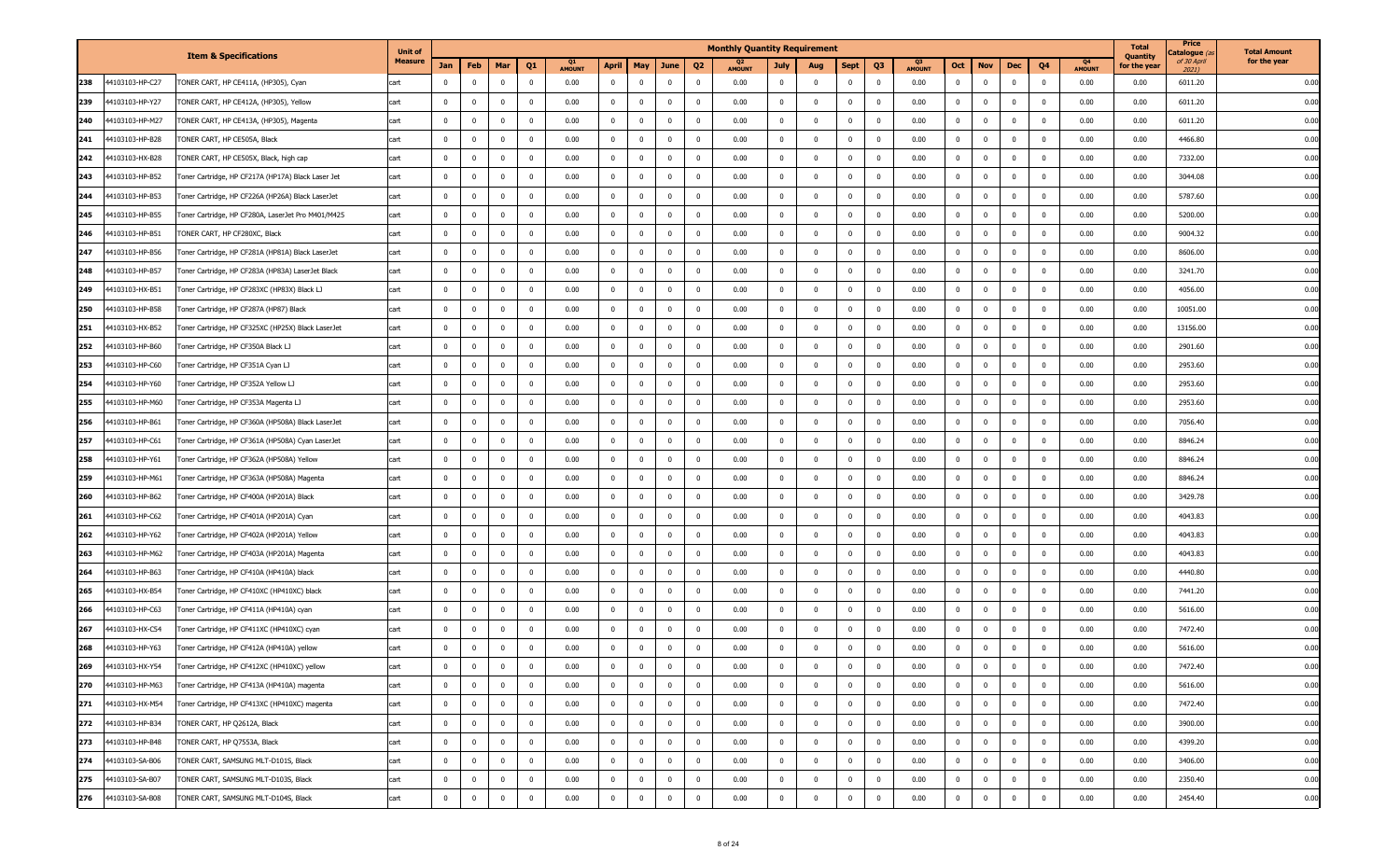|     |                                                                                              | <b>Unit of</b> |                 |                |                |             |               |                |                |                         |                         | <b>Monthly Quantity Requirement</b> |                |                         |                |                         |                     |                |                |                |                |                     | <b>Total</b>                    | Price<br>C <b>atalogue</b> (a | <b>Total Amount</b> |
|-----|----------------------------------------------------------------------------------------------|----------------|-----------------|----------------|----------------|-------------|---------------|----------------|----------------|-------------------------|-------------------------|-------------------------------------|----------------|-------------------------|----------------|-------------------------|---------------------|----------------|----------------|----------------|----------------|---------------------|---------------------------------|-------------------------------|---------------------|
|     | <b>Item &amp; Specifications</b>                                                             | Measure        | Jan             | Feb            | Mar            | Q1          | <b>AMOUNT</b> | April          | May            | June                    | Q2                      | Q2<br>AMOUNT                        | July           | Aug                     | Sept           | Q3                      | Q3<br><b>AMOUNT</b> | Oct            | <b>Nov</b>     | Dec            | Q4             | Q4<br><b>AMOUNT</b> | <b>Quantity</b><br>for the year | of 30 April<br>2021)          | for the year        |
| 277 | 44103103-SA-B09<br>ONER CART, SAMSUNG MLT-D105L, Black                                       | cart           | $\mathbf 0$     | $\mathbf 0$    | $\overline{0}$ | $\mathbf 0$ | 0.00          | $\overline{0}$ | $\bf{0}$       | $\overline{0}$          | $\overline{0}$          | 0.00                                | $\mathbf{0}$   | $\mathbf{0}$            | $\mathbf{0}$   | $\overline{0}$          | 0.00                | $\mathbf{0}$   | $\bf{0}$       | $\bf{0}$       | $\mathbf 0$    | 0.00                | 0.00                            | 3380.00                       | 0.00                |
| 278 | 44103103-SA-B14<br>FONER CART, Samsung MLT-D108S, Black                                      | cart           | $\mathbf{0}$    | $\mathbf{0}$   | $\mathbf 0$    | $\mathbf 0$ | 0.00          | $\overline{0}$ | $\mathbf{0}$   | $\bf{0}$                | $\overline{0}$          | 0.00                                | $\bf{0}$       | $\overline{0}$          | $^{\circ}$     | $\overline{0}$          | 0.00                | $\mathbf{0}$   | $\bf{0}$       | $\mathbf 0$    | $\bf{0}$       | 0.00                | 0.00                            | 2875.58                       | 0.00                |
| 279 | 44103103-SA-B21<br>FONER CART, Samsung MLT-D203E, Black                                      | cart           | $\bf{0}$        | $\mathbf 0$    | $\mathbf 0$    | $\mathbf 0$ | 0.00          | $\bf{0}$       | $\bf{0}$       | $\overline{\mathbf{0}}$ | $\overline{0}$          | 0.00                                | $\overline{0}$ | $\overline{0}$          | $^{\circ}$     | $\overline{0}$          | 0.00                | $\mathbf{0}$   | $\bf{0}$       | $\mathbf 0$    | $\bf{0}$       | 0.00                | 0.00                            | 7259.20                       | 0.00                |
| 280 | 44103103-SA-B18<br>FONER CART, Samsung MLT-D203L, Black                                      | cart           | $\mathbf{0}$    | $\mathbf 0$    | $\mathbf 0$    | $\mathbf 0$ | 0.00          | $\overline{0}$ | $\mathbf{0}$   | $\overline{\mathbf{0}}$ | $\overline{0}$          | 0.00                                | $\mathbf 0$    | $\overline{0}$          | $^{\circ}$     | $\overline{0}$          | 0.00                | $\mathbf{0}$   | $\mathbf 0$    | $\mathbf 0$    | $\mathbf 0$    | 0.00                | 0.00                            | 3458.00                       | 0.00                |
| 281 | 44103103-SA-B20<br>FONER CART, Samsung MLT-D203U, Black                                      | cart           | $\bf{0}$        | $\mathbf{0}$   | $\overline{0}$ | $\mathbf 0$ | 0.00          | $\overline{0}$ | $\bf{0}$       | $\overline{\mathbf{0}}$ | $\overline{0}$          | 0.00                                | $\overline{0}$ | $\overline{\mathbf{0}}$ | $\bf{0}$       | $\overline{0}$          | 0.00                | $\mathbf{0}$   | $\bf{0}$       | $\bf{0}$       | $\mathbf 0$    | 0.00                | 0.00                            | 6442.80                       | 0.00                |
| 282 | 44103103-SA-B12<br>TONER CART, SAMSUNG MLT-D205E, Black                                      | cart           | $\mathbf{0}$    | $\mathbf{0}$   | $\mathbf 0$    | $\mathbf 0$ | 0.00          | $\mathbf{0}$   | $\mathbf{0}$   | $\overline{\mathbf{0}}$ | $\overline{0}$          | 0.00                                | $\mathbf 0$    | $\overline{0}$          | $\mathbf 0$    | $\bf{0}$                | 0.00                | $\mathbf{0}$   | $\mathbf 0$    | $\mathbf 0$    | $\overline{0}$ | 0.00                | 0.00                            | 7321.14                       | 0.00                |
| 283 | 44103103-SA-B05<br>TONER CART, SAMSUNG MLT-D205L, Black                                      | cart           | $\mathbf{0}$    | $\mathbf 0$    | $\mathbf 0$    | $\mathbf 0$ | 0.00          | $\mathbf 0$    | $\bf{0}$       | $\overline{\mathbf{0}}$ | $\mathbf 0$             | 0.00                                | $\bf{0}$       | $\overline{0}$          | $\mathbf 0$    | $\overline{0}$          | 0.00                | $\mathbf{0}$   | $\mathbf 0$    | $\mathbf 0$    | $\mathbf 0$    | 0.00                | 0.00                            | 3962.24                       | 0.00                |
| 284 | 44103103-SA-B10<br>TONER CART, SAMSUNG SCX-D6555A, Black                                     | cart           | $\mathbf{0}$    | $\mathbf 0$    | $\mathbf 0$    | $\mathbf 0$ | 0.00          | $\overline{0}$ | $\mathbf{0}$   | $\overline{\mathbf{0}}$ | $\overline{0}$          | 0.00                                | $\mathbf 0$    | $\overline{0}$          | $\mathbf 0$    | $\overline{0}$          | 0.00                | $\mathbf{0}$   | $\mathbf 0$    | $\bf{0}$       | $\overline{0}$ | 0.00                | 0.00                            | 4066.40                       | 0.00                |
| 285 | 44103103-BR-B15<br>TONER CART, BROTHER TN-3478, Black                                        | cart           | $\bf{0}$        | 0              | $\mathbf 0$    | $\mathbf 0$ | 0.00          | $\overline{0}$ | $\overline{0}$ | $\overline{\mathbf{0}}$ | $\overline{0}$          | 0.00                                | $\mathbf{0}$   | $\overline{0}$          | $\mathbf{0}$   | $\overline{0}$          | 0.00                | $\mathbf{0}$   | $\bf{0}$       | $\bf{0}$       | $\bf{0}$       | 0.00                | 0.00                            | 6370.00                       | 0.00                |
| 286 | 44103103-CA-B00<br>TONER CART, CANON CRG 324 II                                              | cart           | $\mathbf 0$     | $\Omega$       | $\mathbf 0$    | $\mathbf 0$ | 0.00          | $\mathbf 0$    | $\mathbf 0$    | $\mathbf 0$             | $\overline{0}$          | 0.00                                | $\mathbf 0$    | $\overline{\mathbf{0}}$ | $\mathbf 0$    | $\mathbf{0}$            | 0.00                | $\mathbf 0$    | $\mathbf 0$    | $\mathbf 0$    | $\mathbf 0$    | 0.00                | 0.00                            | 13399.36                      | 0.00                |
|     | AUDIO AND VISUAL EQUIPMENT AND SUPPLIES                                                      |                |                 |                |                |             |               |                |                |                         |                         |                                     |                |                         |                |                         |                     |                |                |                |                |                     |                                 |                               |                     |
| 287 | 45121517-DO-C02<br>DOCUMENT CAMERA, 8 MP                                                     | unit           | -1              | $\mathbf 0$    | $\mathbf 0$    | -1          | 23,623.60     | $\mathbf{1}$   | $\overline{0}$ | $\overline{\mathbf{0}}$ |                         | 23,623.60                           | - 1            | $\overline{0}$          | $\mathbf{0}$   | $\mathbf{1}$            | 23,623.60           | 1              | $\bf{0}$       | $\mathbf{0}$   | -1             | 23,623.60           | 4.00                            | 23623.60                      | 94494.40            |
| 288 | 45111609-MM-P01<br>MULTIMEDIA PROJECTOR                                                      | unit           |                 |                |                | -3          | 52,416.00     |                |                |                         | -3                      | 52,416.00                           |                | $\overline{1}$          |                | $\overline{\mathbf{3}}$ | 52,416.00           |                |                |                |                | 52,416.00           | 12.00                           | 17472.00                      | 209664.0            |
|     | <b>FLAG OR ACCESSORIES</b>                                                                   |                |                 |                |                |             |               |                |                |                         |                         |                                     |                |                         |                |                         |                     |                |                |                |                |                     |                                 |                               |                     |
| 289 | 55121905-PH-F01<br>PHILIPPINE NATIONAL FLAG                                                  | piece          | 70              | 70             | 70             | 210         | 59,816.40     | 70             | 70             | 70                      | 210                     | 59,816.40                           | 70             | 70                      | 70             | 210                     | 59,816.40           | 70             | 70             | 70             | 210            | 59,816.40           | 840.00                          | 284.84                        | 239265.60           |
|     | <b>PRINTED PUBLICATIONS</b>                                                                  |                |                 |                |                |             |               |                |                |                         |                         |                                     |                |                         |                |                         |                     |                |                |                |                |                     |                                 |                               |                     |
| 290 | 55101524-RA-H01<br>HANDBOOK (RA 9184), 8th edition                                           | book           | 12              | 12             | 12             | 36          | 1,339.56      | 12             | 12             | 12                      | 36                      | 1,339.56                            | $12\,$         | 12                      | 12             | 36                      | 1,339.56            | 12             | 12             | 12             | 36             | 1,339.56            | 144.00                          | 37.21                         | 5358.2              |
|     | <b>FIRE FIGHTING EQUIPMENT</b>                                                               |                |                 |                |                |             |               |                |                |                         |                         |                                     |                |                         |                |                         |                     |                |                |                |                |                     |                                 |                               |                     |
| 291 | 46191601-FE-M01<br>FIRE EXTINGUISHER, dry chemical                                           | unit           | 80              | 80             | 80             | 240         | 274,560.00    | 80             | 80             | 80                      | 240                     | 274,560.00                          | 80             | 80                      | 80             | 240                     | 274,560.00          | 80             | 80             | 80             | 240            | 274,560.00          | 960.00                          | 1144.00                       | 1098240.0           |
| 292 | 46191601-FE-H01<br>FIRE EXTINGUISHER, pure HCFC                                              | unit           | 35              | 35             | 35             | 105         | 589,391.25    | 35             | 35             | 35                      | 105                     | 589,391.25                          | 35             | 35                      | 35             | 105                     | 589,391.25          | 35             | 35             | 35             | 105            | 589,391.25          | 420.00                          | 5613.25                       | 2357565.00          |
|     | <b>CONSUMER ELECTRONICS</b>                                                                  |                |                 |                |                |             |               |                |                |                         |                         |                                     |                |                         |                |                         |                     |                |                |                |                |                     |                                 |                               |                     |
| 293 | 52161535-DV-R01<br>DIGITAL VOICE RECORDER                                                    | unit           | $\overline{2}$  | $\overline{2}$ | $\overline{2}$ | 6           | 38,493.84     | $\overline{2}$ | $\overline{2}$ | $\overline{2}$          | 6                       | 38,493.84                           | $\overline{2}$ | $\overline{2}$          | $\overline{2}$ | 6                       | 38,493.84           | $\overline{2}$ | $\overline{2}$ | $\overline{2}$ | 6              | 38,493.84           | 24.00                           | 6415.64                       | 153975.3            |
|     | <b>FURNITURE AND FURNISHINGS</b>                                                             |                |                 |                |                |             |               |                |                |                         |                         |                                     |                |                         |                |                         |                     |                |                |                |                |                     |                                 |                               |                     |
| 294 | 56101504-CM-B01<br>MONOBLOC CHAIR, beige                                                     | piece          | 110             | 110            | 110            | 330         | 100,214.40    | 110            | 110            | 110                     | 330                     | 100,214.40                          | 110            | 110                     | 110            | 330                     | 100,214.40          | 110            | 110            | 110            | 330            | 100,214.40          | 1,320.00                        | 303.68                        | 400857.60           |
| 295 | 56101504-CM-W01<br>MONOBLOC CHAIR, white                                                     | piece          | 110             | 110            | 110            | 330         | 99,528.00     | 110            | 110            | 110                     | 330                     | 99,528.00                           | 110            | 110                     | 110            | 330                     | 99,528.00           | 110            | 110            | 110            | 330            | 99,528.00           | 1,320.00                        | 301.60                        | 398112.0            |
| 296 | 56101519-TM-S01<br>MONOBLOC TABLE, white                                                     | unit           | 25              | 25             | 25             | 75          | 92,664.00     | 25             | 25             | 25                      | 75                      | 92,664.00                           | 25             | 25                      | 25             | 75                      | 92,664.00           | 25             | 25             | 25             | 75             | 92,664.00           | 300.00                          | 1235.52                       | 370656.0            |
| 297 | 56101519-TM-S02<br>MONOBLOC TABLE, beige                                                     | unit           | 10 <sub>1</sub> | 10             | 10             | 30          | 32,666.40     | 10             | 10             | 10                      | 30                      | 32,666.40                           | 10             | 10                      | $10\,$         | 30                      | 32,666.40           | 10             | 10             | 10             | 30             | 32,666.40           | 120.00                          | 1088.88                       | 130665.6            |
|     | ARTS AND CRAFTS EQUIPMENT AND ACCESSORIES AND SUPPLIES                                       |                |                 |                |                |             |               |                |                |                         |                         |                                     |                |                         |                |                         |                     |                |                |                |                |                     |                                 |                               |                     |
| 298 | 60121413-CB-P01<br>CLEARBOOK, 20 Transparent pockets, A4                                     | piece          | 35              | 35             | 35             | 105         | 3,889.20      | 35             | 35             | 35                      | 105                     | 3,889.20                            | 35             | 35                      | 35             | 105                     | 3,889.20            | 35             | 35             | 35             | 105            | 3,889.20            | 420.00                          | 37.04                         | 15556.80            |
| 299 | 60121413-CB-P02<br>CLEARBOOK, 20 Transparent pockets, Legal                                  | piece          | 65              | 65             | 65             | 195         | 7,489.95      | 35             | 35             | 35                      | 105                     | 4,033.05                            | 35             | 35                      | 35             | 105                     | 4,033.05            | 35             | 35             | 35             | 105            | 4,033.05            | 510.00                          | 38.41                         | 19589.1             |
| 300 | 60121534-ER-P01<br>ERASER, plastic/rubber                                                    | piece          | 110             | 110            | 110            | 330         | 1,442.10      | 110            | 110            | 110                     | 330                     | 1,442.10                            | 110            | 110                     | 110            | 330                     | 1,442.10            | 110            | 110            | 110            | 330            | 1,442.10            | 1,320.00                        | 4.37                          | 5768.40             |
| 301 | 60121524-SP-G01<br>SIGN PEN, black                                                           | piece          | 160             | 160            | 160            | 480         | 9,724.80      | 160            | 160            | 160                     | 480                     | 9,724.80                            | 160            | 160                     | 160            | 480                     | 9,724.80            | 160            | 160            | 160            | 480            | 9,724.80            | 1,920.00                        | 20.26                         | 38899.20            |
| 302 | 60121524-SP-G02<br>SIGN PEN, blue                                                            | piece          | 160             | 160            | 160            | 480         | 9,724.80      | 160            | 160            | 160                     | 480                     | 9,724.80                            | 160            | 160                     | 160            | 480                     | 9,724.80            | 160            | 160            | 160            | 480            | 9,724.80            | 1,920.00                        | 20.26                         | 38899.20            |
| 303 | 60121524-SP-G03<br>SIGN PEN, red                                                             | piece          | 60              | 60             | 60             | 180         | 3,646.80      | 60             | 60             | 60                      | 180                     | 3,646.80                            | 60             | 60                      | 60             | 180                     | 3,646.80            | 60             | 60             | 60             | 180            | 3,646.80            | 720.00                          | 20.26                         | 14587.20            |
| 304 | 60121124-WR-P01<br>WRAPPING PAPER, kraft                                                     | pack           | $\overline{0}$  | $\overline{0}$ | $\bf{0}$       | $\mathbf 0$ | 0.00          | $\mathbf{0}$   | $\overline{0}$ | $\overline{\mathbf{0}}$ | $\overline{\mathbf{0}}$ | 0.00                                | $\bf{0}$       | $\mathbf 0$             | $\bf{0}$       | $\overline{0}$          | 0.00                | $\overline{0}$ | $\overline{0}$ | $\bf{0}$       | $\mathbf 0$    | 0.00                | 0.00                            | 154.84                        | 0.00                |
|     | <b>SOFTWARE</b>                                                                              |                |                 |                |                |             |               |                |                |                         |                         |                                     |                |                         |                |                         |                     |                |                |                |                |                     |                                 |                               |                     |
|     | 43231513-SFT-001<br>Business function specific software                                      | license        | $\overline{0}$  | $\mathbf 0$    | $\bf{0}$       | $\mathbf 0$ | 0.00          | $\bf{0}$       | $\overline{0}$ | $\bf{0}$                | $\overline{0}$          | 0.00                                | $\mathbf 0$    | $\overline{0}$          | $\mathbf{0}$   | $\overline{0}$          | 0.00                | $\mathbf{0}$   | $\bf{0}$       | $\bf{0}$       | $\overline{0}$ | 0.00                | 0.00                            | 0.00                          | 0.00                |
|     | 43231602-SFT-002<br>Finance accounting and enterprise resource planning ERP software license |                | $\overline{0}$  | $\overline{0}$ | $\bf{0}$       | $\mathbf 0$ | 0.00          | $\overline{0}$ | $\mathbf{0}$   | $\overline{\mathbf{0}}$ | $\bf{0}$                | 0.00                                | $\bf{0}$       | $\mathbf{0}$            | $\bf{0}$       | $\overline{0}$          | 0.00                | $\overline{0}$ | $\mathbf 0$    | $\overline{0}$ | $\overline{0}$ | 0.00                | 0.00                            | 0.00                          | 0.00                |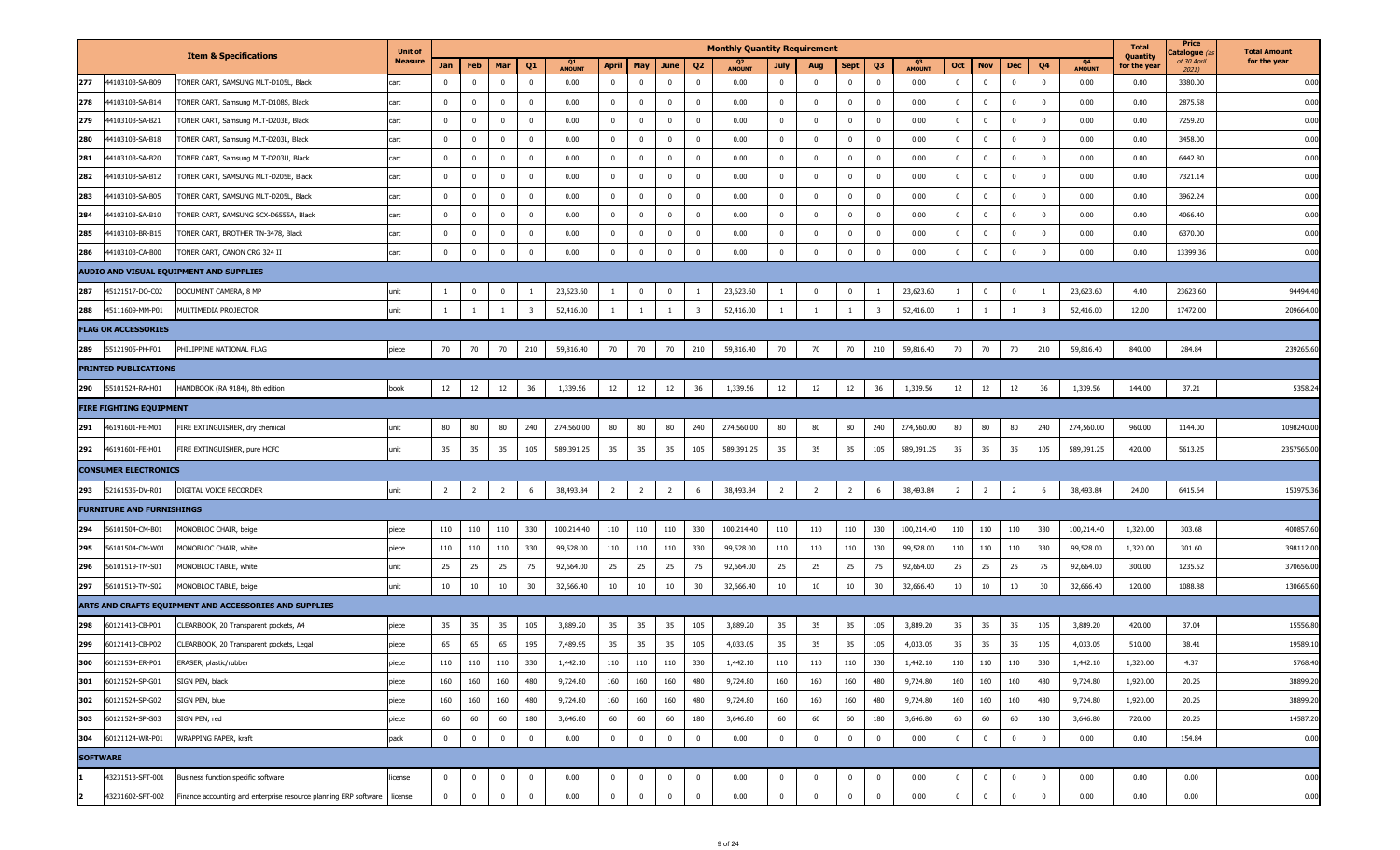|    |                  |                                                                                                                                   | <b>Unit of</b> |                         |                         |                         |                         |              |                         |                         |                         |                         | <b>Monthly Quantity Requirement</b> |                         |                         |                         |                         |                                 |                         |                         |                         |                         |                     | <b>Total</b>                    | Price<br>'atalogue <i>(a</i> | <b>Total Amount</b> |
|----|------------------|-----------------------------------------------------------------------------------------------------------------------------------|----------------|-------------------------|-------------------------|-------------------------|-------------------------|--------------|-------------------------|-------------------------|-------------------------|-------------------------|-------------------------------------|-------------------------|-------------------------|-------------------------|-------------------------|---------------------------------|-------------------------|-------------------------|-------------------------|-------------------------|---------------------|---------------------------------|------------------------------|---------------------|
|    |                  | <b>Item &amp; Specifications</b>                                                                                                  | <b>Measure</b> | Jan                     | Feb                     | Mar                     | Q <sub>1</sub>          | Q1<br>AMOUNT | <b>April</b>            | May                     | June                    | Q <sub>2</sub>          | <b>AMOUNT</b>                       | <b>July</b>             | Aug                     | <b>Sept</b>             | Q <sub>3</sub>          | Q <sub>3</sub><br><b>AMOUNT</b> | Oct                     | <b>Nov</b>              | Dec                     | Q <sub>4</sub>          | Q4<br><b>AMOUNT</b> | <b>Quantity</b><br>for the year | of 30 April<br>20211         | for the year        |
|    | 43232004-SFT-003 | Computer game or entertainment software                                                                                           | license        | $\mathbf 0$             | $\mathbf 0$             | $\overline{0}$          | $\overline{0}$          | 0.00         | $\mathbf{0}$            | $^{\circ}$              | $\overline{0}$          | $\overline{\mathbf{0}}$ | 0.00                                | $\bf{0}$                | $\bf{0}$                | $\mathbf 0$             | $\mathbf 0$             | 0.00                            | $\mathbf{0}$            | $\overline{0}$          | $\bf{0}$                | $\mathbf 0$             | 0.00                | 0.00                            | 0.00                         | 0.00                |
|    | 43232107-SFT-004 | Content authoring and editing software                                                                                            | license        | $\mathbf 0$             | $\mathbf 0$             | $\mathbf 0$             | $\overline{\mathbf{0}}$ | 0.00         | $\mathbf 0$             | $\Omega$                | $\overline{0}$          | $\overline{\mathbf{0}}$ | 0.00                                | $\mathbf 0$             | $\bf{0}$                | $\mathbf 0$             | $\mathbf 0$             | 0.00                            | $\mathbf 0$             | $\mathbf 0$             | $\overline{\mathbf{0}}$ | $\overline{0}$          | 0.00                | 0.00                            | 0.00                         | 0.00                |
|    | 43232202-SFT-005 | Content management software                                                                                                       | license        | $\mathbf{0}$            | $\mathbf{0}$            | $\overline{0}$          | $\overline{\mathbf{0}}$ | 0.00         | $\mathbf{0}$            | $^{\circ}$              | $\overline{0}$          | 0                       | 0.00                                | $\mathbf{0}$            | $\bf{0}$                | $\Omega$                | $\bf{0}$                | 0.00                            | $\mathbf{0}$            | $\overline{\mathbf{0}}$ | $\mathbf 0$             | $\mathbf 0$             | 0.00                | 0.00                            | 0.00                         | 0.00                |
|    | 43232304-SFT-006 | Data management and query software                                                                                                | license        | $\mathbf 0$             | $\overline{0}$          | $\mathbf 0$             | $\overline{\mathbf{0}}$ | 0.00         | $\bf{0}$                | $\Omega$                | $\overline{0}$          | $\overline{\mathbf{0}}$ | 0.00                                | $\mathbf 0$             | $\overline{0}$          | $\mathbf{0}$            | $\mathbf 0$             | 0.00                            | $\mathbf{0}$            | $\mathbf 0$             | $\overline{0}$          | $\overline{0}$          | 0.00                | 0.00                            | 0.00                         | 0.00                |
|    | 43232402-SFT-007 | Development software                                                                                                              | license        | $\bf{0}$                | $\overline{0}$          | $\overline{0}$          | $\overline{0}$          | 0.00         | $\mathbf{0}$            | $^{\circ}$              | $\mathbf 0$             | $\overline{\mathbf{0}}$ | 0.00                                | $\mathbf{0}$            | $\mathbf{0}$            | $\Omega$                | $\bf{0}$                | 0.00                            | $\mathbf{0}$            | $\overline{\mathbf{0}}$ | $\overline{\mathbf{0}}$ | $\mathbf 0$             | 0.00                | 0.00                            | 0.00                         | 0.00                |
|    | 43232505-SFT-008 | Educational or reference software                                                                                                 | license        | $\bf{0}$                | $^{\circ}$              | $\mathbf 0$             | $\overline{\mathbf{0}}$ | 0.00         | $\bf{0}$                | $\Omega$                | $\overline{0}$          | $\overline{\mathbf{0}}$ | 0.00                                | $\mathbf{0}$            | $\overline{0}$          | $\Omega$                | $\mathbf 0$             | 0.00                            | $\mathbf 0$             | $\mathbf{0}$            | $\overline{0}$          | $\mathbf 0$             | 0.00                | 0.00                            | 0.00                         | 0.00                |
|    | 43232603-SFT-009 | Industry specific software                                                                                                        | license        | $\mathbf{0}$            | $\bf{0}$                | $\overline{0}$          | $\mathbf 0$             | 0.00         | $\bf{0}$                | $^{\circ}$              | $\overline{0}$          | 0                       | 0.00                                | $\mathbf{0}$            | $\mathbf 0$             | $\Omega$                | $\bf{0}$                | 0.00                            | $\mathbf 0$             | $\mathbf{0}$            | $\pmb{0}$               | $\mathbf 0$             | 0.00                | 0.00                            | 0.00                         | 0.00                |
| 10 | 43232701-SFT-010 | Network applications software                                                                                                     | license        | $\bf{0}$                | $\overline{0}$          | $\mathbf 0$             | $\overline{\mathbf{0}}$ | 0.00         | $\mathbf 0$             | $\Omega$                | $\overline{0}$          | $\overline{\mathbf{0}}$ | 0.00                                | $\mathbf{0}$            | $\overline{0}$          | $\Omega$                | $\mathbf 0$             | 0.00                            | $\mathbf{0}$            | $\mathbf 0$             | $\overline{0}$          | $\mathbf 0$             | 0.00                | 0.00                            | 0.00                         | 0.00                |
| 11 | 43232802-SFT-011 | Network management software                                                                                                       | license        | $\bf{0}$                | $\bf{0}$                | $\overline{\mathbf{0}}$ | $\overline{0}$          | 0.00         | $\mathbf{0}$            | $^{\circ}$              | $\overline{0}$          | $\overline{\mathbf{0}}$ | 0.00                                | $\mathbf{0}$            | $\bf{0}$                | $\Omega$                | $\bf{0}$                | 0.00                            | $\mathbf{0}$            | $\overline{\mathbf{0}}$ | $\overline{\mathbf{0}}$ | $\mathbf 0$             | 0.00                | 0.00                            | 0.00                         | 0.00                |
| 12 | 43232905-SFT-012 | Networking software                                                                                                               | license        | $\mathbf{0}$            | $\mathbf 0$             | $\mathbf 0$             | $\overline{\mathbf{0}}$ | 0.00         | $\mathbf{0}$            | $\Omega$                | $\overline{0}$          | $\overline{\mathbf{0}}$ | 0.00                                | $\mathbf{0}$            | $\bf{0}$                | $\Omega$                | $\bf{0}$                | 0.00                            | $\mathbf 0$             | $\mathbf{0}$            | $\overline{0}$          | $\overline{0}$          | 0.00                | 0.00                            | 0.00                         | 0.00                |
| 13 | 43233004-SFT-013 | Operating environment software                                                                                                    | license        | $\mathbf{0}$            | $\bf{0}$                | $\overline{0}$          | $\mathbf 0$             | 0.00         | $\mathbf{0}$            | $^{\circ}$              | $\overline{0}$          | $\overline{\mathbf{0}}$ | 0.00                                | $\mathbf{0}$            | $\bf{0}$                | $\Omega$                | $\bf{0}$                | 0.00                            | $\mathbf{0}$            | $\overline{\mathbf{0}}$ | $\mathbf 0$             | $\bf{0}$                | 0.00                | 0.00                            | 0.00                         | 0.00                |
| 14 | 43233205-SFT-014 | Security and protection software                                                                                                  | license        | $\mathbf{0}$            | $\mathbf 0$             | $\mathbf 0$             | $\overline{\mathbf{0}}$ | 0.00         | $\mathbf 0$             | $\Omega$                | $\overline{0}$          | $\overline{0}$          | 0.00                                | $\mathbf 0$             | $\bf{0}$                | $\mathbf{0}$            | $\mathbf 0$             | 0.00                            | $\mathbf 0$             | $\mathbf 0$             | $\overline{0}$          | $\mathbf 0$             | 0.00                | 0.00                            | 0.00                         | 0.00                |
| 15 | 43233405-SFT-015 | Utility and device driver software                                                                                                | license        | $\mathbf{0}$            | $\mathbf 0$             | $\overline{0}$          | $\overline{0}$          | 0.00         | $\mathbf{0}$            | $^{\circ}$              | $\mathbf 0$             | $\overline{\mathbf{0}}$ | 0.00                                | $\mathbf 0$             | $\bf{0}$                | $\mathbf{0}$            | $\bf{0}$                | 0.00                            | $\mathbf 0$             | $\overline{\mathbf{0}}$ | $\overline{\mathbf{0}}$ | $\mathbf 0$             | 0.00                | 0.00                            | 0.00                         | 0.00                |
| 16 | 43233501-SFT-016 | Information exchange software                                                                                                     | icense         | $\mathbf 0$             | $\mathbf 0$             | $\overline{0}$          | $\overline{\mathbf{0}}$ | 0.00         | $\bf{0}$                |                         | $\overline{0}$          | $\Omega$                | 0.00                                | $\mathbf 0$             | $\overline{0}$          | $\Omega$                | $\mathbf 0$             | 0.00                            | $\mathbf 0$             | $\overline{\mathbf{0}}$ | $\overline{0}$          | $\Omega$                | 0.00                | 0.00                            | 0.00                         | 0.00                |
|    |                  | PART II. OTHER ITEMS NOT AVALABLE AT PS-DBM BUT ARE REGULARLY PURCHASED FROM OTHER SOURCES (Note: Please indicate price of items) |                |                         |                         |                         |                         |              |                         |                         |                         |                         |                                     |                         |                         |                         |                         |                                 |                         |                         |                         |                         |                     |                                 |                              |                     |
|    | 40101701-AC-W01  | Air Conditioning Unit, Window Inverter Type                                                                                       |                | -1                      |                         |                         | $\overline{\mathbf{3}}$ | 50,400.00    | -1                      |                         |                         | -3                      | 50,400.00                           | -1                      | $\overline{1}$          | $\overline{1}$          | $\overline{\mathbf{3}}$ | 50,400.00                       |                         | 1                       |                         | $\overline{\mathbf{3}}$ | 50,400.00           | 12.00                           | 16800.00                     | 201600.00           |
|    | 40101701-AC-S01  | Air Conditioning Unit, Split Type                                                                                                 |                | $\mathbf{1}$            | -1                      | $\mathbf{1}$            | $\overline{\mathbf{3}}$ | 142,008.00   | $\overline{1}$          | $\mathbf{1}$            | $\mathbf{1}$            | $\overline{\mathbf{3}}$ | 142,008.00                          | $\mathbf{1}$            | $\overline{1}$          | $\mathbf{1}$            | $\overline{\mathbf{3}}$ | 142,008.00                      | $\mathbf{1}$            | $\overline{1}$          | 1                       | $\overline{\mathbf{3}}$ | 142,008.00          | 12.00                           | 47336.00                     | 568032.00           |
|    | 44111905-WB-N01  | White Board                                                                                                                       |                | $\overline{2}$          | 2                       | $\overline{2}$          | 6                       | 5,010.00     | $\overline{2}$          | 2                       | $\overline{2}$          | 6                       | 5,010.00                            |                         | - 1                     |                         | $\overline{\mathbf{3}}$ | 2,505.00                        |                         |                         |                         | 3                       | 2,505.00            | 18.00                           | 835.00                       | 15030.00            |
|    | 44111911-WB-D01  | White Board, Digital                                                                                                              |                | $\overline{2}$          | 2                       | $\overline{2}$          | 6                       | 97,200.00    | $\overline{2}$          | $\overline{2}$          | $\overline{2}$          | 6                       | 97,200.00                           | 1                       | $\overline{1}$          |                         | $\overline{\mathbf{3}}$ | 48,600.00                       |                         | $\mathbf{1}$            | 1                       | $\overline{\mathbf{3}}$ | 48,600.00           | 18.00                           | 16200.00                     | 291600.00           |
|    | 52161505-TV-S01  | <b>SMART Television</b>                                                                                                           |                | 1                       |                         |                         | $\overline{\mathbf{3}}$ | 84,000.00    | 1                       |                         | <sup>1</sup>            | $\overline{\mathbf{3}}$ | 84,000.00                           |                         | $\overline{1}$          |                         | $\overline{\mathbf{3}}$ | 84,000.00                       |                         | <sup>1</sup>            |                         | $\overline{3}$          | 84,000.00           | 12.00                           | 28000.00                     | 336000.00           |
|    | 52161520-MC-M01  | Microphone                                                                                                                        |                | 5 <sub>5</sub>          | 5                       | 5                       | 15                      | 48,735.00    | $5\overline{5}$         | -5                      | 5 <sup>5</sup>          | 15                      | 48,735.00                           | 5                       | 5                       | 5                       | 15                      | 48,735.00                       | 5                       | 5                       | 5                       | 15                      | 48,735.00           | 60.00                           | 3249.00                      | 194940.00           |
|    | 52161512-SP-K01  | Speakers                                                                                                                          |                | 5                       |                         | -5                      | 15                      | 55,200.00    | $5\overline{5}$         | -5                      | - 5                     | 15                      | 55,200.00                           | 5                       | - 5                     | - 5                     | 15                      | 55,200.00                       | 5                       | 5                       | - 5                     | 15                      | 55,200.00           | 60.00                           | 3680.00                      | 220800.00           |
|    | 32101514-AM-P01  | Amplifier                                                                                                                         |                | 5 <sub>5</sub>          | .5                      | 5                       | 15                      | 78,000.00    | $5\overline{5}$         | -5                      | 5                       | 15                      | 78,000.00                           | $5\overline{5}$         | 5                       | 5 <sup>5</sup>          | 15                      | 78,000.00                       | $\overline{5}$          | 5                       | 5                       | 15                      | 78,000.00           | 60.00                           | 5200.00                      | 312000.00           |
|    | 52161517-EQ-E01  | Equalizer                                                                                                                         |                | 5 <sub>5</sub>          | -5                      | 5                       | 15                      | 84,000.00    | $5\overline{5}$         | -5                      | 5                       | 15                      | 84,000.00                           | $5\overline{5}$         | 5                       | 5                       | 15                      | 84,000.00                       | 5                       | 5                       | 5                       | 15                      | 84,000.00           | 60.00                           | 5600.00                      | 336000.00           |
| 10 | 46171615-HD-C01  | HD Camera                                                                                                                         |                | 1                       |                         |                         | $\overline{\mathbf{3}}$ | 45,900.00    |                         |                         | $\mathbf{1}$            | -3                      | 45,900.00                           |                         | -1                      |                         | $\overline{\mathbf{3}}$ | 45,900.00                       |                         |                         |                         | -3                      | 45,900.00           | 12.00                           | 15300.00                     | 183600.00           |
| 11 | 45121504-DS-C01  | <b>DSLR Camera</b>                                                                                                                |                | 1                       |                         |                         | $\overline{\mathbf{3}}$ | 138,000.00   | $\mathbf{1}$            | $\mathbf{1}$            | <sup>1</sup>            | $\overline{\mathbf{3}}$ | 138,000.00                          | -1                      | $\overline{1}$          |                         | $\overline{\mathbf{3}}$ | 138,000.00                      |                         | $\mathbf{1}$            | 1                       | $\overline{\mathbf{3}}$ | 138,000.00          | 12.00                           | 46000.00                     | 552000.00           |
| 12 | 45121516-VH-C01  | HD Video Camera                                                                                                                   |                | 1                       |                         |                         | $\overline{\mathbf{3}}$ | 165,000.00   | 1                       |                         | <sup>1</sup>            | $\overline{\mathbf{3}}$ | 165,000.00                          |                         | $\overline{1}$          |                         | $\overline{\mathbf{3}}$ | 165,000.00                      |                         | <sup>1</sup>            |                         | $\overline{\mathbf{3}}$ | 165,000.00          | 12.00                           | 55000.00                     | 660000.00           |
| 13 | 45121506-VC-C01  | Video Conference Equipment                                                                                                        |                | $\mathbf{1}$            | 2                       |                         | $\overline{4}$          | 337,792.00   | $\mathbf{1}$            | 2                       | $\mathbf{1}$            | $\overline{4}$          | 337,792.00                          | $\overline{1}$          | $\overline{2}$          | -1                      | $\overline{4}$          | 337,792.00                      |                         | $\overline{2}$          | <sup>1</sup>            | $\overline{4}$          | 337,792.00          | 16.00                           | 84448.00                     | 1351168.00          |
| 14 | 39112102-LB-B01  | LED bulb                                                                                                                          |                | 150                     | 150                     | 150                     | 450                     | 220,500.00   | 150                     | 150                     | 150                     | 450                     | 220,500.00                          | 150                     | 150                     | 150                     | 450                     | 220,500.00                      | 150                     | 150                     | 150                     | 450                     | 220,500.00          | 1,800.00                        | 490.00                       | 882000.00           |
| 15 | 43212104-PI-M01  | PRINTER, Inkjet, Monochrome                                                                                                       |                | $\overline{3}$          | 3                       | $\overline{\mathbf{3}}$ | 9                       | 123,300.00   | $\overline{\mathbf{3}}$ | 3                       | $\overline{\mathbf{3}}$ | 9                       | 123,300.00                          | $\overline{\mathbf{3}}$ | $\overline{\mathbf{3}}$ |                         | 9                       | 123,300.00                      | $\overline{\mathbf{3}}$ | $\overline{\mathbf{3}}$ | $\overline{\mathbf{3}}$ | 9                       | 123,300.00          | 36.00                           | 13700.00                     | 493200.00           |
| 16 | 43212104-PI-C01  | PRINTER, Inkjet, Color                                                                                                            |                | 3                       | 3                       | $\overline{\mathbf{3}}$ | 9                       | 207,000.00   | $\overline{3}$          | 3                       | $\overline{\mathbf{3}}$ | 9                       | 207,000.00                          | $\overline{\mathbf{3}}$ | $\overline{\mathbf{3}}$ |                         | 9                       | 207,000.00                      | 3                       | $\overline{\mathbf{3}}$ | -3                      | $\mathbf{q}$            | 207,000.00          | 36.00                           | 23000.00                     | 828000.00           |
| 17 | 43212105-PP-001  | Portable Printer                                                                                                                  |                | $\overline{\mathbf{3}}$ | $\overline{\mathbf{3}}$ | $\overline{\mathbf{3}}$ | 9                       | 135,000.00   | $\overline{\mathbf{3}}$ | $\overline{\mathbf{3}}$ | $\overline{\mathbf{3}}$ | 9                       | 135,000.00                          | $\overline{\mathbf{3}}$ | $\overline{\mathbf{3}}$ | 3                       | 9                       | 135,000.00                      | $\overline{\mathbf{3}}$ | $\overline{\mathbf{3}}$ | $\overline{\mathbf{3}}$ | 9                       | 135,000.00          | 36.00                           | 15000.00                     | 540000.00           |
| 18 | 43211509-AT-001  | Android Tablet                                                                                                                    |                | $\overline{\mathbf{3}}$ | $\overline{\mathbf{3}}$ | $\overline{\mathbf{3}}$ | 9                       | 117,000.00   | $\overline{\mathbf{3}}$ | $\overline{\mathbf{3}}$ | $\overline{\mathbf{3}}$ | 9                       | 117,000.00                          | $\overline{\mathbf{3}}$ | $\overline{\mathbf{3}}$ | $\overline{\mathbf{3}}$ | 9                       | 117,000.00                      | $\overline{\mathbf{3}}$ | $\overline{\mathbf{3}}$ | $\overline{\mathbf{3}}$ | 9                       | 117,000.00          | 36.00                           | 13000.00                     | 468000.00           |
| 19 | 43222610-HS-001  | Hub/Switches                                                                                                                      |                | $\overline{4}$          | $\overline{4}$          | $\overline{4}$          | 12                      | 306,000.00   | $\overline{4}$          | $\overline{4}$          | $\overline{4}$          | 12                      | 306,000.00                          | $\overline{4}$          | $\overline{4}$          | $\overline{4}$          | 12                      | 306,000.00                      | $\overline{4}$          | $\overline{4}$          | $\overline{4}$          | 12                      | 306,000.00          | 48.00                           | 25500.00                     | 1224000.00          |
| 20 | 43222609-NR-001  | Network Routers                                                                                                                   |                | $\overline{4}$          | $\overline{4}$          | $\overline{4}$          | 12                      | 69,876.00    | $\overline{4}$          | $\overline{4}$          | $\overline{4}$          | 12                      | 69,876.00                           | $\overline{4}$          | $\overline{4}$          | $\overline{4}$          | 12                      | 69,876.00                       | $\overline{4}$          | $\overline{4}$          | $\overline{4}$          | 12                      | 69,876.00           | 48.00                           | 5823.00                      | 279504.00           |
| 21 | 43222640-WA-P01  | Wireless Access Point                                                                                                             |                | $\overline{4}$          | $\overline{4}$          | $\overline{4}$          | 12                      | 28,200.00    | $\overline{4}$          | $\overline{4}$          | $\overline{4}$          | 12                      | 28,200.00                           | $\overline{4}$          | $\overline{4}$          | $\overline{4}$          | 12                      | 28,200.00                       | $\overline{4}$          | $\overline{4}$          | $\overline{4}$          | 12                      | 28,200.00           | 48.00                           | 2350.00                      | 112800.00           |
| 22 | 43211711-SF-001  | Scanner, Flatbed                                                                                                                  |                | $\overline{\mathbf{3}}$ | $\overline{\mathbf{3}}$ | $\overline{\mathbf{3}}$ | 9                       | 163,602.00   | $\overline{\mathbf{3}}$ | $\overline{\mathbf{3}}$ | $\overline{\mathbf{3}}$ | 9                       | 163,602.00                          | $\overline{\mathbf{3}}$ | $\overline{\mathbf{3}}$ | 3                       | 9                       | 163,602.00                      | $\overline{\mathbf{3}}$ | $\overline{\mathbf{3}}$ | $\overline{\mathbf{3}}$ | 9                       | 163,602.00          | 36.00                           | 18178.00                     | 654408.00           |
| 23 | 45111601-WP-P01  | Wireless Pointing Device / Laser Pointer                                                                                          |                | $\overline{4}$          | $\overline{4}$          | $\overline{4}$          | 12                      | 25,356.00    | $\overline{4}$          | $\overline{4}$          | $\overline{4}$          | 12                      | 25,356.00                           | $\overline{4}$          | $\overline{4}$          | $\overline{4}$          | $12\,$                  | 25,356.00                       | $\overline{4}$          | $\overline{4}$          | $\overline{4}$          | 12                      | 25,356.00           | 48.00                           | 2113.00                      | 101424.00           |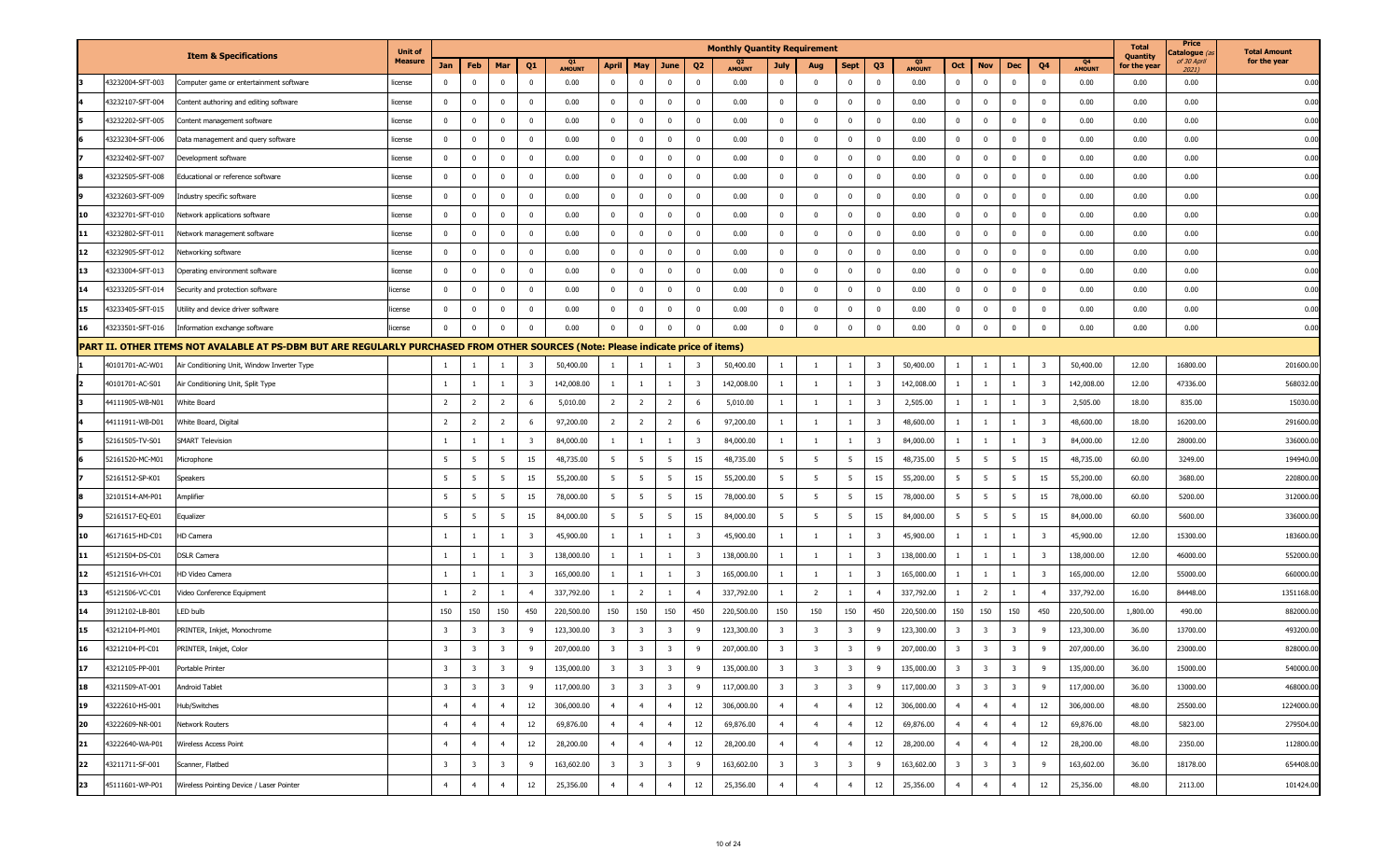|    |                         |                                                                                                                        | <b>Unit of</b> |                         |                |                         |                |              |                         |                         |                         |                | <b>Monthly Quantity Requirement</b> |                         |                         |                         |                         |                                 |                |                         |                         |                         |                                 | <b>Total</b><br>Quantity | Price<br>atalogue (a | <b>Total Amount</b> |
|----|-------------------------|------------------------------------------------------------------------------------------------------------------------|----------------|-------------------------|----------------|-------------------------|----------------|--------------|-------------------------|-------------------------|-------------------------|----------------|-------------------------------------|-------------------------|-------------------------|-------------------------|-------------------------|---------------------------------|----------------|-------------------------|-------------------------|-------------------------|---------------------------------|--------------------------|----------------------|---------------------|
|    |                         | <b>Item &amp; Specifications</b>                                                                                       | <b>Measure</b> | Jan                     | Feb            | Mar                     | Q <sub>1</sub> | Q1<br>AMOUNT | <b>April</b>            | May                     | June                    | Q <sub>2</sub> | <b>AMOUNT</b>                       | July                    | Aug                     | <b>Sept</b>             | Q <sub>3</sub>          | Q <sub>3</sub><br><b>AMOUNT</b> | Oct            | <b>Nov</b>              | <b>Dec</b>              | Q <sub>4</sub>          | Q <sub>4</sub><br><b>AMOUNT</b> | for the year             | of 30 April<br>2021) | for the year        |
| 24 | 31112306-MF-P01         | Multi Function PRINTER                                                                                                 |                | $\overline{4}$          | $\overline{4}$ | $\overline{4}$          | 12             | 171,600.00   | $\overline{4}$          | $\overline{4}$          | $\overline{4}$          | 12             | 171,600.00                          | $\overline{4}$          | $\overline{4}$          | $\overline{4}$          | 12                      | 171,600.00                      | $\overline{4}$ | $\overline{4}$          | $\overline{4}$          | 12                      | 171,600.00                      | 48.00                    | 14300.00             | 686400.00           |
| 25 | 9121011-UP-S01          | JNINTERRUPTIBLE POWER SUPPLY (UPS)                                                                                     |                | 10                      | 10             | 10                      | 30             | 105,000.00   | 10                      | 10                      | 10                      | 30             | 105,000.00                          | 10                      | 10                      | 10                      | 30                      | 105,000.00                      | 10             | 10                      | 10                      | 30                      | 105,000.00                      | 120.00                   | 3500.00              | 420000.00           |
| 26 | 43191501-MP-001         | Mobile Phone                                                                                                           |                | 5                       | 5              | 5                       | 15             | 114,000.00   | 5                       | $5\overline{5}$         | 5                       | 15             | 114,000.00                          | 5                       | 5                       | 5                       | 15                      | 114,000.00                      | - 5            | $5\overline{5}$         | 5                       | 15                      | 114,000.00                      | 60.00                    | 7600.00              | 456000.00           |
| 27 | 43211711-SC-D01         | Scanner, Colored, Double sided, feeder type                                                                            |                | $\overline{2}$          | $\overline{2}$ | $\overline{2}$          | 6              | 108,606.00   | $\overline{2}$          | $\overline{2}$          | $\overline{2}$          | - 6            | 108,606.00                          | $\overline{2}$          | $\overline{2}$          | $\overline{2}$          | 6                       | 108,606.00                      | $\overline{2}$ | $\overline{2}$          | $\overline{2}$          | 6                       | 108,606.00                      | 24.00                    | 18101.00             | 434424.00           |
| 28 | 3121601-GB-001          | GO BAG, for disaster relief, rescue operations                                                                         |                | 5                       | 5              | 5                       | 15             | 34,500.00    | $5\overline{5}$         | 5                       | 5                       | 15             | 34,500.00                           | 5                       | 5                       | 5                       | 15                      | 34,500.00                       | 5              | 5 <sup>5</sup>          | 5                       | 15                      | 34,500.00                       | 60.00                    | 2300.00              | 138000.00           |
| 29 | 60104701-SP-001         | Solar Panel                                                                                                            |                | $\overline{2}$          | $\overline{2}$ | $\overline{2}$          | 6              | 99,000.00    | $\overline{2}$          | $\overline{2}$          | $\overline{2}$          | 6              | 99,000.00                           | $\overline{2}$          | $\overline{2}$          | $\overline{2}$          | - 6                     | 99,000.00                       | $\overline{2}$ | $\overline{2}$          | $\overline{2}$          | 6                       | 99,000.00                       | 24.00                    | 16500.00             | 396000.00           |
| 30 | 6161604-LV-L01          | lfe Vest / Life Jacket<br>for emergency purposes / emergency preparedness / for disaster<br>elief / rescue operations) |                | $\overline{4}$          | $\overline{a}$ | $\overline{4}$          | 12             | 20,508.00    | $\overline{4}$          | $\overline{4}$          | $\overline{4}$          | 12             | 20,508.00                           | $\overline{4}$          | $\overline{4}$          | $\overline{4}$          | 12                      | 20,508.00                       |                | $\overline{4}$          | $\overline{4}$          | 12                      | 20,508.00                       | 48.00                    | 1709.00              | 82032.00            |
| 31 | !6111607-CC-S01         | Charge Controller and DC Inverter for Solar Panel                                                                      |                | $\overline{2}$          | 2              | $\overline{2}$          | 6              | 27,654.00    | $\overline{2}$          | $\overline{2}$          | $\overline{2}$          | 6              | 27,654.00                           | $\overline{2}$          | $\overline{2}$          | $\overline{2}$          | 6                       | 27,654.00                       | 2              | $\overline{2}$          | $\overline{2}$          | 6                       | 27,654.00                       | 24.00                    | 4609.00              | 110616.00           |
| 32 | 46181502-BF-V01         | Bullet proof vest                                                                                                      |                | $\overline{\mathbf{3}}$ | -3             | $\overline{\mathbf{3}}$ | 9              | 324,000.00   | $\overline{\mathbf{3}}$ | $\overline{\mathbf{3}}$ | $\overline{\mathbf{3}}$ | -9             | 324,000.00                          | $\overline{\mathbf{3}}$ | $\overline{\mathbf{3}}$ | $\overline{\mathbf{3}}$ | 9                       | 324,000.00                      | -3             | $\overline{\mathbf{3}}$ | $\overline{\mathbf{3}}$ | 9                       | 324,000.00                      | 36.00                    | 36000.00             | 1296000.00          |
| 33 | !5172502-WW-001         | Vheels, ______ (type of vehicle)                                                                                       |                | 32                      | 32             | 32                      | 96             | 441,600.00   | 32                      | 32                      | 32                      | 96             | 441,600.00                          | 32                      | 32                      | 32                      | 96                      | 441,600.00                      | 32             | 32                      | 32                      | 96                      | 441,600.00                      | 384.00                   | 4600.00              | 1766400.00          |
| 34 | 40161513-FF-001         | Fuel Filters                                                                                                           |                | 20                      |                |                         | 20             | 31,800.00    | 20                      |                         |                         | 20             | 31,800.00                           | 20                      |                         |                         | 20                      | 31,800.00                       | 20             |                         |                         | 20                      | 31,800.00                       | 80.00                    | 1590.00              | 127200.00           |
| 35 | 48101710-DW-F01         | Drinking Water/ Fountain                                                                                               |                | -1                      |                | $\mathbf{1}$            | 3              | 157,800.00   | - 1                     | $\overline{1}$          | $\mathbf{1}$            | 3              | 157,800.00                          | 1                       | -1                      | -1                      | $\overline{\mathbf{3}}$ | 157,800.00                      |                | -1                      | $\overline{1}$          | $\overline{\mathbf{3}}$ | 157,800.00                      | 12.00                    | 52600.00             | 631200.00           |
| 36 | 26111729-AB-001         | Auto Battery                                                                                                           |                | 20                      |                | 20                      | 40             | 268,000.00   | 20                      |                         | 20                      | 40             | 268,000.00                          | 20                      |                         | 20                      | 40                      | 268,000.00                      | 20             |                         | 20                      | 40                      | 268,000.00                      | 160.00                   | 6700.00              | 1072000.00          |
| 37 | N/A                     | Clutch master                                                                                                          | assy           | $\overline{4}$          | $\overline{a}$ | $\overline{4}$          | 12             | 33,600.00    | $\overline{4}$          | $\overline{4}$          | $\overline{4}$          | 12             | 33,600.00                           | $\overline{4}$          | $\overline{4}$          | $\overline{4}$          | 12                      | 33,600.00                       | $\overline{a}$ | $\overline{4}$          | $\overline{4}$          | 12                      | 33,600.00                       | 48.00                    | 2800.00              | 134400.00           |
| 38 | N/A                     | Rubber bushing                                                                                                         | pcs            | $\overline{4}$          | $\overline{4}$ | $\overline{4}$          | 12             | 1,620.00     | $\overline{4}$          | $\overline{4}$          | $\overline{4}$          | 12             | 1,620.00                            | $\overline{4}$          | $\overline{4}$          | $\overline{4}$          | 12                      | 1,620.00                        | $\overline{a}$ | $\overline{4}$          | $\overline{4}$          | 12                      | 1,620.00                        | 48.00                    | 135.00               | 6480.00             |
| 39 | ۷/A                     | <b>Tie rod end</b>                                                                                                     | assy           | $\overline{4}$          | $\overline{a}$ | $\overline{4}$          | 12             | 23,880.00    | $\overline{4}$          | $\overline{4}$          | $\overline{4}$          | 12             | 23,880.00                           | $\overline{4}$          | $\overline{4}$          | $\overline{4}$          | 12                      | 23,880.00                       |                | $\overline{4}$          | $\overline{4}$          | 12                      | 23,880.00                       | 48.00                    | 1990.00              | 95520.00            |
| 40 | N/A                     | Startic                                                                                                                | unit           | $\overline{4}$          | $\overline{4}$ | $\overline{4}$          | 12             | 21,360.00    | $\overline{4}$          | $\overline{4}$          | $\overline{4}$          | 12             | 21,360.00                           | $\overline{4}$          | $\overline{4}$          | $\overline{4}$          | 12                      | 21,360.00                       | $\overline{4}$ | $\overline{4}$          | $\overline{4}$          | 12                      | 21,360.00                       | 48.00                    | 1780.00              | 85440.00            |
| 41 | $\mathsf{N}/\mathsf{A}$ | Acceletator                                                                                                            | assy           | $\overline{4}$          | $\overline{4}$ | $\overline{4}$          | 12             | 19,452.00    | $\overline{4}$          | $\overline{4}$          | $\overline{4}$          | 12             | 19,452.00                           | $\overline{4}$          | $\overline{4}$          | $\overline{4}$          | 12                      | 19,452.00                       | $\overline{a}$ | $\overline{4}$          | $\overline{4}$          | 12                      | 19,452.00                       | 48.00                    | 1621.00              | 77808.00            |
| 42 | N/A                     | Solenoid Switch                                                                                                        | pcs            | $\overline{4}$          | $\overline{4}$ | $\overline{4}$          | 12             | 20,388.00    | $\overline{4}$          | $\overline{4}$          | $\overline{4}$          | 12             | 20,388.00                           | $\overline{4}$          | $\overline{4}$          | $\overline{4}$          | 12                      | 20,388.00                       | $\overline{4}$ | $\overline{4}$          | $\overline{4}$          | 12                      | 20,388.00                       | 48.00                    | 1699.00              | 81552.00            |
| 43 | N/A                     | Drag link                                                                                                              | assy           | $\overline{4}$          |                | $\overline{4}$          | 12             | 44,292.00    | $\overline{4}$          | $\overline{4}$          | $\overline{4}$          | 12             | 44,292.00                           | $\overline{4}$          | $\overline{4}$          | $\overline{4}$          | 12                      | 44,292.00                       |                | $\overline{4}$          | $\overline{4}$          | 12                      | 44,292.00                       | 48.00                    | 3,691.00             | 177168.00           |
| 44 | N/A                     | Shock absorber                                                                                                         | pair           | $\overline{4}$          | $\overline{a}$ | $\overline{4}$          | 12             | 16,656.00    | $\overline{4}$          | $\overline{4}$          | $\overline{4}$          | 12             | 16,656.00                           | $\overline{4}$          | $\overline{4}$          | $\overline{4}$          | 12                      | 16,656.00                       |                | $\overline{4}$          | $\overline{4}$          | 12                      | 16,656.00                       | 48.00                    | 1,388.00             | 66624.00            |
| 45 | N/A                     | Ball joint lower L/R                                                                                                   | assy           | $\overline{4}$          | $\overline{a}$ | $\overline{4}$          | 12             | 33,120.00    | $\overline{4}$          | $\overline{4}$          | $\overline{4}$          | 12             | 33,120.00                           | $\overline{4}$          | $\overline{4}$          | $\overline{4}$          | 12                      | 33,120.00                       |                | $\overline{4}$          | $\overline{4}$          | 12                      | 33,120.00                       | 48.00                    | 2,760.00             | 132480.00           |
| 46 | V/A                     | Ball joint Upper L/R                                                                                                   | assy           | $\overline{4}$          | $\overline{4}$ | $\overline{4}$          | 12             | 24,000.00    | $\overline{4}$          | $\overline{4}$          | $\overline{4}$          | 12             | 24,000.00                           | $\overline{4}$          | $\overline{4}$          | $\overline{4}$          | 12                      | 24,000.00                       | $\overline{4}$ | $\overline{4}$          | $\overline{4}$          | 12                      | 24,000.00                       | 48.00                    | 2,000.00             | 96000.00            |
| 47 | N/A                     | Center post assembly                                                                                                   | assy           | $\overline{4}$          | $\overline{a}$ | $\overline{4}$          | 12             | 23,760.00    | $\overline{4}$          | $\overline{4}$          | $\overline{4}$          | 12             | 23,760.00                           | $\overline{4}$          | $\overline{4}$          | $\overline{4}$          | 12                      | 23,760.00                       |                | $\overline{4}$          | $\overline{4}$          | 12                      | 23,760.00                       | 48.00                    | 1,980.00             | 95040.00            |
| 48 | N/A                     | Shalf link                                                                                                             | unit           | $\overline{4}$          | $\overline{4}$ | $\overline{4}$          | 12             | 13,200.00    | $\overline{4}$          | $\overline{4}$          | $\overline{4}$          | 12             | 13,200.00                           | $\overline{4}$          | $\overline{4}$          | $\overline{4}$          | 12                      | 13,200.00                       | $\overline{4}$ | $\overline{4}$          | $\overline{4}$          | 12                      | 13,200.00                       | 48.00                    | 1,100.00             | 52800.00            |
| 49 | N/A                     | Idler                                                                                                                  | pcs            | $\overline{4}$          | $\overline{4}$ | $\overline{4}$          | 12             | 22,200.00    | $\overline{4}$          | $\overline{4}$          | $\overline{4}$          | 12             | 22,200.00                           | $\overline{4}$          | $\overline{4}$          | $\overline{4}$          | 12                      | 22,200.00                       |                | $\overline{4}$          | $\overline{4}$          | 12                      | 22,200.00                       | 48.00                    | 1,850.00             | 88800.00            |
| 50 | N/A                     | Pitman arm assembly                                                                                                    | assy           | $\overline{4}$          | $\overline{4}$ | $\overline{4}$          | $12\,$         | 9,480.00     | $\overline{4}$          | $\overline{4}$          | $\overline{4}$          | 12             | 9,480.00                            | $\overline{4}$          | $\overline{4}$          | $\overline{4}$          | $12\,$                  | 9,480.00                        | $\overline{4}$ | $\overline{4}$          | $\overline{4}$          | 12                      | 9,480.00                        | 48.00                    | 790.00               | 37920.00            |
| 51 | N/A                     | Synthetic grease                                                                                                       | pck            | $\overline{4}$          | $\overline{4}$ | $\overline{4}$          | 12             | 9,996.00     | $\overline{4}$          | $\overline{4}$          | $\overline{4}$          | 12             | 9,996.00                            | $\overline{4}$          | $\overline{4}$          | $\overline{4}$          | 12                      | 9,996.00                        | $\overline{4}$ | $\overline{4}$          | $\overline{4}$          | 12                      | 9,996.00                        | 48.00                    | 833.00               | 39984.00            |
| 52 | N/A                     | Radiator                                                                                                               | unit           | $\overline{4}$          | $\overline{4}$ | $\overline{4}$          | 12             | 144,000.00   | $\overline{4}$          | $\overline{4}$          | $\overline{4}$          | 12             | 144,000.00                          | $\overline{4}$          | $\overline{4}$          | $\overline{4}$          | 12                      | 144,000.00                      | $\overline{4}$ | $\overline{4}$          | $\overline{4}$          | 12                      | 144,000.00                      | 48.00                    | 12,000.00            | 576000.00           |
| 53 | N/A                     | Radiator hose (upper)                                                                                                  | assy           | $\overline{4}$          | $\overline{4}$ | $\overline{4}$          | 12             | 14,408.04    | $\overline{4}$          | $\overline{4}$          | $\overline{4}$          | 12             | 14,408.04                           | $\overline{4}$          | $\overline{4}$          | $\overline{4}$          | 12                      | 14,408.04                       | $\overline{4}$ | $\overline{4}$          | $\overline{4}$          | 12                      | 14,408.04                       | 48.00                    | 1,200.67             | 57632.16            |
| 54 | N/A                     | Radiator hose (lower)                                                                                                  | assy           | $\overline{4}$          | $\overline{4}$ | $\overline{4}$          | 12             | 16,992.00    | $\overline{4}$          | $\overline{4}$          | $\overline{4}$          | 12             | 16,992.00                           | $\overline{4}$          | $\overline{4}$          | $\overline{4}$          | 12                      | 16,992.00                       | $\overline{4}$ | $\overline{4}$          | $\overline{4}$          | 12                      | 16,992.00                       | 48.00                    | 1,416.00             | 67968.00            |
| 55 | N/A                     | Hose Clip                                                                                                              | pcs            | $\overline{4}$          | $\overline{4}$ | $\overline{4}$          | $12\,$         | 3,600.00     | $\overline{4}$          | $\overline{4}$          | $\overline{4}$          | 12             | 3,600.00                            | $\overline{4}$          | $\overline{4}$          | $\overline{4}$          | 12                      | 3,600.00                        | $\overline{4}$ | $\overline{4}$          | $\overline{4}$          | 12                      | 3,600.00                        | 48.00                    | 300.00               | 14400.00            |
| 56 | N/A                     | Piston ring                                                                                                            | set            | $\overline{4}$          | $\overline{4}$ | $\overline{4}$          | 12             | 36,000.00    | $\overline{4}$          | $\overline{4}$          | $\overline{4}$          | 12             | 36,000.00                           | $\overline{4}$          | $\overline{4}$          | $\overline{4}$          | 12                      | 36,000.00                       | $\overline{4}$ | $\overline{4}$          | $\overline{4}$          | 12                      | 36,000.00                       | 48.00                    | 3,000.00             | 144000.00           |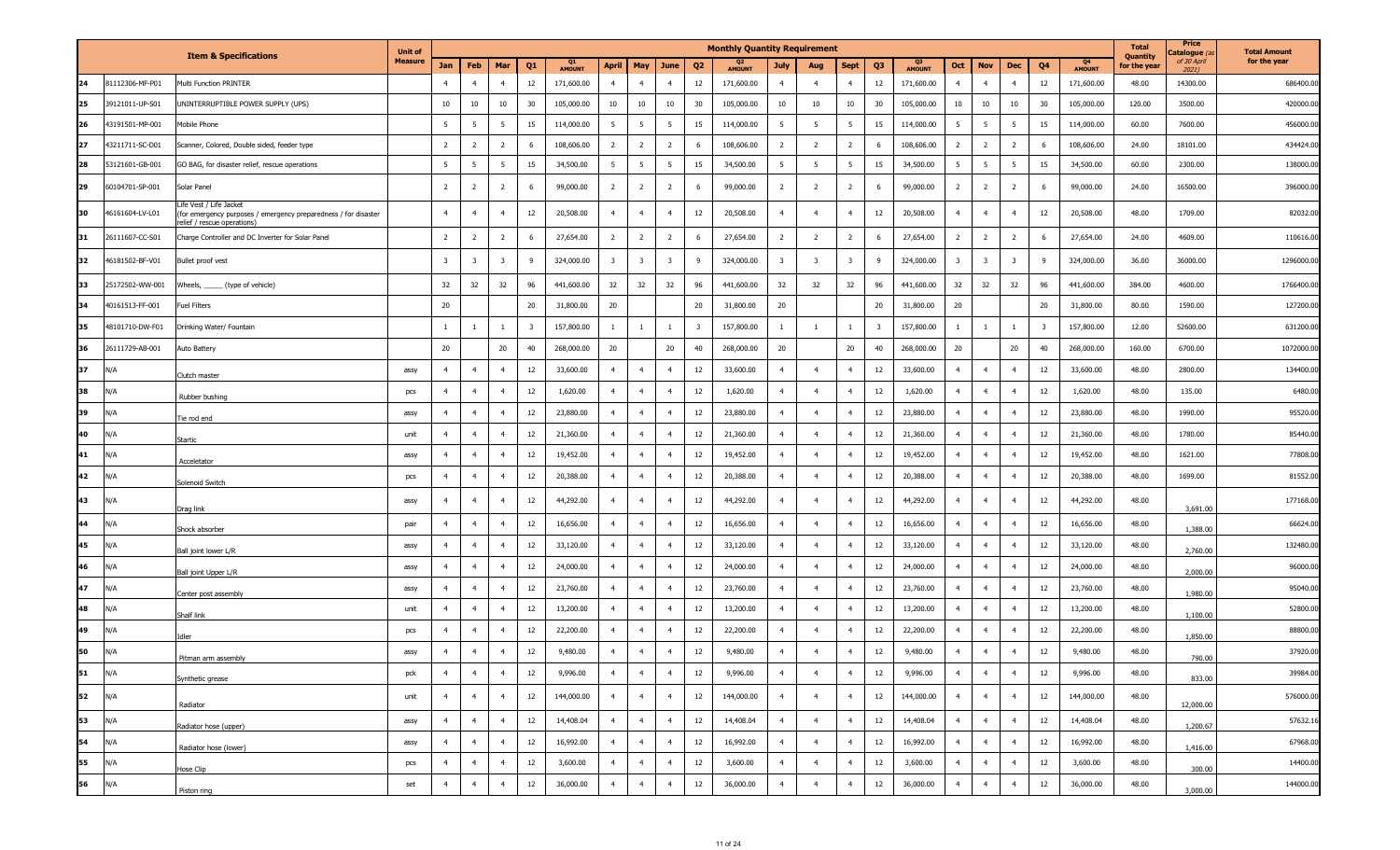|    |                         | <b>Item &amp; Specifications</b>             | <b>Unit of</b> |                |                |                |                |              |                                  |                |                | <b>Monthly Quantity Requirement</b> |                |                |                |                |                                 |                |                |                |    |                                 | <b>Total</b><br><b>Quantity</b> | Price<br>C <b>atalogue</b> (a | <b>Total Amount</b> |
|----|-------------------------|----------------------------------------------|----------------|----------------|----------------|----------------|----------------|--------------|----------------------------------|----------------|----------------|-------------------------------------|----------------|----------------|----------------|----------------|---------------------------------|----------------|----------------|----------------|----|---------------------------------|---------------------------------|-------------------------------|---------------------|
|    |                         |                                              | <b>Measure</b> | Jan            | Feb            | Mar            | Q <sub>1</sub> | Q1<br>AMOUNT | <b>April</b><br>May              | June           | Q <sub>2</sub> | Q <sub>2</sub><br>AMOUNT            | <b>July</b>    | Aug            | <b>Sept</b>    | Q <sub>3</sub> | Q <sub>3</sub><br><b>AMOUNT</b> | Oct            | <b>Nov</b>     | Dec            | Q4 | Q <sub>4</sub><br><b>AMOUNT</b> | for the year                    | of 30 April<br>2021)          | for the year        |
| 57 | N/A                     | Connecting rod bearing                       | set            | $\overline{4}$ | $\overline{4}$ | $\overline{4}$ | 12             | 30,600.00    | $\overline{4}$<br>$\overline{4}$ | $\overline{4}$ | 12             | 30,600.00                           | $\overline{4}$ | $\overline{4}$ | $\overline{4}$ | 12             | 30,600.00                       | $\overline{4}$ | $\overline{4}$ | $\overline{4}$ | 12 | 30,600.00                       | 48.00                           | 2,550.00                      | 122400.00           |
| 58 | N/A                     | connecting rod assembly                      | assy           | $\overline{4}$ | $\overline{4}$ | $\overline{4}$ | 12             | 44,400.00    | $\overline{4}$<br>$\overline{4}$ | $\overline{4}$ | 12             | 44,400.00                           | $\overline{4}$ | $\overline{4}$ | $\overline{4}$ | 12             | 44,400.00                       | $\overline{4}$ | $\overline{4}$ | $\overline{4}$ | 12 | 44,400.00                       | 48.00                           | 3,700.00                      | 177600.00           |
| 59 | N/A                     | Main bearing                                 | set            | $\overline{4}$ | $\overline{4}$ | $\overline{4}$ | 12             | 39,108.00    | $\overline{4}$<br>$\overline{4}$ | $\overline{4}$ | 12             | 39,108.00                           | $\overline{4}$ | $\overline{4}$ | $\overline{4}$ | 12             | 39,108.00                       | $\overline{4}$ | $\overline{4}$ | $\overline{4}$ | 12 | 39,108.00                       | 48.00                           | 3,259.00                      | 156432.00           |
| 60 | N/A                     | Cam shaff bearing                            | set            | $\overline{4}$ | $\overline{4}$ | $\overline{4}$ | 12             | 11,400.00    | $\overline{4}$<br>$\overline{4}$ | $\overline{4}$ | 12             | 11,400.00                           | $\overline{4}$ | $\overline{4}$ | $\overline{4}$ | 12             | 11,400.00                       | $\overline{4}$ | $\overline{4}$ | $\overline{4}$ | 12 | 11,400.00                       | 48.00                           | 950.00                        | 45600.00            |
| 61 | $\mathsf{N}/\mathsf{A}$ | Overhauling gasket (6m)                      | set            | $\overline{4}$ | $\overline{4}$ | $\overline{4}$ | 12             | 102,000.00   | $\overline{4}$<br>$\overline{4}$ | $\overline{4}$ | 12             | 102,000.00                          | $\overline{4}$ | $\overline{4}$ | $\overline{4}$ | 12             | 102,000.00                      | $\overline{4}$ | $\overline{4}$ | $\overline{4}$ | 12 | 102,000.00                      | 48.00                           | 8,500.00                      | 408000.00           |
| 62 | N/A                     | Thrust washer                                | pc             | $\overline{4}$ | $\overline{4}$ | $\overline{4}$ | 12             | 6,720.00     | $\overline{4}$<br>$\overline{4}$ | $\overline{4}$ | 12             | 6,720.00                            | $\overline{4}$ | $\overline{4}$ | $\overline{4}$ | 12             | 6,720.00                        | $\overline{4}$ | $\overline{4}$ | $\overline{4}$ | 12 | 6,720.00                        | 48.00                           | 560.00                        | 26880.00            |
| 63 | N/A                     | Alternator belt                              | pcs            | $\overline{4}$ | $\overline{4}$ | $\overline{4}$ | 12             | 6,720.00     | $\overline{4}$<br>$\overline{4}$ | $\overline{4}$ | 12             | 6,720.00                            | $\overline{4}$ | $\overline{4}$ | $\overline{4}$ | 12             | 6,720.00                        | $\overline{4}$ | $\overline{4}$ | $\overline{4}$ | 12 | 6,720.00                        | 48.00                           | 560.00                        | 26880.00            |
| 64 | N/A                     | Oil filter                                   | pcs            | $\overline{4}$ | $\overline{4}$ | $\overline{4}$ | 12             | 4,680.00     | $\overline{4}$<br>$\overline{4}$ | $\overline{4}$ | 12             | 4,680.00                            | $\overline{4}$ | $\overline{4}$ | $\overline{4}$ | 12             | 4,680.00                        | $\overline{4}$ | $\overline{4}$ | $\overline{4}$ | 12 | 4,680.00                        | 48.00                           | 390.00                        | 18720.00            |
| 65 | N/A                     | Silicone oil                                 | liter          | $\overline{4}$ | $\overline{4}$ | $\overline{4}$ | 12             | 3,120.00     | $\overline{4}$<br>$\overline{4}$ | $\overline{4}$ | 12             | 3,120.00                            | $\overline{4}$ | $\overline{4}$ | $\overline{4}$ | 12             | 3,120.00                        | $\overline{4}$ | $\overline{4}$ | $\overline{4}$ | 12 | 3,120.00                        | 48.00                           | 260.00                        | 12480.00            |
| 66 | N/A                     | Crankshaff, grinding & setting               | lot            | $\overline{4}$ | $\overline{4}$ | $\overline{4}$ | 12             | 10,200.00    | $\overline{4}$<br>$\overline{4}$ | $\overline{4}$ | 12             | 10,200.00                           | $\overline{4}$ | $\overline{4}$ | $\overline{4}$ | 12             | 10,200.00                       | $\overline{4}$ | $\overline{4}$ | $\overline{4}$ | 12 | 10,200.00                       | 48.00                           | 850.00                        | 40800.00            |
| 67 | N/A                     | Clutch Master                                | set            | $\overline{4}$ | $\overline{a}$ | $\overline{4}$ | 12             | 34,080.00    | $\overline{4}$<br>$\overline{4}$ | $\overline{4}$ | 12             | 34,080.00                           | $\overline{4}$ | $\overline{4}$ | $\overline{4}$ | 12             | 34,080.00                       | $\overline{4}$ | $\overline{4}$ | $\overline{4}$ | 12 | 34,080.00                       | 48.00                           | 2,840.00                      | 136320.00           |
| 68 | N/A                     | Muffler                                      |                | $\overline{4}$ | $\overline{4}$ | $\overline{4}$ | 12             | 16,200.00    | $\overline{4}$<br>$\overline{4}$ | $\overline{4}$ | 12             | 16,200.00                           | $\overline{4}$ | $\overline{4}$ | $\overline{4}$ | 12             | 16,200.00                       | $\overline{4}$ | $\overline{4}$ | $\overline{4}$ | 12 | 16,200.00                       | 48.00                           | 1,350.00                      | 64800.00            |
| 69 | ۱/A                     | Alternator                                   | pcs            | $\overline{4}$ | $\overline{4}$ | $\overline{4}$ | 12             | 46,320.00    | $\overline{4}$<br>$\overline{4}$ | $\overline{4}$ | 12             | 46,320.00                           | $\overline{4}$ | $\overline{4}$ | $\overline{4}$ | 12             | 46,320.00                       | $\overline{4}$ | $\overline{4}$ | $\overline{4}$ | 12 | 46,320.00                       | 48.00                           | 3,860.00                      | 185280.00           |
| 70 | N/A                     | Glow plug                                    | pcs            | $\overline{4}$ | $\overline{4}$ | $\overline{4}$ | 12             | 4,200.00     | $\overline{4}$<br>$\overline{4}$ | $\overline{4}$ | 12             | 4,200.00                            | $\overline{4}$ | $\overline{4}$ | $\overline{4}$ | 12             | 4,200.00                        | $\overline{4}$ | $\overline{4}$ | $\overline{4}$ | 12 | 4,200.00                        | 48.00                           | 350.00                        | 16800.00            |
| 71 | N/A                     | Ignition switch                              | assy           | $\overline{4}$ | $\overline{a}$ | $\overline{4}$ | 12             | 12,600.00    | $\overline{4}$<br>$\overline{4}$ | $\overline{4}$ | 12             | 12,600.00                           | $\overline{4}$ | $\overline{4}$ | $\overline{4}$ | 12             | 12,600.00                       | $\overline{4}$ | $\overline{4}$ | $\overline{4}$ | 12 | 12,600.00                       | 48.00                           | 1,050.00                      | 50400.00            |
| 72 | N/A                     | Horn                                         | unit           | $\overline{4}$ | $\overline{4}$ | $\overline{4}$ | 12             | 10,560.00    | $\overline{4}$<br>$\overline{4}$ | $\overline{4}$ | 12             | 10,560.00                           | $\overline{4}$ | $\overline{4}$ | $\overline{4}$ | 12             | 10,560.00                       | $\overline{4}$ | $\overline{4}$ | $\overline{4}$ | 12 | 10,560.00                       | 48.00                           | 880.00                        | 42240.00            |
| 73 | N/A                     | Headlight                                    | unit           | $\overline{4}$ | $\overline{4}$ | $\overline{4}$ | 12             | 16,800.00    | $\overline{4}$<br>$\overline{4}$ | $\overline{4}$ | 12             | 16,800.00                           | $\overline{4}$ | $\overline{4}$ | $\overline{4}$ | 12             | 16,800.00                       | $\overline{4}$ | $\overline{4}$ | $\overline{4}$ | 12 | 16,800.00                       | 48.00                           | 1,400.00                      | 67200.00            |
| 74 | N/A                     | Flexible connector                           | pcs            | $\overline{4}$ | $\overline{4}$ | $\overline{4}$ | 12             | 7,200.00     | $\overline{4}$<br>$\overline{4}$ | $\overline{4}$ | 12             | 7,200.00                            | $\overline{4}$ | $\overline{4}$ | $\overline{4}$ | 12             | 7,200.00                        | $\overline{4}$ | $\overline{4}$ | $\overline{4}$ | 12 | 7,200.00                        | 48.00                           | 600.00                        | 28800.00            |
| 75 | N/A                     | Hydrovac                                     | unit           | $\overline{4}$ | $\overline{4}$ | $\overline{4}$ | 12             | 92,568.00    | $\overline{4}$<br>$\overline{4}$ | $\overline{4}$ | 12             | 92,568.00                           | $\overline{4}$ | $\overline{4}$ | $\overline{4}$ | 12             | 92,568.00                       | $\overline{4}$ | $\overline{4}$ | $\overline{4}$ | 12 | 92,568.00                       | 48.00                           | 7,714.00                      | 370272.00           |
| 76 | N/A                     | Brake Master kit                             | set            | $\overline{4}$ | $\overline{4}$ | $\overline{4}$ | 12             | 34,680.00    | $\overline{4}$<br>$\overline{4}$ | $\overline{4}$ | 12             | 34,680.00                           | $\overline{4}$ | $\overline{4}$ | $\overline{4}$ | 12             | 34,680.00                       | $\overline{4}$ | $\overline{4}$ | $\overline{4}$ | 12 | 34,680.00                       | 48.00                           | 2,890.00                      | 138720.00           |
| 77 | N/A                     | Rubber suspension bushing                    | pcs            | $\overline{4}$ | $\overline{4}$ | $\overline{4}$ | 12             | 984.00       | $\overline{4}$<br>$\overline{4}$ | $\overline{4}$ | 12             | 984.00                              | $\overline{4}$ | $\overline{4}$ | $\overline{4}$ | 12             | 984.00                          | $\overline{4}$ | $\overline{4}$ | $\overline{4}$ | 12 | 984.00                          | 48.00                           | 82.00                         | 3936.00             |
| 78 | N/A                     | Press plate assembly                         | assy           | $\overline{4}$ | $\overline{4}$ | $\overline{4}$ | 12             | 82,512.00    | $\overline{4}$<br>$\overline{4}$ | $\overline{4}$ | 12             | 82,512.00                           | $\overline{4}$ | $\overline{4}$ | $\overline{4}$ | 12             | 82,512.00                       | $\overline{4}$ | $\overline{4}$ | $\overline{4}$ | 12 | 82,512.00                       | 48.00                           | 6,876.00                      | 330048.00           |
| 79 | N/A                     | Clutch disc assembly                         | assy           | $\overline{4}$ | $\overline{4}$ | $\overline{4}$ | 12             | 64,164.00    | $\overline{4}$<br>$\overline{4}$ | $\overline{4}$ | 12             | 64,164.00                           | $\overline{4}$ | $\overline{4}$ | $\overline{4}$ | 12             | 64,164.00                       | $\overline{4}$ | $\overline{4}$ | $\overline{4}$ | 12 | 64,164.00                       | 48.00                           | 5,347.00                      | 256656.00           |
| 80 | N/A                     | Brake shoe bonding                           | unit           | $\overline{4}$ | $\overline{4}$ | $\overline{4}$ | 12             | 4,200.00     | $\overline{4}$<br>$\overline{4}$ | $\overline{4}$ | 12             | 4,200.00                            | $\overline{4}$ | $\overline{4}$ | $\overline{4}$ | 12             | 4,200.00                        | $\overline{4}$ | $\overline{4}$ | $\overline{4}$ | 12 | 4,200.00                        | 48.00                           | 350.00                        | 16800.00            |
| 81 | N/A                     | Hold down kit                                | set            | $\overline{4}$ | $\overline{4}$ | $\overline{4}$ | 12             | 1,104.00     | $\overline{4}$<br>$\overline{4}$ | $\overline{4}$ | 12             | 1,104.00                            | $\overline{4}$ | $\overline{4}$ | $\overline{4}$ | 12             | 1,104.00                        | $\overline{4}$ | $\overline{4}$ | $\overline{4}$ | 12 | 1,104.00                        | 48.00                           | 92.00                         | 4416.00             |
| 82 | N/A                     | Clutch release cylinder                      | unit           | $\overline{4}$ | $\overline{4}$ | $\overline{4}$ | 12             | 10,500.00    | $\overline{4}$<br>$\overline{4}$ | $\overline{4}$ | 12             | 10,500.00                           | $\overline{4}$ | $\overline{4}$ | $\overline{4}$ | 12             | 10,500.00                       | $\overline{4}$ | $\overline{4}$ | $\overline{4}$ | 12 | 10,500.00                       | 48.00                           | 875.00                        | 42000.00            |
| 83 | N/A                     | Windshield assembly (including installation) | $\mathsf{set}$ | $\overline{4}$ | $\overline{4}$ | $\overline{4}$ | $12\,$         | 211,392.00   | $\overline{4}$<br>$\overline{4}$ | $\overline{4}$ | 12             | 211,392.00                          | $\overline{4}$ | $\overline{4}$ | $\overline{4}$ | 12             | 211,392.00                      | $\overline{4}$ | $\overline{4}$ | $\overline{4}$ | 12 | 211,392.00                      | 48.00                           | 17.616.00                     | 845568.00           |
| 84 | N/A                     | Handbrake lining                             | pcs            | $\overline{4}$ | $\overline{4}$ | $\overline{4}$ | 12             | 912.00       | $\overline{4}$<br>$\overline{4}$ | $\overline{4}$ | 12             | 912.00                              | $\overline{4}$ | $\overline{4}$ | $\overline{4}$ | 12             | 912.00                          | $\overline{4}$ | $\overline{4}$ | $\overline{4}$ | 12 | 912.00                          | 48.00                           | 76.00                         | 3648.00             |
| 85 | N/A                     | Brake shoe                                   | pcs            | $\overline{4}$ | $\overline{4}$ | $\overline{4}$ | 12             | 4,500.00     | $\overline{4}$<br>$\overline{4}$ | $\overline{4}$ | 12             | 4,500.00                            | $\overline{4}$ | $\overline{4}$ | $\overline{4}$ | 12             | 4,500.00                        | 4              | $\overline{4}$ | $\overline{4}$ | 12 | 4,500.00                        | 48.00                           | 375.00                        | 18000.00            |
| 86 | N/A                     | Rubber cap #11428                            | pcs            | $\overline{4}$ | $\overline{4}$ | $\overline{4}$ | 12             | 1,020.00     | $\overline{4}$<br>$\overline{4}$ | $\overline{4}$ | 12             | 1,020.00                            | $\overline{4}$ | $\overline{4}$ | $\overline{4}$ | 12             | 1,020.00                        | $\overline{4}$ | $\overline{4}$ | $\overline{4}$ | 12 | 1,020.00                        | 48.00                           | 85.00                         | 4080.00             |
| 87 | N/A                     | Rubber cap                                   | pcs            | $\overline{4}$ | $\overline{4}$ | $\overline{4}$ | 12             | 720.00       | $\overline{4}$<br>$\overline{4}$ | $\overline{4}$ | 12             | 720.00                              | $\overline{4}$ | $\overline{4}$ | $\overline{4}$ | 12             | 720.00                          | $\overline{4}$ | $\overline{4}$ | $\overline{4}$ | 12 | 720.00                          | 48.00                           | 60.00                         | 2880.00             |
| 88 | N/A                     | Signal light                                 | assy           | $\overline{4}$ | $\overline{4}$ | $\overline{4}$ | 12             | 9,360.00     | $\overline{4}$<br>$\overline{4}$ | $\overline{4}$ | 12             | 9,360.00                            | $\overline{4}$ | $\overline{4}$ | $\overline{4}$ | 12             | 9,360.00                        | $\overline{4}$ | $\overline{4}$ | $\overline{4}$ | 12 | 9,360.00                        | 48.00                           | 780.00                        | 37440.00            |
| 89 | N/A                     | Wiper                                        | $\mathsf{set}$ | $\overline{4}$ | $\overline{4}$ | $\overline{4}$ | 12             | 19,200.00    | $\overline{4}$<br>$\overline{4}$ | $\overline{4}$ | 12             | 19,200.00                           | $\overline{4}$ | $\overline{4}$ | $\overline{4}$ | 12             | 19,200.00                       | $\overline{4}$ | $\overline{4}$ | $\overline{4}$ | 12 | 19,200.00                       | 48.00                           | 1,600.00                      | 76800.00            |
| 90 | N/A                     | Door pad                                     | unit           | $\overline{4}$ | $\overline{4}$ | $\overline{4}$ | 12             | 10,560.00    | $\overline{4}$<br>$\overline{4}$ | $\overline{4}$ | 12             | 10,560.00                           | $\overline{4}$ | $\overline{4}$ | $\overline{4}$ | 12             | 10,560.00                       | $\overline{4}$ | $\overline{4}$ | $\overline{4}$ | 12 | 10,560.00                       | 48.00                           | 880.00                        | 42240.00            |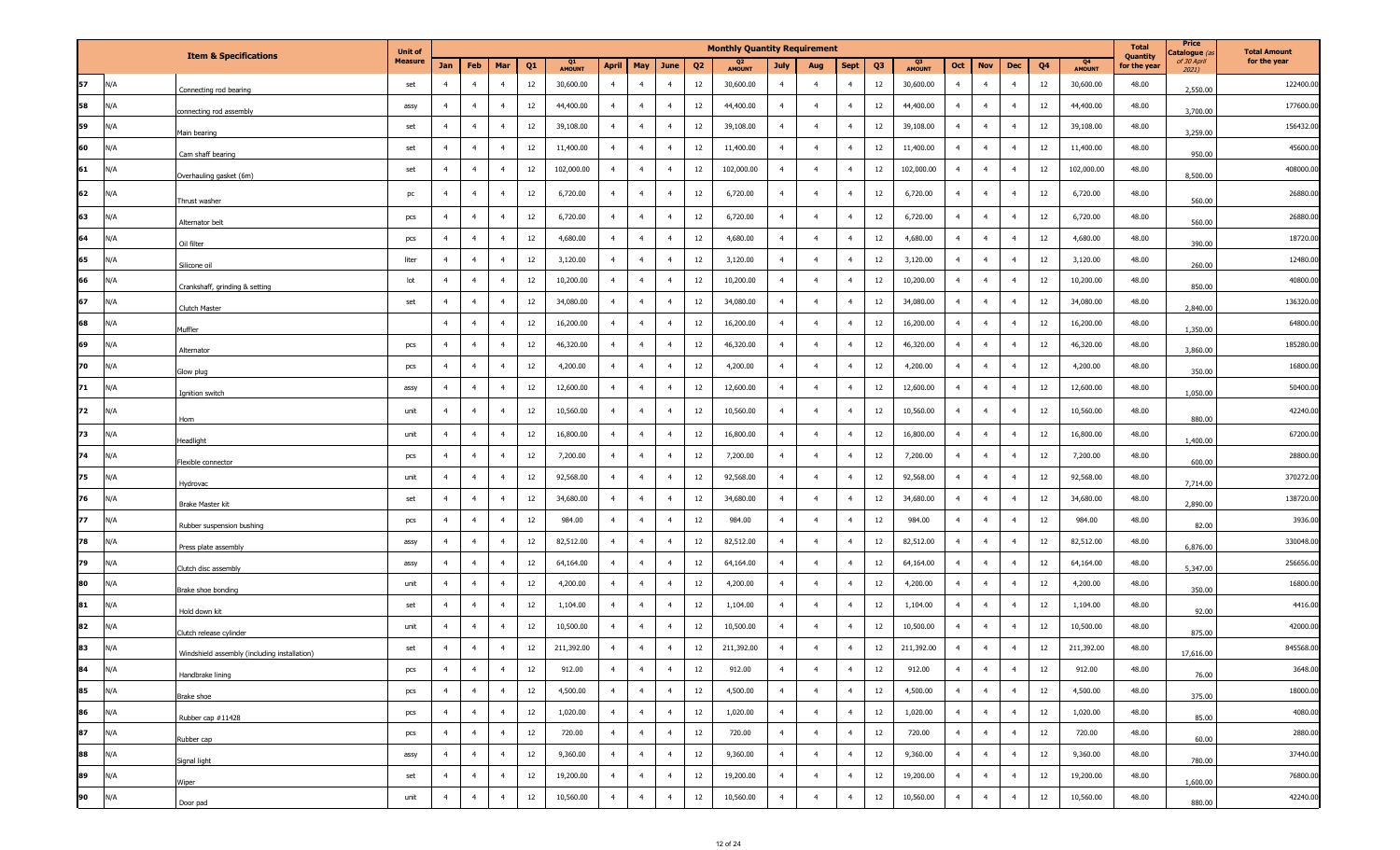|           |     |                                                                   | <b>Unit of</b> |                         |                         |                         |                         |                     |                         |                         |                         |                         | <b>Monthly Quantity Requirement</b> |                         |                         |                |                         |                     |                         |                         |                         |                         |                     | <b>Total</b>             | Price<br>atalogue <i>(a</i> | <b>Total Amount</b> |
|-----------|-----|-------------------------------------------------------------------|----------------|-------------------------|-------------------------|-------------------------|-------------------------|---------------------|-------------------------|-------------------------|-------------------------|-------------------------|-------------------------------------|-------------------------|-------------------------|----------------|-------------------------|---------------------|-------------------------|-------------------------|-------------------------|-------------------------|---------------------|--------------------------|-----------------------------|---------------------|
|           |     | <b>Item &amp; Specifications</b>                                  | <b>Measure</b> | Jan                     | Feb                     | Mar                     | Q <sub>1</sub>          | Q1<br><b>AMOUNT</b> | April                   | May                     | June                    | Q <sub>2</sub>          | Q2<br>AMOUNT                        | <b>July</b>             | Aug                     | <b>Sept</b>    | Q <sub>3</sub>          | Q3<br><b>AMOUNT</b> | Oct                     | <b>Nov</b>              | <b>Dec</b>              | Q <sub>4</sub>          | Q4<br><b>AMOUNT</b> | Quantity<br>for the year | of 30 April<br>2021)        | for the year        |
| 91        | N/A | eisel                                                             | its            | $\overline{4}$          | $\overline{4}$          | $\overline{4}$          | 12                      | 540.00              | $\overline{4}$          | $\overline{4}$          | $\overline{4}$          | 12                      | 540.00                              | $\overline{4}$          | $\overline{4}$          | $\overline{4}$ | 12                      | 540.00              | $\overline{4}$          | $\overline{4}$          | $\overline{4}$          | 12                      | 540.00              | 48.00                    | 45.00                       | 2160.00             |
| 92        | N/A | Engine Oil                                                        | gals           | $\overline{4}$          | $\overline{4}$          | $\overline{4}$          | 12                      | 6,672.00            | $\overline{4}$          | $\overline{4}$          | $\overline{4}$          | 12                      | 6,672.00                            | $\overline{4}$          | $\overline{4}$          | $\overline{4}$ | 12                      | 6,672.00            | $\overline{4}$          | $\overline{4}$          | $\overline{4}$          | 12                      | 6,672.00            | 48.00                    | 556.00                      | 26688.00            |
| 93        | N/A | brake Fluid                                                       | qrts           | $\overline{4}$          | $\overline{4}$          | $\overline{4}$          | 12                      | 3,000.00            | $\overline{4}$          | $\overline{4}$          | $\overline{4}$          | 12                      | 3,000.00                            | $\overline{4}$          | $\overline{4}$          | $\overline{4}$ | 12                      | 3,000.00            | $\overline{4}$          | $\overline{4}$          | $\overline{4}$          | 12                      | 3,000.00            | 48.00                    | 250.00                      | 12000.00            |
| 94        | N/A | Ballast, 16watts                                                  | pcs            | 130                     | 130                     | 130                     | 390                     | 31,980.00           | 130                     | 130                     | 130                     | 390                     | 31,980.00                           | 130                     | 130                     | 130            | 390                     | 31,980.00           | 130                     | 130                     | 130                     | 390                     | 31,980.00           | 1,560.00                 | 82.00                       | 127920.00           |
| 95        | N/A | Flourescent Lighting Fixture, 1x 36watts                          | pcs            | 260                     | 260                     | 260                     | 780                     | 327,990.00          | 260                     | 260                     | 260                     | 780                     | 327,990.00                          | 260                     | 260                     | 260            | 780                     | 327,990.00          | 260                     | 260                     | 260                     | 780                     | 327,990.00          | 3,120.00                 | 420.50                      | 1311960.00          |
| 96        | N/A | Fuse, 30 amperes                                                  | pcs            | 360                     | 360                     | 360                     | 1080                    | 17,820.00           | 360                     | 360                     | 360                     | 1080                    | 17,820.00                           | 360                     | 360                     | 360            | 1080                    | 17,820.00           | 360                     | 360                     | 360                     | 1080                    | 17,820.00           | 4,320.00                 | 16.50                       | 71280.00            |
| 97        | N/A | use, 60 amperes                                                   | pcs            | 360                     | 360                     | 360                     | 1080                    | 37,800.00           | 360                     | 360                     | 360                     | 1080                    | 37,800.00                           | 360                     | 360                     | 360            | 1080                    | 37,800.00           | 360                     | 360                     | 360                     | 1080                    | 37,800.00           | 4,320.00                 | 35.00                       | 151200.00           |
| 98        | N/A | Starter, 4-40watts                                                | pcs            | 360                     | 360                     | 360                     | 1080                    | 9,180.00            | 360                     | 360                     | 360                     | 1080                    | 9,180.00                            | 360                     | 360                     | 360            | 1080                    | 9,180.00            | 360                     | 360                     | 360                     | 1080                    | 9,180.00            | 4,320.00                 | 8.50                        | 36720.00            |
| 99        | N/A | Japan 10KVA Silent Diesel Generator Set Air-cooled Electric Start | unit           | -1                      | $\overline{2}$          | -1                      | $\overline{4}$          | 340,000.00          | <sup>1</sup>            | $\overline{2}$          |                         | $\overline{4}$          | 340,000.00                          | -1                      | $\overline{2}$          | -1             | $\overline{4}$          | 340,000.00          | $\mathbf{1}$            | $\overline{2}$          |                         | $\overline{4}$          | 340,000.00          | 16.00                    | 85000.00                    | 1360000.00          |
| 100       | N/A | Cash Vault                                                        | unit           | $\overline{2}$          | $\overline{2}$          | $\overline{2}$          | 6                       | 48,600.00           | $\overline{2}$          | $\overline{2}$          | $\overline{2}$          | 6                       | 48,600.00                           | $\overline{2}$          | $\overline{2}$          | $\overline{2}$ | 6                       | 48,600.00           | $\overline{2}$          | $\overline{2}$          | $\overline{2}$          | 6                       | 48,600.00           | 24.00                    | 8100.00                     | 194400.00           |
| 101       | N/A | Survielance Camera D&N RX A/F PTZ Dome Camera                     | unit           | 6                       | -6                      | 6                       | 18                      | 594,000.00          | 6                       | 6                       | 6                       | 18                      | 594,000.00                          | 6                       | 6                       | 6              | 18                      | 594,000.00          | 6                       | 6                       | 6                       | 18                      | 594,000.00          | 72.00                    | 33000.00                    | 2376000.00          |
| 102       | N/A | Styro Foam 1"x4'8                                                 | pcs            | 6                       | -6                      | 6                       | 18                      | 3,240.00            | 6                       | - 6                     | - 6                     | 18                      | 3,240.00                            | 6                       | 6                       | 6              | 18                      | 3,240.00            | 6                       | 6                       | 6                       | 18                      | 3,240.00            | 72.00                    | 180.00                      | 12960.00            |
| 103       | N/A | Yellow Pad                                                        | pad            | 20                      | 20                      | 20                      | 60                      | 1,860.00            | 20                      | 20                      | 20                      | 60                      | 1,860.00                            | 20                      | 20                      | 20             | 60                      | 1,860.00            | 20                      | 20                      | 20                      | 60                      | 1,860.00            | 240.00                   | 31.00                       | 7440.00             |
| 104       | N/A | aminating film                                                    | roll           | $\overline{2}$          | $\overline{2}$          | $\overline{2}$          | 6                       | 5,940.00            | $\overline{2}$          | $\overline{2}$          | $\overline{2}$          | 6                       | 5,940.00                            | $\overline{2}$          | $\overline{2}$          | $\overline{2}$ | 6                       | 5,940.00            | $\overline{2}$          | $\overline{2}$          | $\overline{2}$          | 6                       | 5,940.00            | 24.00                    | 990.00                      | 23760.00            |
| 105       | N/A | PVC Cover (short size)                                            | pck            | $\overline{\mathbf{3}}$ | $\overline{\mathbf{3}}$ | $\overline{\mathbf{3}}$ | 9                       | 360.00              | $\overline{\mathbf{3}}$ | 3                       | $\overline{\mathbf{3}}$ | 9                       | 360.00                              | $\overline{\mathbf{3}}$ | $\overline{\mathbf{3}}$ | $\overline{3}$ | 9                       | 360.00              | $\overline{\mathbf{3}}$ | $\overline{\mathbf{3}}$ | $\overline{\mathbf{3}}$ | 9                       | 360.00              | 36.00                    | 40.00                       | 1440.00             |
| 106       | N/A | PVC Cover (Long size)                                             | pck            | $\overline{\mathbf{3}}$ | $\overline{\mathbf{3}}$ | $\overline{\mathbf{3}}$ | 9                       | 234.00              | $\overline{\mathbf{3}}$ | $\overline{\mathbf{3}}$ | $\overline{\mathbf{3}}$ | 9                       | 234.00                              | $\overline{\mathbf{3}}$ | $\overline{\mathbf{3}}$ | $\overline{3}$ | 9                       | 234.00              | $\overline{3}$          | $\overline{\mathbf{3}}$ | $\overline{\mathbf{3}}$ | 9                       | 234.00              | 36.00                    | 26.00                       | 936.00              |
| 107       | N/A | allpen Black                                                      | pcs            | 350                     | 350                     | 350                     | 1050                    | 6,300.00            | 350                     | 350                     | 350                     | 1050                    | 6,300.00                            | 350                     | 350                     | 350            | 1050                    | 6,300.00            | 350                     | 350                     | 350                     | 1050                    | 6,300.00            | 4,200.00                 | 6.00                        | 25200.00            |
| 108       | N/A | Ballpen Blue                                                      | pcs            | 350                     | 350                     | 350                     | 1050                    | 6,300.00            | 350                     | 350                     | 350                     | 1050                    | 6,300.00                            | 350                     | 350                     | 350            | 1050                    | 6,300.00            | 350                     | 350                     | 350                     | 1050                    | 6,300.00            | 4,200.00                 | 6.00                        | 25200.00            |
| 109       | N/A | Bond Paper A3 Size                                                | ream           | 1                       |                         | -1                      | $\overline{\mathbf{3}}$ | 990.00              | $\mathbf{1}$            | -1                      | -1                      | $\overline{\mathbf{3}}$ | 990.00                              | -1                      | -1                      |                | $\overline{\mathbf{3}}$ | 990.00              | 1                       | 1                       |                         | $\overline{\mathbf{3}}$ | 990.00              | 12.00                    | 330.00                      | 3960.00             |
| 110       | N/A | Colimnar Pad, 16cols, 50gsm min.                                  | pcs            | 20                      | 20                      | 20                      | 60                      | 2,532.00            | 20                      | 20                      | 20                      | 60                      | 2,532.00                            | 20                      | 20                      | 20             | 60                      | 2,532.00            | 20                      | 20                      | 20                      | 60                      | 2,532.00            | 240.00                   | 42.20                       | 10128.00            |
| 111       | N/A | Folder Expandable, L-Type, A4 size                                | pcs            | 250                     | 250                     | 250                     | 750                     | 9,900.00            | 250                     | 250                     | 250                     | 750                     | 9,900.00                            | 250                     | 250                     | 250            | 750                     | 9,900.00            | 250                     | 250                     | 250                     | 750                     | 9,900.00            | 3,000.00                 | 13.20                       | 39600.00            |
| 112       | N/A | Folder Expandable, L-Type, Legal size                             | pcs            | 250                     | 250                     | 250                     | 750                     | 14,325.00           | 250                     | 250                     | 250                     | 750                     | 14,325.00                           | 250                     | 250                     | 250            | 750                     | 14,325.00           | 250                     | 250                     | 250                     | 750                     | 14,325.00           | 3,000.00                 | 19.10                       | 57300.00            |
| 113       | N/A | Glue Elmers (118ml)                                               | bots.          | 40                      | 40                      | 40                      | 120                     | 5,436.00            | 40                      | 40                      | 40                      | 120                     | 5,436.00                            | 40                      | 40                      | 40             | 120                     | 5,436.00            | 40                      | 40                      | 40                      | 120                     | 5,436.00            | 480.00                   | 45.30                       | 21744.00            |
| 114       | N/A | HB Pencil (steadler)                                              | pcs            | 20                      | 20                      | 20                      | 60                      | 22,080.00           | 20                      | 20                      | 20                      | 60                      | 22,080.00                           | 20                      | 20                      | 20             | 60                      | 22,080.00           | 20                      | 20                      | 20                      | 60                      | 22,080.00           | 240.00                   | 368.00                      | 88320.00            |
| 115       | N/A | Paper Book                                                        | ream           | 300                     | 300                     | 300                     | 900                     | 208,800.00          | 300                     | 300                     | 300                     | 900                     | 208,800.00                          | 300                     | 300                     | 300            | 900                     | 208,800.00          | 300                     | 300                     | 300                     | 900                     | 208,800.00          | 3,600.00                 | 232.00                      | 835200.00           |
| 116       | ۷/A | astic Cover 5meters/roll                                          |                | $30\,$                  | 30                      | $30\,$                  | $90\,$                  | 6,750.00            | $30\,$                  | $30\,$                  | 30                      | 90                      | 6,750.00                            | 30                      | $30\,$                  | $30\,$         | 90                      | 6,750.00            | 30                      | $30\,$                  | 30                      | טכ                      | 6,750.00            | 360.00                   | 75.00                       | 27000.00            |
| $117$ N/A |     | Ruler (Steadler)                                                  | pcs            | 20                      | 20                      | 20                      | 60                      | 22,860.00           | 20                      | 20                      | 20                      | 60                      | 22,860.00                           | 20                      | 20                      | 20             | 60                      | 22,860.00           | 20                      | 20                      | 20                      | 60                      | 22,860.00           | 240.00                   | 381.00                      | 91440.00            |
| $118$ N/A |     | Stationary Paper, A4 size                                         | sachet         | 65                      | 65                      | 65                      | 195                     | 8,190.00            | 65                      | 65                      | 65                      | 195                     | 8,190.00                            | 65                      | 65                      | 65             | 195                     | 8,190.00            | 65                      | 65                      | 65                      | 195                     | 8,190.00            | 780.00                   | 42.00                       | 32760.00            |
| 119 N/A   |     | Stationary Paper, legal size                                      | sachet         | 65                      | 65                      | 65                      | 195                     | 10,140.00           | 65                      | 65                      | 65                      | 195                     | 10,140.00                           | 65                      | 65                      | 65             | 195                     | 10,140.00           | 65                      | 65                      | 65                      | 195                     | 10,140.00           | 780.00                   | 52.00                       | 40560.00            |
| $120$ N/A |     | Staplewire, Standard,#35                                          | box            | 65                      | 65                      | 65                      | 195                     | 7,117.50            | 65                      | 65                      | 65                      | 195                     | 7,117.50                            | 65                      | 65                      | 65             | 195                     | 7,117.50            | 65                      | 65                      | 65                      | 195                     | 7,117.50            | 780.00                   | 36.50                       | 28470.00            |
| $121$ N/A |     | Computer Ink colored (Canon 811)                                  | bot            | 65                      | 65                      | 65                      | 195                     | 76,050.00           | 65                      | 65                      | 65                      | 195                     | 76,050.00                           | 65                      | 65                      | 65             | 195                     | 76,050.00           | 65                      | 65                      | 65                      | 195                     | 76,050.00           | 780.00                   | 390.00                      | 304200.00           |
| 122 N/A   |     | Computer Ink black (Canon810)                                     | bot            | 65                      | 65                      | 65                      | 195                     | 76,050.00           | 65                      | 65                      | 65                      | 195                     | 76,050.00                           | 65                      | 65                      | 65             | 195                     | 76,050.00           | 65                      | 65                      | 65                      | 195                     | 76,050.00           | 780.00                   | 390.00                      | 304200.00           |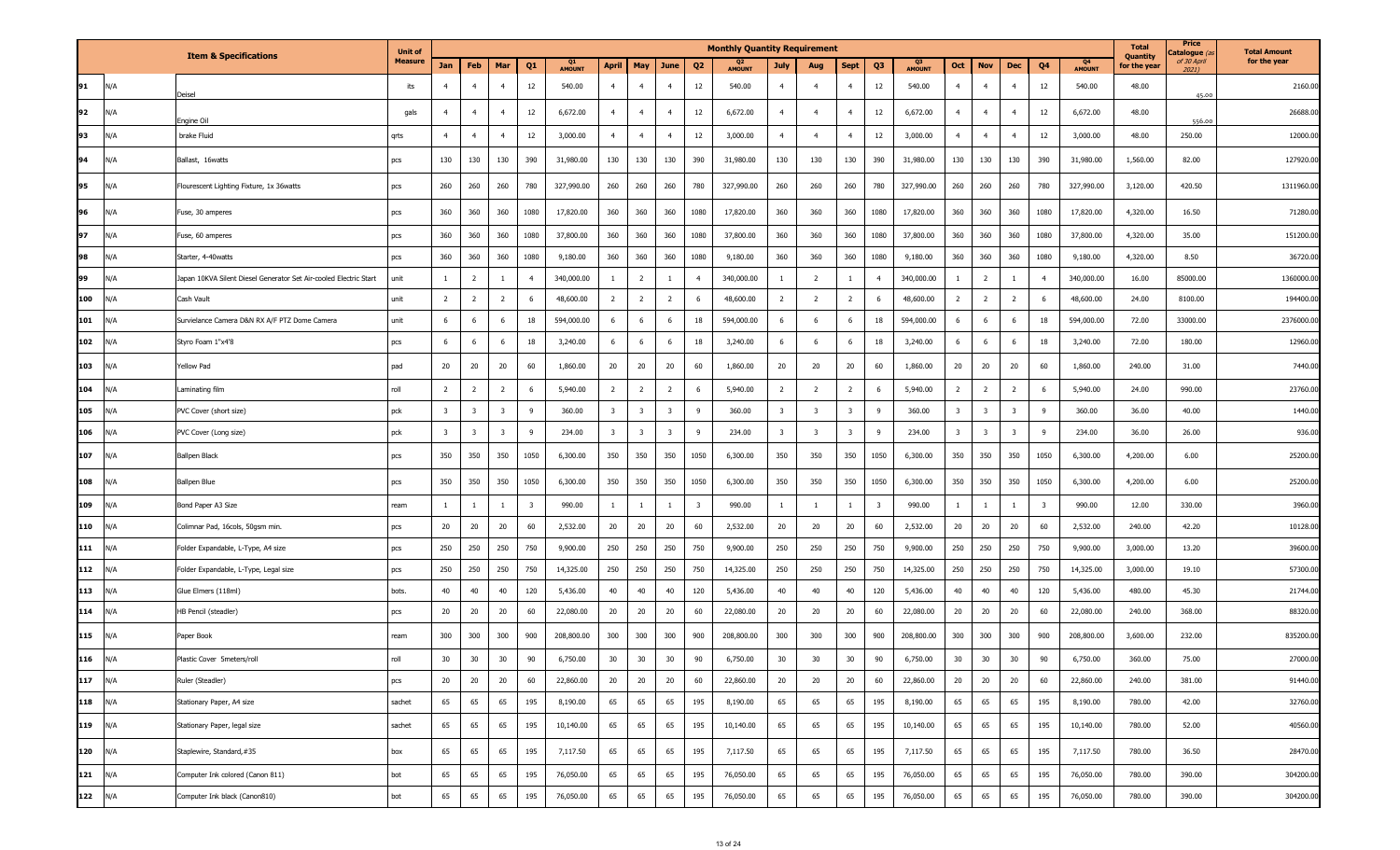|     |     |                                                                                                                        | <b>Unit of</b> |                         |                         |                         |                         |                     |                         |                |                         |                         | <b>Monthly Quantity Requirement</b> |                         |                         |                         |                         |                                 |                |                         |                         |                         |                                 | <b>Total</b>             | Price<br>atalogue (a | <b>Total Amount</b> |
|-----|-----|------------------------------------------------------------------------------------------------------------------------|----------------|-------------------------|-------------------------|-------------------------|-------------------------|---------------------|-------------------------|----------------|-------------------------|-------------------------|-------------------------------------|-------------------------|-------------------------|-------------------------|-------------------------|---------------------------------|----------------|-------------------------|-------------------------|-------------------------|---------------------------------|--------------------------|----------------------|---------------------|
|     |     | <b>Item &amp; Specifications</b>                                                                                       | <b>Measure</b> | Jan                     | Feb                     | Mar                     | Q1                      | Q1<br><b>AMOUNT</b> | <b>April</b>            | May            | June                    | Q <sub>2</sub>          | <b>AMOUNT</b>                       | July                    | Aug                     | <b>Sept</b>             | Q <sub>3</sub>          | Q <sub>3</sub><br><b>AMOUNT</b> | Oct            | <b>Nov</b>              | Dec                     | Q <sub>4</sub>          | Q <sub>4</sub><br><b>AMOUNT</b> | Quantity<br>for the year | of 30 April<br>2021) | for the year        |
| 123 | N/A | Computer Ink (Epson L100, L110, L210) Black                                                                            | bot            | 65                      | 65                      | 65                      | 195                     | 50,700.00           | 65                      | 65             | 65                      | 195                     | 50,700.00                           | 65                      | 65                      | 65                      | 195                     | 50,700.00                       | 65             | 65                      | 65                      | 195                     | 50,700.00                       | 780.00                   | 260.00               | 202800.00           |
| 124 | N/A | Computer Ink (Epson L100, L110, L210) colored (Yellow, Magenta,<br>(Van                                                | oc             | 65                      | 65                      | 65                      | 195                     | 50,700.00           | 65                      | 65             | 65                      | 195                     | 50,700.00                           | 65                      | 65                      | 65                      | 195                     | 50,700.00                       | 65             | 65                      | 65                      | 195                     | 50,700.00                       | 780.00                   | 260.00               | 202800.00           |
| 125 | N/A | Toner for Develop Ineo 164 Photocopier                                                                                 | sachet         | 5 <sup>5</sup>          | 5 <sup>5</sup>          | 5                       | 15                      | 20,250.00           | 5                       | 5              | 5                       | 15                      | 20,250.00                           | -5                      | - 5                     | 5                       | 15                      | 20,250.00                       | 5              | 5                       | 5                       | 15                      | 20,250.00                       | 60.00                    | 1350.00              | 81000.00            |
| 126 | N/A | <b>Biometrics Attendance</b>                                                                                           | unit           | $\overline{2}$          | $\overline{2}$          | $\overline{2}$          | 6                       | 73,200.00           | $\overline{2}$          | $\overline{2}$ | $\overline{2}$          | 6                       | 73,200.00                           | $\overline{2}$          | $\overline{2}$          | $\overline{2}$          | 6                       | 73,200.00                       | $\overline{2}$ | $\overline{2}$          | $\overline{2}$          | 6                       | 73,200.00                       | 24.00                    | 12200.00             | 292800.00           |
| 127 | I/A | CALCULATOR, desktop, heavy duty printing, 12 digits, two(2) color<br>print/illuminated display, AC power source, Canon | unit           | $\overline{\mathbf{3}}$ | $\overline{\mathbf{3}}$ | $\overline{\mathbf{3}}$ | 9                       | 88,200.00           | $\overline{\mathbf{3}}$ | $\overline{3}$ | $\overline{\mathbf{3}}$ | 9                       | 88,200.00                           | $\overline{\mathbf{3}}$ | $\overline{\mathbf{3}}$ | $\overline{\mathbf{3}}$ | 9                       | 88,200.00                       | $\mathbf{R}$   | $\overline{\mathbf{3}}$ | $\overline{\mathbf{3}}$ | 9                       | 88,200.00                       | 36.00                    | 9800.00              | 352800.00           |
| 128 | N/A | Exhaust Fan Asahi                                                                                                      | unit           | 25                      | 25                      | 25                      | 75                      | 161,250.00          | 25                      | 25             | 25                      | 75                      | 161,250.00                          | 25                      | 25                      | 25                      | 75                      | 161,250.00                      | 25             | 25                      | 25                      | 75                      | 161,250.00                      | 300.00                   | 2150.00              | 645000.00           |
| 129 | N/A | <b>Filing Cabinet</b>                                                                                                  | unit           | 20                      | 20                      | 20                      | 60                      | 137,880.00          | 20                      | 20             | 20                      | 60                      | 137,880.00                          | 20                      | 20                      | 20                      | 60                      | 137,880.00                      | 20             | 20                      | 20                      | 60                      | 137,880.00                      | 240.00                   | 2298.00              | 551520.00           |
| 130 | I/A | Xerox Machine IR 3300 Digital Copies                                                                                   | unit           | -1                      |                         | -1                      | $\overline{\mathbf{3}}$ | 134,400.00          | 1                       |                | -1                      | $\overline{\mathbf{3}}$ | 134,400.00                          |                         |                         |                         | 3                       | 134,400.00                      |                |                         | 1                       | $\overline{\mathbf{3}}$ | 134,400.00                      | 12.00                    | 44800.00             | 537600.00           |
| 131 | N/A | Sofa                                                                                                                   | unit           | $\overline{1}$          | -1                      | -1                      | $\overline{\mathbf{3}}$ | 76,500.00           | $\mathbf{1}$            | <sup>1</sup>   | $\mathbf{1}$            | $\overline{3}$          | 76,500.00                           | 1                       | <sup>1</sup>            | $\mathbf{1}$            | $\overline{\mathbf{3}}$ | 76,500.00                       | $\mathbf{1}$   | 1                       | 1                       | $\overline{\mathbf{3}}$ | 76,500.00                       | 12.00                    | 25500.00             | 306000.00           |
| 132 | ۷A/ | Conference Table                                                                                                       | unit           | $\overline{2}$          | $\overline{2}$          | $\overline{2}$          | 6                       | 102,000.00          | $\overline{2}$          | $\overline{2}$ | $\overline{2}$          | 6                       | 102,000.00                          | $\overline{2}$          | $\overline{2}$          | $\overline{2}$          | 6                       | 102,000.00                      | $\overline{2}$ | $\overline{2}$          | $\overline{2}$          | 6                       | 102,000.00                      | 24.00                    | 17000.00             | 408000.00           |
| 133 | N/A | <b>Executive Chairs</b>                                                                                                | unit           | $\overline{7}$          | $\overline{7}$          | $\overline{7}$          | 21                      | 101,850.00          | $\overline{7}$          | $\overline{7}$ | $\overline{7}$          | 21                      | 101,850.00                          | $\overline{7}$          | $\overline{7}$          | $\overline{7}$          | 21                      | 101,850.00                      | $\overline{7}$ | $\overline{7}$          | $\overline{7}$          | 21                      | 101,850.00                      | 84.00                    | 4850.00              | 407400.00           |
| 134 | N/A | Brush                                                                                                                  | pcs            | 800                     | 800                     | 800                     | 2400                    | 98,400.00           | 800                     | 800            | 800                     | 2400                    | 98,400.00                           | 800                     | 800                     | 800                     | 2400                    | 98,400.00                       | 800            | 800                     | 800                     | 2400                    | 98,400.00                       | 9,600.00                 | 41.00                | 393600.00           |
| 135 | N/A | Dust Towel                                                                                                             | pcs            | 800                     | 800                     | 800                     | 2400                    | 77,520.00           | 800                     | 800            | 800                     | 2400                    | 77,520.00                           | 800                     | 800                     | 800                     | 2400                    | 77,520.00                       | 800            | 800                     | 800                     | 2400                    | 77,520.00                       | 9,600.00                 | 32.30                | 310080.00           |
| 136 | N/A | Pail                                                                                                                   | pcs            | 150                     | 150                     | 150                     | 450                     | 99,900.00           | 150                     | 150            | 150                     | 450                     | 99,900.00                           | 150                     | 150                     | 150                     | 450                     | 99,900.00                       | 150            | 150                     | 150                     | 450                     | 99,900.00                       | 1,800.00                 | 222.00               | 399600.00           |
| 137 | N/A | Dipper                                                                                                                 | pcs            | 250                     | 250                     | 250                     | 750                     | 44,550.00           | 250                     | 250            | 250                     | 750                     | 44,550.00                           | 250                     | 250                     | 250                     | 750                     | 44,550.00                       | 250            | 250                     | 250                     | 750                     | 44,550.00                       | 3,000.00                 | 59.40                | 178200.00           |
| 138 | ۷A/ | Basin (Meduim Size)                                                                                                    | pcs            | 250                     | 250                     | 250                     | 750                     | 240,000.00          | 250                     | 250            | 250                     | 750                     | 240,000.00                          | 250                     | 250                     | 250                     | 750                     | 240,000.00                      | 250            | 250                     | 250                     | 750                     | 240,000.00                      | 3,000.00                 | 320.00               | 960000.00           |
| 139 | N/A | Soft Scrub                                                                                                             | pcs            | 250                     | 250                     | 250                     | 750                     | 337,500.00          | 250                     | 250            | 250                     | 750                     | 337,500.00                          | 250                     | 250                     | 250                     | 750                     | 337,500.00                      | 250            | 250                     | 250                     | 750                     | 337,500.00                      | 3,000.00                 | 450.00               | 1350000.00          |
| 140 | N/A | Sponge Mop                                                                                                             | pcs            | 250                     | 250                     | 250                     | 750                     | 637,500.00          | 250                     | 250            | 250                     | 750                     | 637,500.00                          | 250                     | 250                     | 250                     | 750                     | 637,500.00                      | 250            | 250                     | 250                     | 750                     | 637,500.00                      | 3,000.00                 | 850.00               | 2550000.00          |
| 141 | N/A | Vacuum Cleaner (Wet & Dry Cleaner)                                                                                     | pcs            | 5 <sup>5</sup>          | 5 <sup>5</sup>          | 5                       | 15                      | 120,000.00          | $5\overline{5}$         | 5              | 5                       | 15                      | 120,000.00                          | $5\overline{5}$         | 5                       | 5 <sup>5</sup>          | 15                      | 120,000.00                      | 5              | 5                       | 5                       | 15                      | 120,000.00                      | 60.00                    | 8000.00              | 480000.00           |
| 142 | N/A | CHB 4" X 8" X 16"                                                                                                      | pcs            | 6000                    | 6000                    | 6000                    | 18000                   | 225,000.00          | 6000                    | 6000           | 6000                    | 18000                   | 225,000.00                          | 6000                    | 6000                    | 6000                    | 18000                   | 225,000.00                      | 6000           | 6000                    | 6000                    | 18000                   | 225,000.00                      | 72,000.00                | 12.50                | 900000.00           |
| 143 | N/A | CHB 6" X 8" X 16"                                                                                                      | pcs            | 10000                   | 10000                   | 10000                   | 30000                   | 420,000.00          | 10000                   | 10000          | 10000                   | 30000                   | 420,000.00                          | 10000                   | 10000                   | 10000                   | 30000                   | 420,000.00                      |                | 10000 10000             | 10000                   | 30000                   | 420,000.00                      | 120,000.00               | 14.00                | 1680000.00          |
| 144 | N/A | Portland Cement                                                                                                        | bqs            | 8000                    | 8000                    | 8000                    | 24000                   | 6,000,000.00        | 8000                    | 8000           | 8000                    | 24000                   | 6,000,000.00                        | 8000                    | 8000                    | 8000                    | 24000                   | 6,000,000.00                    | 8000           | 8000                    | 8000                    | 24000                   | 6,000,000.00                    | 96,000.00                | 250.00               | 24000000.00         |
| 145 | N/A | Washed Sand                                                                                                            | cu.m           | 800                     | 800                     | 800                     | 2400                    | 1,200,000.00        | 800                     | 800            | 800                     | 2400                    | 1,200,000.00                        | 800                     | 800                     | 800                     | 2400                    | 1,200,000.00                    | 800            | 800                     | 800                     | 2400                    | 1,200,000.00                    | 9,600.00                 | 500.00               | 4800000.00          |
| 146 | N/A | Crushed Gravel                                                                                                         | cu.m           | 600                     | 600                     | 600                     | 1800                    | 1,620,000.00        | 600                     | 600            | 600                     | 1800                    | 1,620,000.00                        | 600                     | 600                     | 600                     | 1800                    | 1,620,000.00                    | 600            | 600                     | 600                     | 1800                    | 1,620,000.00                    | 7,200.00                 | 900.00               | 6480000.00          |
| 147 | N/A | Reinforcing Steel Bars 25mmo                                                                                           | Ingth          | 250                     | 250                     | 250                     | 750                     | 562,500.00          | 250                     | 250            | 250                     | 750                     | 562,500.00                          | 250                     | 250                     | 250                     | 750                     | 562,500.00                      | 250            | 250                     | 250                     | 750                     | 562,500.00                      | 3,000.00                 | 750.00               | 2250000.00          |
| 148 | N/A | Reinforcing Steel Bars 20mmo                                                                                           | Ingth          | 200                     | 200                     | 200                     | 600                     | 297,000.00          | 200                     | 200            | 200                     | 600                     | 297,000.00                          | 200                     | 200                     | 200                     | 600                     | 297,000.00                      | 200            | 200                     | 200                     | 600                     | 297,000.00                      | 2,400.00                 | 495.00               | 1188000.00          |
| 149 | N/A | Reinforcing Steel Bars 16mmo                                                                                           | Inath          | 1500                    | 1500                    | 1500                    | 4500                    | 1,102,500.00        | 1500                    | 1500           | 1500                    | 4500                    | 1,102,500.00                        | 500                     | 1500                    | 1500                    | 4500                    | 1,102,500.00                    | 1500           | 1500                    | 1500                    | 4500                    | 1,102,500.00                    | 18,000.00                | 245.00               | 4410000.00          |
| 150 | N/A | Reinforcing Steel Bars 12mm¢                                                                                           | Ingth          | 700                     | 700                     | 700                     | 2100                    | 514,500.00          | 700                     | 700            | 700                     | 2100                    | 514,500.00                          | 700                     | 700                     | 700                     | 2100                    | 514,500.00                      | 700            | 700                     | 700                     | 2100                    | 514,500.00                      | 8,400.00                 | 245.00               | 2058000.00          |
| 151 | N/A | Reinforcing Steel Bars 10mm¢                                                                                           | Ingth          | 3600                    | 3600                    | 3600                    | 10800                   | 1,890,000.00        | 3600                    | 3600           | 3600                    | 10800                   | 1,890,000.00                        | 3600                    | 3600                    | 3600                    | 10800                   | 1,890,000.00                    | 3600           | 3600                    | 3600                    | 10800                   | 1,890,000.00                    | 43,200.00                | 175.00               | 7560000.00          |
| 152 | N/A | Reinforcing Steel Bars 8mm¢                                                                                            | Ingth          | 200                     | 200                     | 200                     | 600                     | 81,000.00           | 200                     | 200            | 200                     | 600                     | 81,000.00                           | 200                     | 200                     | 200                     | 600                     | 81,000.00                       | 200            | 200                     | 200                     | 600                     | 81,000.00                       | 2,400.00                 | 135.00               | 324000.00           |
| 153 | N/A | Steel deck 0.80mm X 250mm                                                                                              | ln.m           | 3500                    | 3500                    | 3500                    | 10500                   | 1,417,500.00        | 3500                    |                | 3500 3500               | 10500                   | 1,417,500.00                        | 3500                    | 3500                    | 3500                    | 10500                   | 1,417,500.00                    |                | 3500 3500               | 3500                    | 10500                   | 1,417,500.00                    | 42,000.00                | 135.00               | 5670000.00          |
| 154 | N/A | Tie Wire #16                                                                                                           | kls            | 300                     | 300                     | 300                     | 900                     | 90,000.00           | 300                     | 300            | 300                     | 900                     | 90,000.00                           | 300                     | 300                     | 300                     | 900                     | 90,000.00                       | 300            | 300                     | 300                     | 900                     | 90,000.00                       | 3,600.00                 | 100.00               | 360000.00           |
| 155 | N/A | Plywood 5mm X 4 X 8                                                                                                    | pcs            | 65                      | 65                      | 65                      | 195                     | 81,900.00           | 65                      | 65             | 65                      | 195                     | 81,900.00                           | 65                      | 65                      | 65                      | 195                     | 81,900.00                       | 65             | 65                      | 65                      | 195                     | 81,900.00                       | 780.00                   | 420.00               | 327600.00           |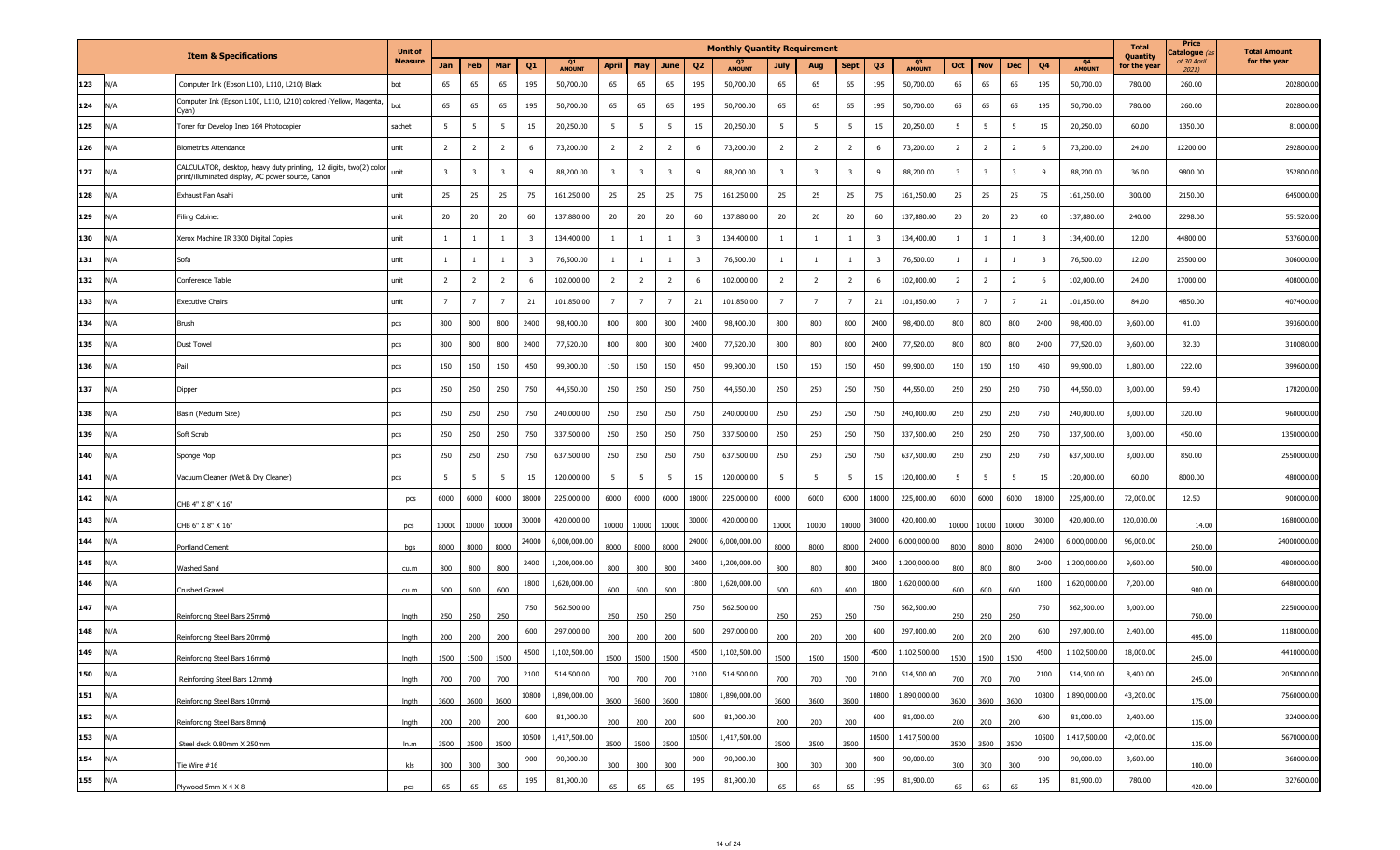|           |     |                                   | <b>Unit of</b> |     |     |                 |      |              |                 |                 |      |                | <b>Monthly Quantity Requirement</b> |                 |     |             |                |                                 |                 |                   |                |                     | <b>Total</b><br>Quantity | Price<br>Catalogue (a | <b>Total Amount</b> |
|-----------|-----|-----------------------------------|----------------|-----|-----|-----------------|------|--------------|-----------------|-----------------|------|----------------|-------------------------------------|-----------------|-----|-------------|----------------|---------------------------------|-----------------|-------------------|----------------|---------------------|--------------------------|-----------------------|---------------------|
|           |     | <b>Item &amp; Specifications</b>  | <b>Measure</b> | Jan | Feb | Mar             | Q1   | Q1<br>AMOUNT | <b>April</b>    | May             | June | Q <sub>2</sub> | <b>AMOUNT</b>                       | July            | Aug | <b>Sept</b> | Q <sub>3</sub> | Q <sub>3</sub><br><b>AMOUNT</b> | Oct             | <b>Nov</b><br>Dec | Q <sub>4</sub> | Q4<br><b>AMOUNT</b> | for the year             | of 30 April<br>2021)  | for the year        |
| 156       | N/A | Ordinary Plywood 3/8"X 4' X 8'    | pcs            | 200 | 200 | 200             | 600  | 720,000.00   | 200             | 200             | 200  | 600            | 720,000.00                          | 200             | 200 | 200         | 600            | 720,000.00                      | 200             | 200<br>200        | 600            | 720,000.00          | 2,400.00                 | 1,200.00              | 2880000.00          |
| 157       | N/A | Plyboard 3/4" X 4 X 8             | pcs            | 500 | 500 | 500             | 1500 | 1,425,000.00 | 500             | 500             | 500  | 1500           | 1,425,000.00                        | 500             | 500 | 500         | 1500           | 1,425,000.00                    | 500             | 500<br>500        | 1500           | 1,425,000.00        | 6,000.00                 | 950.00                | 5700000.00          |
| 158       | N/A | Common Wire Nail 4"               | kls            | 270 | 270 | 270             | 810  | 48,600.00    | 270             | 270             | 270  | 810            | 48,600.00                           | 270             | 270 | 270         | 810            | 48,600.00                       | 270             | 270<br>270        | 810            | 48,600.00           | 3,240.00                 | 60.00                 | 194400.00           |
| 159       | N/A | Common Wire Nail 3"               | kls            | 80  | 80  | 80              | 240  | 14,400.00    | 80              | 80              | 80   | 240            | 14,400.00                           | 80              | 80  | 80          | 240            | 14,400.00                       | 80              | 80<br>80          | 240            | 14,400.00           | 960.00                   | 60.00                 | 57600.00            |
| 160       | N/A | Common Wire Nail 2 1/2"           | kls            | 80  | 80  | 80              | 240  | 14,400.00    | 80              | 80              | 80   | 240            | 14,400.00                           | 80              | 80  | 80          | 240            | 14,400.00                       | 80              | 80<br>80          | 240            | 14,400.00           | 960.00                   | 60.00                 | 57600.00            |
| 161       | N/A | Common Wire Nail 1"               | kls            | 80  | 80  | 80              | 240  | 14,400.00    | 80              | 80              | 80   | 240            | 14,400.00                           | 80              | 80  | 80          | 240            | 14,400.00                       | 80              | 80<br>80          | 240            | 14,400.00           | 960.00                   | 60.00                 | 57600.00            |
| 162       | N/A | Concrete Nail 3"                  | kls            | 80  | 80  | 80              | 240  | 28,800.00    | 80              | 80              | 80   | 240            | 28,800.00                           | 80              | 80  | 80          | 240            | 28,800.00                       | 80              | 80<br>80          | 240            | 28,800.00           | 960.00                   | 120.00                | 115200.00           |
| 163       | N/A | Finishing Nail 1"                 | kls            | 80  | 80  | 80              | 240  | 15,600.00    | 80              | 80              | 80   | 240            | 15,600.00                           | 80              | 80  | 80          | 240            | 15,600.00                       | 80              | 80<br>80          | 240            | 15,600.00           | 960.00                   | 65.00                 | 62400.00            |
| 164       | N/A | Coco Lumber 2"X 3"X 12"           | bdft           | 550 | 550 | 550             | 1650 | 26,400.00    | 550             | 550             | 550  | 1650           | 26,400.00                           | 550             | 550 | 550         | 1650           | 26,400.00                       | 550             | 550<br>550        | 1650           | 26,400.00           | 6,600.00                 | 16.00                 | 105600.00           |
| 165       | N/A | Coco Lumber 2"X 2"X 12"           | bdft           | 550 | 550 | 550             | 1650 | 26,400.00    | 550             | 550             | 550  | 1650           | 26,400.00                           | 550             | 550 | 550         | 1650           | 26,400.00                       | 550             | 550<br>550        | 1650           | 26,400.00           | 6,600.00                 | 16.00                 | 105600.00           |
| 166       | N/A | Cyclone Wire 2"X 4' X 10"         | rolls          | 50  | 50  | 50              | 150  | 675,000.00   | 50              | 50              | 50   | 150            | 675,000.00                          | 50              | 50  | 50          | 150            | 675,000.00                      | 50              | 50<br>50          | 150            | 675,000.00          | 600.00                   | 4,500.00              | 2700000.00          |
| 167       | N/A | Baseboard Moulding 1"X 4"X 8 s4s  | pcs            | 50  | 50  | 50              | 150  | 18,000.00    | 50              | 50              | 50   | 150            | 18,000.00                           | 50              | 50  | 50          | 150            | 18,000.00                       | 50              | 50<br>50          | 150            | 18,000.00           | 600.00                   | 120.00                | 72000.00            |
| 168       | N/A | Mouldings 1/4"X 3/4"X 8' s4s      | pcs            | 50  | 50  | 50              | 150  | 12,750.00    | 50              | 50              | 50   | 150            | 12,750.00                           | 50              | 50  | 50          | 150            | 12,750.00                       | 50              | 50<br>50          | 150            | 12,750.00           | 600.00                   | 85.00                 | 51000.00            |
| 169       | N/A | Gemilina Lumber 1"X 3"X 10' s4s   | pcs            | 60  | 60  | 60              | 180  | 16,200.00    | 60              | 60              | 60   | 180            | 16,200.00                           | 60              | 60  | 60          | 180            | 16,200.00                       | 60              | 60<br>60          | 180            | 16,200.00           | 720.00                   | 90.00                 | 64800.00            |
| 170       | N/A | Piano Hinges                      | rolls          | 30  | 30  | 30              | 90   | 22,500.00    | 30              | 30 <sup>°</sup> | 30   | 90             | 22,500.00                           | 30              | 30  | 30          | 90             | 22,500.00                       | 30              | 30<br>30          | 90             | 22,500.00           | 360.00                   | 250.00                | 90000.00            |
| 171       | N/A | Stick Well                        | ltrs           | 30  | 30  | 30              | 90   | 14,400.00    | 30              | 30              | 30   | 90             | 14,400.00                           | 30              | 30  | 30          | 90             | 14,400.00                       | 30              | 30<br>30          | 90             | 14,400.00           | 360.00                   | 160.00                | 57600.00            |
| 172       | N/A | Drawer Lock                       | pcs            | 100 | 100 | 100             | 300  | 22,500.00    | 100             | 100             | 100  | 300            | 22,500.00                           | 100             | 100 | 100         | 300            | 22,500.00                       | 100             | 100<br>100        | 300            | 22,500.00           | 1,200.00                 | 75.00                 | 90000.00            |
| 173       | N/A | <b>Drawer Catches</b>             | pcs            | 100 | 100 | 100             | 300  | 12,000.00    | 100             | 100             | 100  | 300            | 12,000.00                           | 100             | 100 | 100         | 300            | 12,000.00                       | 100             | 100<br>100        | 300            | 12,000.00           | 1,200.00                 | 40.00                 | 48000.00            |
| 174       | N/A | Flat wall enamel primer           | qls            | 30  | 30  | 30              | 90   | 60,300.00    | 30              | 30              | 30   | 90             | 60,300.00                           | 30              | 30  | 30          | 90             | 60,300.00                       | 30              | 30<br>30          | 90             | 60,300.00           | 360.00                   | 670.00                | 241200.00           |
| 175       | N/A | Cast enamel paint                 | gls            | 100 | 100 | 100             | 300  | 177,000.00   | 100             | 100             | 100  | 300            | 177,000.00                          | 100             | 100 | 100         | 300            | 177,000.00                      | 100             | 100<br>100        | 300            | 177,000.00          | 1,200.00                 | 590.00                | 708000.00           |
| 176       | N/A | Quick Drying paint gloss          | als            | 50  | 50  | 50              | 150  | 104,250.00   | 50              | 50              | 50   | 150            | 104,250.00                          | 50              | 50  | 50          | 150            | 104,250.00                      | 50              | 50<br>50          | 150            | 104,250.00          | 600.00                   | 695.00                | 417000.00           |
| 177       | N/A | Assorted oil tinting              | pint           | 20  | 20  | 20              | 60   | 7,200.00     | 20              | 20              | 20   | 60             | 7,200.00                            | 20              | 20  | 20          | 60             | 7,200.00                        | 20              | 20<br>20          | 60             | 7,200.00            | 240.00                   | 120.00                | 28800.00            |
| 178       | N/A | oller brush 6" with tray          | sets           | 30  | 30  | 30              | 90   | 10,800.00    | 30 <sup>°</sup> | 30              | 30   | 90             | 10,800.00                           | 30 <sup>°</sup> | 30  | 30          | 90             | 10,800.00                       | 30              | 30<br>30          | 90             | 10,800.00           | 360.00                   | 120.00                | 43200.00            |
| 179       | N/A | Paint brush 2 1/2 "               | pcs            | 200 | 200 | 200             | 600  | 39,000.00    | 200             | 200             | 200  | 600            | 39,000.00                           | 200             | 200 | 200         | 600            | 39,000.00                       | 200             | 200<br>200        | 600            | 39,000.00           | 2,400.00                 | 65.00                 | 156000.00           |
| 180       | N/A | Old news paper                    | kls            | 70  | 70  | 70              | 210  | 5,250.00     | 70              | 70              | 70   | 210            | 5,250.00                            | 70              | 70  | 70          | 210            | 5,250.00                        | 70              | 70<br>70          | 210            | 5,250.00            | 840.00                   | 25.00                 | 21000.00            |
| 181       | N/A | Paint thinner                     | qal            | 150 | 150 | 150             | 450  | 191,250.00   | 150             | 150             | 150  | 450            | 191,250.00                          | 150             | 150 | 150         | 450            | 191,250.00                      | 150             | 150<br>150        | 450            | 191,250.00          | 1,800.00                 | 425.00                | 765000.00           |
| 182       | N/A | Pollituff                         | atz            | 50  | 50  | 50 <sub>2</sub> | 150  | 33,000.00    | 50              | 50              | 50   | 150            | 33,000.00                           | 50              | 50  | 50          | 150            | 33,000.00                       | 50              | 50<br>50          | 150            | 33,000.00           | 600.00                   | 220.00                | 132000.00           |
| 183       | N/A | Assorted sand paper               | pcs            | 130 | 130 | 130             | 390  | 9,750.00     | 130             | 130             | 130  | 390            | 9,750.00                            | 130             | 130 | 130         | 390            | 9,750.00                        | 130             | 130<br>130        | 390            | 9,750.00            | 1,560.00                 | 25.00                 | 39000.00            |
| 184       | N/A | utty plate                        | pr             | 25  | 25  | 25              | 75   | 2,250.00     | 25              | 25              | 25   | 75             | 2,250.00                            | 25              | 25  | 25          | 75             | 2,250.00                        | 25              | 25<br>25          | 75             | 2,250.00            | 300.00                   | 30.00                 | 9000.00             |
| 185       | N/A | Earthfill Materials               | cu.m           | 160 | 160 | 160             | 480  | 144,000.00   | 160             | 160             | 160  | 480            | 144,000.00                          | 160             | 160 | 160         | 480            | 144,000.00                      | 160             | 160<br>160        | 480            | 144,000.00          | 1,920.00                 | 300.00                | 576000.00           |
| $186$ N/A |     | Cee purlins 2x3x6m                | Ingth          | 30  | 30  | 30              | 90   | 52,200.00    | 30 <sub>o</sub> | 30              | 30   | 90             | 52,200.00                           | 30              | 30  | 30          | 90             | 52,200.00                       | 30 <sub>o</sub> | 30<br>30          | 90             | 52,200.00           | 360.00                   | 580.00                | 208800.00           |
| 187       | N/A | Cee purlins 2x4x6m                | Ingth          | 30  | 30  | 30              | 90   | 58,500.00    | 30              | 30              | 30   | 90             | 58,500.00                           | 30              | 30  | 30          | 90             | 58,500.00                       | 30              | 30<br>30          | 90             | 58,500.00           | 360.00                   | 650.00                | 234000.00           |
| 188       | N/A | Corrugated G.I. Roofing ga.26X12' | sht            | 30  | 30  | 30              | 90   | 28,800.00    | 30              | 30              | 30   | 90             | 28,800.00                           | 30              | 30  | 30          | $90\,$         | 28,800.00                       | 30              | 30                | 90             | 28,800.00           | 360.00                   | 320.00                | 115200.00           |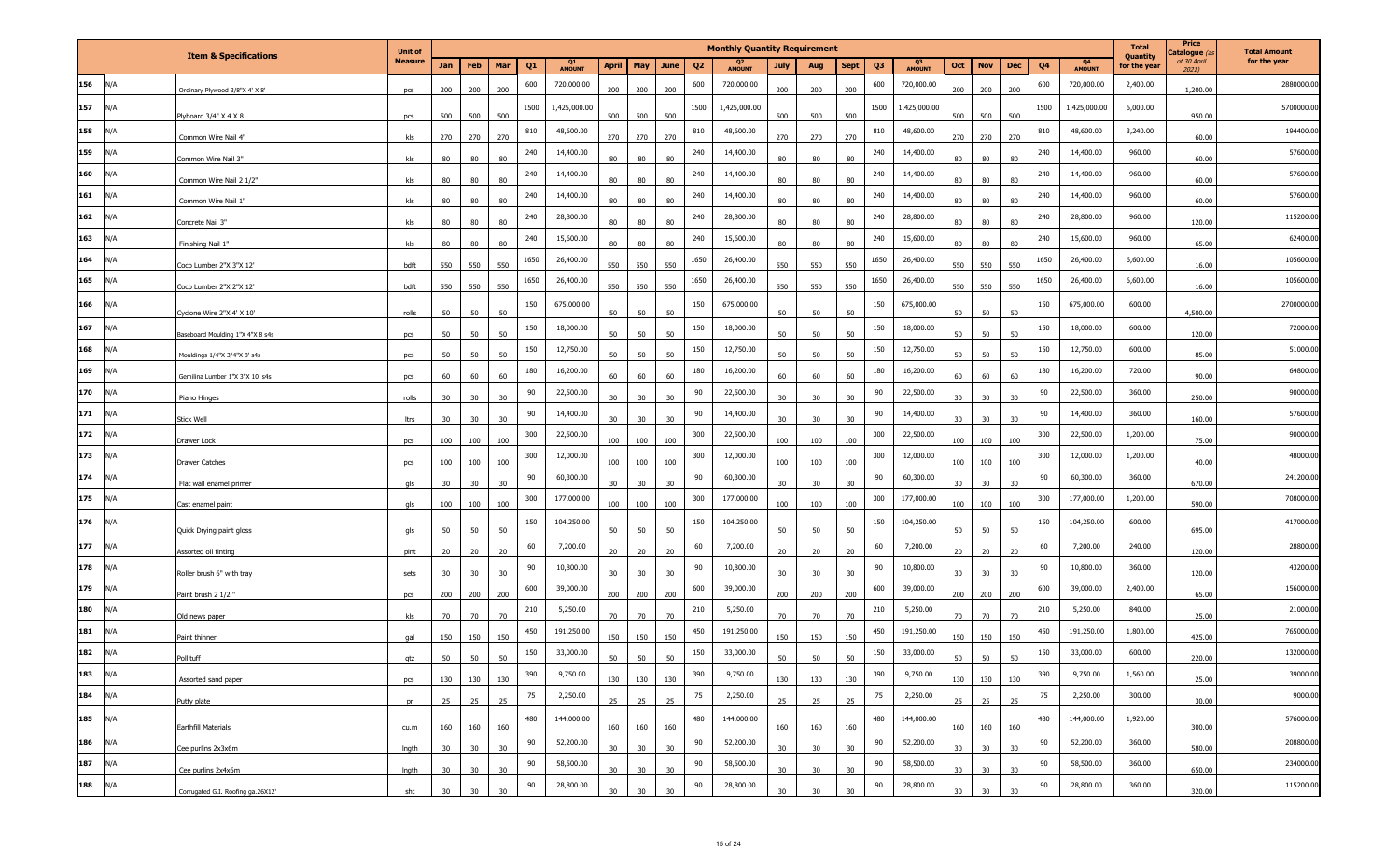|     |     |                                       | <b>Unit of</b> |      |      |                 |                |              |              |      |      |                | <b>Monthly Quantity Requirement</b> |                 |      |             |                |                     |                 |            |            |      |                     | <b>Total</b>                    | Price<br>Catalogue (a | <b>Total Amount</b> |
|-----|-----|---------------------------------------|----------------|------|------|-----------------|----------------|--------------|--------------|------|------|----------------|-------------------------------------|-----------------|------|-------------|----------------|---------------------|-----------------|------------|------------|------|---------------------|---------------------------------|-----------------------|---------------------|
|     |     | <b>Item &amp; Specifications</b>      | <b>Measure</b> | Jan  | Feb  | Mar             | Q <sub>1</sub> | Q1<br>AMOUNT | <b>April</b> | May  | June | Q <sub>2</sub> | <b>AMOUNT</b>                       | <b>July</b>     | Aug  | <b>Sept</b> | Q <sub>3</sub> | Q3<br><b>AMOUNT</b> | Oct             | <b>Nov</b> | <b>Dec</b> | Q4   | Q4<br><b>AMOUNT</b> | <b>Quantity</b><br>for the year | of 30 April<br>2021)  | for the year        |
| 189 | N/A | Corrugated G.I. Roofing ga.26X10'     | sht            | 30   | 30   | 30              | 90             | 27,450.00    | 30           | 30   | 30   | 90             | 27,450.00                           | 30              | 30   | 30          | 90             | 27,450.00           | 30              | 30         | 30         | 90   | 27,450.00           | 360.00                          | 305.00                | 109800.00           |
| 190 | N/A | Pre-fabricated ridge roll ga.26       | pcs            | 15   |      | 15              | 45             | 1,350.00     | 15           | 15   |      | 45             | 1,350.00                            | 15              | 15   |             | 45             | 1,350.00            | 15              | 15         | 15         | 45   | 1,350.00            | 180.00                          | 30.00                 | 5400.00             |
| 191 | N/A | Pre-fabricated gutter ga.26           | pcs            | 15   | 15   | 15              | 45             | 22,500.00    | 15           | 15   | 15   | 45             | 22,500.00                           | 15              | 15   | 15          | 45             | 22,500.00           | 15              | 15         | 15         | 45   | 22,500.00           | 180.00                          | 500.00                | 90000.00            |
| 192 | N/A | Pre-fabricated flashing ga.26         | pcs            | 15   | 15   | 15              | 45             | 13,500.00    | 15           | 15   | 15   | 45             | 13,500.00                           | 15              | 15   | 15          | 45             | 13,500.00           | 15              | 15         | 15         | 45   | 13,500.00           | 180.00                          | 300.00                | 54000.00            |
| 193 | N/A | Pre-fabricated door jamb              | unit           | 15   | 15   | 15              | 45             | 81,405.00    | 15           | 15   | 15   | 45             | 81,405.00                           | 15              | 15   | 15          | 45             | 81,405.00           | 15              | 15         | 15         | 45   | 81,405.00           | 180.00                          | 1,809.00              | 325620.00           |
| 194 | N/A | Welding rod                           | kls            | 250  | 250  | 250             | 750            | 75,000.00    | 250          | 250  | 250  | 750            | 75,000.00                           | 250             | 250  | 250         | 750            | 75,000.00           | 250             | 250        | 250        | 750  | 75,000.00           | 3,000.00                        | 100.00                | 300000.00           |
| 195 | N/A | Hacksaw blade                         | pcs            | 30   | 30   | 30              | 90             | 7,650.00     | 30           | 30   | 30   | 90             | 7,650.00                            | 30              | 30   | 30          | 90             | 7,650.00            | 30              | 30         | 30         | 90   | 7,650.00            | 360.00                          | 85.00                 | 30600.00            |
| 196 | N/A | Loose pin hinges 4" X 4"              | pcs            | 20   | 20   | 20              | 60             | 3,600.00     | 20           | 20   | 20   | 60             | 3,600.00                            | 20              | 20   | 20          | 60             | 3,600.00            | 20              | 20         | 20         | 60   | 3,600.00            | 240.00                          | 60.00                 | 14400.00            |
| 197 | N/A | Door knob kwikset                     | pcs            | 20   | 20   | 20 <sub>2</sub> | 60             | 54,000.00    | 20           | 20   | 20   | 60             | 54,000.00                           | 20              | 20   | 20          | 60             | 54,000.00           | 20              | 20         | 20         | 60   | 54,000.00           | 240.00                          | 900.00                | 216000.00           |
| 198 | N/A | Angle bar 3/16"X1"X1"                 | Ingth          | 1300 | 1300 | 1300            | 3900           | 1,560,000.00 | 1300         | 1300 | 1300 | 3900           | 1,560,000.00                        | 1300            | 1300 | 1300        | 3900           | 1,560,000.00        | 1300            | 1300       | 1300       | 3900 | 1,560,000.00        | 15,600.00                       | 400.00                | 6240000.00          |
| 199 | N/A | Tecscrew                              | pcs            | 250  | 250  | 250             | 750            | 1,875.00     | 250          | 250  | 250  | 750            | 1,875.00                            | 250             | 250  | 250         | 750            | 1,875.00            | 250             | 250        | 250        | 750  | 1,875.00            | 3,000.00                        | 2.50                  | 7500.00             |
| 200 | N/A | Tiles 4"X 4"                          | pcs            | 600  | 600  | 600             | 1800           | 22,500.00    | 600          | 600  | 600  | 1800           | 22,500.00                           | 600             | 600  | 600         | 1800           | 22,500.00           | 600             | 600        | 600        | 1800 | 22,500.00           | 7,200.00                        | 12.50                 | 90000.00            |
| 201 | N/A | Concertina wire                       | rolls          | 150  | 150  | 150             | 450            | 247,500.00   | 150          | 150  | 150  | 450            | 247,500.00                          | 150             | 150  | 150         | 450            | 247,500.00          | 150             | 150        | 150        | 450  | 247,500.00          | 1,800.00                        | 550.00                | 990000.00           |
| 202 | N/A | <b>Boulders</b>                       | cu.m           | 120  | 120  | 120             | 360            | 306,000.00   | 120          | 120  | 120  | 360            | 306,000.00                          | 120             | 120  | 120         | 360            | 306,000.00          | 120             | 120        | 120        | 360  | 306,000.00          | 1,440.00                        | 850.00                | 1224000.00          |
| 203 | N/A | G.I Elbow 4"X 90°                     | pcs            | 20   | 20   | 20              | 60             | 24,000.00    | 20           | 20   | 20   | 60             | 24,000.00                           | 20              | 20   | 20          | 60             | 24,000.00           | 20              | 20         | 20         | 60   | 24,000.00           | 240.00                          | 400.00                | 96000.00            |
| 204 | N/A | G.I. Nipple 4"X 6"                    | pcs            | 20   | 20   | 20              | 60             | 18,000.00    | 20           | 20   | 20   | 60             | 18,000.00                           | 20              | 20   | 20          | 60             | 18,000.00           | 20              | 20         | 20         | 60   | 18,000.00           | 240.00                          | 300.00                | 72000.00            |
| 205 | N/A | G.I. Nipple 4"X 10"                   | pcs            | 20   | 20   | 20              | 60             | 21,000.00    | 20           | 20   | 20   | 60             | 21,000.00                           | 20              | 20   | 20          | 60             | 21,000.00           | 20              | 20         | 20         | 60   | 21,000.00           | 240.00                          | 350.00                | 84000.00            |
| 206 | N/A | Plain round bar 25mm¢                 | Ingth          | 450  | 450  | 450             | 1350           | 1,485,000.00 | 450          | 450  | 450  | 1350           | 1,485,000.00                        | 450             | 450  | 450         | 1350           | 1,485,000.00        | 450             | 450        | 450        | 1350 | 1,485,000.00        | 5,400.00                        | 1,100.00              | 5940000.00          |
| 207 | N/A | Flat bar 1/4"thk X 2"                 | Ingth          | 100  | 100  | 100             | 300            | 202,500.00   | 100          | 100  | 100  | 300            | 202,500.00                          | 100             | 100  | 100         | 300            | 202,500.00          | 100             | 100        | 100        | 300  | 202,500.00          | 1,200.00                        | 675.00                | 810000.00           |
| 208 | N/A | MS Plate 3.5mm thk X 0.50m X 1.50m    | pcs            | 35   | 35   | 35              | 105            | 231,000.00   | 35           | 35   | 35   | 105            | 231,000.00                          | 35              | 35   | 35          | 105            | 231,000.00          | 35              | 35         | 35         | 105  | 231,000.00          | 420.00                          | 2,200.00              | 924000.00           |
| 209 | N/A | Steel barrel bolt 20mmo w/ padlock    | unit           | 30   | 30   | 30              | 90             | 90,000.00    | 30           | 30   | 30   | 90             | 90,000.00                           | 30              | 30   | 30          | 90             | 90,000.00           | 30              | 30         | 30         | 90   | 90,000.00           | 360.00                          | 1,000.00              | 360000.00           |
| 210 | N/A | Prefabricated steel hinges 25mm       | sets           | 100  | 100  | 100             | 300            | 270,000.00   | 100          | 100  | 100  | 300            | 270,000.00                          | 100             | 100  | 100         | 300            | 270,000.00          | 100             | 100        | 100        | 300  | 270,000.00          | 1,200.00                        | 900.00                | 1080000.00          |
| 211 | N/A | G.I. Pipe 1" $\phi$ X 6m S-40         | Ingth          | 100  | 100  | 100             | 300            | 135,000.00   | 100          | 100  | 100  | 300            | 135,000.00                          | 100             | 100  | 100         | 300            | 135,000.00          | 100             | 100        | 100        | 300  | 135,000.00          | 1,200.00                        | 450.00                | 540000.00           |
| 212 | N/A | Water proofing compound               | pack           | 800  | 800  | 800             | 2400           | 108,000.00   | 800          | 800  | 800  | 2400           | 108,000.00                          | 800             | 800  | 800         | 2400           | 108,000.00          | 800             | 800        | 800        | 2400 | 108,000.00          | 9,600.00                        | 45.00                 | 432000.00           |
| 213 | N/A | PVC pipe 4" $\phi$ X 3m S-1000        | Ingth          | 70   | 70   | 70              | 210            | 151,410.00   | 70           | 70   | 70   | 210            | 151,410.00                          | 70              | 70   | 70          | 210            | 151,410.00          | 70              | 70         | 70         | 210  | 151,410.00          | 840.00                          | 721.00                | 605640.00           |
| 214 | N/A | PVC Sanitary WYE 4"¢                  | pcs            | 100  | 100  | 100             | 300            | 24,000.00    | 100          | 100  | 100  | 300            | 24,000.00                           | 100             | 100  | 100         | 300            | 24,000.00           | 100             | 100        | 100        | 300  | 24,000.00           | 1,200.00                        | 80.00                 | 96000.00            |
| 215 | N/A | PVC clean-0ut 4"b                     | ncs            | 20   | 20   | 20              | 60             | 4,680.00     | 20           | 20   | 20   | 60             | 4,680.00                            | 20              | 20   | 20          | 60             | 4,680.00            | 20              | 20         |            | 60   | 4,680.00            | 240.00                          | 78.00                 | 18720.00            |
| 216 | N/A | PVC coupling 4" $\phi$                | pcs            | 20   | 20   | 20              | 60             | 4,500.00     | 20           | 20   | 20   | 60             | 4,500.00                            | 20 <sub>2</sub> | 20   | 20          | 60             | 4,500.00            | 20 <sub>2</sub> | 20         | 20         | 60   | 4,500.00            | 240.00                          | 75.00                 | 18000.00            |
| 217 | N/A | PVC elbow 4" $\phi$ X 45°             | pcs            | 20   | 20   | 20              | 60             | 5,100.00     | 20           | 20   | 20   | 60             | 5,100.00                            | 20              | 20   | 20          | 60             | 5,100.00            | 20              | 20         | 20         | 60   | 5,100.00            | 240.00                          | 85.00                 | 20400.00            |
| 218 | N/A | PVC P-trap 4" $\phi$                  | pcs            | 20   | 20   | 20              | 60             | 7,200.00     | 20           | 20   | 20   | 60             | 7,200.00                            | 20              | 20   | 20          | 60             | 7,200.00            | 20 <sub>2</sub> | 20         | 20         | 60   | 7,200.00            | 240.00                          | 120.00                | 28800.00            |
| 219 | N/A | PVC pipe 2" $\phi$ S-900              | Ingth          | 70   | 70   | 70              | 210            | 54,600.00    | 70           | 70   | 70   | 210            | 54,600.00                           | 70              | 70   | 70          | 210            | 54,600.00           | 70              | 70         | 70         | 210  | 54,600.00           | 840.00                          | 260.00                | 218400.00           |
| 220 | N/A | PVC P-trap 2" $\phi$                  | pcs            | 20   | 20   | 20 <sub>2</sub> | 60             | 5,100.00     | 20           | 20   | 20   | 60             | 5,100.00                            | 20              | 20   | 20          | 60             | 5,100.00            | 20              | 20         | 20         | 60   | 5,100.00            | 240.00                          | 85.00                 | 20400.00            |
| 221 | N/A | PVC tee reducer 4" $\phi$ X 2" $\phi$ | pcs            | 20   | 20   | 20 <sub>2</sub> | 60             | 5,100.00     | 20           | 20   | 20   | 60             | 5,100.00                            | 20              | 20   | 20          | 60             | 5,100.00            | 20              | 20         | 20         | 60   | 5,100.00            | 240.00                          | 85.00                 | 20400.00            |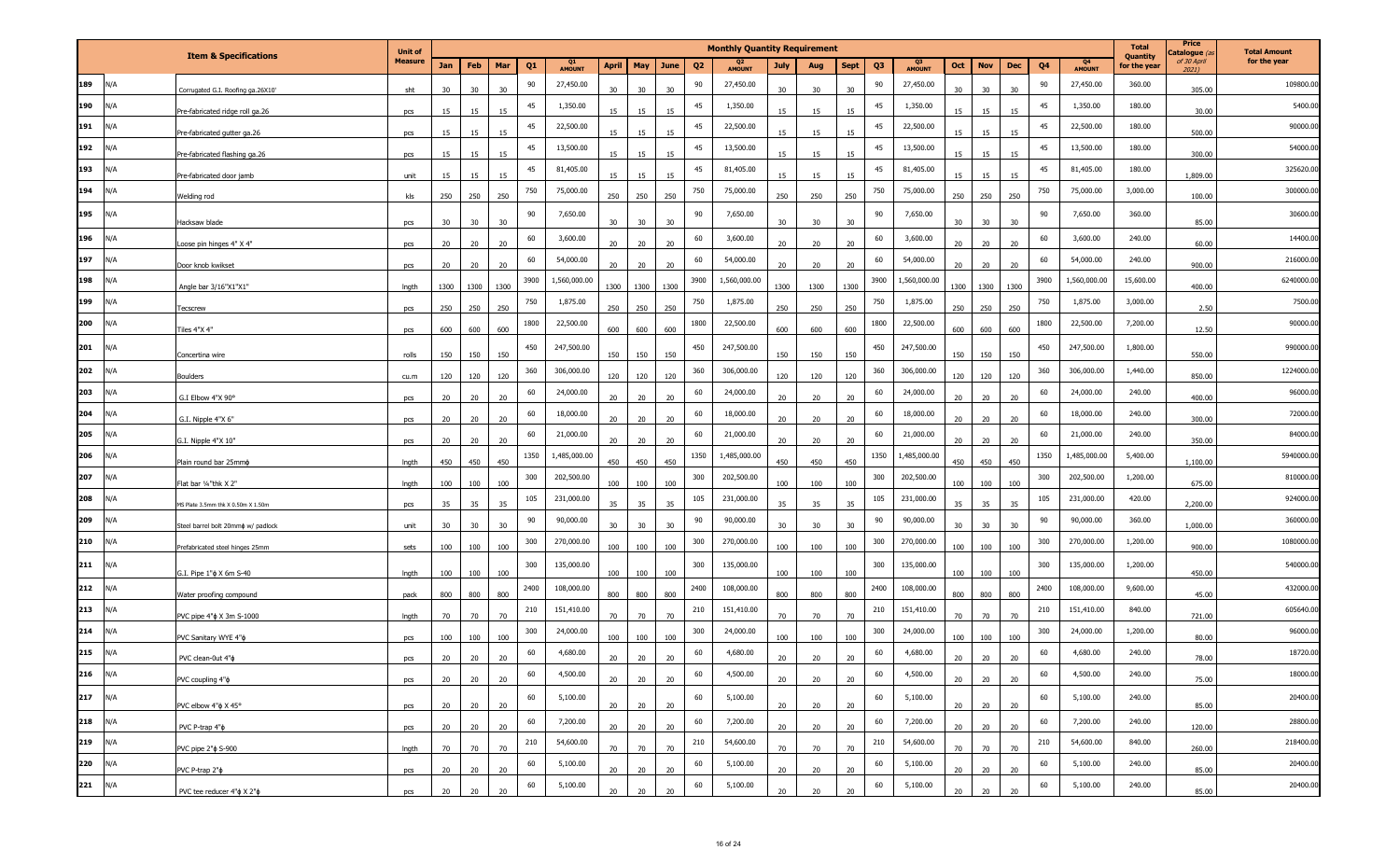|     |     |                                                 | <b>Unit of</b> |      |      |                 |                |              |              |      |             |                | <b>Monthly Quantity Requirement</b> |             |      |             |                |              |      |            |      |      |                     | <b>Total</b><br><b>Quantity</b> | Price<br>Catalogue (a | <b>Total Amount</b> |
|-----|-----|-------------------------------------------------|----------------|------|------|-----------------|----------------|--------------|--------------|------|-------------|----------------|-------------------------------------|-------------|------|-------------|----------------|--------------|------|------------|------|------|---------------------|---------------------------------|-----------------------|---------------------|
|     |     | <b>Item &amp; Specifications</b>                | <b>Measure</b> | Jan  | Feb  | Mar             | Q <sub>1</sub> | Q1<br>AMOUNT | <b>April</b> | May  | <b>June</b> | Q <sub>2</sub> | <b>AMOUNT</b>                       | <b>July</b> | Aug  | <b>Sept</b> | Q <sub>3</sub> | Q3<br>AMOUNT | Oct  | <b>Nov</b> | Dec  | Q4   | Q4<br><b>AMOUNT</b> | for the year                    | of 30 April<br>20211  | for the year        |
| 222 | N/A | PVC elbow 2" $\phi$ X 90°                       | pcs            | 70   |      | 70              | 210            | 7,350.00     | 70           | 70   | 70          | 210            | 7,350.00                            | 70          | 70   | 70          | 210            | 7,350.00     | 70   | 70         | 70   | 210  | 7,350.00            | 840.00                          | 35.00                 | 29400.00            |
| 223 | N/A | Water closet                                    | sets           | 20   | 20   | 20              | 60             | 105,000.00   | 20           | 20   | 20          | 60             | 105,000.00                          | 20          | 20   |             | 60             | 105,000.00   | 20   | 20         | 20   | 60   | 105,000.00          | 240.00                          | 1,750.00              | 420000.00           |
| 224 | N/A | Lavatory                                        | sets           | 20   | 20   | 20 <sub>2</sub> | 60             | 75,000.00    | 20           | 20   | 20          | 60             | 75,000.00                           | 20          | 20   | 20          | 60             | 75,000.00    | 20   | 20         | 20   | 60   | 75,000.00           | 240.00                          | 1,250.00              | 300000.00           |
| 225 | N/A | Moldex blue pipe                                | Ingth          | 40   | 40   | 40              | 120            | 9,000.00     | 40           | 40   | 40          | 120            | 9,000.00                            | 40          | 40   | 40          | 120            | 9,000.00     | 40   | 40         | 40   | 120  | 9,000.00            | 480.00                          | 75.00                 | 36000.00            |
| 226 | N/A | Moldex blue elbow 1/2" ¢ X 90°                  | pcs            | 40   | 40   | 40              | 120            | 1,440.00     | 40           | 40   | 40          | 120            | 1,440.00                            | 40          | 40   | 40          | 120            | 1,440.00     | 40   | 40         | 40   | 120  | 1,440.00            | 480.00                          | 12.00                 | 5760.00             |
| 227 | N/A | Moldex blue coupling 1/2"¢                      | pcs            | 25   | 25   | 25              | 75             | 750.00       | 25           | 25   | 25          | 75             | 750.00                              | 25          | 25   | 25          | 75             | 750.00       | 25   | 25         | 25   | 75   | 750.00              | 300.00                          | 10.00                 | 3000.00             |
| 228 | N/A | Moldex blue trheaded coupling 1/2"¢             | pcs            | 25   | 25   | 25              | 75             | 1,125.00     | 25           | 25   | 25          | 75             | 1,125.00                            | 25          | 25   | 25          | 75             | 1,125.00     | 25   | 25         | 25   | 75   | 1,125.00            | 300.00                          | 15.00                 | 4500.00             |
| 229 | N/A | PVC solvent cement 400cc                        | can            | 20   | 20   | 20              | 60             | 5,400.00     | 20           | 20   | 20          | 60             | 5,400.00                            | 20          | 20   | 20          | 60             | 5,400.00     | 20   | 20         | 20   | 60   | 5,400.00            | 240.00                          | 90.00                 | 21600.00            |
| 230 | N/A | Brass faucet plain bibb 1/2"¢                   | pcs            | 20   | 20   | 20 <sub>2</sub> | 60             | 17,100.00    | 20           | 20   | 20          | 60             | 17,100.00                           | 20          | 20   | 20          | 60             | 17,100.00    | 20   | 20         | 20   | 60   | 17,100.00           | 240.00                          | 285.00                | 68400.00            |
| 231 | N/A | Files 8"X 8" porcelain                          | pcs            | 1200 | 1200 | 1200            | 3600           | 108,000.00   | 1200         | 1200 | 1200        | 3600           | 108,000.00                          | 1200        | 1200 | 1200        | 3600           | 108,000.00   | 1200 | 1200       | 1200 | 3600 | 108,000.00          | 14,400.00                       | 30.00                 | 432000.00           |
| 232 | N/A | loor drain 4"X 4" stainless                     | pcs            | 20   | 20   | 20              | 60             | 7,200.00     | 20           | 20   | 20          | 60             | 7,200.00                            | 20          | 20   | 20          | 60             | 7,200.00     | 20   | 20         | 20   | 60   | 7,200.00            | 240.00                          | 120.00                | 28800.00            |
| 233 | N/A | Teflon tape 3/4"                                | rolls          | 20   | 20   | 20              | 60             | 1,800.00     | 20           | 20   | 20          | 60             | 1,800.00                            | 20          | 20   | 20          | 60             | 1,800.00     | 20   | 20         | 20   | 60   | 1,800.00            | 240.00                          | 30.00                 | 7200.00             |
| 234 | N/A | ABC grout                                       | kgs            | 20   | 20   | 20              | 60             | 7,200.00     | 20           | 20   | 20          | 60             | 7,200.00                            | 20          | 20   | 20          | 60             | 7,200.00     | 20   | 20         | 20   | 60   | 7,200.00            | 240.00                          | 120.00                | 28800.00            |
| 235 | N/A | Pin light bulb 18 watts                         | pcs            | 75   | 75   | 75              | 225            | 54,000.00    | 75           | 75   | 75          | 225            | 54,000.00                           | 75          | 75   | 75          | 225            | 54,000.00    | 75   | 75         | 75   | 225  | 54,000.00           | 900.00                          | 240.00                | 216000.00           |
| 236 | N/A | Panel board w/ 2CB 15A & 20A                    | unit           | 30   | 30   | 30              | 90             | 108,000.00   | 30           | 30   | 30          | 90             | 108,000.00                          | 30          | 30   | 30          | 90             | 108,000.00   | 30   | 30         | 30   | 90   | 108,000.00          | 360.00                          | 1,200.00              | 432000.00           |
| 237 | N/A | Switch flush type single gang                   | sets           | 25   | 25   | 25              | 75             | 6,750.00     | 25           | 25   | 25          | 75             | 6,750.00                            | 25          | 25   | 25          | 75             | 6,750.00     | 25   | 25         | 25   | 75   | 6,750.00            | 300.00                          | 90.00                 | 27000.00            |
| 238 | N/A | Switch flush type 3 gang                        | sets           | 25   | 25   | 25              | 75             | 14,625.00    | 25           | 25   | 25          | 75             | 14,625.00                           | 25          | 25   | 25          | 75             | 14,625.00    | 25   | 25         | 25   | 75   | 14,625.00           | 300.00                          | 195.00                | 58500.00            |
| 239 | N/A | Convenient outlet 3 gang                        | sets           | 25   | 25   | 25              | 75             | 14,625.00    | 25           | 25   | 25          | 75             | 14,625.00                           | 25          | 25   | 25          | 75             | 14,625.00    | 25   | 25         | 25   | 75   | 14,625.00           | 300.00                          | 195.00                | 58500.00            |
| 240 | N/A | THW wire 3.5mm <sup>2</sup>                     | roll           | 20   | 20   | 20              | 60             | 228,000.00   | 20           | 20   | 20          | 60             | 228,000.00                          | 20          | 20   | 20          | 60             | 228,000.00   | 20   | 20         | 20   | 60   | 228,000.00          | 240.00                          | 3,800.00              | 912000.0            |
| 241 | N/A | PVC conduit pipe 3/4"¢                          | pcs            | 120  | 120  | 120             | 360            | 32,400.00    | 120          | 120  | 120         | 360            | 32,400.00                           | 120         | 120  | 120         | 360            | 32,400.00    | 120  | 120        | 120  | 360  | 32,400.00           | 1,440.00                        | 90.00                 | 129600.0            |
| 242 | N/A | PVC utility box 2"X 4"                          | pcs            | 50   | 50   | 50              | 150            | 4,500.00     | 50           | 50   | 50          | 150            | 4,500.00                            | 50          | 50   | 50          | 150            | 4,500.00     | 50   | 50         | 50   | 150  | 4,500.00            | 600.00                          | 30.00                 | 18000.00            |
| 243 | N/A | <sup>9</sup> VC junction box 4X 4"              | pcs            | 60   | 60   | 60              | 180            | 8,100.00     | 60           | 60   | 60          | 180            | 8,100.00                            | 60          | 60   | 60          | 180            | 8,100.00     | 60   | 60         | 60   | 180  | 8,100.00            | 720.00                          | 45.00                 | 32400.00            |
| 244 | N/A | PVC conduit elbow 3/4" $\phi$ X 90° long radius | pcs            | 50   | 50   | 50              | 150            | 6,000.00     | 50           | 50   | 50          | 150            | 6,000.00                            | 50          | 50   | 50          | 150            | 6,000.00     | 50   | 50         | 50   | 150  | 6,000.00            | 600.00                          | 40.00                 | 24000.00            |
| 245 | N/A | Electrical tape                                 | roll           | 50   | 50   | 50              | 150            | 6,000.00     | 50           | 50   | 50          | 150            | 6,000.00                            | 50          | 50   |             | 150            | 6,000.00     | 50   | 50         | 50   | 150  | 6,000.00            | 600.00                          | 40.00                 | 24000.00            |
| 246 | N/A | Plywood 1/2"X 4' X 8'                           | pcs            | 320  | 320  | 320             | 960            | 480,000.00   | 320          | 320  | 320         | 960            | 480,000.00                          | 320         | 320  | 320         | 960            | 480,000.00   | 320  | 320        | 320  | 960  | 480,000.00          | 3,840.00                        | 500.00                | 1920000.0           |
| 247 | N/A | Coco lumber 2"X 6"X 12"                         | bdft           | 170  | 170  | 170             | 510            | 8,160.00     | 170          | 170  | 170         | 510            | 8,160.00                            | 170         | 170  | 170         | 510            | 8,160.00     | 170  | 170        | 170  | 510  | 8,160.00            | 2,040.00                        | 16.00                 | 32640.00            |
| 248 | N/A | Coco lumber 2"X 6"X 8"                          | bdft           | 150  | 150  | 150             | 450            | 7,200.00     | 150          | 150  | 150         | 450            | 7,200.00                            | 150         | 150  | 150         | 450            | 7,200.00     | 150  | 150        | 150  | 450  | 7,200.00            | 1,800.00                        | 16.00                 | 28800.00            |
| 249 | N/A | Coco lumber 2"X 4"X 12'                         | bdft           | 600  | 600  | 600             | 1800           | 28,800.00    | 600          | 600  | 600         | 1800           | 28,800.00                           | 600         | 600  | 600         | 1800           | 28,800.00    | 600  | 600        | 600  | 1800 | 28,800.00           | 7,200.00                        | 16.00                 | 115200.00           |
| 250 | N/A | Coco lumber 2"X 3"X 10"                         | bdft           | 350  | 350  | 350             | 1050           | 16,800.00    | 350          | 350  | 350         | 1050           | 16,800.00                           | 350         | 350  | 350         | 1050           | 16,800.00    | 350  | 350        | 350  | 1050 | 16,800.00           | 4,200.00                        | 16.00                 | 67200.00            |
| 251 | N/A | Coco lumber 2"X 2"X 10"                         | bdft           | 350  | 350  | 350             | 1050           | 16,800.00    | 350          | 350  | 350         | 1050           | 16,800.00                           | 350         | 350  | 350         | 1050           | 16,800.00    | 350  | 350        | 350  | 1050 | 16,800.00           | 4,200.00                        | 16.00                 | 67200.00            |
| 252 | N/A | Flat latex paint white (primer)                 | gls            | 250  | 250  | 250             | 750            | 525,000.00   | 250          | 250  | 250         | 750            | 525,000.00                          | 250         | 250  | 250         | 750            | 525,000.00   | 250  | 250        | 250  | 750  | 525,000.00          | 3,000.00                        | 700.00                | 2100000.00          |
| 253 | N/A | atex paint gloss                                | qls            | 250  | 250  | 250             | 750            | 446,250.00   | 250          | 250  | 250         | 750            | 446,250.00                          | 250         | 250  | 250         | 750            | 446,250.00   | 250  | 250        | 250  | 750  | 446,250.00          | 3,000.00                        | 595.00                | 1785000.00          |
| 254 | N/A | atex tinting color (lamp black)                 | pint           | 25   | 25   | 25              | 75             | 4,125.00     | 25           | 25   | 25          | 75             | 4,125.00                            | 25          | 25   |             | 75             | 4,125.00     | 25   | 25         | 25   | 75   | 4,125.00            | 300.00                          | 55.00                 | 16500.00            |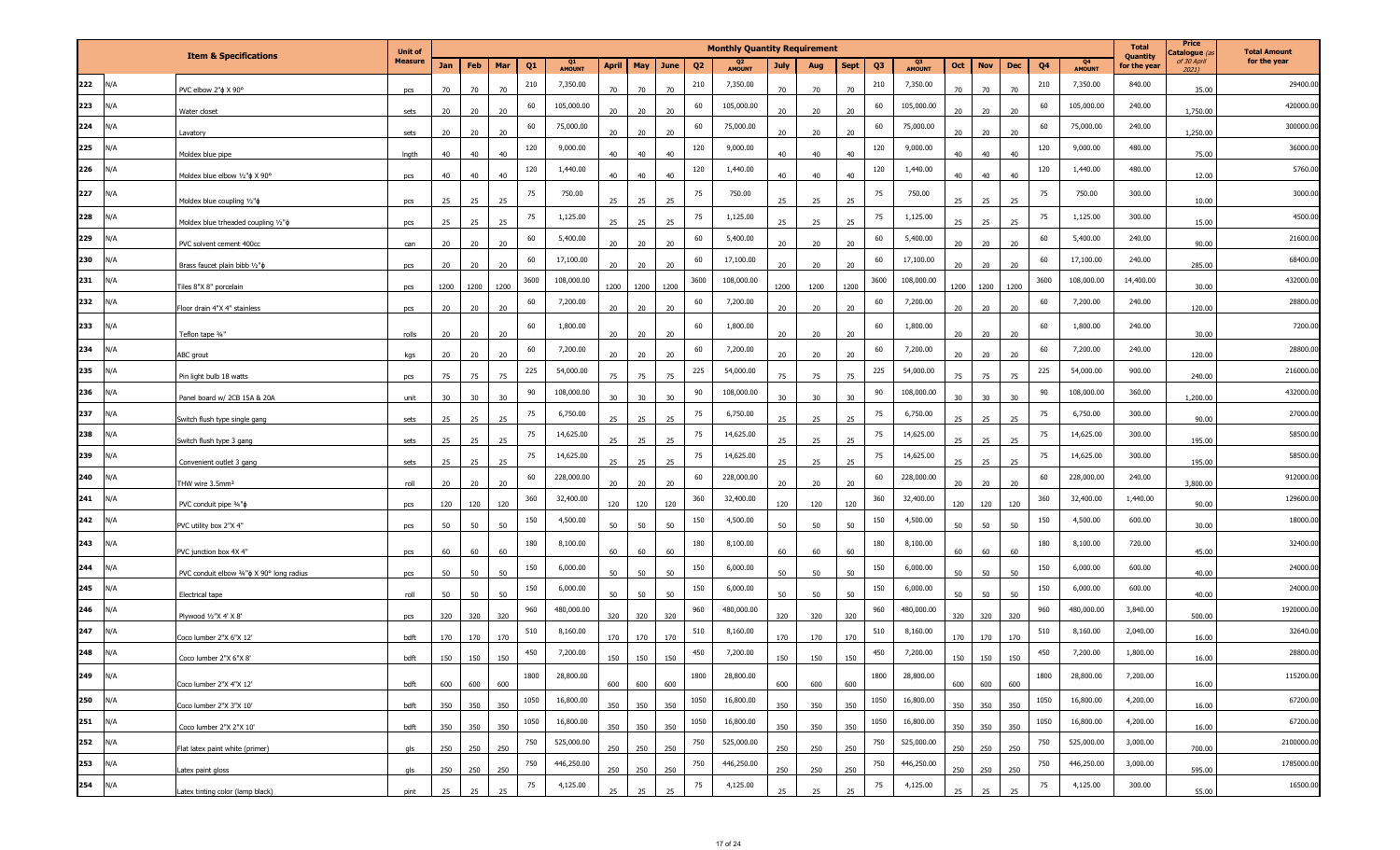|     |     |                                       | <b>Unit of</b> |      |      |      |                |                     |              |      |      |                | <b>Monthly Quantity Requirement</b> |             |      |             |                |                     |      |            |      |       |                     | <b>Total</b>             | Price<br>atalogue (a | <b>Total Amount</b> |
|-----|-----|---------------------------------------|----------------|------|------|------|----------------|---------------------|--------------|------|------|----------------|-------------------------------------|-------------|------|-------------|----------------|---------------------|------|------------|------|-------|---------------------|--------------------------|----------------------|---------------------|
|     |     | <b>Item &amp; Specifications</b>      | <b>Measure</b> | Jan  | Feb  | Mar  | Q <sub>1</sub> | Q1<br><b>AMOUNT</b> | <b>April</b> | May  | June | Q <sub>2</sub> | Q2<br><b>AMOUNT</b>                 | <b>July</b> | Aug  | <b>Sept</b> | Q <sub>3</sub> | Q3<br><b>AMOUNT</b> | Oct  | <b>Nov</b> | Dec  | Q4    | Q4<br><b>AMOUNT</b> | Quantity<br>for the year | of 30 April<br>2021) | for the year        |
| 255 | N/A | atex tinting color (venetian red)     | pint           | 25   | 25   | 25   | 75             | 4,500.00            | 25           | 25   | 25   | 75             | 4,500.00                            | 25          | 25   | 25          | 75             | 4,500.00            | 25   | 25         | 25   | 75    | 4,500.00            | 300.00                   | 60.00                | 18000.00            |
| 256 | N/A | poxy metal primer (gray)              | als            | 70   | 70   | 70   | 210            | 231,000.00          | 70           | 70   | 70   | 210            | 231,000.00                          | 70          | 70   | 70          | 210            | 231,000.00          | 70   | 70         | 70   | 210   | 231,000.00          | 840.00                   | 1,100.00             | 924000.00           |
| 257 | N/A | Masking tape 1"                       | roll           | 70   | 70   | 70   | 210            | 8,400.00            | 70           | 70   | 70   | 210            | 8,400.00                            | 70          | 70   | 70          | 210            | 8,400.00            | 70   | 70         | 70   | 210   | 8,400.00            | 840.00                   | 40.00                | 33600.00            |
| 258 | N/A | Paint brush 2"                        | pcs            | 70   | 70   | 70   | 210            | 12,600.00           | 70           | 70   | 70   | 210            | 12,600.00                           | 70          | 70   | 70          | 210            | 12,600.00           | 70   | 70         | 70   | 210   | 12,600.00           | 840.00                   | 60.00                | 50400.00            |
| 259 | N/A | AMOXICILLIN 50mg                      | bxs            | 1300 | 1300 | 1300 | 3900           | 696,150.00          | 1300         | 1300 | 1300 | 3900           | 696,150.00                          | 1300        | 1300 | 1300        | 3900           | 696,150.00          | 1300 | 1300       | 1300 | 3900  | 696,150.00          | 15,600.00                | 178.50               | 2784600.00          |
| 260 | N/A | ANTIHISTHAMINE                        | bxs            | 130  | 130  | 130  | 390            | 131,625.00          | 130          | 130  | 130  | 390            | 131,625.00                          | 130         | 130  | 130         | 390            | 131,625.00          | 130  | 130        | 130  | 390   | 131,625.00          | 1,560.00                 | 337.50               | 526500.00           |
| 261 | N/A | ASCOF FORTE LAGUNDI TABLET 600mgs     | bxs            | 1300 | 1300 | 1300 | 3900           | 990,600.00          | 1300         | 1300 | 1300 | 3900           | 990,600.00                          | 1300        | 1300 | 1300        | 3900           | 990,600.00          | 1300 | 1300       | 1300 | 3900  | 990,600.00          | 15,600.00                | 254.00               | 3962400.00          |
| 262 | N/A | <b>ASCORBIC ACID</b>                  | bxs            | 3500 | 3500 | 3500 | 10500          | 1,260,000.00        | 3500         | 3500 | 3500 | 10500          | 1,260,000.00                        | 3500        | 3500 | 3500        | 10500          | 1,260,000.00        | 3500 | 3500       | 3500 | 10500 | 1,260,000.00        | 42,000.00                | 120.00               | 5040000.00          |
| 263 | N/A | <b>BAN AID</b>                        | bxs            | 60   | 60   | 60   | 180            | 11,340.00           | 60           | 60   | 60   | 180            | 11,340.00                           | 60          | 60   | 60          | 180            | 11,340.00           | 60   | 60         | 60   | 180   | 11,340.00           | 720.00                   | 63.00                | 45360.00            |
| 264 | N/A | BETADINE SOLUTION 30ml                | btls           | 120  | 120  | 120  | 360            | 13,680.00           | 120          | 120  | 120  | 360            | 13,680.00                           | 120         | 120  | 120         | 360            | 13,680.00           | 120  | 120        | 120  | 360   | 13,680.00           | 1,440.00                 | 38.00                | 54720.00            |
| 265 | N/A | CARBOCISTEINE                         | bxs            | 1000 | 1000 | 1000 | 3000           | 585,000.00          | 1000         | 1000 | 1000 | 3000           | 585,000.00                          | 1000        | 1000 | 1000        | 3000           | 585,000.00          | 1000 | 1000       | 1000 | 3000  | 585,000.00          | 12,000.00                | 195.00               | 2340000.00          |
| 266 | N/A | CEFALEXIN 500mg capsule               | bxs            | 1300 | 1300 | 1300 | 3900           | 1,345,500.00        | 1300         | 1300 | 1300 | 3900           | 1,345,500.00                        | 1300        | 1300 | 1300        | 3900           | 1,345,500.00        | 1300 | 1300       | 1300 | 3900  | 1,345,500.00        | 15,600.00                | 345.00               | 5382000.00          |
| 267 | N/A | IPROPLOXACIN 500mgs (50caps/box)      | bxs            | 130  | 130  | 130  | 390            | 107,250.00          | 130          | 130  | 130  | 390            | 107,250.00                          | 130         | 130  | 130         | 390            | 107,250.00          | 130  | 130        | 130  | 390   | 107,250.00          | 1,560.00                 | 275.00               | 429000.00           |
| 268 | N/A | CLOXACILLIN 500mgs capsule            | bxs            | 110  | 110  | 110  | 330            | 138,600.00          | 110          | 110  | 110  | 330            | 138,600.00                          | 110         | 110  | 110         | 330            | 138,600.00          | 110  | 110        | 110  | 330   | 138,600.00          | 1,320.00                 | 420.00               | 554400.00           |
| 269 | N/A | COTRIMOXAZOLE 800mg                   | bxs            | 210  | 210  | 210  | 630            | 141,750.00          | 210          | 210  | 210  | 630            | 141,750.00                          | 210         | 210  | 210         | 630            | 141,750.00          | 210  | 210        | 210  | 630   | 141,750.00          | 2,520.00                 | 225.00               | 567000.00           |
| 270 | N/A | COTTON                                | packs          | 90   | 90   | 90   | 270            | 8,640.00            | 90           | 90   | 90   | 270            | 8,640.00                            | 90          | 90   | 90          | 270            | 8,640.00            | 90   | 90         | 90   | 270   | 8,640.00            | 1,080.00                 | 32.00                | 34560.00            |
| 271 | N/A | DICLOFENAC tablet 50mg                | bxs            | 130  | 130  | 130  | 390            | 77,025.00           | 130          | 130  | 130  | 390            | 77,025.00                           | 130         | 130  | 130         | 390            | 77,025.00           | 130  | 130        | 130  | 390   | 77,025.00           | 1,560.00                 | 197.50               | 308100.00           |
| 272 | N/A | DICYCLOVERINE HCL 10mgs               | bxs            | 90   | 90   | 90   | 270            | 59,400.00           | 90           | 90   | 90   | 270            | 59,400.00                           | 90          | 90   | 90          | 270            | 59,400.00           | 90   | 90         | 90   | 270   | 59,400.00           | 1,080.00                 | 220.00               | 237600.00           |
| 273 | N/A | <b>FERROUS SULFATE</b>                | bxs            | 60   | 60   | 60   | 180            | 12,240.00           | 60           | 60   | 60   | 180            | 12,240.00                           | 60          | 60   | 60          | 180            | 12,240.00           | 60   | 60         | 60   | 180   | 12,240.00           | 720.00                   | 68.00                | 48960.00            |
| 274 | N/A | <b>LUOCINONIDE CREAM</b>              | tubes          | 1500 | 1500 | 1500 | 4500           | 56,250.00           | 1500         | 1500 | 1500 | 4500           | 56,250.00                           | 1500        | 1500 | 1500        | 4500           | 56,250.00           | 1500 | 1500       | 1500 | 4500  | 56,250.00           | 18,000.00                | 12.50                | 225000.00           |
| 275 | N/A | GAUZE (OS) NONESTERILE                | packs          | 35   | 35   | 35   | 105            | 9,875.25            | 35           | 35   | 35   | 105            | 9,875.25                            | 35          | 35   | 35          | 105            | 9,875.25            | 35   | 35         | 35   | 105   | 9,875.25            | 420.00                   | 94.05                | 39501.00            |
| 276 | N/A | GEL-MALICID tab 200/100mgs            | bxs            | 120  | 40   | 40   | 200            | 33,600.00           | 120          | 40   | 40   | 200            | 33,600.00                           | 120         | 40   | 40          | 200            | 33,600.00           | 120  | 40         | 40   | 200   | 33,600.00           | 800.00                   | 168.00               | 134400.00           |
| 277 | N/A | BUFROFEN 400mgs                       | bxs            | 100  | 100  | 100  | 300            | 52,500.00           | 100          | 100  | 100  | 300            | 52,500.00                           | 100         | 100  | 100         | 300            | 52,500.00           | 100  | 100        | 100  | 300   | 52,500.00           | 1,200.00                 | 175.00               | 210000.00           |
| 278 | N/A | <b>OPERAMIDE 2mgs</b>                 | bxs            | 350  | 350  | 350  | 1050           | 105,000.00          | 350          | 350  | 350  | 1050           | 105,000.00                          | 350         | 350  | 350         | 1050           | 105,000.00          | 350  | 350        | 350  | 1050  | 105,000.00          | 4,200.00                 | 100.00               | 420000.00           |
| 279 | N/A | MEFENAMIC ACID 500mg                  | bxs            | 650  | 650  | 650  | 1950           | 335,400.00          | 650          | 650  | 650  | 1950           | 335,400.00                          | 650         | 650  | 650         | 1950           | 335,400.00          | 650  | 650        | 650  | 1950  | 335,400.00          | 7,800.00                 | 172.00               | 1341600.00          |
| 280 | N/A | METROPROLOL TARTRATE 100mgs (Neobloc) | bxs            | 65   | 65   | 65   | 195            | 115,050.00          | 65           | 65   | 65   | 195            | 115,050.00                          | 65          | 65   | 65          | 195            | 115,050.00          | 65   | 65         | 65   | 195   | 115,050.00          | 780.00                   | 590.00               | 460200.00           |
| 281 | N/A | METRONIDAZOLE tabs 500mgs             | bxs            | 75   | 75   | 75   | 225            | 49,500.00           | 75           | 75   | 75   | 225            | 49,500.00                           | 75          | 75   |             | 225            | 49,500.00           | 75   | 75         | 75   | 225   | 49,500.00           | 900.00                   | 220.00               | 198000.00           |
| 282 | N/A | MICROPORE 1" (hypoallergenic plaster) | bxs            | 55   | 55   | 55   | 165            | 36,960.00           | 55           | 55   | 55   | 165            | 36,960.00                           | 55          | 55   | 55          | 165            | 36,960.00           | 55   | 55         | 55   | 165   | 36,960.00           | 660.00                   | 224.00               | 147840.00           |
| 283 | N/A | MULTI-VITAMINS + IRON                 | bxs            | 2000 | 2000 | 2000 | 6000           | 840,000.00          | 2000         | 2000 | 2000 | 6000           | 840,000.00                          | 2000        | 2000 | 2000        | 6000           | 840,000.00          | 2000 | 2000       | 2000 | 6000  | 840,000.00          | 24,000.00                | 140.00               | 3360000.00          |
| 284 | N/A | NIFEDIPINE 5mg                        | bxs            | 90   | 90   | 90   | 270            | 324,000.00          | 90           | 90   | 90   | 270            | 324,000.00                          | 90          | 90   | 90          | 270            | 324,000.00          | 90   | 90         | 90   | 270   | 324,000.00          | 1,080.00                 | 1,200.00             | 1296000.00          |
| 285 | N/A | <b>PARACETAMOL</b>                    | bxs            | 2000 | 2000 | 2000 | 6000           | 408,000.00          | 2000         | 2000 | 2000 | 6000           | 408,000.00                          | 2000        | 2000 | 2000        | 6000           | 408,000.00          | 2000 | 2000       | 2000 | 6000  | 408,000.00          | 24,000.00                | 68.00                | 1632000.00          |
| 286 | N/A | REVITAPLEX                            | bxs            | 200  | 200  | 200  | 600            | 52,200.00           | 200          | 200  | 200  | 600            | 52,200.00                           | 200         | 200  | 200         | 600            | 52,200.00           | 200  | 200        | 200  | 600   | 52,200.00           | 2,400.00                 | 87.00                | 208800.00           |
| 287 | N/A | SALBUTAMOL/AEROVENT (nebule)          | bxs            | 200  | 200  | 200  | 600            | 280,800.00          | 200          | 200  | 200  | 600            | 280,800.00                          | 200         | 200  | 200         | 600            | 280,800.00          | 200  | 200        | 200  | 600   | 280,800.00          | 2,400.00                 | 468.00               | 1123200.00          |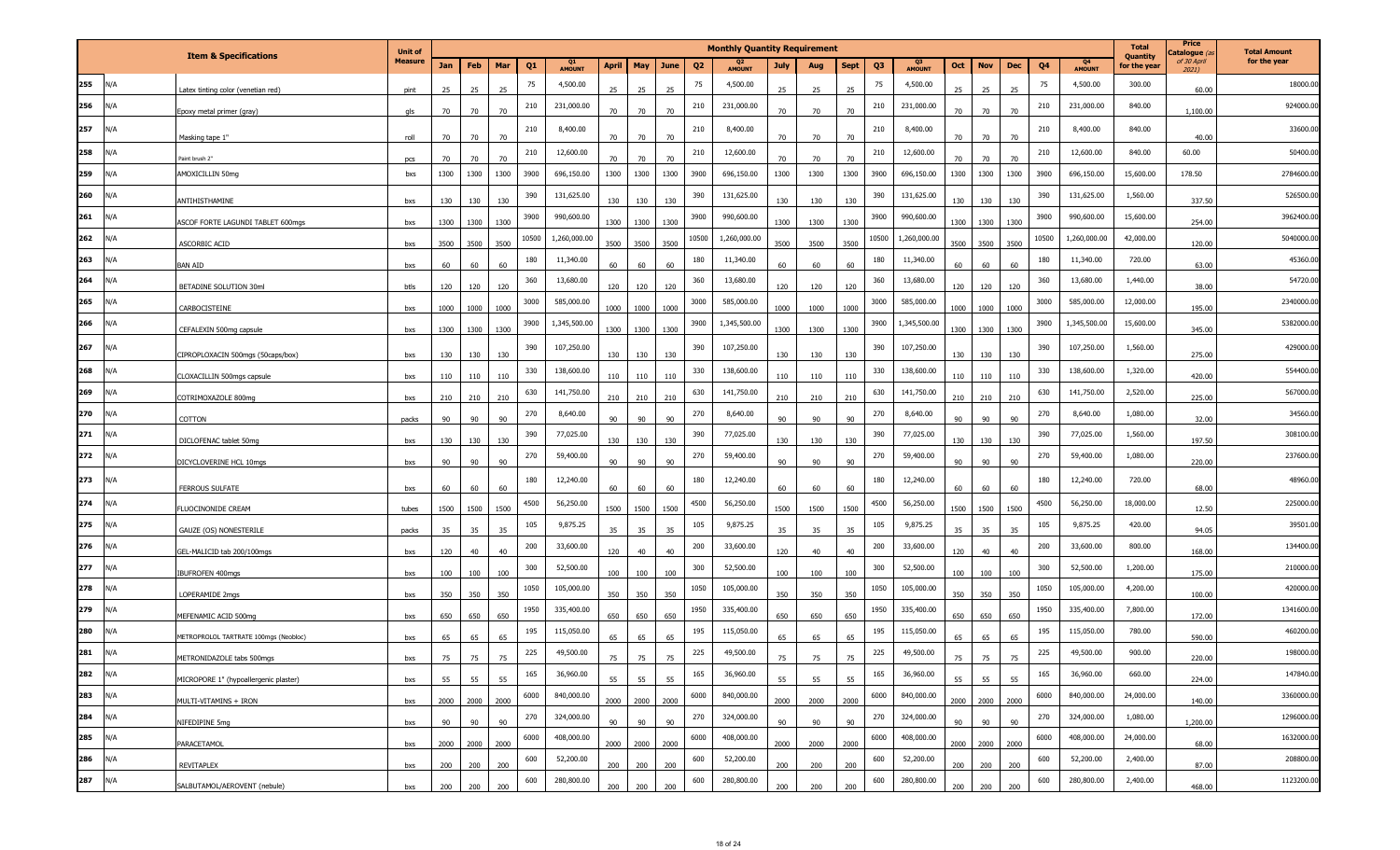|           |     |                                         | <b>Unit of</b> |                |                |                        |                         |                     |                 |                |                        |                         | <b>Monthly Quantity Requirement</b> |                 |                |                        |                         |                     |                 |                      |                        |                         |                     | <b>Total</b>             | Price<br>atalogue (a | <b>Total Amount</b> |
|-----------|-----|-----------------------------------------|----------------|----------------|----------------|------------------------|-------------------------|---------------------|-----------------|----------------|------------------------|-------------------------|-------------------------------------|-----------------|----------------|------------------------|-------------------------|---------------------|-----------------|----------------------|------------------------|-------------------------|---------------------|--------------------------|----------------------|---------------------|
|           |     | <b>Item &amp; Specifications</b>        | <b>Measure</b> | Jan            | Feb            | Mar                    | Q <sub>1</sub>          | Q1<br><b>AMOUNT</b> | <b>April</b>    | May            | June                   | Q <sub>2</sub>          | Q2<br>AMOUNT                        | July            | Aug            | <b>Sept</b>            | Q <sub>3</sub>          | Q3<br><b>AMOUNT</b> | Oct             | <b>Nov</b>           | <b>Dec</b>             | Q4                      | Q4<br><b>AMOUNT</b> | Quantity<br>for the year | of 30 April<br>2021) | for the year        |
| 288       | N/A | YMDEX-D tab                             | bxs            | 1300           | 1300           | 1300                   | 3900                    | 737,100.00          | 1300            | 1300           | 1300                   | 3900                    | 737,100.00                          | 1300            | 1300           | 1300                   | 3900                    | 737,100.00          | 1300            | 1300                 | 1300                   | 3900                    | 737,100.00          | 15,600.00                | 189.00               | 2948400.00          |
| 289       | N/A | OPICAINE BENZOCANE 360                  | btls           | 60             | 60             | 60                     | 180                     | 36,000.00           | 60              | 60             | 60                     | 180                     | 36,000.00                           | 60              | 60             | 60                     | 180                     | 36,000.00           | 60              | 60                   | 60                     | 180                     | 36,000.00           | 720.00                   | 200.00               | 144000.00           |
| 290       | N/A | <b>/ENTOLIN NEBULE 25mg</b>             | neb            | 350            | 350            | 350                    | 1050                    | 258,300.00          | 350             | 350            | 350                    | 1050                    | 258,300.00                          | 350             | 350            | 350                    | 1050                    | 258,300.00          | 350             | 350                  | 350                    | 1050                    | 258,300.00          | 4,200.00                 | 246.00               | 1033200.00          |
| 291       | N/A | Flu Vaccine                             | btls           | 1000           | 1000           | 1000                   | 3000                    | 1,650,000.00        | 1000            | 1000           | 1000                   | 3000                    | 1,650,000.00                        | 1000            | 1000           | 1000                   | 3000                    | 1,650,000.00        | 1000            | 1000                 | 1000                   | 3000                    | 1,650,000.00        | 12,000.00                | 550.00               | 6600000.00          |
| 292       | N/A |                                         |                |                |                |                        | 3000                    | 1,830,000.00        |                 |                |                        | 3000                    | 1,830,000.00                        |                 |                |                        | 3000                    | 1,830,000.00        |                 |                      |                        | 3000                    | 1,830,000.00        | 12,000.00                | 610.00               | 7320000.00          |
| 293       | N/A | Covid-19 Vaccine (Astrazeneca)          | btls           | 1000           | 1000           | 1000                   | 3000                    | 1,833,000.00        | 1000            | 1000           | 1000                   | 3000                    | 1,833,000.00                        | 1000            | 1000           | 1000                   | 3000                    | 1,833,000.00        | 1000            | 1000                 | 1000                   | 3000                    | 1,833,000.00        | 12,000.00                | 611.00               | 7332000.00          |
| 294       | N/A | ovid-19 Antigen Test Kit                | kit<br>unit    | 1000<br>-1     | 1000           | 1000<br>$\overline{2}$ | $\overline{4}$          | 23,600.00           | 1000            | 1000<br>-1     | 1000<br>$\overline{2}$ | $\overline{4}$          | 23,600.00                           | 1000            | 1000<br>- 1    | 1000<br>$\overline{2}$ | $\overline{4}$          | 23,600.00           | 1000            | 1000<br>$\mathbf{1}$ | 1000<br>$\overline{2}$ | $\overline{4}$          | 23,600.00           | 16.00                    | 5900.00              | 94400.00            |
| 295       | N/A | ED PROLUX-PEN TYPE                      |                |                |                |                        | $\overline{2}$          | 17,800.00           |                 |                |                        | $\overline{2}$          | 17,800.00                           |                 |                |                        | $\overline{2}$          | 17,800.00           |                 |                      |                        | $\overline{2}$          | 17,800.00           | 8.00                     |                      | 71200.00            |
| 296       | N/A | CALER NEXUS 009 (PL-009F dental scaler) | unit           |                |                |                        | -1                      | 500.00              |                 |                |                        |                         | 500.00                              |                 |                |                        | 1                       | 500.00              |                 | $\Omega$             |                        | 1                       | 500.00              | 4.00                     | 8,900.00             | 2000.00             |
| 297       | N/A | <b>GIC VITROCEM</b>                     | set            | $\mathbf 0$    |                | $\mathbf 0$            | $\overline{\mathbf{3}}$ | 300.00              | $\mathbf 0$     |                |                        | $\overline{\mathbf{3}}$ | 300.00                              | $\overline{0}$  |                | $\Omega$               | $\overline{\mathbf{3}}$ | 300.00              |                 |                      | $\Omega$               | $\overline{\mathbf{3}}$ | 300.00              | 12.00                    | 500.00               | 1200.00             |
| 298       | N/A | SUTURING NEEDLES (12's)                 | packs          |                |                |                        | 6                       | 180.00              |                 |                |                        | 6                       | 180.00                              |                 |                |                        | 6                       | 180.00              |                 |                      |                        | 6                       | 180.00              | 24.00                    | 100.00               | 720.00              |
| 299       | N/A | SUTURING THREAD 2.0                     | roll           | <sup>2</sup>   | $\overline{2}$ | $\overline{2}$         | 6                       | 180.00              | $\overline{2}$  | $\overline{2}$ | 2                      | 6                       | 180.00                              | 2               | 2              | $\overline{2}$         | 6                       | 180.00              | $\overline{z}$  | $\overline{2}$       | $\overline{2}$         | 6                       | 180.00              | 24.00                    | 30.00                | 720.00              |
|           |     | SUTURING THREAD 3.0                     | roll           | $\overline{2}$ |                | $\overline{2}$         |                         |                     | $\overline{2}$  |                | $\overline{2}$         |                         |                                     | 2               | $\overline{z}$ |                        |                         |                     |                 | $\overline{z}$       | $\overline{z}$         | 60                      |                     |                          | 30.00                | 36000.00            |
| 300       | N/A | <b>ALLIS FORCEPS</b>                    | pcs            | 20             | 20             | 20                     | 60                      | 9,000.00            | 20              | 20             | 20                     | 60                      | 9,000.00                            | 20              | 20             | 20                     | 60                      | 9,000.00            | 20              | 20                   | 20                     | 60                      | 9,000.00            | 240.00                   | 150.00               |                     |
| 301       | N/A | <b>BLADE HOLDER</b>                     | pcs            | 20             | 20             | 20                     | 60                      | 1,500.00            | 20              | 20             | 20                     | 60                      | 1,500.00                            | 20              | 20             | 20                     | 60                      | 1,500.00            | 20              | 20                   | 20                     |                         | 1,500.00            | 240.00                   | 25.00                | 6000.00<br>48000.00 |
| 302       | N/A | <b>BONE CHISEL</b>                      | pcs            | 20             | 20             | 20                     | 60                      | 12,000.00           | 20              | 20             | 20                     | 60                      | 12,000.00                           | 20 <sub>2</sub> | 20             | 20                     | 60                      | 12,000.00           | 20              | 20                   | 20                     | 60                      | 12,000.00           | 240.00                   | 200.00               |                     |
| 303       | N/A | Bone pile                               | pcs            | 20             | 20             | 20                     | 60                      | 9,000.00            | 20              | 20             | 20                     | 60                      | 9,000.00                            | 20              | 20             | 20                     | 60                      | 9,000.00            | 20              | 20                   | 20                     | 60                      | 9,000.00            | 240.00                   | 150.00               | 36000.00            |
| 304       | N/A | <b>CROSS BAR ELEVATOR (right)</b>       | pcs            |                |                |                        | $\overline{\mathbf{3}}$ | 825.00              |                 |                |                        | $\overline{\mathbf{3}}$ | 825.00                              |                 |                |                        | $\overline{\mathbf{3}}$ | 825.00              |                 |                      |                        | $\overline{\mathbf{3}}$ | 825.00              | 12.00                    | 275.00               | 3300.00             |
| 305       | N/A | CROSS BAR ELEVATOR (left)               | pcs            |                |                |                        | $\overline{\mathbf{3}}$ | 1,140.00            |                 |                |                        | $\overline{\mathbf{3}}$ | 1,140.00                            |                 |                |                        | $\overline{\mathbf{3}}$ | 1,140.00            |                 |                      |                        | $\overline{\mathbf{3}}$ | 1,140.00            | 12.00                    | 380.00               | 4560.00             |
| 306       | N/A | ORCEP #16                               | pcs            | 20             | 20             | 20                     | 60                      | 22,800.00           | 20              | 20             | 20                     | 60                      | 22,800.00                           | 20              | 20             | 20                     | 60                      | 22,800.00           | 20              | 20                   | 20                     | 60                      | 22,800.00           | 240.00                   | 380.00               | 91200.00            |
| 307       | N/A | ORCEP #17                               | pcs            | 20             | 20             | 20                     | 60                      | 22,800.00           | 20              | 20             | 20                     | 60                      | 22,800.00                           | 20              | 20             | 20                     | 60                      | 22,800.00           | 20              | 20                   | 20                     | 60                      | 22,800.00           | 240.00                   | 380.00               | 91200.00            |
| 308       | N/A | ORCEP #18L                              | pcs            | 20             | 20             | 20                     | 60                      | 22,800.00           | 20              | 20             | 20                     | 60                      | 22,800.00                           | 20              | 20             | 20                     | 60                      | 22,800.00           | 20              | 20                   | 20                     | 60                      | 22,800.00           | 240.00                   | 380.00               | 91200.00            |
| 309       | N/A | ORCEP #18R                              | pcs            | 20             | 20             | 20                     | 60                      | 22,800.00           | 20              | 20             | 20                     | 60                      | 22,800.00                           | 20              | 20             | 20                     | 60                      | 22,800.00           | 20              | 20                   | 20                     | 60                      | 22,800.00           | 240.00                   | 380.00               | 91200.00            |
| 310       | N/A | ORCEP #44                               | pcs            | 20             | 20             | 20                     | 60                      | 22,800.00           | 20              | 20             | 20                     | 60                      | 22,800.00                           | 20              | 20             | 20                     | 60                      | 22,800.00           | 20              | 20                   | 20                     | 60                      | 22,800.00           | 240.00                   | 380.00               | 91200.00            |
| 311       | N/A | ORCEP #65                               | pcs            | 20             | 20             | 20                     | 60                      | 22,800.00           | 20              | 20             | 20                     | 60                      | 22,800.00                           | 20              | 20             | 20                     | 60                      | 22,800.00           | 20              | 20                   | 20                     | 60                      | 22,800.00           | 240.00                   | 380.00               | 91200.00            |
| 312       | N/A | ORCEP #69                               | pcs            | 20             | 20             | 20                     | 60                      | 22,800.00           | 20              | 20             | 20                     | 60                      | 22,800.00                           | 20              | 20             | 20                     | 60                      | 22,800.00           | 20              | 20                   | 20                     | 60                      | 22,800.00           | 240.00                   | 380.00               | 91200.00            |
| 313       | N/A | ORCEP #150                              | pcs            | 20             | 20             | 20                     | 60                      | 22,800.00           | 20              | 20             | 20                     | 60                      | 22,800.00                           | 20              | 20             | 20                     | 60                      | 22,800.00           | 20              | 20                   | 20                     | 60                      | 22,800.00           | 240.00                   | 380.00               | 91200.00            |
| 314       | N/A | <b>FORCEP #151</b>                      | pcs            | 20             | 20             | 20                     | 60                      | 22,800.00           | 20              | 20             | 20                     | 60                      | 22,800.00                           | 20              | 20             | 20                     | 60                      | 22,800.00           | 20 <sub>2</sub> | 20                   | 20                     | 60                      | 22,800.00           | 240.00                   | 380.00               | 91200.00            |
| 315 $N/A$ |     | MALLET, stainless                       | pcs            | 20             | 20             | 20                     | 60                      | 45,000.00           | 20              | 20             | 20                     | 60                      | 45,000.00                           | 20              | 20             | 20 <sub>2</sub>        | 60                      | 45,000.00           | 20              | 20                   | 20                     | 60                      | 45,000.00           | 240.00                   | 750.00               | 180000.00           |
| 316 N/A   |     | MINNESOTA RETRACTOR                     | pcs            | 20             | 20             | 20                     | 60                      | 6,000.00            | 20              | 20             | 20                     | 60                      | 6,000.00                            | 20              | 20             | 20                     | 60                      | 6,000.00            | 20              | 20                   | 20                     | 60                      | 6,000.00            | 240.00                   | 100.00               | 24000.00            |
| 317 N/A   |     | MOSQUITO FORCEP                         | pcs            | 50             | 50             | 50                     | 150                     | 15,000.00           | 50              | 50             | 50                     | 150                     | 15,000.00                           | 50              | 50             | 50                     | 150                     | 15,000.00           | 50              | 50                   | 50                     | 150                     | 15,000.00           | 600.00                   | 100.00               | 60000.00            |
| 318 N/A   |     | NEEDLE HOLDER                           | pcs            | 20             | 20             | 20                     | 60                      | 9,000.00            | 20              | 20             | 20                     | 60                      | 9,000.00                            | 20              | 20             | 20                     | 60                      | 9,000.00            | 20              | 20                   | 20                     | 60                      | 9,000.00            | 240.00                   | 150.00               | 36000.00            |
| 319 N/A   |     | RONGUER                                 | pcs            | 5 <sup>5</sup> | 5              | 5                      | 15                      | 6,450.00            | $5\overline{5}$ | $\overline{5}$ | 5                      | 15                      | 6,450.00                            | 5 <sup>5</sup>  | -5             | 5                      | 15                      | 6,450.00            | 5 <sup>5</sup>  | 5                    | 5                      | 15                      | 6,450.00            | 60.00                    | 430.00               | 25800.00            |
| 320 N/A   |     | ROOT ELEVATOR #301                      | pcs            |                |                |                        | 15                      | 3,000.00            |                 |                |                        | 15                      | 3,000.00                            |                 |                |                        | 15                      | 3,000.00            |                 |                      |                        | 15                      | 3,000.00            | 60.00                    | 200.00               | 12000.00            |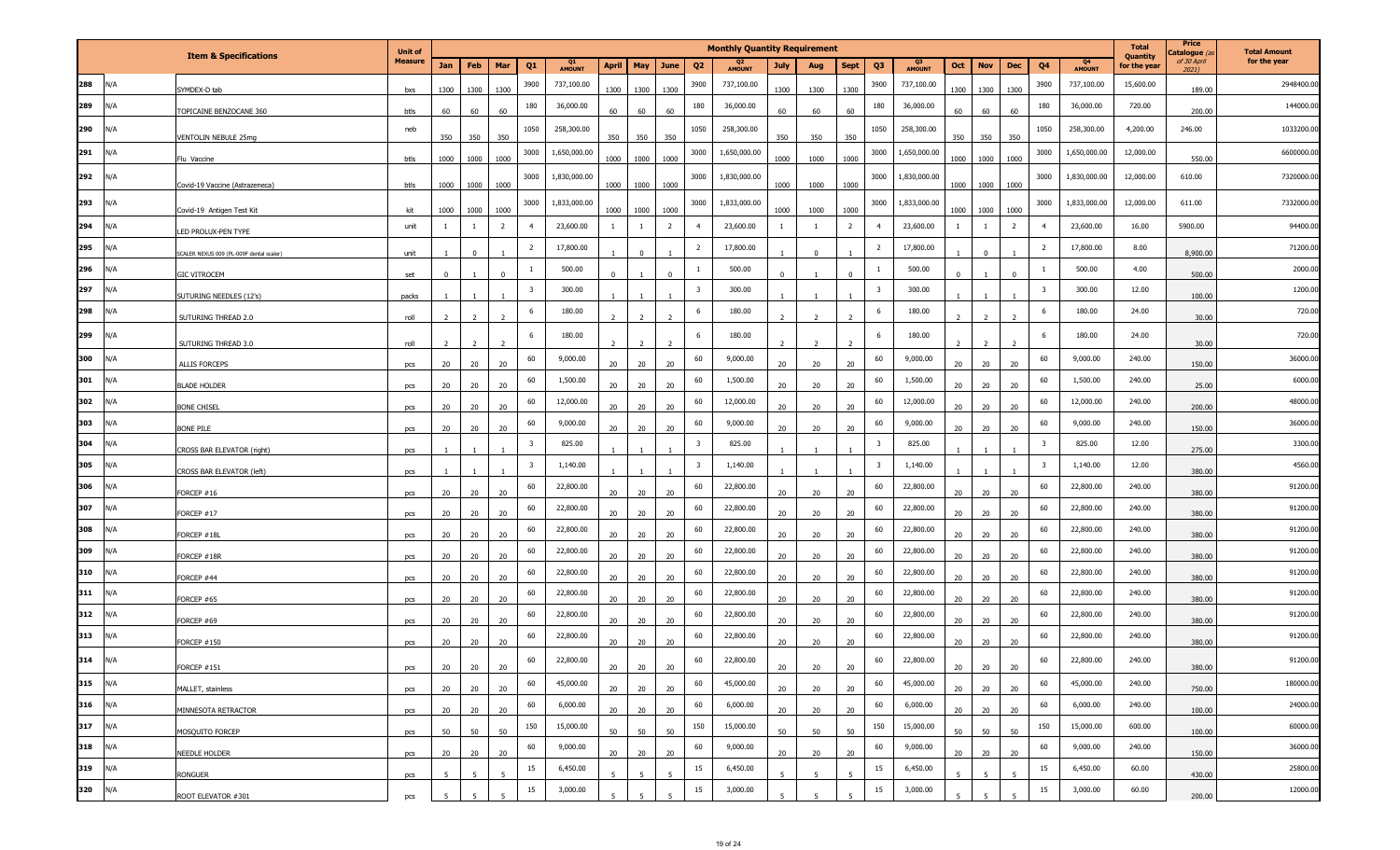|     |     |                                        | <b>Unit of</b> |                 |                |                          |                |              |                         |                |                          |                | <b>Monthly Quantity Requirement</b> |                |                         |                |                |                                 |                |                          |                         |    |                     | Total<br>Quantity | Price<br>Catalogue (as | <b>Total Amount</b> |
|-----|-----|----------------------------------------|----------------|-----------------|----------------|--------------------------|----------------|--------------|-------------------------|----------------|--------------------------|----------------|-------------------------------------|----------------|-------------------------|----------------|----------------|---------------------------------|----------------|--------------------------|-------------------------|----|---------------------|-------------------|------------------------|---------------------|
|     |     | <b>Item &amp; Specifications</b>       | <b>Measure</b> | Jan             | Feb            | Mar                      | Q <sub>1</sub> | Q1<br>AMOUNT | <b>April</b>            | May            | June                     | Q <sub>2</sub> | Q <sub>2</sub><br><b>AMOUNT</b>     | <b>July</b>    | Aug                     | <b>Sept</b>    | Q <sub>3</sub> | Q <sub>3</sub><br><b>AMOUNT</b> | Oct            | <b>Nov</b>               | Dec                     | Q4 | Q4<br><b>AMOUNT</b> | for the year      | of 30 April<br>2021)   | for the year        |
| 321 | N/A | <b>ROOT ELEVATOR #302</b>              | pcs            |                 |                |                          | 15             | 3,000.00     | $\overline{\mathbf{S}}$ |                |                          | 15             | 3,000.00                            |                |                         |                | 15             | 3,000.00                        |                |                          |                         | 15 | 3,000.00            | 60.00             | 200.00                 | 12000.00            |
| 322 | N/A | ROOT ELEVATOR #303                     | pcs            |                 |                |                          | 15             | 3,000.00     |                         |                |                          | 15             | 3,000.00                            |                |                         |                | 15             | 3,000.00                        |                |                          |                         | 15 | 3,000.00            | 60.00             | 200.00                 | 12000.00            |
| 323 | N/A | ROOT ELEVATOR #304                     | pcs            |                 |                | $\overline{\phantom{a}}$ | 15             | 3,000.00     | $\overline{5}$          |                | $\overline{\phantom{a}}$ | 15             | 3,000.00                            | -5             |                         |                | 15             | 3,000.00                        |                |                          | 5                       | 15 | 3,000.00            | 60.00             | 200.00                 | 12000.00            |
| 324 | N/A | ROOT TIP pik #1                        | pcs            |                 |                |                          | 15             | 3,300.00     | $\overline{5}$          |                |                          | 15             | 3,300.00                            | 5              | 5                       |                | 15             | 3,300.00                        |                |                          |                         | 15 | 3,300.00            | 60.00             | 220.00                 | 13200.00            |
| 325 | N/A | ROOT TIP pik #2                        | pcs            |                 |                | $\overline{5}$           | 15             | 3,300.00     | -5                      |                | 5 <sup>2</sup>           | 15             | 3,300.00                            | 5 <sub>1</sub> | -5                      |                | 15             | 3,300.00                        |                | 5                        |                         | 15 | 3,300.00            | 60.00             | 220.00                 | 13200.00            |
| 326 | N/A | ROOT TIP pik #3                        | pcs            | -5              |                | $\overline{\phantom{a}}$ | 15             | 3,300.00     | 5 <sup>1</sup>          |                | $\overline{5}$           | 15             | 3,300.00                            | $\overline{5}$ | -5                      |                | 15             | 3,300.00                        |                | $\overline{\phantom{a}}$ | 5                       | 15 | 3,300.00            | 60.00             | 220.00                 | 13200.00            |
| 327 | N/A | SELDIN ELEVATOR                        | pcs            |                 |                |                          | 15             | 2,400.00     | -5                      |                |                          | 15             | 2,400.00                            |                | .5                      |                | 15             | 2,400.00                        |                |                          |                         | 15 | 2,400.00            | 60.00             | 160.00                 | 9600.00             |
| 328 | N/A | <b>ISSUE FORCEP</b>                    | pcs            | -5              |                | 5 <sub>1</sub>           | 15             | 2,250.00     | 5 <sup>5</sup>          |                | $5^{\circ}$              | 15             | 2,250.00                            | $\overline{5}$ | 5                       |                | 15             | 2,250.00                        | $\mathbf{r}$   | $\overline{\phantom{a}}$ | 5                       | 15 | 2,250.00            | 60.00             | 150.00                 | 9000.00             |
| 329 | N/A |                                        |                |                 |                | 5 <sub>1</sub>           | 15             | 1,500.00     | 5                       |                | $5^{\circ}$              | 15             | 1,500.00                            | -5             | $\overline{5}$          |                | 15             | 1,500.00                        | $\overline{a}$ | $\overline{\phantom{a}}$ | $\overline{5}$          | 15 | 1,500.00            | 60.00             |                        | 6000.00             |
| 330 | N/A | ADSON FORCEP with teeth<br>LEVATOR #1c | pcs<br>pcs     | 5               |                |                          | 15             | 3,000.00     | $\overline{a}$          |                |                          | 15             | 3,000.00                            | 5              |                         |                | 15             | 3,000.00                        |                |                          |                         | 15 | 3,000.00            | 60.00             | 100.00<br>200.00       | 12000.00            |
| 331 | N/A | ELEVATOR #21                           | pcs            | -5              |                | 5                        | 15             | 3,000.00     | 5                       | -5             | 5                        | 15             | 3,000.00                            | -5             | -5                      |                | 15             | 3,000.00                        |                | 5                        | 5                       | 15 | 3,000.00            | 60.00             | 200.00                 | 12000.00            |
| 332 | N/A | LEVATOR #2c                            | pcs            | -5              |                |                          | 15             | 3,000.00     | $\overline{5}$          |                |                          | 15             | 3,000.00                            | $\overline{5}$ | -5                      |                | 15             | 3,000.00                        |                | 5                        |                         | 15 | 3,000.00            | 60.00             | 200.00                 | 12000.00            |
| 333 | N/A | ELEVATOR #45                           | pcs            | -5              | -5             | $\overline{5}$           | 15             | 3,000.00     | 5                       | -5             | -5                       | 15             | 3,000.00                            | 5              | -5                      |                | 15             | 3,000.00                        | -5             | 5 <sup>5</sup>           | -5                      | 15 | 3,000.00            | 60.00             | 200.00                 | 12000.00            |
| 334 | N/A | LEVATOR #71                            | pcs            | 5               |                |                          | 15             | 3,000.00     | $\overline{5}$          |                |                          | 15             | 3,000.00                            | $\overline{5}$ | 5                       |                | 15             | 3,000.00                        |                |                          |                         | 15 | 3,000.00            | 60.00             | 200.00                 | 12000.00            |
| 335 | N/A | ELEVATOR #72                           | pcs            | -5              |                | $\overline{\phantom{a}}$ | 15             | 3,000.00     | 5                       |                | $\overline{5}$           | 15             | 3,000.00                            | 5              | -5                      |                | 15             | 3,000.00                        |                | 5                        | 5                       | 15 | 3,000.00            | 60.00             | 200.00                 | 12000.00            |
| 336 | N/A | <b>ACID ETCHANT</b>                    | pcs            | -5              |                | 5                        | 15             | 3,000.00     | 5 <sup>5</sup>          |                | 5                        | 15             | 3,000.00                            | 5              | -5                      |                | 15             | 3,000.00                        |                | $\overline{5}$           | $\overline{5}$          | 15 | 3,000.00            | 60.00             | 200.00                 | 12000.00            |
| 337 | N/A | BONDING AGENT 5ml (DFL)                | pcs            | $\overline{4}$  |                | $\overline{4}$           | 12             | 6,000.00     | $\overline{4}$          |                |                          | 12             | 6,000.00                            | $\overline{4}$ | $\overline{\mathbf{4}}$ |                | 12             | 6,000.00                        |                | $\overline{4}$           |                         | 12 | 6,000.00            | 48.00             | 500.00                 | 24000.00            |
| 338 | N/A | PLASTER OF PARIS                       | kls            | $\overline{4}$  |                | $\overline{4}$           | 12             | 420.00       | $\overline{4}$          |                | $\overline{4}$           | 12             | 420.00                              | $\overline{4}$ | $\overline{4}$          |                | 12             | 420.00                          |                | $\overline{a}$           | 4                       | 12 | 420.00              | 48.00             | 35.00                  | 1680.00             |
| 339 | N/A | ZOE CEMENT (temrex) big                | set            | $\overline{4}$  |                | $\overline{4}$           | 12             | 15,000.00    | $\overline{4}$          |                | $\overline{4}$           | 12             | 15,000.00                           | $\overline{a}$ | $\overline{4}$          |                | 12             | 15,000.00                       |                | $\overline{4}$           | $\overline{\mathbf{4}}$ | 12 | 15,000.00           | 48.00             | 1,250.00               | 60000.00            |
| 340 | N/A | PERIODONTAL PROBE                      | pcs            | $\overline{4}$  |                | $\overline{4}$           | 12             | 1,200.00     | $\overline{4}$          |                | $\overline{4}$           | 12             | 1,200.00                            | $\overline{a}$ | $\overline{\mathbf{4}}$ |                | 12             | 1,200.00                        |                |                          |                         | 12 | 1,200.00            | 48.00             | 100.00                 | 4800.00             |
| 341 | N/A | PLASTER BOWL (small)                   | pcs            | $\mathbf{R}$    |                | $\overline{\mathbf{z}}$  | 9              | 243.00       | $\overline{3}$          |                | $\overline{\mathbf{3}}$  | 9              | 243.00                              | $\mathbf{R}$   | -3                      |                | 9              | 243.00                          |                | $\overline{\mathbf{z}}$  | $\overline{\mathbf{3}}$ | 9  | 243.00              | 36.00             | 27.00                  | 972.00              |
| 342 | N/A | SPATULA (stainless)                    | pcs            |                 |                |                          | 9              | 540.00       |                         |                |                          | 9              | 540.00                              |                |                         |                | 9              | 540.00                          |                |                          |                         | 9  | 540.00              | 36.00             | 60.00                  | 2160.00             |
| 343 | N/A | SPOON EXCAVATOR                        | pcs            |                 |                |                          | 9              | 630.00       |                         |                |                          | 9              | 630.00                              |                |                         |                | 9              | 630.00                          |                |                          |                         | 9  | 630.00              | 36.00             | 70.00                  | 2520.00             |
| 344 | N/A | ELLOW WAX/BITTEWAX                     | pcs            |                 |                |                          | 6              | 54.00        |                         |                |                          | 6              | 54.00                               |                |                         |                | 6              | 54.00                           |                |                          |                         | 6  | 54.00               | 24.00             | 9.00                   | 216.00              |
| 345 | N/A | <b>LGINATE</b> (kromopan)              | packs          |                 |                |                          | 6              | 1,800.00     |                         |                |                          | 6              | 1,800.00                            |                |                         |                | 6              | 1,800.00                        |                |                          |                         | 6  | 1,800.00            | 24.00             | 300.00                 | 7200.00             |
| 346 | N/A | UBBER CUP                              | pcs            | -8              |                | 8                        | 24             | 120.00       | $\mathbf{8}$            |                | 8                        | 24             | 120.00                              | 8              | 8                       |                | 24             | 120.00                          |                | 8                        | 8                       | 24 | 120.00              | 96.00             | 5.00                   | 480.00              |
| 347 | N/A | PROPHY PASTE                           | tube           |                 |                |                          | 6              | 420.00       |                         |                |                          | 6              | 420.00                              |                |                         |                | 6              | 420.00                          |                |                          |                         | 6  | 420.00              | 24.00             | 70.00                  | 1680.00             |
| 348 | N/A | PROPHY BRUSH 100's                     | packs          | $\overline{2}$  | $\overline{2}$ | 2                        | 6              | 4,350.00     | 2                       | $\overline{2}$ | $\overline{2}$           | 6              | 4,350.00                            | $\overline{2}$ | $\overline{2}$          | $\overline{2}$ | 6              | 4,350.00                        | 2              | $\overline{2}$           | $\overline{2}$          | 6  | 4,350.00            | 24.00             | 725.00                 | 17400.00            |
| 349 | N/A | DISPOSAL BIB 100'S                     | packs          | 30              | 30             | 30                       | 90             | 12,150.00    | 30                      | 30             | 30                       | 90             | 12,150.00                           | 30             | 30                      | 30             | 90             | 12,150.00                       | 30             | 30                       | 30                      | 90 | 12,150.00           | 360.00            | 135.00                 | 48600.00            |
| 350 | N/A | MOUTH MIRROR with handle #4            | pcs            | 5               |                | 5 <sub>1</sub>           | 15             | 825.00       | 5                       |                | 5 <sup>5</sup>           | 15             | 825.00                              | 5 <sup>5</sup> | -5                      |                | 15             | 825.00                          | $\mathbf{r}$   | $\overline{\phantom{a}}$ | 5                       | 15 | 825.00              | 60.00             | 55.00                  | 3300.00             |
| 351 | N/A | MOUTH MIRROR with handle #5            | pcs            | 5               | -5             | 5                        | 15             | 900.00       | 5 <sup>5</sup>          | $\overline{5}$ | 5 <sup>2</sup>           | 15             | 900.00                              | 5 <sup>7</sup> | 5                       |                | 15             | 900.00                          | 5 <sup>5</sup> | 5                        | 5                       | 15 | 900.00              | 60.00             | 60.00                  | 3600.00             |
| 352 | N/A | COTTON PLIER with lock                 | pcs            | 5               | $\overline{5}$ | 5 <sub>1</sub>           | 15             | 1,500.00     | 5                       | 5 <sup>5</sup> | 5 <sup>5</sup>           | 15             | 1,500.00                            | $\overline{5}$ | -5                      |                | 15             | 1,500.00                        | $5^{\circ}$    | $5^{\circ}$              | 5                       | 15 | 1,500.00            | 60.00             | 100.00                 | 6000.00             |
| 353 | N/A | COTTON PLIER without lock              | pcs            | $5\overline{5}$ | 5              | 5                        | 15             | 1,200.00     | 5                       |                | 5                        | 15             | 1,200.00                            | 5              | 5                       |                | 15             | 1,200.00                        | 5              | 5                        |                         | 15 | 1,200.00            | 60.00             | 80.00                  | 4800.00             |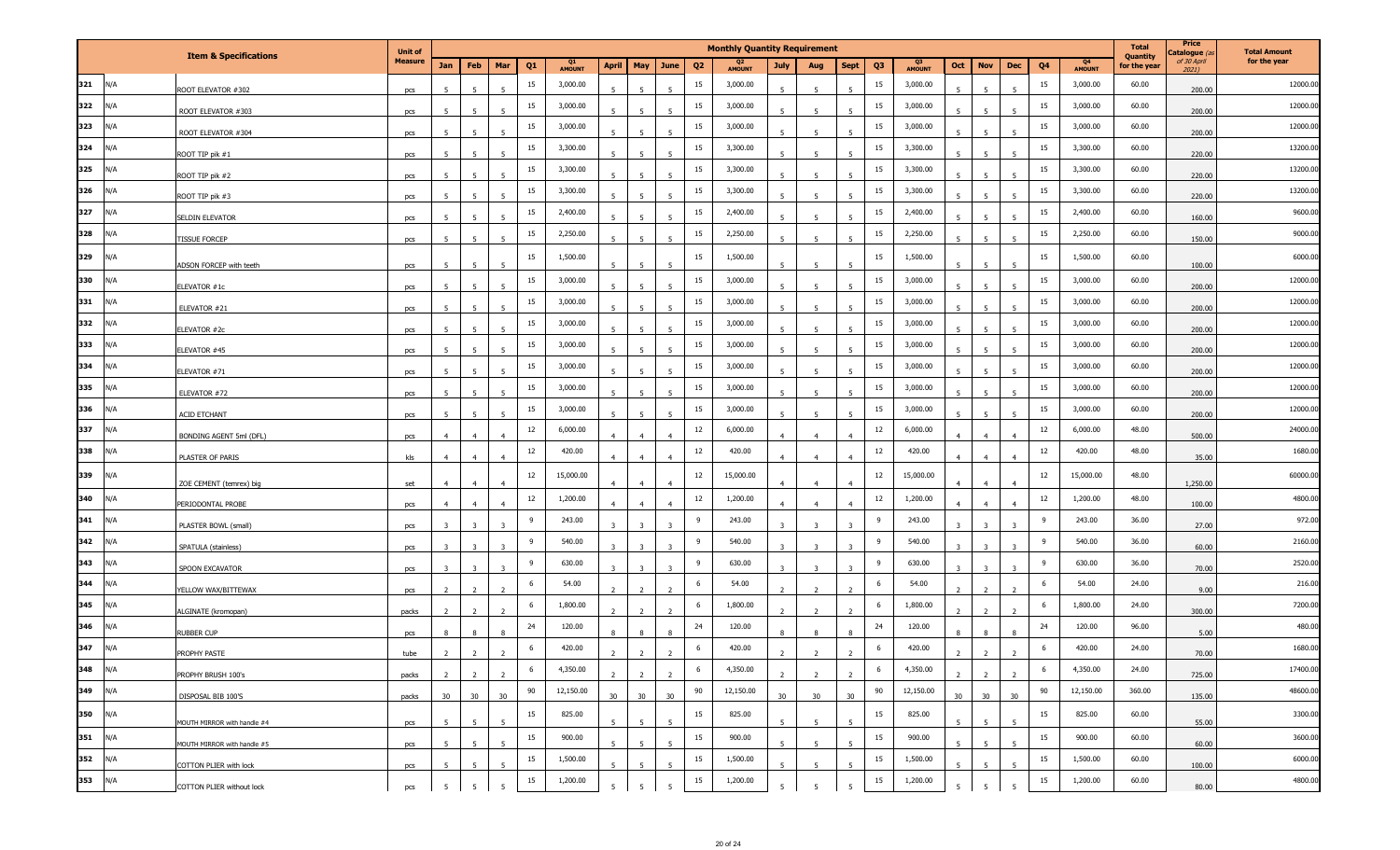|     |     |                                        | <b>Unit of</b> |      |          |                |                |              |                |           |          |                | <b>Monthly Quantity Requirement</b> |                |          |             |                |                     |                          |                         |       |                     | <b>Total</b><br>Quantity | Price<br>C <b>atalogue</b> (a | <b>Total Amount</b> |
|-----|-----|----------------------------------------|----------------|------|----------|----------------|----------------|--------------|----------------|-----------|----------|----------------|-------------------------------------|----------------|----------|-------------|----------------|---------------------|--------------------------|-------------------------|-------|---------------------|--------------------------|-------------------------------|---------------------|
|     |     | <b>Item &amp; Specifications</b>       | <b>Measure</b> | Jan  | Feb      | Mar            | Q <sub>1</sub> | Q1<br>AMOUNT | <b>April</b>   | May       | June     | Q <sub>2</sub> | <b>AMOUNT</b>                       | <b>July</b>    | Aug      | <b>Sept</b> | Q <sub>3</sub> | Q3<br><b>AMOUNT</b> | Oct<br><b>Nov</b>        | Dec                     | Q4    | Q4<br><b>AMOUNT</b> | for the year             | of 30 April<br>2021)          | for the year        |
| 354 | N/A | <b>XPLORER</b>                         | pcs            |      |          |                | 15             | 1,200.00     |                |           |          | 15             | 1,200.00                            |                |          |             | 15             | 1,200.00            |                          |                         | 15    | 1,200.00            | 60.00                    | 80.00                         | 4800.00             |
| 355 | N/A | <b>DYCAL</b>                           | pcs            |      |          |                | 15             | 15,000.00    |                |           |          | 15             | 15,000.00                           |                |          |             | 15             | 15,000.00           |                          |                         | 15    | 15,000.00           | 60.00                    | 1,000.00                      | 60000.00            |
| 356 | N/A | BEAUTIFIL COMPOSITE                    | tube           | 5    |          | $\overline{5}$ | 15             | 20,025.00    |                |           |          | 15             | 20,025.00                           | 5              |          |             | 15             | 20,025.00           |                          |                         | 15    | 20,025.00           | 60.00                    | 1,335.00                      | 80100.00            |
| 357 | N/A | DIAMOND BURS (round)                   | pcs            |      |          |                | 15             | 750.00       | 5              |           |          | 15             | 750.00                              | 5              |          |             | 15             | 750.00              |                          |                         | 15    | 750.00              | 60.00                    | 50.00                         | 3000.00             |
| 358 | N/A | DIAMOND BURS (straight)                | pcs            | -5   |          |                | 15             | 750.00       |                |           |          | 15             | 750.00                              | 5 <sub>1</sub> | -5       |             | 15             | 750.00              |                          |                         | 15    | 750.00              | 60.00                    | 50.00                         | 3000.00             |
| 359 | N/A | DIAMOND BURS (inverted)                | pcs            | 5    |          | $\overline{5}$ | 15             | 750.00       | $\overline{5}$ |           |          | 15             | 750.00                              | $\overline{5}$ | 5        |             | 15             | 750.00              |                          | 5                       | 15    | 750.00              | 60.00                    | 50.00                         | 3000.00             |
| 360 | I/A | GUM SEPERATOR TRUMPF PAKISTAN          | pcs            | -5   |          | $\overline{5}$ | 15             | 1,200.00     | 5 <sup>5</sup> |           |          | 15             | 1,200.00                            | -5             | 5        |             | 15             | 1,200.00            | к                        | 5                       | 15    | 1,200.00            | 60.00                    | 80.00                         | 4800.00             |
| 361 | N/A | CARPULE SYRINGE PAKISTAN               | pcs            | -5   |          |                | 15             | 3,975.00     |                |           |          | 15             | 3,975.00                            | 5              |          |             | 15             | 3,975.00            |                          |                         | 15    | 3,975.00            | 60.00                    | 265.00                        | 15900.00            |
| 362 | N/A | CHISEL DOUBLE ENDED TRUMPF PAKISTAN    | pcs            | 5    |          | 5 <sup>1</sup> | 15             | 1,200.00     | $\overline{5}$ |           | -5       | 15             | 1,200.00                            | -5             | -5       |             | 15             | 1,200.00            | $\overline{\phantom{a}}$ | 5                       | 15    | 1,200.00            | 60.00                    | 80.00                         | 4800.00             |
| 363 | N/A | GLASSTONOMER CEMENT type I shofu 510ml | pcs            |      |          |                | 15             | 18,000.00    |                |           |          | 15             | 18,000.00                           |                |          |             | 15             | 18,000.00           |                          |                         | 15    | 18,000.00           | 60.00                    | 1,200.00                      | 72000.00            |
| 364 | N/A | DENTAL CHAIR                           | unit           | -1   | $\Omega$ | $\mathbf{0}$   |                | 157,200.00   | <sup>1</sup>   | $\Omega$  | $\bf{0}$ |                | 157,200.00                          | -1             | $\bf{0}$ | $\Omega$    | -1             | 157,200.00          | $\mathbf 0$              | $\overline{\mathbf{0}}$ |       | 157,200.00          | 4.00                     | 157,200.00                    | 628800.00           |
| 365 | N/A | ISOPROPHYL ALCOHOL 500ml (70%)         | btls           | 100  | 100      | 100            | 300            | 21,000.00    | 100            | 100       | 100      | 300            | 21,000.00                           | 100            | 100      | 100         | 300            | 21,000.00           | 100<br>100               | 100                     | 300   | 21,000.00           | 1,200.00                 | 70.00                         | 84000.00            |
| 366 | l/A | PULMO-AID C NEBULIZER NS               | unit           | 15   | 15       | 15             | 45             | 157,500.00   | 15             | 15        | 15       | 45             | 157,500.00                          | 15             | 15       | 15          | 45             | 157,500.00          | 15<br>15                 | 15                      | 45    | 157,500.00          | 180.00                   | 3,500.00                      | 630000.00           |
| 367 | N/A | OMRON NEBULIZER NE C 28                | unit           | 15   | 15       | 15             | 45             | 121,500.00   | 15             | 15        | 15       | 45             | 121,500.00                          | 15             | 15       | 15          | 45             | 121,500.00          | 15<br>15                 | 15                      | 45    | 121,500.00          | 180.00                   | 2,700.00                      | 486000.00           |
| 368 | N/A | OMRON AUTO BP MONITOR HEM-7121         | unit           | 15   | 15       | 15             | 45             | 112,500.00   | 15             | 15        | 15       | 45             | 112,500.00                          | 15             | 15       | 15          | 45             | 112,500.00          | 15<br>15                 | 15                      | 45    | 112,500.00          | 180.00                   | 2,500.00                      | 450000.00           |
| 369 | N/A | DIGITAL THERMOMETER, SUGITECH          | pcs            | 15   | 15       | 15             | 45             | 3,375.00     | 15             | 15        | 15       | 45             | 3,375.00                            | 15             | 15       | 15          | 45             | 3,375.00            | 15<br>15                 | 15                      | 45    | 3,375.00            | 180.00                   | 75.00                         | 13500.00            |
| 370 | N/A | OMRON DIGITAL THERMOMETER MC 246       | pcs            | 15   | 15       | 15             | 45             | 8,550.00     | 15             | 15        | 15       | 45             | 8,550.00                            | 15             | 15       | 15          | 45             | 8,550.00            | 15<br>15                 | 15                      | 45    | 8,550.00            | 180.00                   | 190.00                        | 34200.00            |
| 371 | N/A | INFRARED THERMOMETER                   | pcs            | 15   | 15       | 15             | 45             | 172,866.15   | 15             | 15        | 15       | 45             | 172,866.15                          | 15             | 15       | 15          | 45             | 172,866.15          | 15<br>15                 | 15                      | 45    | 172,866.15          | 180.00                   | 3,841.47                      | 691464.60           |
| 372 | N/A | BLUE SCREEN DRUG TEST KIT              | pcs            | 3500 | 3500     | 3500           | 10500          | 682,500.00   | 3500           | 3500      | 3500     | 10500          | 682,500.00                          | 3500           | 3500     | 3500        | 10500          | 682,500.00          | 3500<br>3500             | 3500                    | 10500 | 682,500.00          | 42,000.00                | 65.00                         | 2730000.0           |
| 373 | N/A | ACCU-CA SP (GLUCOSE MONITOR)           | sets           | 30   | 30       | 30             | 90             | 171,000.00   | 30             | 30        | 30       | 90             | 171,000.00                          | 30             | 30       | 30          | 90             | 171,000.00          | 30<br>30                 | 30                      | 90    | 171,000.00          | 360.00                   | 1,900.00                      | 684000.0            |
| 374 | N/A | CIDEX                                  | qls            | 20   | 20       | 20             | 60             | 108,000.00   | 20             | 20        | 20       | 60             | 108,000.00                          | 20             | 20       | 20          | 60             | 108,000.00          | 20<br>20                 | 20                      | 60    | 108,000.00          | 240.00                   | 1,800.00                      | 432000.00           |
| 375 | N/A | IDOCAINE DENTAL ANESTHESIA 2% 1.8mm    | bxs            | 100  | 100      | 100            | 300            | 210,000.00   | 100            | 100       | 100      | 300            | 210,000.00                          | 100            | 100      | 100         | 300            | 210,000.00          | 100<br>100               | 100                     | 300   | 210,000.00          | 1,200.00                 | 700.00                        | 840000.0            |
| 376 | N/A | Yellow Shirt                           | pcs            | 3500 | 3500     | 3500           | 10500          | 945,000.00   | 3500           | 3500      | 3500     | 10500          | 945,000.00                          | 3500           | 3500     | 3500        | 10500          | 945,000.00          | 3500<br>3500             | 3500                    | 10500 | 945,000.00          | 42,000.00                | 90.00                         | 3780000.00          |
| 377 | N/A | logging pants (for inmates)            | pcs            | 3500 |          | 3500           | 7000           | 700,000.00   | 3500           |           | 3500     | 7000           | 700,000.00                          | 3500           | $\Omega$ | 3500        | 7000           | 700,000.00          | 3500                     | 3500                    | 7000  | 700,000.00          | 28,000.00                | 100.00                        | 2800000.00          |
| 378 | N/A | Short pants (for inmates)              | pcs            | 3500 | $\Omega$ | 3500           | 7000           | 490,000.00   | 3500           |           | 3500     | 7000           | 490,000.00                          | 3500           | $\Omega$ | 3500        | 7000           | 490,000.00          | 3500<br>$\Omega$         | 3500                    | 7000  | 490,000.00          | 28,000.00                | 70.00                         | 1960000.0           |
| 379 | N/A | Groaming kit                           | set            | 3500 | 3500     | 3500           | 10500          | 630,000.00   | 3500           | 3500      | 3500     | 10500          | 630,000.00                          | 3500           | 3500     | 3500        | 10500          | 630,000.00          | 3500<br>3500             | 3500                    | 10500 | 630,000.00          | 42,000.00                | 60.00                         | 2520000.00          |
| 380 | N/A | Bathroom soan, 90gms                   | pcs            | 5000 | 5000     | 5000           | 15000          | 337,350.00   | 5000           | 5000      | 5000     | 15000          | 337,350.00                          | 5000           | 5000     | 5000        | 15000          | 337,350.00          | 5000<br>5000             | 5000                    | 15000 | 337,350.00          | 60,000.00                | 22.49                         | 1349400.00          |
| 381 | N/A | <b>Hand Sanitizers</b>                 | pcs            | 600  | 600      | 600            | 1800           | 42,282.00    | 600            | 600       | 600      | 1800           | 42,282.00                           | 600            | 600      | 600         | 1800           | 42,282.00           | 600<br>600               | 600                     | 1800  | 42,282.00           | 7,200.00                 | 23.49                         | 169128.00           |
| 382 | N/A | Hand soap                              | pcs            | 5000 | 5000     | 5000           | 15000          | 375,000.00   | 5000           | 5000      | 5000     | 15000          | 375,000.00                          | 5000           | 5000     | 5000        | 15000          | 375,000.00          | 5000<br>5000             | 5000                    | 15000 | 375,000.00          | 60,000.00                | 25.00                         | 1500000.00          |
| 383 | N/A | Shampoo                                | sachet         | 4500 | 4500     | 4500           | 13500          | 891,000.00   |                | 4500 4500 | 4500     | 13500          | 891,000.00                          | 4500           | 4500     | 4500        | 13500          | 891,000.00          | 4500 4500                | 4500                    | 13500 | 891,000.00          | 54,000.00                | 66.00                         | 3564000.00          |
| 384 | N/A | Zonrox (900ml)                         | bots.          | 100  | 100      | 100            | 300            | 25,500.00    | 100            | 100       | 100      | 300            | 25,500.00                           | 100            | 100      | 100         | 300            | 25,500.00           | 100<br>100               | 100                     | 300   | 25,500.00           | 1,200.00                 | 85.00                         | 102000.00           |
| 385 | N/A | Sterilox (100ml) Disinfectant          | bots.          | 50   | 50       | 50             | 150            | 11,250.00    | 50             | 50        | 50       | 150            | 11,250.00                           | 50             | 50       | 50          | 150            | 11,250.00           | 50<br>50                 | 50                      | 150   | 11,250.00           | 600.00                   | 75.00                         | 45000.00            |
| 386 | N/A | Toothpaste, 30gms                      | sachet         | 4500 | 4500     | 4500           | 13500          | 135,000.00   |                | 4500 4500 | 4500     | 13500          | 135,000.00                          | 4500           | 4500     | 4500        | 13500          | 135,000.00          | 4500 4500                | 4500                    | 13500 | 135,000.00          | 54,000.00                | 10.00                         | 540000.00           |
|     |     |                                        |                |      |          |                |                |              |                |           |          |                |                                     |                |          |             |                |                     |                          |                         |       |                     |                          |                               |                     |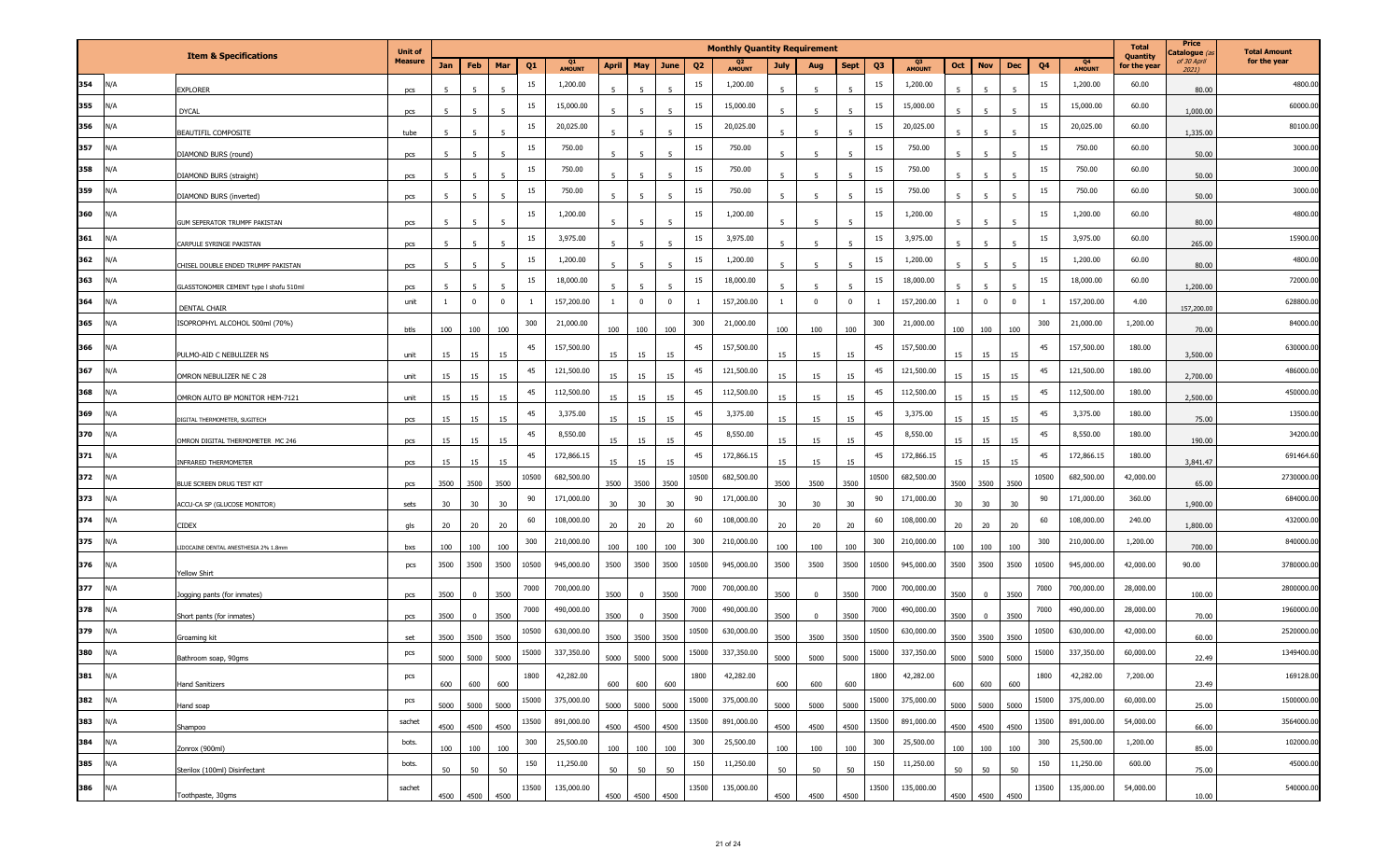|         |     |                                       | <b>Unit of</b> |                         |                         |                         |                |                     |                         |                         |                         |                | <b>Monthly Quantity Requirement</b> |                         |                         |                         |                |              |                         |                         |                         |                |                                 | <b>Total</b>             | Price<br><b>`atalogue</b> (a | <b>Total Amount</b> |
|---------|-----|---------------------------------------|----------------|-------------------------|-------------------------|-------------------------|----------------|---------------------|-------------------------|-------------------------|-------------------------|----------------|-------------------------------------|-------------------------|-------------------------|-------------------------|----------------|--------------|-------------------------|-------------------------|-------------------------|----------------|---------------------------------|--------------------------|------------------------------|---------------------|
|         |     | <b>Item &amp; Specifications</b>      | <b>Measure</b> | Jan                     | Feb                     | Mar                     | Q1             | Q1<br><b>AMOUNT</b> | <b>April</b>            | May                     | June                    | Q <sub>2</sub> | Q2<br><b>AMOUNT</b>                 | July                    | Aug                     | <b>Sept</b>             | Q <sub>3</sub> | Q3<br>AMOUNT | Oct                     | <b>Nov</b>              | <b>Dec</b>              | Q <sub>4</sub> | Q <sub>4</sub><br><b>AMOUNT</b> | Quantity<br>for the year | of 30 April<br>2021)         | for the year        |
| 387     | N/A | oothbrush                             | pcs            | 4500                    | 4500                    | 4500                    | 13500          | 270,000.00          | 4500                    | 4500                    | 4500                    | 13500          | 270,000.00                          | 4500                    | 4500                    | 4500                    | 13500          | 270,000.00   | 4500                    | 4500                    | 4500                    | 13500          | 270,000.00                      | 54,000.00                | 20.00                        | 1080000.00          |
| 388     | N/A | ileeping mat                          | pcs            | 3500                    | 3500                    | 3500                    | 10500          | 1,260,000.00        | 3500                    | 3500                    | 3500                    | 10500          | 1,260,000.00                        | 3500                    | 3500                    | 3500                    | 10500          | 1,260,000.00 | 3500                    | 3500                    | 3500                    | 10500          | 1,260,000.00                    | 42,000.00                | 120.00                       | 5040000.00          |
| 389     | N/A | Mosquito net                          | pcs            | 3500                    | 3500                    | 3500                    | 10500          | 1,470,000.00        | 3500                    | 3500                    | 3500                    | 10500          | 1,470,000.00                        | 3500                    | 3500                    | 3500                    | 10500          | 1,470,000.00 | 3500                    | 3500                    | 3500                    | 10500          | 1,470,000.00                    | 42,000.00                | 140.00                       | 5880000.00          |
| 390     | N/A | Slipper                               |                | 3500                    | 3500                    | 3500                    | 10500          | 420,000.00          | 3500                    | 3500                    | 3500                    | 10500          | 420,000.00                          | 3500                    | 3500                    | 3500                    | 10500          | 420,000.00   | 3500                    | 3500                    | 3500                    | 10500          | 420,000.00                      | 42,000.00                | 40.00                        | 1680000.00          |
| 391     | N/A |                                       | pcs            | 3500                    | 3500                    | 3500                    | 10500          | 1,050,000.00        | 3500                    | 3500                    | 3500                    | 10500          | 1,050,000.00                        | 3500                    | 3500                    | 3500                    | 10500          | 1,050,000.00 | 3500                    | 3500                    | 3500                    | 10500          | 1,050,000.00                    | 42,000.00                | 100.00                       | 4200000.00          |
| 392     | N/A | Food tray                             | pcs            | 3500                    | 3500                    | 3500                    | 10500          | 315,000.00          | 3500                    | 3500                    | 3500                    | 10500          | 315,000.00                          | 3500                    | 3500                    | 3500                    | 10500          | 315,000.00   | 3500                    | 3500                    | 3500                    | 10500          | 315,000.00                      | 42,000.00                | 30.00                        | 1260000.00          |
| 393     | N/A | Good morning towel<br>Basketball      | pcs            | 30                      | 30                      | 30                      | 90             | 72,000.00           | 30                      | 30                      | 30                      | 90             | 72,000.00                           | 30                      | 30                      | $30\,$                  | 90             | 72,000.00    | 30                      | 30                      | 30                      | 90             | 72,000.00                       | 360.00                   | 800.00                       | 288000.00           |
| 394     | N/A |                                       | pcs            | 30                      | 30                      | 30                      | 90             | 76,500.00           | 30                      | 30                      | 30                      | 90             | 76,500.00                           | 30                      | 30                      | 30                      | 90             | 76,500.00    | 30                      | 30                      | 30                      | 90             | 76,500.00                       | 360.00                   |                              | 306000.00           |
| 395     | N/A | Basketball ring with net              | set            | 30                      | 30                      | 30                      | 90             | 67,500.00           | 30                      | 30                      | 30                      | 90             | 67,500.00                           | 30                      | 30                      | 30                      | 90             | 67,500.00    | 30                      | 30                      | 30                      | 90             | 67,500.00                       | 360.00                   | 850.00                       | 270000.00           |
| 396     | N/A | olleyball                             | pcs            | 20                      | 20                      | 20                      | 60             | 18,000.00           | 20                      | 20                      | 20                      | 60             | 18,000.00                           | 20                      | 20                      | 20                      | 60             | 18,000.00    | 20                      | 20                      | 20                      | 60             | 18,000.00                       | 240.00                   | 750.00                       | 72000.00            |
| 397     | N/A | olleyball net                         | pcs            | 50                      | 50                      | 50                      | 150            | 184,500.00          | 50                      | 50                      | 50                      | 150            | 184,500.00                          | 50                      | 50                      | 50                      | 150            | 184,500.00   | 50                      | 50                      | 50                      | 150            | 184,500.00                      | 600.00                   | 300.00                       | 738000.00           |
| 398     | N/A | Dartboard with pin                    | set            | 60                      | 60                      | 60                      | 180            | 24,300.00           | 60                      | 60                      | 60                      | 180            | 24,300.00                           | 60                      | 60                      | 60                      | 180            | 24,300.00    | 60                      | 60                      | 60                      | 180            | 24,300.00                       | 720.00                   | 1,230.00                     | 97200.00            |
| 399     | N/A | Chessboard (big)                      | set            | 6                       | -6                      | 6                       | 18             | 104,400.00          | 6                       | - 6                     | -6                      | 18             | 104,400.00                          | 6                       | -6                      | 6                       | 18             | 104,400.00   | 6                       | - 6                     | 6                       | 18             | 104,400.00                      | 72.00                    | 135.00                       | 417600.00           |
| 400     | N/A | Table Tennis                          | set            | 50                      | 50                      | 50                      | 150            | 27,750.00           | 50                      | 50                      | 50                      | 150            | 27,750.00                           | 50                      | 50                      | 50                      | 150            | 27,750.00    | 50                      | 50                      | 50                      | 150            | 27,750.00                       | 600.00                   | 5,800.00                     | 111000.00           |
| 401     | N/A | Scrabble                              | set            | 50                      | 50                      | 50                      | 150            | 271,200.00          | 50                      | 50                      | 50                      | 150            | 271,200.00                          | 50                      | 50                      | 50                      | 150            | 271,200.00   | 50                      | 50                      | 50                      | 150            | 271,200.00                      | 600.00                   | 185.00                       | 1084800.00          |
| 402     | N/A | Badminton Racket with shuttle cock    | set            | 5                       | 5                       | 5                       | 15             | 27,000.00           | 5 <sub>5</sub>          | 5 <sup>5</sup>          | 5                       | 15             | 27,000.00                           | 5                       | 5                       | 5                       | 15             | 27,000.00    | 5                       | 5                       | 5                       | 15             | 27,000.00                       | 60.00                    | 1,808.00                     | 108000.00           |
| 403     | N/A | Barbell                               | pcs            | 5                       | 5                       | 5                       | 15             | 11,250.00           | 5 <sub>5</sub>          | 5                       | 5                       | 15             | 11,250.00                           | 5                       | - 5                     | 5                       | 15             | 11,250.00    | 5                       | 5                       | 5                       | 15             | 11,250.00                       | 60.00                    | 1,800.00                     | 45000.00            |
| 404     | N/A | Dumbbell 5kgs                         | pcs            | 5                       | 5                       | 5                       | 15             | 8,550.00            | $5\overline{5}$         | 5                       | 5                       | 15             | 8,550.00                            | $5\overline{5}$         | 5                       | 5                       | 15             | 8,550.00     | 5 <sup>5</sup>          | $5^{\circ}$             | 5                       | 15             | 8,550.00                        | 60.00                    | 750.00                       | 34200.00            |
| 405     | N/A | Dumbbell 4kgs                         | <b>DCS</b>     | 5                       | 5                       | 5                       | 15             | 9,975.00            | $5\overline{5}$         | 5 <sup>5</sup>          | 5                       | 15             | 9,975.00                            | 5                       | 5                       | 5                       | 15             | 9,975.00     | 5                       | 5                       | 5                       | 15             | 9,975.00                        | 60.00                    | 570.00                       | 39900.00            |
| 406     | N/A | Dumbbell 3kgs                         | pcs            | 5                       | 5                       | 5                       | 15             | 112,500.00          | 5 <sub>5</sub>          | 5 <sup>5</sup>          | 5                       | 15             | 112,500.00                          | $5\overline{5}$         | - 5                     | 5                       | 15             | 112,500.00   | 5                       | 5                       | 5                       | 15             | 112,500.00                      | 60.00                    | 665.00                       | 450000.00           |
|         |     | Stationary bike                       | unit           |                         | -5                      |                         |                |                     |                         |                         |                         |                |                                     |                         |                         |                         | 15             |              | 5                       |                         |                         | 15             |                                 |                          | 7,500.00                     |                     |
| 407     | N/A | unching bag                           | pcs            | 5                       |                         | 5                       | 15             | 37,500.00           | 5                       | 5 <sup>5</sup>          | 5                       | 15             | 37,500.00                           | $5\overline{5}$         | 5                       | 5                       |                | 37,500.00    |                         | 5                       | 5                       |                | 37,500.00                       | 60.00                    | 2,500.00                     | 150000.00           |
| 408     | N/A | ikipping jump rope                    | pcs            | 50                      | 50                      | 50                      | 150            | 105,000.00          | 50                      | 50                      | 50                      | 150            | 105,000.00                          | 50                      | 50                      | 50                      | 150            | 105,000.00   | 50                      | 50                      | 50                      | 150            | 105,000.00                      | 600.00                   | 700.00                       | 420000.00           |
| 409     | N/A | Sprayer                               | pcs            | 16                      | 16                      | 16                      | 48             | 57,600.00           | 16                      | 16                      | 16                      | 48             | 57,600.00                           | 16                      | 16                      | 16                      | 48             | 57,600.00    | 16                      | 16                      | 16                      | 48             | 57,600.00                       | 192.00                   | 1,200.00                     | 230400.00           |
| 410     | N/A | rapal (15x20)                         | rolls          | 15                      | 15                      | 15                      | 45             | 144,000.00          | 15                      | 15                      | 15                      | 45             | 144,000.00                          | 15                      | 15                      | 15                      | 45             | 144,000.00   | 15                      | 15                      | 15                      | 45             | 144,000.00                      | 180.00                   | 3200.00                      | 576000.00           |
| 411     | N/A | Ammunition Reloading Machine          | unit           | 1                       | $\Omega$                | <sup>1</sup>            | $\overline{2}$ | 70,000.00           | $\mathbf{1}$            | $\overline{0}$          | $\overline{1}$          | $\overline{2}$ | 70,000.00                           | $\mathbf{1}$            | $\Omega$                | $\overline{1}$          | $\overline{2}$ | 70,000.00    | $\mathbf{1}$            | $\overline{\mathbf{0}}$ | 1                       | $\overline{2}$ | 70,000.00                       | 8.00                     | 35,000.00                    | 280000.00           |
| 412     | N/A | Small Primer Flochi caliber 9mm       | pcs            | 2000                    | 2000                    | 200                     | 4200           | 13,440.00           | 2000                    | 2000                    | 200                     | 4200           | 13,440.00                           | 2000                    | 2000                    | 200                     | 4200           | 13,440.00    | 2000                    | 2000                    | 200                     | 4200           | 13,440.00                       | 16,800.00                | 3.20                         | 53760.00            |
| 413 N/A |     | Bullet Head 125gms Teflon caliber 9mm | pcs            | 2000                    | 2000                    | 2000                    | 6000           | 22,800.00           | 2000                    | 2000                    | 2000                    | 6000           | 22,800.00                           | 2000                    | 2000                    | 2000                    | 6000           | 22,800.00    | 2000                    | 2000                    | 2000                    | 6000           | 22,800.00                       | 24,000.00                | 3.80                         | 91200.00            |
| 414 N/A |     | Gun Powder Zira caliber 9mm           | bts            | $\overline{\mathbf{3}}$ | $\overline{\mathbf{3}}$ | $\overline{\mathbf{3}}$ | 9              | 16,200.00           | $\overline{\mathbf{3}}$ | $\overline{\mathbf{3}}$ | $\overline{\mathbf{3}}$ | 9              | 16,200.00                           | $\overline{\mathbf{3}}$ | $\overline{\mathbf{3}}$ | $\overline{\mathbf{3}}$ | 9              | 16,200.00    | $\overline{\mathbf{3}}$ | $\overline{\mathbf{3}}$ | $\overline{\mathbf{3}}$ | 9              | 16,200.00                       | 36.00                    | 1,800.00                     | 64800.00            |
| 415 N/A |     | Empty shell caliber 9mm               | pcs            | 2000                    | 2000                    | 2000                    | 6000           | 42,900.00           | 2000                    | 2000                    | 2000                    | 6000           | 42,900.00                           | 2000                    | 2000                    | 2000                    | 6000           | 42,900.00    |                         | 2000 2000               | 2000                    | 6000           | 42,900.00                       | 24,000.00                | 7.15                         | 171600.00           |
| 416 N/A |     | Ammo Gauge caliber 9mm                | pcs            | 2000                    | 2000                    | 2000                    | 6000           | 48,000.00           | 2000                    | 2000                    | 2000                    | 6000           | 48,000.00                           | 2000                    | 2000                    | 2000                    | 6000           | 48,000.00    |                         | 2000 2000               | 2000                    | 6000           | 48,000.00                       | 24,000.00                | 8.00                         | 192000.00           |
| 417 N/A |     | CED 7000 Shooting Timer               | pcs            | $\overline{\mathbf{3}}$ | $\overline{\mathbf{3}}$ | $\overline{\mathbf{3}}$ | 9              | 85,500.00           | $\overline{\mathbf{3}}$ | $\overline{\mathbf{3}}$ | $\overline{\mathbf{3}}$ | 9              | 85,500.00                           | $\overline{\mathbf{3}}$ | $\overline{\mathbf{3}}$ | $\overline{\mathbf{3}}$ | 9              | 85,500.00    | $\overline{3}$          | $\overline{\mathbf{3}}$ | $\overline{\mathbf{3}}$ | 9              | 85,500.00                       | 36.00                    | 9,500.00                     | 342000.00           |
| 418     | N/A | Ammunition shotgun 12 Gauge           | rds            | 2000                    | 2000                    | 2000                    | 6000           | 186,000.00          | 2000                    | 2000                    | 2000                    | 6000           | 186,000.00                          | 2000                    | 2000                    | 2000                    | 6000           | 186,000.00   | 2000                    | 2000                    | 2000                    | 6000           | 186,000.00                      | 24,000.00                | 31.00                        | 744000.00           |
| 419     | N/A | Ammunition M16 Rifle                  | rds            | 2000                    | 2000                    | 2000                    | 6000           | 198,000.00          | 2000                    | 2000                    | 2000                    | 6000           | 198,000.00                          | 2000                    | 2000                    | 2000                    | 6000           | 198,000.00   | 2000                    | 2000                    | 2000                    | 6000           | 198,000.00                      | 24,000.00                | 33.00                        | 792000.00           |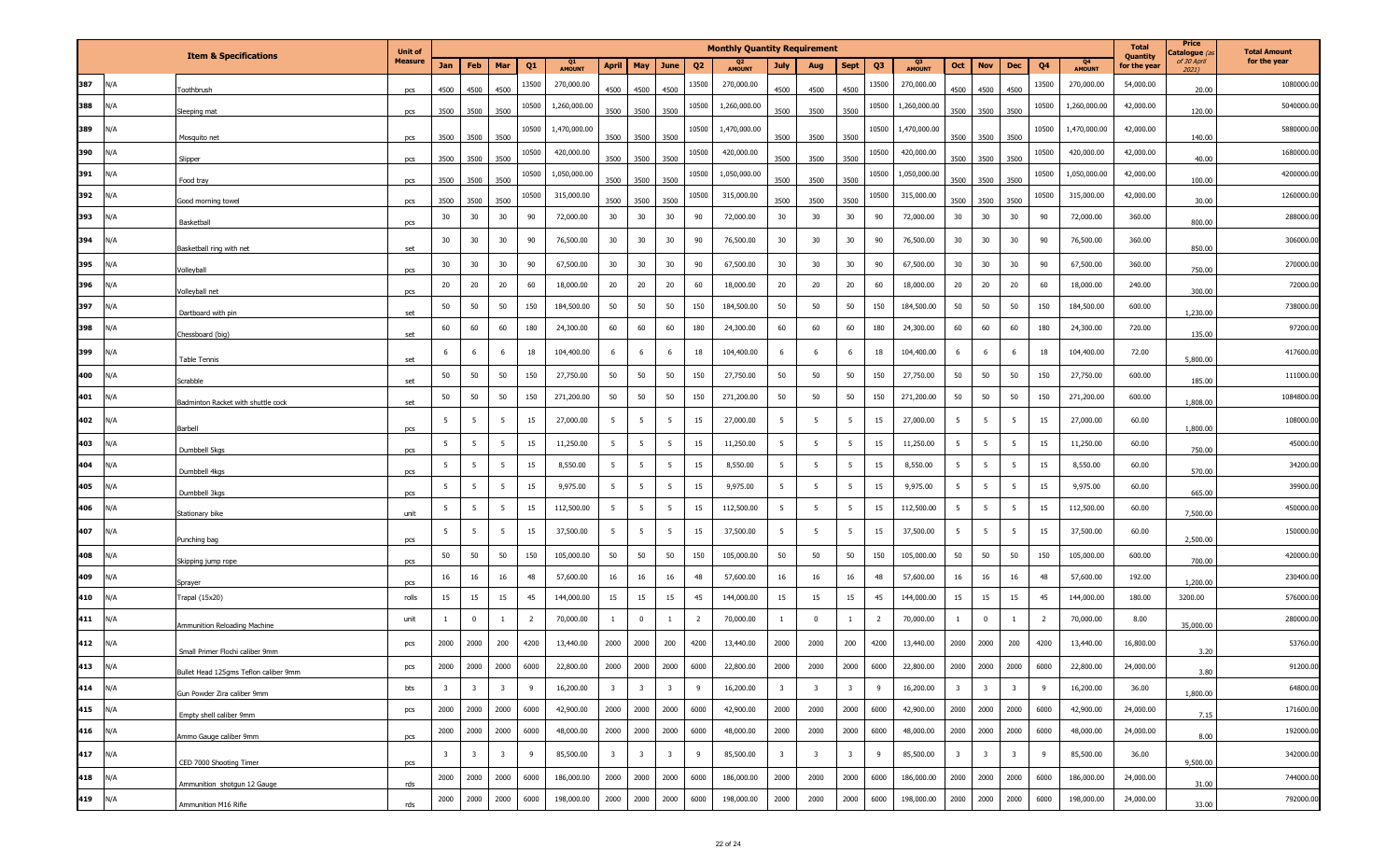|     | <b>Item &amp; Specifications</b> |                                    | <b>Unit of</b> | <b>Monthly Quantity Requirement</b> |     |                |         |                                  |  |                         |  |      |                                                                                     |             |      |                                           |  |                                                                         | <b>Total</b><br><b>Ouantity</b> | Price<br>Catalogue ( | <b>Total Amount</b> |              |             |              |
|-----|----------------------------------|------------------------------------|----------------|-------------------------------------|-----|----------------|---------|----------------------------------|--|-------------------------|--|------|-------------------------------------------------------------------------------------|-------------|------|-------------------------------------------|--|-------------------------------------------------------------------------|---------------------------------|----------------------|---------------------|--------------|-------------|--------------|
|     |                                  |                                    | <b>Measure</b> | Jan                                 | Feb | l Mar          | $_{01}$ | Q1<br><b>AMOUNT</b>              |  | April   May   June   Q2 |  |      | Q2<br><b>AMOUNT</b>                                                                 | <b>July</b> | Aug  | $\left  \right.$ Sept $\left  \right.$ Q3 |  | Q3<br>AMOUNT                                                            | Oct   Nov   Dec                 | $\sqrt{04}$          | Q4<br><b>AMOUNT</b> | for the year | of 30 April | for the year |
| 420 | N/f                              | Ammunition M14 Rifle               | rds            | 2000                                |     | 2000 2000 6000 |         | 240,000.00                       |  | 2000 2000 2000          |  | 6000 | 240,000.00                                                                          | 2000        | 2000 | 2000 6000                                 |  | 240,000.00                                                              | 2000 2000 2000                  | 6000                 | 240,000.00          | 24,000.00    | 40.00       | 960000.00    |
| 421 | N/A                              | <b>Assorted Spices</b>             | pcks           | 1500                                |     |                |         |                                  |  |                         |  |      | 1500   1500   4500   1,620,000.00   1500   1500   1500   4500   1,620,000.00   1500 |             | 1500 |                                           |  | 1500 4500 1,620,000.00 1500 1500 1500                                   |                                 | 4500                 | 1,620,000.00        | 18,000.00    | 360.00      | 6480000.00   |
| 422 | N/f                              | <b>Assorted Fruits</b>             | crates         | 1000                                |     | 1000 1000 3000 |         | 1,200,000.00 1000 1000 1000 3000 |  |                         |  |      | 1,200,000.00 1000                                                                   |             | 1000 |                                           |  | 1000 3000 1,200,000.00 1000 1000 1000 1                                 |                                 | 3000                 | 1,200,000.00        | 12,000.00    | 400.00      | 4800000.00   |
| 423 | N/A                              | <b>Assorted Vegetables</b>         | sack           | 2500                                |     | 2500 2500 7500 |         | 2,700,000.00 2500 2500 2500 7500 |  |                         |  |      | 2,700,000.00 2500                                                                   |             | 2500 |                                           |  | 2500 7500 2,700,000.00 2500 2500 2500                                   |                                 | 7500                 | 2,700,000.00        | 30,000.00    | 360.00      | 10800000.00  |
| 424 | N/A                              | Misua/Odong/Bihon/Sotanghon/Pancit | pcks           | 6000                                |     |                |         |                                  |  |                         |  |      | 6000 6000 18000 9,360,000.00 6000 6000 6000 18000 9,360,000.00 6000                 |             | 6000 |                                           |  | 6000   18000   9,360,000.00   6000   6000   6000   18000   9,360,000.00 |                                 |                      |                     | 72,000.00    | 520.00      | 37440000.00  |